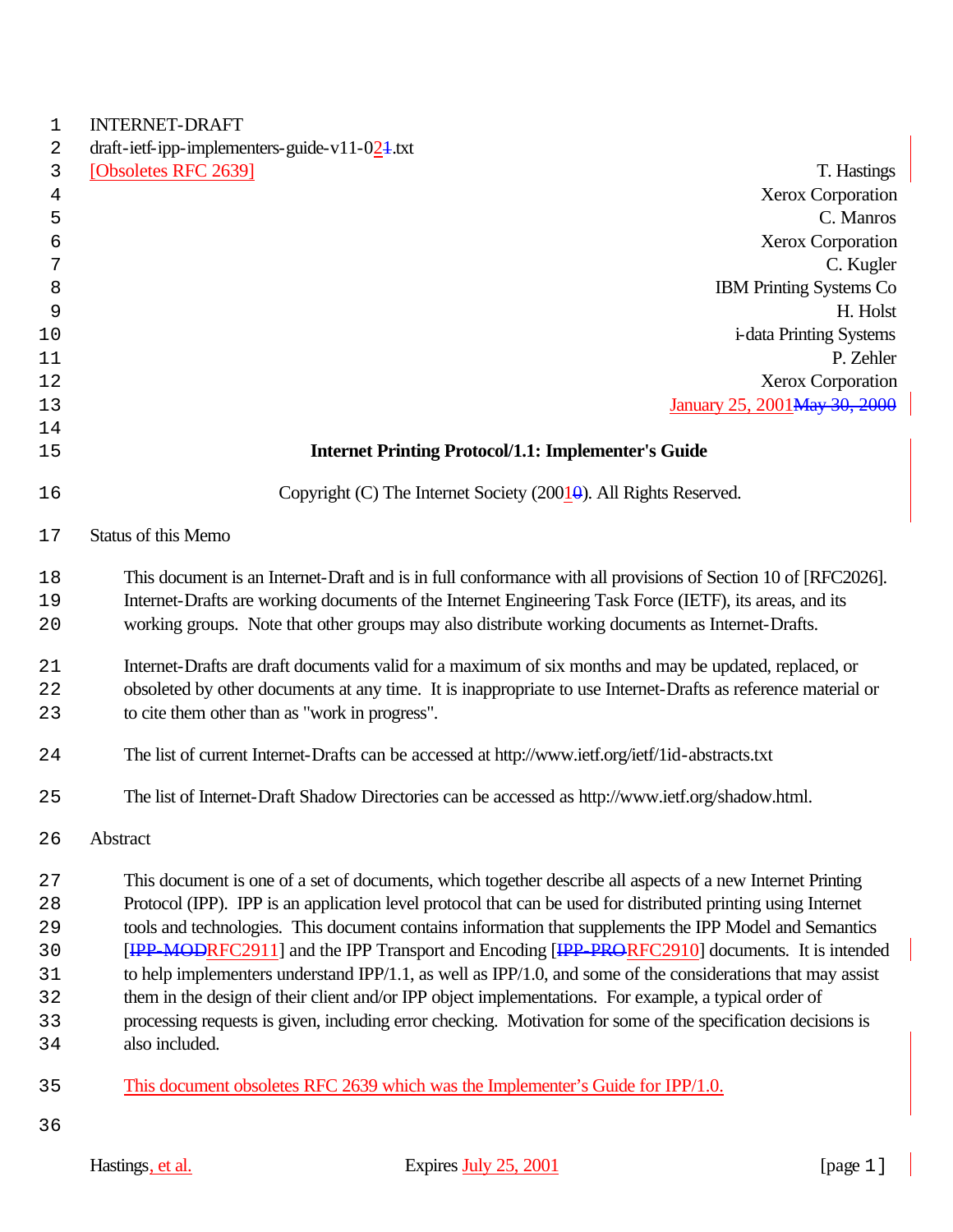| 36 | The full set of IPP documents includes:                                                                              |
|----|----------------------------------------------------------------------------------------------------------------------|
| 37 | Design Goals for an Internet Printing Protocol [RFC2567]                                                             |
| 38 | Rationale for the Structure and Model and Protocol for the Internet Printing Protocol [RFC2568]                      |
| 39 | Internet Printing Protocol/1.1: Model and Semantics [IPP-MODRFC2911]                                                 |
| 40 | Internet Printing Protocol/1.1: Encoding and Transport [IPP_PRORFC2910]                                              |
| 41 | Mapping between LPD and IPP Protocols [RFC2569]                                                                      |
| 42 | The document, "Design Goals for an Internet Printing Protocol", takes a broad look at distributed printing           |
| 43 | functionality, and it enumerates real-life scenarios that help to clarify the features that need to be included in a |
| 44 | printing protocol for the Internet. It identifies requirements for three types of users: end users, operators, and   |
| 45 | administrators. The design goal document calls out a subset of end user requirements that are satisfied in           |
| 46 | IPP/1.1. Operator and administrator requirements are out of scope for version 1.1.                                   |
| 47 | The document, "Rationale for the Structure and Model and Protocol for the Internet Printing Protocol",               |
| 48 | describes IPP from a high level view, defines a roadmap for the various documents that form the suite of IPP         |
| 49 | specifications, and gives background and rationale for the IETF working group's major decisions.                     |
| 50 | The document, "Internet Printing Protocol/1.1: Model and Semantics", describes a simplified model with               |
| 51 | abstract objects, their attributes, and their operations. The model introduces a Printer and a Job. The Job          |
| 52 | supports multiple documents per Job. The model document also addresses how security, internationalization,           |
| 53 | and directory issues are addressed.                                                                                  |
| 54 | The document, "Internet Printing Protocol/1.1: Encoding and Transport", is a formal mapping of the abstract          |
| 55 | operations and attributes defined in the model document onto HTTP/1.1. It also defines the encoding rules for        |
| 56 | a new Internet media type called "application/ipp".                                                                  |
| 57 | The document, "Mapping between LPD and IPP Protocols", gives some advice to implementers of gateways                 |

between IPP and LPD (Line Printer Daemon) implementations.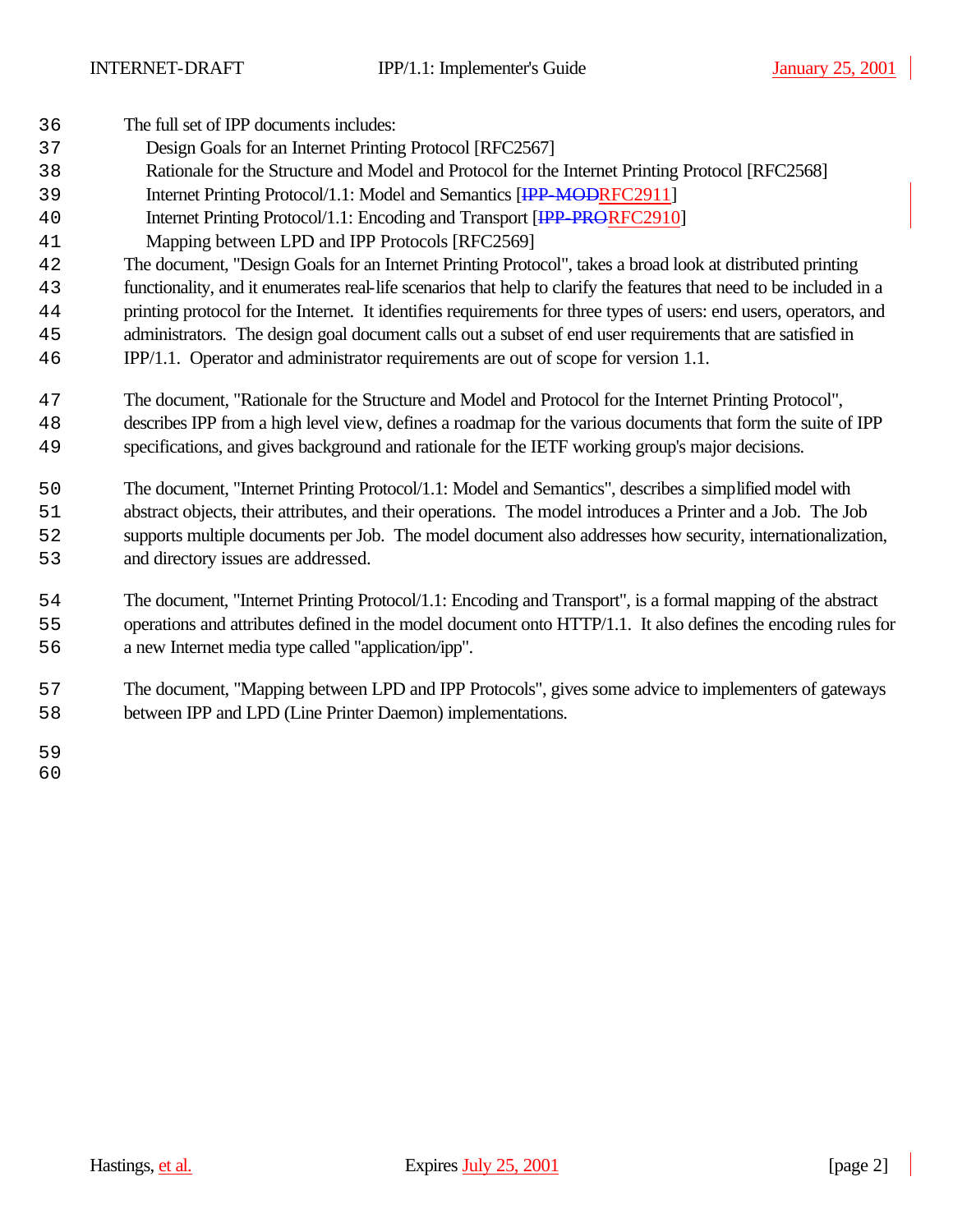# **TABLE OF CONTENTS**

| 61  | 1                                                                                                 |  |
|-----|---------------------------------------------------------------------------------------------------|--|
| 62  | 1.1                                                                                               |  |
| 63  | 1.2                                                                                               |  |
| 64  | 1.3                                                                                               |  |
| 65  | 2                                                                                                 |  |
| 66  | 3                                                                                                 |  |
| 67  | 3.1                                                                                               |  |
| 68  | 3.1.1                                                                                             |  |
| 69  | 3.1.2                                                                                             |  |
| 70  | 3.1.2.1                                                                                           |  |
| 71  | 3.1.2.1.1                                                                                         |  |
| 72  | 3.1.2.1.2                                                                                         |  |
| 73  | 3.1.2.1.3                                                                                         |  |
| 74  | 3.1.2.1.4                                                                                         |  |
| 75  | 3.1.2.1.4.1                                                                                       |  |
| 76  | 3.1.2.1.4.2                                                                                       |  |
| 77  | Validate the presence of a single occurrence of required Operation attributes  18<br>3.1.2.1.4.3  |  |
| 78  | 3.1.2.1.5                                                                                         |  |
| 79  | 3.1.2.1.6                                                                                         |  |
| 80  | Suggested Additional Processing Steps for Operations that Create/Validate Jobs and Add<br>3.1.2.2 |  |
| 81  | Documents<br>31                                                                                   |  |
| 82  | 3.1.2.2.1                                                                                         |  |
| 83  | 3.1.2.2.2                                                                                         |  |
| 84  | 3.1.2.2.3                                                                                         |  |
| 85  | 3.1.2.3                                                                                           |  |
| 86  | 3.1.2.3.1                                                                                         |  |
| 87  | 3.1.2.3.2                                                                                         |  |
| 88  | 3.1.2.3.3                                                                                         |  |
| 89  | 3.1.2.3.4                                                                                         |  |
| 90  | 3.1.2.3.5                                                                                         |  |
| 91  | 3.1.2.3.6                                                                                         |  |
| 92  | 3.1.2.3.7                                                                                         |  |
| 93  | 3.1.2.3.8                                                                                         |  |
| 94  | 3.1.2.3.9                                                                                         |  |
| 95  | 3.1.2.3.10                                                                                        |  |
| 96  | 3.1.2.3.11                                                                                        |  |
| 97  | What charset to return when an unsupported charset is requested (Issue 1.19)? 43<br>3.1.2.3.12    |  |
| 98  | 3.1.2.3.13                                                                                        |  |
| 99  | 3.1.3                                                                                             |  |
| 100 | 3.1.3.1                                                                                           |  |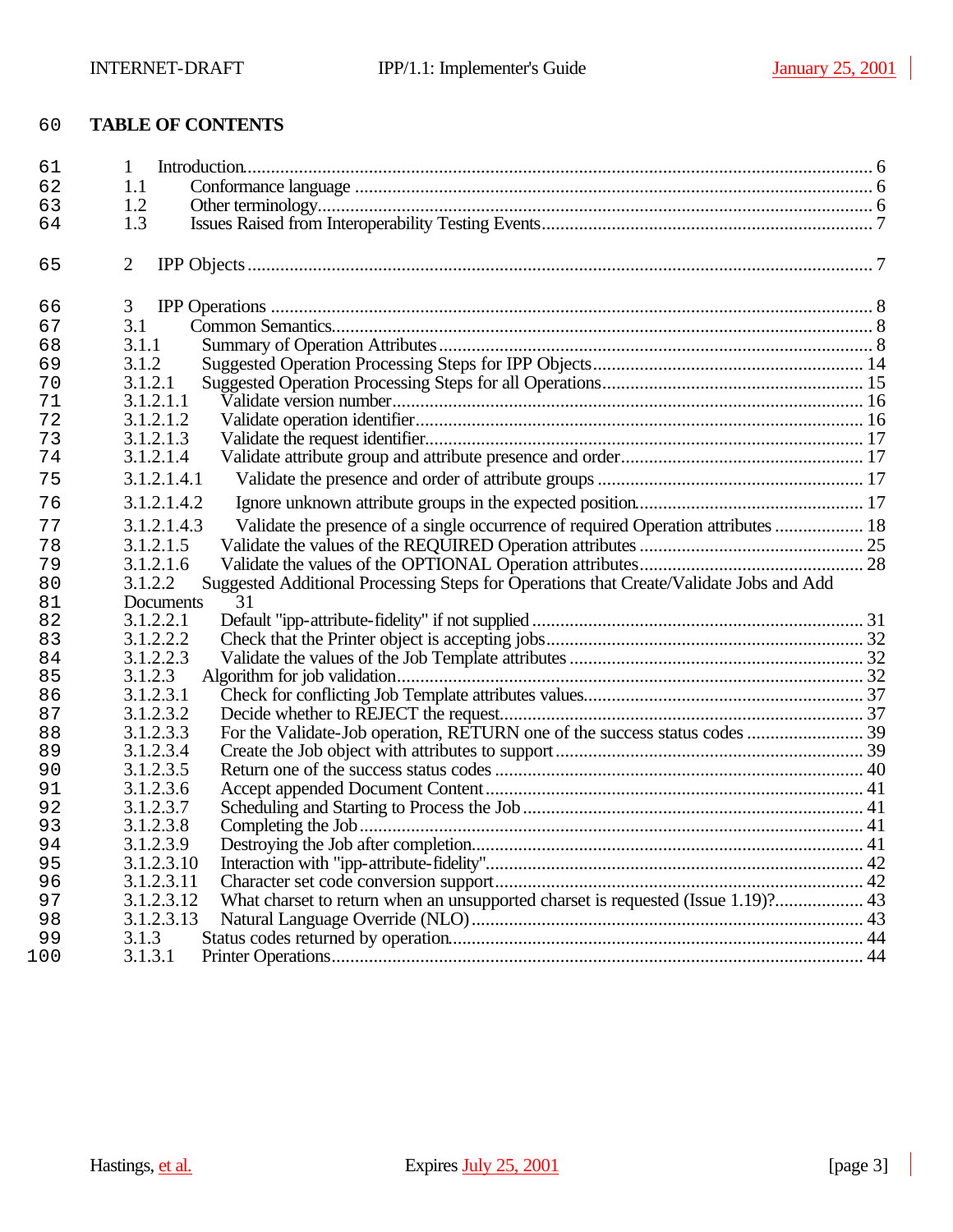| 101 | 3.1.3.1.1   |  |
|-----|-------------|--|
| 102 | 3.1.3.1.2   |  |
| 103 | 3.1.3.1.3   |  |
| 104 | 3.1.3.1.4   |  |
| 105 | 3.1.3.1.5   |  |
| 106 | 3.1.3.1.6   |  |
| 107 | 3.1.3.1.7   |  |
| 108 | 3.1.3.1.8   |  |
| 109 | 3.1.3.1.8.1 |  |
| 110 | 3.1.3.1.8.2 |  |
| 111 | 3.1.3.1.9   |  |
| 112 | 3.1.3.2     |  |
| 113 | 3.1.3.2.1   |  |
| 114 | 3.1.3.2.2   |  |
| 115 | 3.1.3.2.3   |  |
| 116 | 3.1.3.2.4   |  |
| 117 | 3.1.3.2.5   |  |
| 118 | 3.1.3.2.6   |  |
| 119 | 3.1.3.2.7   |  |
| 120 | 3.1.3.2.7.1 |  |
| 121 | 3.1.4       |  |
| 122 | 3.1.5       |  |
| 123 | 3.2         |  |
| 124 | 3.2.1       |  |
| 125 | 3.2.1.1     |  |
| 126 | 3.2.1.2     |  |
| 127 | 3.2.2       |  |
| 128 | 3.2.3       |  |
| 129 | 3.2.3.1     |  |
| 130 | 3.2.3.2     |  |
| 131 | 3.2.4       |  |
| 132 | 3.3         |  |
| 133 | 3.3.1       |  |
| 134 | 3.3.2       |  |
|     |             |  |
| 135 | 4           |  |
| 136 |             |  |
| 137 | 4.1.1       |  |
| 138 | 4.1.2       |  |
| 139 | 4.1.3       |  |
| 140 | 4.1.4       |  |
| 141 | 4.2         |  |
| 142 | 4.2.1       |  |
| 143 | 4.2.1.1     |  |
| 144 | 4.3         |  |
| 145 | 4.3.1       |  |
| 146 | 4.4         |  |
| 147 | 4.4.1       |  |
| 148 | 4.4.1.1     |  |
| 149 | 4.4.1.2     |  |
| 150 | 4.4.2       |  |
| 151 | 4.4.3       |  |
| 152 | 4.5         |  |
|     |             |  |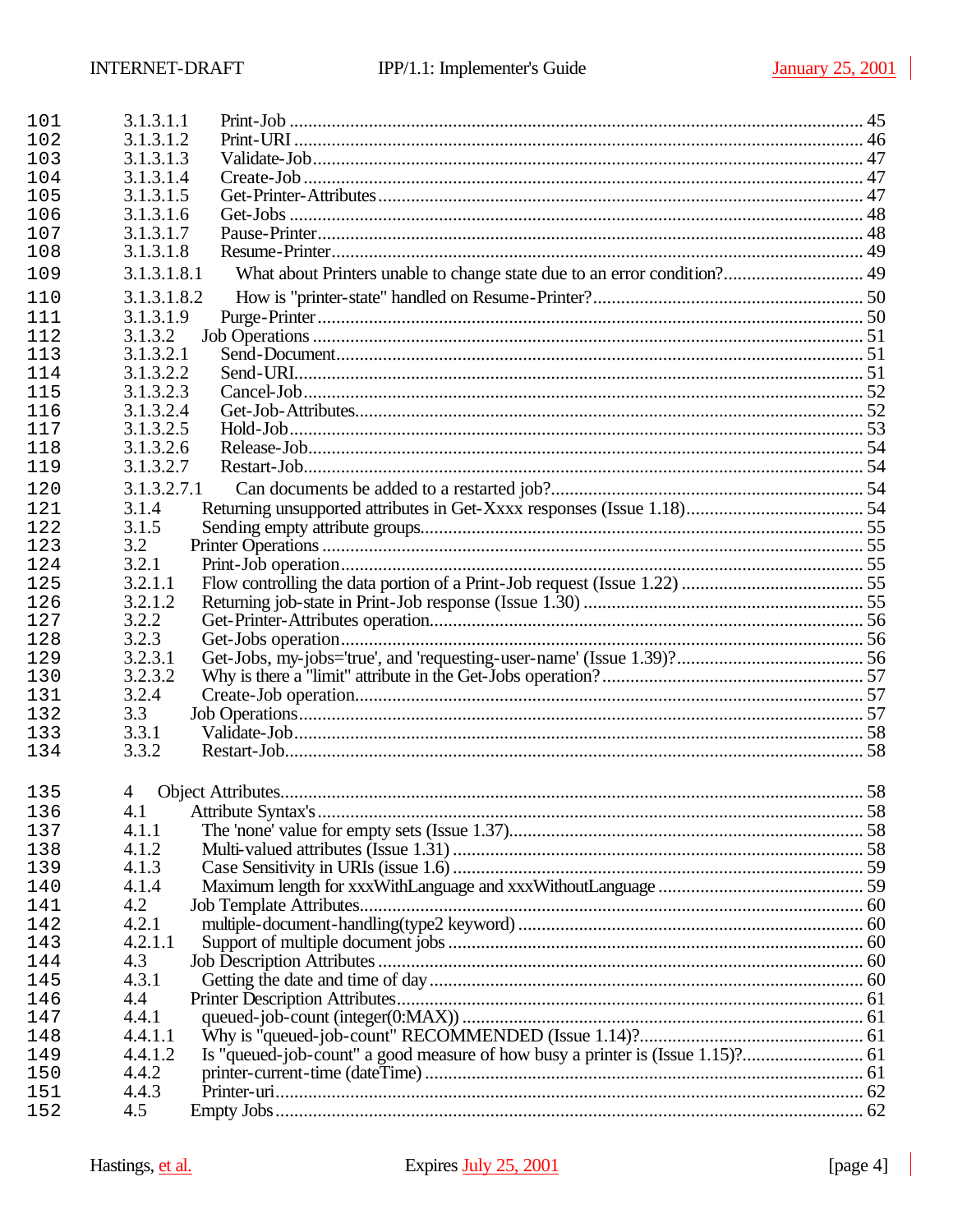| 153        | 5                                                                                                      |  |
|------------|--------------------------------------------------------------------------------------------------------|--|
| 154        | 5.1                                                                                                    |  |
| 155        | 5.2                                                                                                    |  |
| 156        | 6                                                                                                      |  |
| 157        | Querying jobs with IPP that were submitted using other job submission protocols (Issue 1.32) 63<br>6.1 |  |
| 158        | 7                                                                                                      |  |
| 159        | 7.1                                                                                                    |  |
| 160        | 7.2                                                                                                    |  |
| 161        | 7.3                                                                                                    |  |
| 162        | 7.4                                                                                                    |  |
| 163<br>164 | 7.5<br>7.6                                                                                             |  |
| 165        | 7.6.1                                                                                                  |  |
| 166        | 7.6.2                                                                                                  |  |
|            |                                                                                                        |  |
| 167        | 8                                                                                                      |  |
| 168        | 9                                                                                                      |  |
| 169        | 10                                                                                                     |  |
| 170        |                                                                                                        |  |
| 171<br>172 | <b>TABLES</b>                                                                                          |  |
| 173        |                                                                                                        |  |
| 174        |                                                                                                        |  |
| 175        |                                                                                                        |  |
| 176        |                                                                                                        |  |
| 177        |                                                                                                        |  |
| 178        |                                                                                                        |  |
| 179        |                                                                                                        |  |
| 180        |                                                                                                        |  |
| 181        |                                                                                                        |  |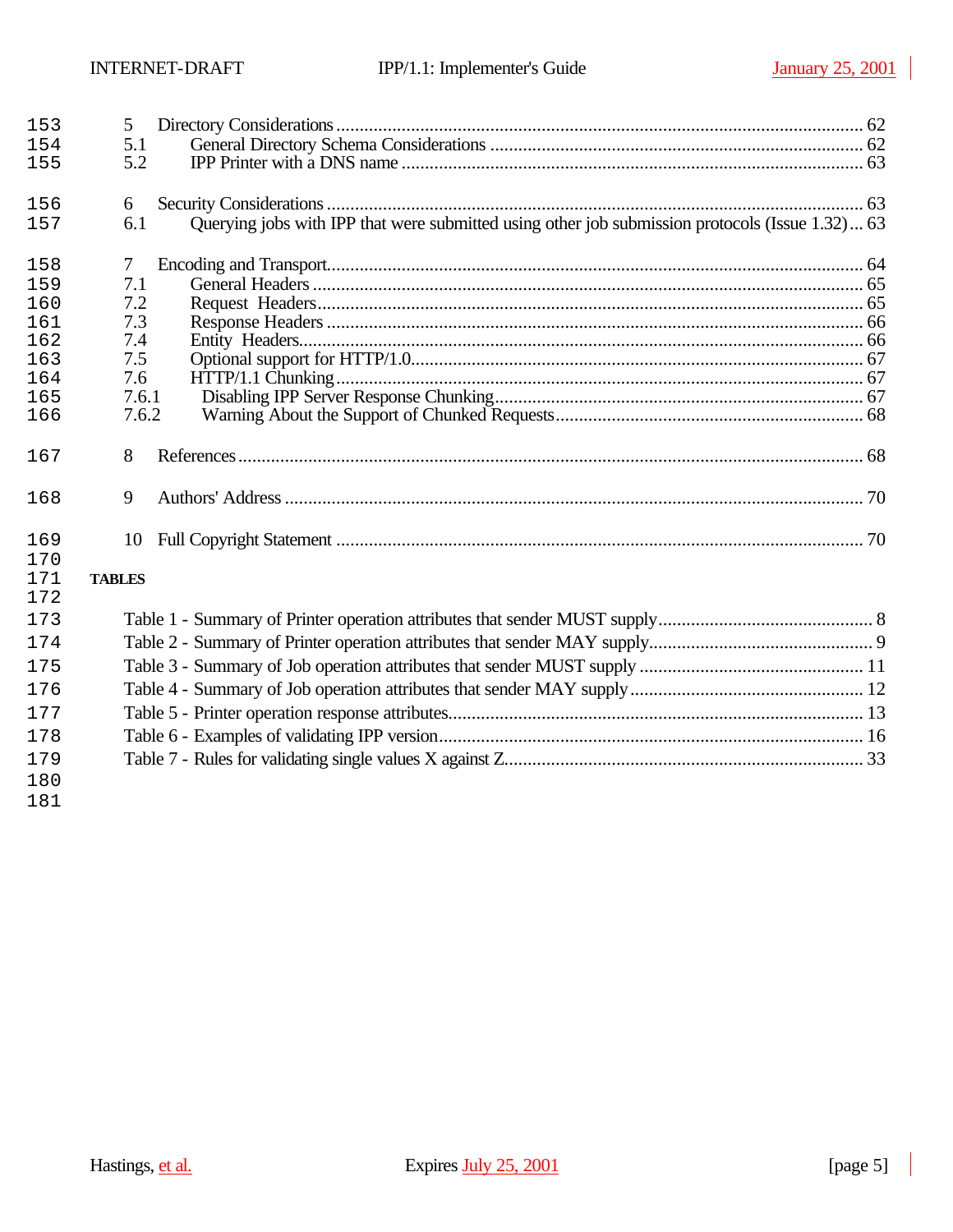- 
- 
- 

# **1 Introduction**

 The IPP Implementer's Guide (IIG) (this document) contains information that supplements the IPP Model and 186 Semantics [<del>IPP-MODRF</del>C2911] and the IPP Transport and Encoding [IPP-PRORFC2910] documents. As such this information is not part of the formal specifications. Instead information is presented to help implementers understand the specification, including some of the motivation for decisions taken by the committee in developing the specification. Some of the implementation considerations are intended to help implementers design their client and/or IPP object implementations. If there are any contradictions between 191 this document and [IPP-MODRFC2911] or [IPP-PRORFC2910], those documents take precedence over this document.

Platform-specific implementation considerations will be included in this guide as they become known.

In order to help the reader of the IIG and the IPP Model and Semantics document, the sections in this

 document parallel the corresponding sections in the Model document and are numbered the same for ease of cross reference. The sections that correspond to the IPP Transport and Encoding are correspondingly offset.

## **1.1 Conformance language**

 Usually, this document does not contain the terminology MUST, MUST NOT, MAY, NEED NOT, SHOULD, SHOULD NOT, REQUIRED, and OPTIONAL. However, when those terms do appear in this 200 document, their intent is to repeat what the [IPP-MODRFC2911] and [IPP-PRORFC2910] documents require and allow, rather than specifying additional conformance requirements. These terms are defined in 202 section 1243 on conformance terminology in [IPP-MODRFC2911], most of which is taken from RFC 2119 [RFC2119].

204 Implementers should read section 1243 (APPENDIX A) in [IPP-MODRFC2911] in order to understand these capitalized words. The words MUST, MUST NOT, and REQUIRED indicate what implementations 206 are required to support in a client or IPP object in order to be conformant to [<del>IPP-MOD</del>RFC2911] and **IPP-PRORFC2910**. MAY, NEED NOT, and OPTIONAL indicate was is merely allowed as an implementer option. The verbs SHOULD and SHOULD NOT indicate suggested behavior, but which is not required or disallowed, respectively, in order to conform to the specification.

## **1.2 Other terminology**

This document uses other terms, such as "attributes", "operation", and "Printer" as defined in [RFC2911]

212 section 12. In addition, The term "sender" refers to the client that sends a request or an IPP object that returns a response. The term "receiver" refers to the IPP object that receives a request and to a client that receives a response.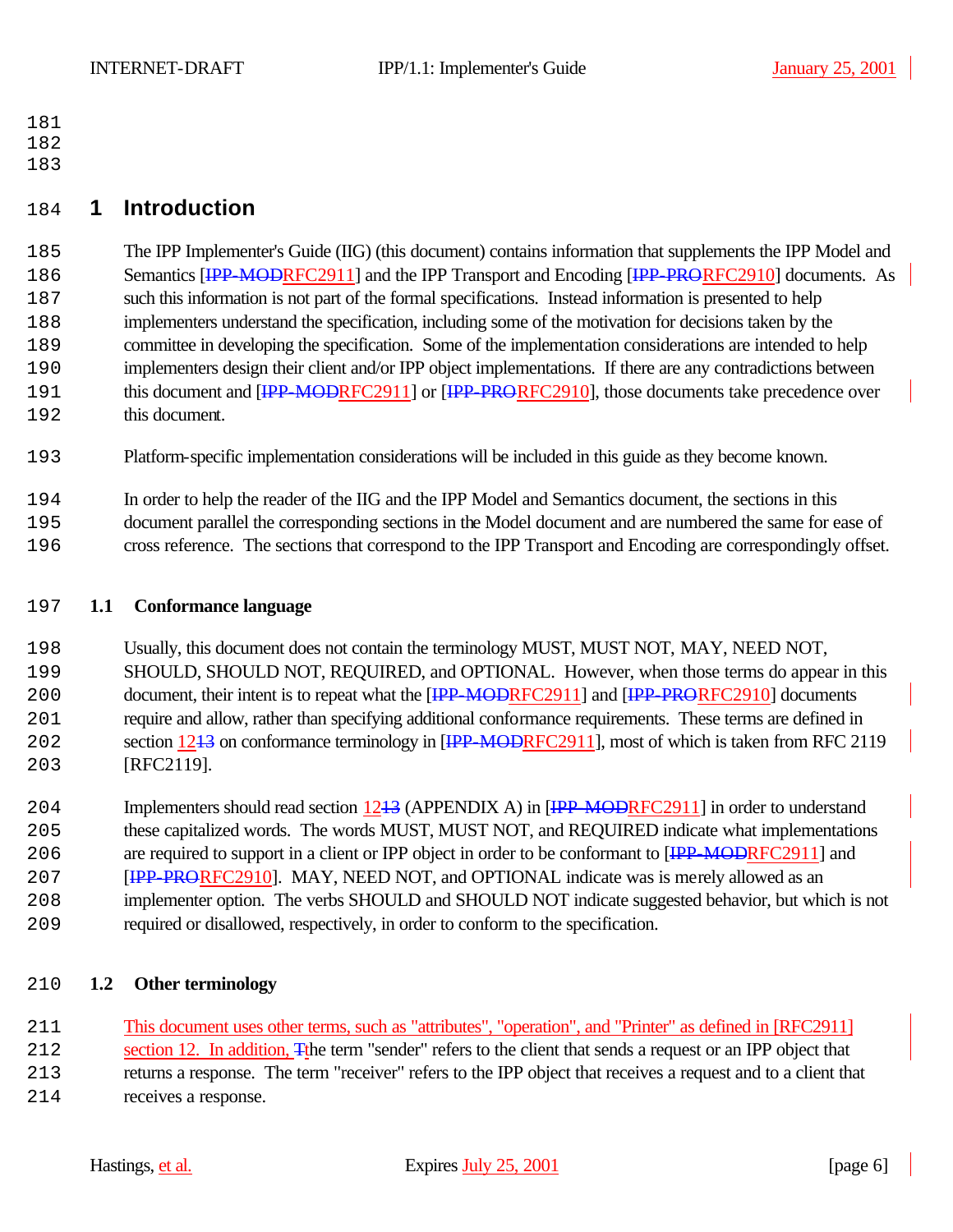|  |  | 215 1.3 Issues Raised from Interoperability Bake Offs Testing Events |  |
|--|--|----------------------------------------------------------------------|--|
|--|--|----------------------------------------------------------------------|--|

216 The IPP WG has conducted two three open iInteroperability Testing Events Bake Offs". The first bake one

- 217 off-was held in September 1998, and Bake Off2the second one was held in March 1999, and the third one was held in October 2000. See the summary reports in:
- ftp://ftp.pwg.org/pub/pwg/ipp/new\_TES/
- 220 The issues raised from the first Interoperability Testing Eventbake off are numbered 1.n in this document and 221 are described in:
- 222 ftp://ftp.pwg.org/pub/pwg/ipp/approved-clarifications/ipp-agreed-fixes-981030.pdf

## 223 These issue resolutions have been incorporated into the November 16, "IPP/1.0 Model and Semantics" [ipp-224 modRFC2566] and the "IPP/1.0 Encoding and Transport" [IPP-PRORFC2565] documents. However,

- some of the discussion is left here in the Implementer's Guide to help understanding.
- 226 The issues raised from the second Interoperability Testing Event Bake Off2 are numbered 2.n in this document have been incorporated into "IPP/1.1 Model and Semantics" [RFC2911] and the "IPP/1.1 Encoding and Transport" [RFC2910] documents. However, some of the discussion is left here in the Implementer's Guide to help understanding.
- 230 and are described in:
- 231 ftp://ftp.pwg.org/pub/pwg/ipp/issues/issues-raised-at-bake-off2.pdfThe issues raised from the third Interoperability Testing Event are numbered 3.n in this document and are described in:
- ftp://ftp.pwg.org/pub/pwg/ipp/Issues/Issues-raised-at-Bake-Off3.pdf
- ftp://ftp.pwg.org/pub/pwg/ipp/Issues/Issues-raised-at-Bake-Off3.doc
- ftp://ftp.pwg.org/pub/pwg/ipp/Issues/Issues-raised-at-Bake-Off3.txt

# **2 IPP Objects**

 The term "client" in IPP is intended to mean any client that issues IPP operation requests and accepts IPP operation responses, whether it be a desktop or a server. In other words, the term "client" does not just mean end-user clients, such as those associated with desktops.

- The term "IPP Printer" in IPP is intended to mean an object that accepts IPP operation requests and returns
- IPP operation responses, whether implemented in a server or a device. An IPP Printer object MAY, if
- implemented in a server, turn around and forward received jobs (and other requests) to other devices and
- print servers/services, either using IPP or some other protocol.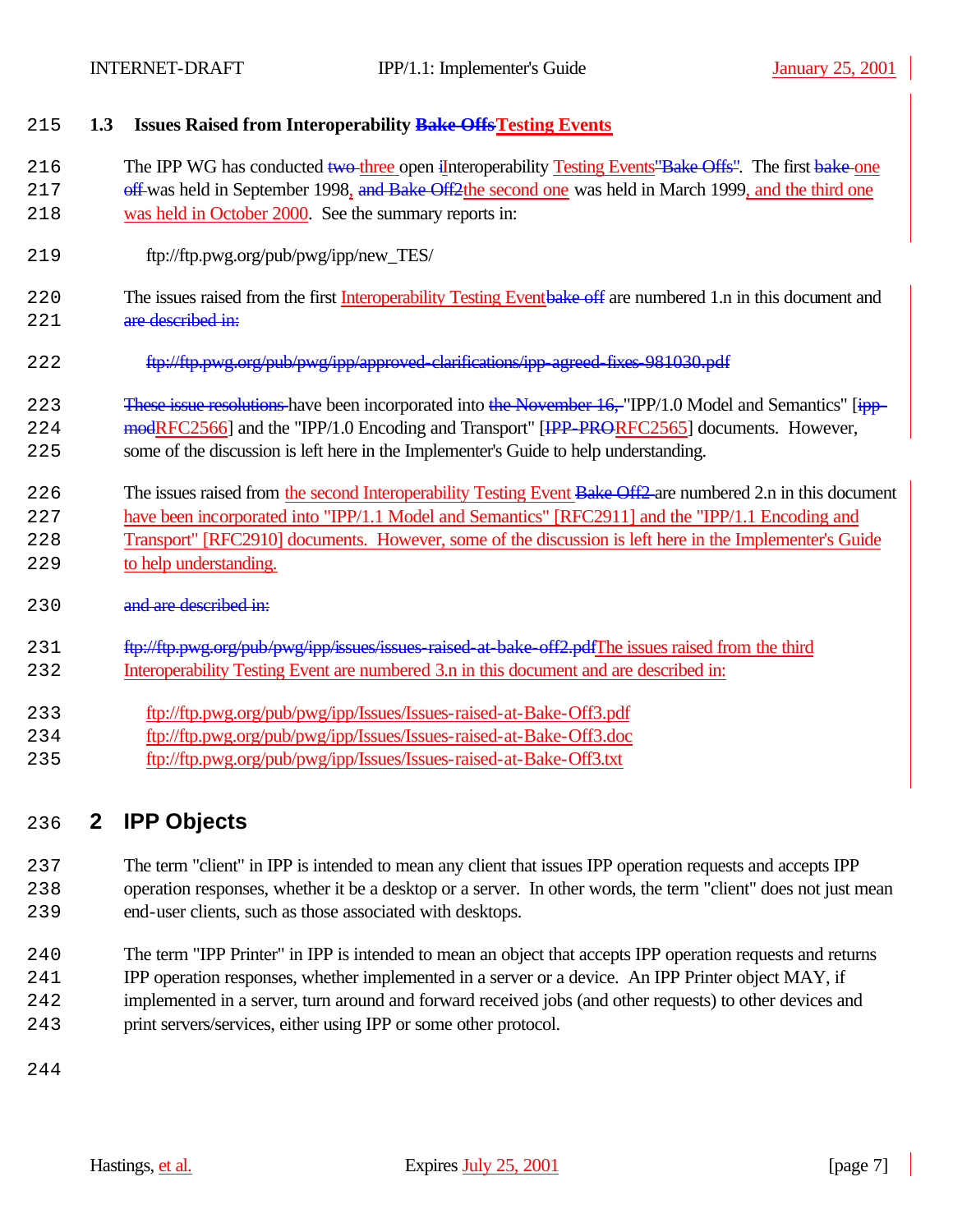# 244 **3 IPP Operations**

245 This section corresponds to Section 3 "IPP Operations" in the IPP/1.1 Model and Semantics document [IPP-246 **MODRFC2911**].

### 247 **3.1 Common Semantics**

248 This section discusses semantics common to all operations.

### 249 **3.1.1 Summary of Operation Attributes**

- 250 Legend for the following table:
- 251 R indicates a REQUIRED operation that MUST be supported by the IPP object (Printer or Job). For 252 attributes, R indicates that the attribute MUST be supported by the IPP object supports the associated 253 operation.
- 254 O indicates an OPTIONAL operation or attribute that MAY be supported by the IPP object (Printer or 255 Job).
- 256 + indicates that this is not an IPP/1.0 feature, but is only a part of IPP/1.1 and future versions of IPP.
- 

## 257 **Table 1 - Summary of Printer operation attributes that sender MUST supply**

|                                                              | <b>Printer Operations</b>         |                             |                       |                                          |                     |                                                                          |                   |  |  |  |
|--------------------------------------------------------------|-----------------------------------|-----------------------------|-----------------------|------------------------------------------|---------------------|--------------------------------------------------------------------------|-------------------|--|--|--|
|                                                              | Requests                          | Responses                   |                       |                                          |                     |                                                                          |                   |  |  |  |
| Operation<br><b>Attributes</b>                               | Print-Job,<br>Validate-Job<br>(R) | Print-<br><b>URI</b><br>(O) | Creat<br>e-Job<br>(0) | Get-Printer-<br><b>Attributes</b><br>(R) | Get-<br>Jobs<br>(R) | Pause-<br>Printer,<br>Resume-<br>Printer,<br>Purge-<br>Printer<br>$(O+)$ | All<br>Operations |  |  |  |
| Operation parameters--REQUIRED to be supplied by the sender: |                                   |                             |                       |                                          |                     |                                                                          |                   |  |  |  |
| operation-id                                                 | $\mathbf R$                       | R                           | $\mathbf R$           | R                                        | $\mathbf R$         | $\mathbf R$                                                              |                   |  |  |  |
| status-code                                                  |                                   |                             |                       |                                          |                     |                                                                          | $\mathbf R$       |  |  |  |
| request-id                                                   | $\mathbf R$                       | $\mathbf R$                 | $\mathbf R$           | $\mathbf R$                              | $\mathbf R$         | $\mathbf R$                                                              | $\mathbf R$       |  |  |  |
| version-number                                               | $\mathbf R$                       | $\mathbf R$                 | $\mathbb{R}$          | $\mathbf R$                              | $\mathbf R$         | $\mathbf R$                                                              | $\mathbf R$       |  |  |  |
| Operation attributes--REQUIRED to be supplied by the sender: |                                   |                             |                       |                                          |                     |                                                                          |                   |  |  |  |
| attributes-charset                                           | $\mathbf R$                       | $\mathbf R$                 | $\mathbf R$           | $\mathbb{R}$                             | $\mathbf R$         | $\mathbf R$                                                              | $\mathbf R$       |  |  |  |
| attributes-natural-<br>language                              | $\mathbf R$                       | $\mathbf R$                 | $\mathbf R$           | $\mathbf R$                              | $\mathbf R$         | $\mathbf R$                                                              | $\overline{R}$    |  |  |  |
| document-uri                                                 |                                   | $\mathbf R$                 |                       |                                          |                     |                                                                          |                   |  |  |  |
| $job-id*$                                                    |                                   |                             |                       |                                          |                     |                                                                          |                   |  |  |  |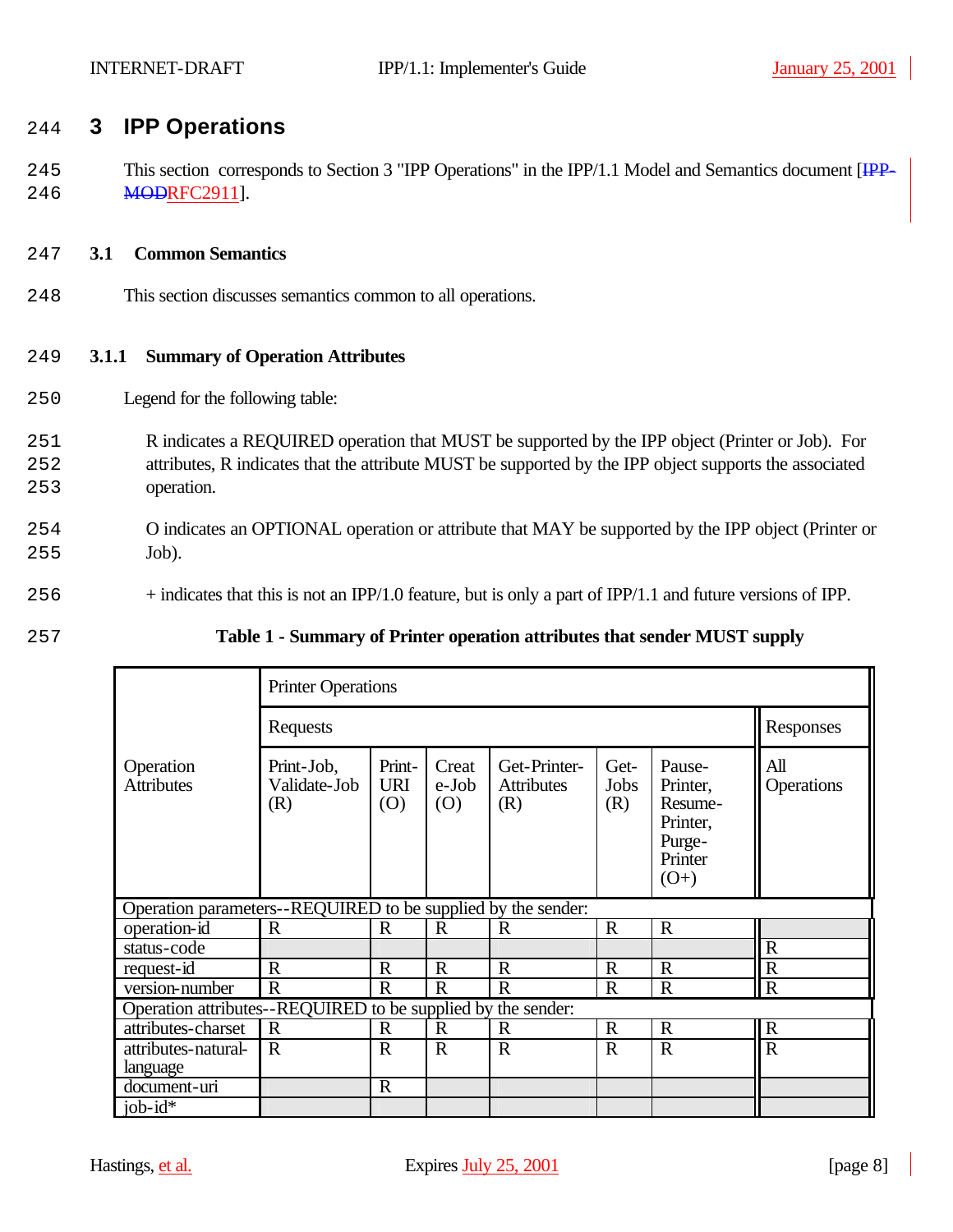|                                | <b>Printer Operations</b>                                       |                             |                       |                                          |                     |                                                                          |                   |  |  |
|--------------------------------|-----------------------------------------------------------------|-----------------------------|-----------------------|------------------------------------------|---------------------|--------------------------------------------------------------------------|-------------------|--|--|
|                                | Requests                                                        | Responses                   |                       |                                          |                     |                                                                          |                   |  |  |
| Operation<br><b>Attributes</b> | Print-Job,<br>Validate-Job<br>(R)                               | Print-<br><b>URI</b><br>(O) | Creat<br>e-Job<br>(0) | Get-Printer-<br><b>Attributes</b><br>(R) | Get-<br>Jobs<br>(R) | Pause-<br>Printer,<br>Resume-<br>Printer,<br>Purge-<br>Printer<br>$(O+)$ | All<br>Operations |  |  |
| job-uri $\overline{A}$         |                                                                 |                             |                       |                                          |                     |                                                                          |                   |  |  |
| last-document                  |                                                                 |                             |                       |                                          |                     |                                                                          |                   |  |  |
| printer-uri                    | $\mathbf{R}$                                                    | $\mathbf R$                 | $\mathbf R$           | $\mathbf R$                              | $\mathbf R$         | $\mathbf R$                                                              |                   |  |  |
|                                | Operation attributes--RECOMMENDED to be supplied by the sender: |                             |                       |                                          |                     |                                                                          |                   |  |  |
| job-name                       | $\mathbf R$                                                     | $\mathbf R$                 | $\mathbf R$           |                                          |                     |                                                                          |                   |  |  |
| requesting-user-<br>name       | $\mathbf R$                                                     | $\mathbf R$                 | $\mathbf R$           | $\mathbf R$                              | $\mathbf R$         | $\mathbf R$                                                              |                   |  |  |

# 259 **Table 2 - Summary of Printer operation attributes that sender MAY supply**

|                                                              | <b>Printer Operations</b>             |                             |                       |                                              |                     |                                                                          |                       |  |
|--------------------------------------------------------------|---------------------------------------|-----------------------------|-----------------------|----------------------------------------------|---------------------|--------------------------------------------------------------------------|-----------------------|--|
|                                                              | Requests                              |                             |                       |                                              |                     |                                                                          |                       |  |
| <b>Operation Attributes</b>                                  | Print-<br>Job,<br>Validate-<br>Job(R) | Print-<br><b>URI</b><br>(O) | Create-<br>Job<br>(O) | Get-<br>Printer-<br><b>Attributes</b><br>(R) | Get-<br>Jobs<br>(R) | Pause-<br>Printer,<br>Resume-<br>Printer,<br>Purge-<br>Printer<br>$(O+)$ | All<br>Operati<br>ons |  |
| Operation attributes--OPTIONAL to be supplied by the sender: |                                       |                             |                       |                                              |                     |                                                                          |                       |  |
| status-message                                               |                                       |                             |                       |                                              |                     |                                                                          | $\mathbf O$           |  |
| detailed-status-message                                      |                                       |                             |                       |                                              |                     |                                                                          | $\overline{O}$        |  |
| document-access-error                                        |                                       |                             |                       |                                              |                     |                                                                          | $0**$                 |  |
| compression                                                  | $\Omega$                              | $\Omega$                    |                       |                                              |                     |                                                                          |                       |  |
| document-format                                              | $\overline{R}$                        | $\overline{R}$              |                       | $\mathbf R$                                  |                     |                                                                          |                       |  |
| document-name                                                | $\overline{O}$                        | $\Omega$                    |                       |                                              |                     |                                                                          |                       |  |
| document-natural-language                                    | $\overline{0}$                        | $\Omega$                    |                       |                                              |                     |                                                                          |                       |  |
| ipp-attribute-fidelity                                       | $\overline{R}$                        | $\mathbf R$                 | $\mathbf R$           |                                              |                     |                                                                          |                       |  |
| job-impressions                                              | $\overline{O}$                        | $\Omega$                    | $\overline{O}$        |                                              |                     |                                                                          |                       |  |
| job-k-octets                                                 | $\overline{O}$                        | $\Omega$                    | $\overline{O}$        |                                              |                     |                                                                          |                       |  |
| job-media-sheets                                             | $\overline{O}$                        | $\overline{O}$              | $\overline{0}$        |                                              |                     |                                                                          |                       |  |
| limit                                                        |                                       |                             |                       |                                              | $\mathbf R$         |                                                                          |                       |  |
| message                                                      |                                       |                             |                       |                                              |                     |                                                                          |                       |  |
| $my-jobs$                                                    |                                       |                             |                       |                                              | $\mathbf R$         |                                                                          |                       |  |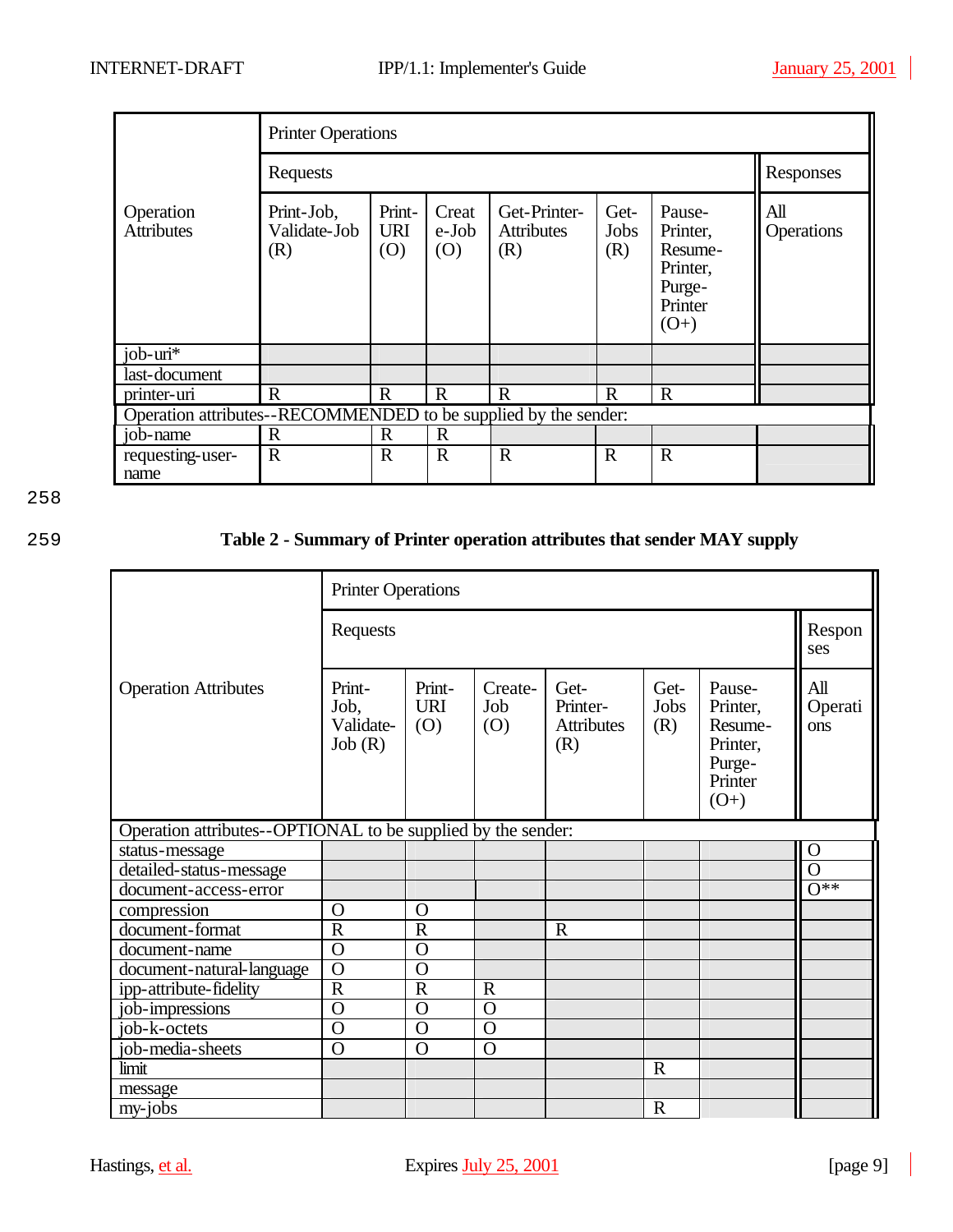|                             | <b>Printer Operations</b>             |                             |                       |                                              |                     |                                                                          |                       |
|-----------------------------|---------------------------------------|-----------------------------|-----------------------|----------------------------------------------|---------------------|--------------------------------------------------------------------------|-----------------------|
|                             | Requests                              |                             |                       |                                              |                     |                                                                          |                       |
| <b>Operation Attributes</b> | Print-<br>Job,<br>Validate-<br>Job(R) | Print-<br><b>URI</b><br>(O) | Create-<br>Job<br>(O) | Get-<br>Printer-<br><b>Attributes</b><br>(R) | Get-<br>Jobs<br>(R) | Pause-<br>Printer,<br>Resume-<br>Printer,<br>Purge-<br>Printer<br>$(O+)$ | All<br>Operati<br>ons |
| requested-attributes        |                                       |                             |                       | $\mathbf R$                                  | $\mathbb{R}$        |                                                                          |                       |
| which-jobs                  |                                       |                             |                       |                                              | $\mathbf R$         |                                                                          |                       |

\* "job-id" is REQUIRED only if used together with "printer-uri" to identify the target job; otherwise, "job-uri" is REQUIRED.

\*\* "document-access-error" applies to the Print-URI response only.

260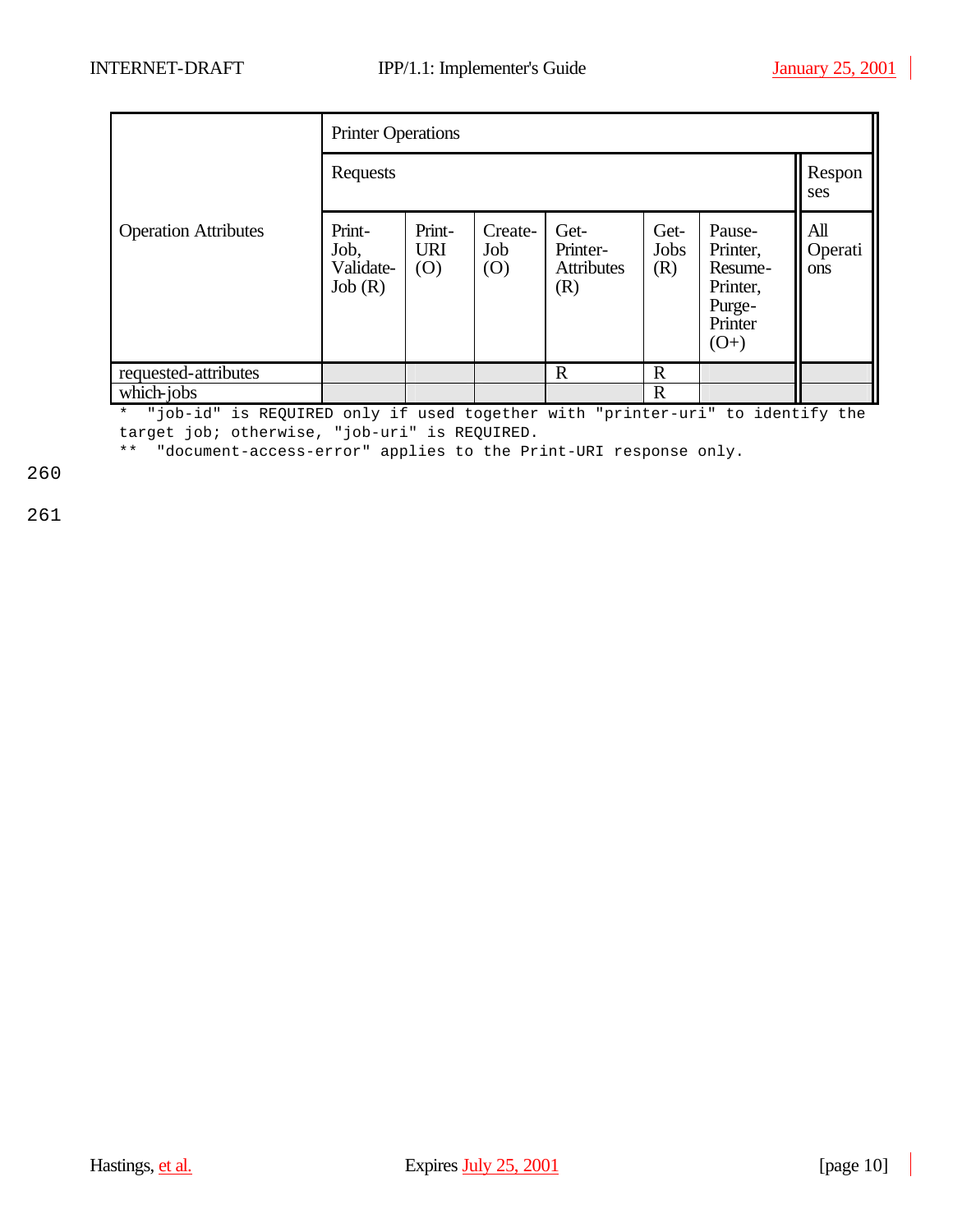| 262 | Table 3 - Summary of Job operation attributes that sender MUST supply |  |
|-----|-----------------------------------------------------------------------|--|
|-----|-----------------------------------------------------------------------|--|

|                                                                 | <b>Job Operations</b>   |                            |                   |                                      |                                                        |                   |  |  |
|-----------------------------------------------------------------|-------------------------|----------------------------|-------------------|--------------------------------------|--------------------------------------------------------|-------------------|--|--|
|                                                                 | Requests                | Responses                  |                   |                                      |                                                        |                   |  |  |
| <b>Operation Attributes</b>                                     | Send-<br>Documen<br>(0) | Send-<br><b>URI</b><br>(O) | Cancel-<br>Job(R) | Get-Job-<br><b>Attributes</b><br>(R) | Hold-Job,<br>Release-<br>Job,<br>Restart-Job<br>$(O+)$ | All<br>Operations |  |  |
| Operation parameters--REQUIRED to be supplied by the sender:    |                         |                            |                   |                                      |                                                        |                   |  |  |
| operation-id                                                    | $\mathbf R$             | $\mathbf R$                | $\mathbf R$       | $\mathbf R$                          | $\mathbf R$                                            |                   |  |  |
| status-code                                                     |                         |                            |                   |                                      |                                                        | $\mathbf R$       |  |  |
| request-id                                                      | $\mathbf R$             | $\mathbb{R}$               | $\mathbf R$       | $\mathbf R$                          | $\mathbf R$                                            | $\mathbf R$       |  |  |
| version-number                                                  | $\mathbf R$             | $\mathbf R$                | $\mathbf R$       | $\mathbf R$                          | $\mathbf R$                                            | $\mathbf R$       |  |  |
| Operation attributes--REQUIRED to be supplied by the sender:    |                         |                            |                   |                                      |                                                        |                   |  |  |
| attributes-charset                                              | $\mathbf R$             | R                          | R                 | $\mathbb{R}$                         | $\mathbb{R}$                                           | $\mathbf R$       |  |  |
| attributes-natural-language                                     | $\overline{R}$          | $\overline{R}$             | $\mathbf R$       | $\mathbf R$                          | $\overline{R}$                                         | $\overline{R}$    |  |  |
| document-uri                                                    |                         | $\mathbf R$                |                   |                                      |                                                        |                   |  |  |
| job- $id^{\overline{*}}$                                        | $\mathbf R$             | $\mathbf R$                | $\mathbf R$       | $\mathbf R$                          | $\mathbf R$                                            |                   |  |  |
| $job - uri*$                                                    | $\mathbf R$             | $\mathbf R$                | $\mathbf R$       | $\mathbf R$                          | $\mathbf R$                                            |                   |  |  |
| last-document                                                   | $\mathbf R$             | $\mathbf R$                |                   |                                      |                                                        |                   |  |  |
| printer-uri                                                     | $\mathbf R$             | $\mathbf R$                | $\mathbf R$       | $\mathbf R$                          | $\mathbf R$                                            |                   |  |  |
| Operation attributes--RECOMMENDED to be supplied by the sender: |                         |                            |                   |                                      |                                                        |                   |  |  |
| job-name                                                        |                         |                            |                   |                                      |                                                        |                   |  |  |
| requesting-user-name                                            | $\mathbf R$             | $\mathbf R$                | R                 | $\mathbf R$                          | $\mathbf R$                                            |                   |  |  |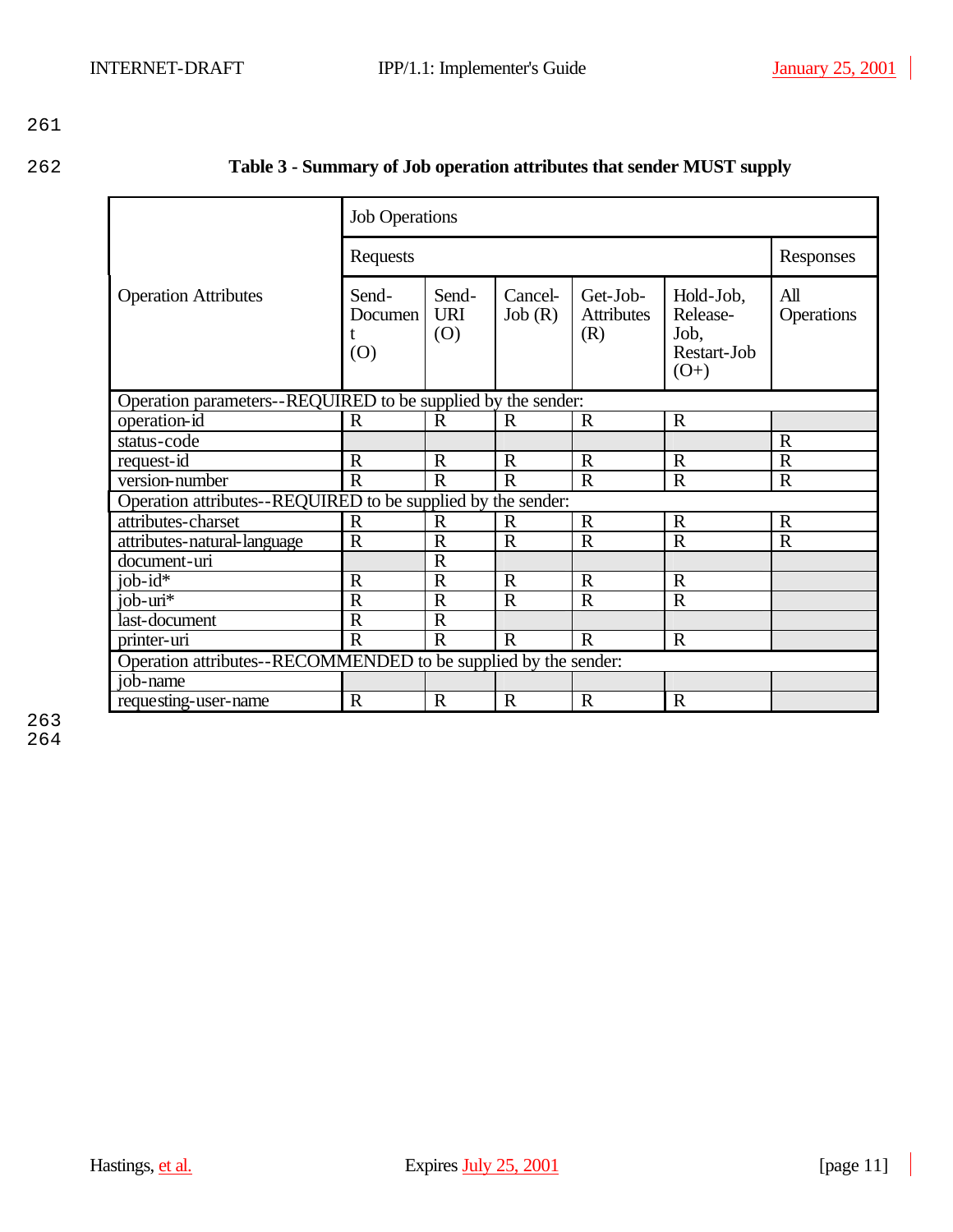| 265 | Table 4 - Summary of Job operation attributes that sender MAY supply |  |
|-----|----------------------------------------------------------------------|--|
|     |                                                                      |  |

|                                                              | <b>Job Operations</b>    |                     |                   |                                      |                                            |                           |                       |
|--------------------------------------------------------------|--------------------------|---------------------|-------------------|--------------------------------------|--------------------------------------------|---------------------------|-----------------------|
|                                                              | Requests                 |                     |                   |                                      |                                            |                           | Respon<br>ses         |
| <b>Operation Attributes</b>                                  | Send-<br>Document<br>(0) | Send<br>-URI<br>(O) | Cancel-<br>Job(R) | Get-Job-<br><b>Attributes</b><br>(R) | Hold-<br>Job,<br>Restart-<br>Job<br>$(O+)$ | Release<br>-Job<br>$(O+)$ | All<br>Operati<br>ons |
| Operation attributes--OPTIONAL to be supplied by the sender: |                          |                     |                   |                                      |                                            |                           |                       |
| status-message                                               |                          |                     |                   |                                      |                                            |                           | $\Omega$              |
| detailed-status-message                                      |                          |                     |                   |                                      |                                            |                           | $\overline{O}$        |
| document-access-error                                        |                          |                     |                   |                                      |                                            |                           | $\overline{O^{**}}$   |
| compression                                                  | O                        | O                   |                   |                                      |                                            |                           |                       |
| document-format                                              | $\overline{R}$           | $\overline{R}$      |                   |                                      |                                            |                           |                       |
| document-name                                                | $\overline{0}$           | $\overline{O}$      |                   |                                      |                                            |                           |                       |
| document-natural-language                                    | $\overline{O}$           | $\overline{O}$      |                   |                                      |                                            |                           |                       |
| ipp-attribute-fidelity                                       |                          |                     |                   |                                      |                                            |                           |                       |
| job-impressions                                              |                          |                     |                   |                                      |                                            |                           |                       |
| job-k-octets                                                 |                          |                     |                   |                                      |                                            |                           |                       |
| job-media-sheets                                             |                          |                     |                   |                                      |                                            |                           |                       |
| limit                                                        |                          |                     |                   |                                      |                                            |                           |                       |
| message                                                      |                          |                     | O                 |                                      | $\Omega$                                   | O                         |                       |
| job-hold-until                                               |                          |                     |                   |                                      | $\overline{R}$                             |                           |                       |
| my-jobs                                                      |                          |                     |                   |                                      |                                            |                           |                       |
| requested-attributes                                         |                          |                     |                   | $\mathbf R$                          |                                            |                           |                       |
| which-jobs                                                   |                          |                     |                   |                                      |                                            |                           |                       |

\* "job-id" is REQUIRED only if used together with "printer-uri" to identify the target job; otherwise, "job-uri" is REQUIRED.

\*\* "document-access-error" applies to the Send-URI operation only.

266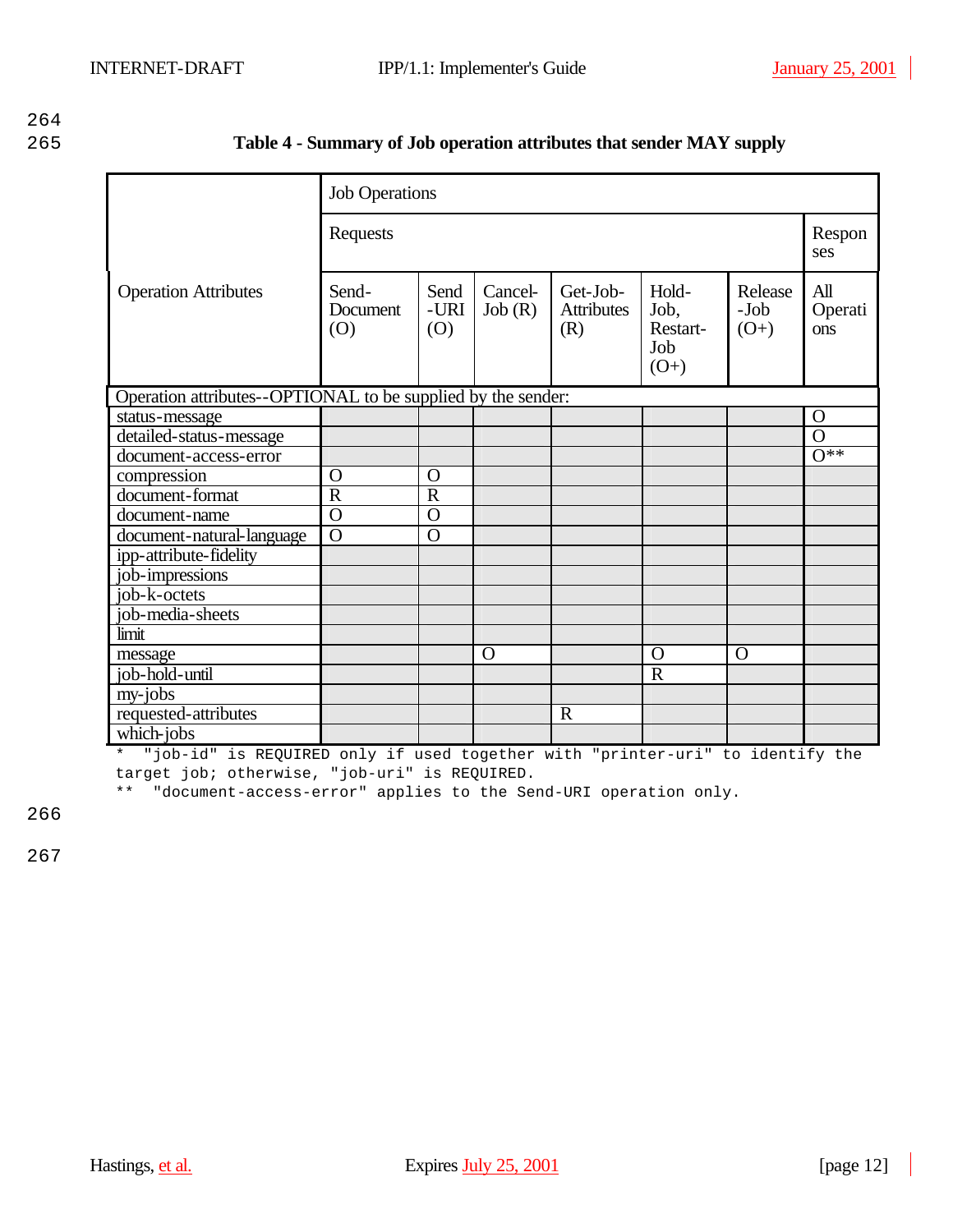| Table 5 - Printer operation response attributes |
|-------------------------------------------------|

|                                | <b>Printer Operations</b>                     |                     |                                                            |                       |                                       |                     |                                                                          |
|--------------------------------|-----------------------------------------------|---------------------|------------------------------------------------------------|-----------------------|---------------------------------------|---------------------|--------------------------------------------------------------------------|
|                                | Response                                      |                     |                                                            |                       |                                       |                     |                                                                          |
| <b>Operation Attributes</b>    | Print-Job<br>$(R)$ , Send-<br>Document<br>(0) | Validate-<br>Job(R) | Print-<br><b>URI</b><br>(O),<br>Send-<br><b>URI</b><br>(O) | Create-<br>Job<br>(0) | Get-<br>Printer-<br>Attribute<br>s(R) | Get-<br>Jobs<br>(R) | Pause-<br>Printer,<br>Resume-<br>Printer,<br>Purge-<br>Printer<br>$(O+)$ |
| job-uri                        | $\mathbf R$                                   |                     | $\mathbb{R}$                                               | $\mathbf R$           |                                       |                     |                                                                          |
| $job-id$                       | $\mathbf R$                                   |                     | $\mathbb{R}$                                               | $\mathbf R$           |                                       |                     |                                                                          |
| job-state                      | $\mathbb{R}$                                  |                     | $\mathbf R$                                                | $\mathbf R$           |                                       |                     |                                                                          |
| job-state-reasons              | $R+$                                          |                     | $R+$                                                       | $R+$                  |                                       |                     |                                                                          |
| number-of-<br>intervening-jobs | $\Omega$                                      |                     | $\Omega$                                                   | $\Omega$              |                                       |                     |                                                                          |
| document-access-<br>error+     |                                               |                     | $\mathbf O$                                                |                       |                                       |                     |                                                                          |

269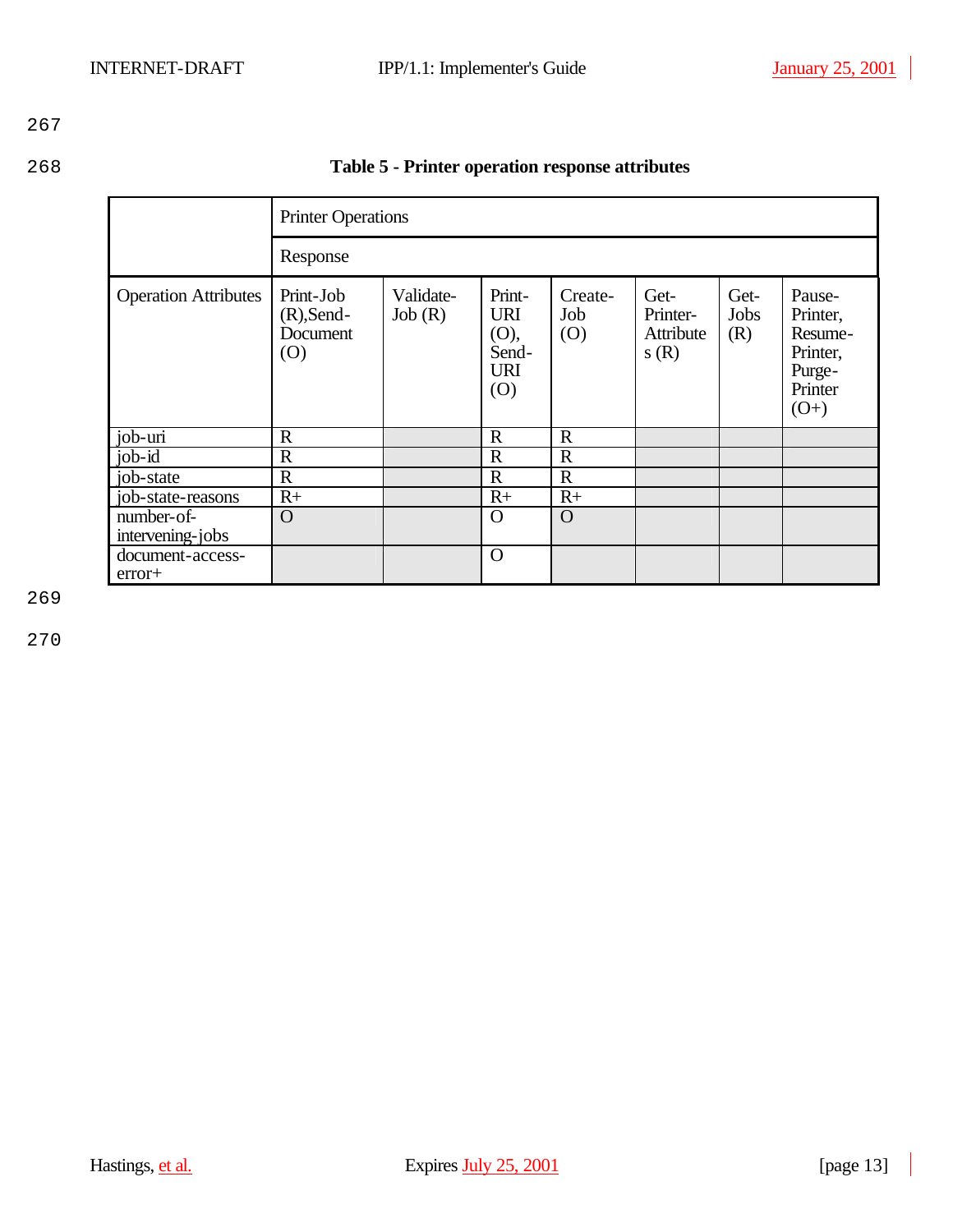## **3.1.2 Suggested Operation Processing Steps for IPP Objects**

 This section suggests the steps and error checks that an IPP object MAY perform when processing requests and returning responses. An IPP object MAY perform some or all of the error checks. However, some implementations MAY choose to be more forgiving than the error checks shown here, in order to be able to accept requests from non-conforming clients. Not performing all of these error checks is a so-called "forgiving" implementation. On the other hand, clients that successfully submit requests to IPP objects that do perform all the error checks will be more likely to be able to interoperate with other IPP object implementations. Thus an implementer of an IPP object needs to decide whether to be a "forgiving" or a "strict" implementation. Therefore, the error status codes returned may differ between implementations. Consequentially, client SHOULD NOT expect exactly the error code processing described in this section.

- When an IPP object receives a request, the IPP object either accepts or rejects the request. In order to determine whether or not to accept or reject the request, the IPP object SHOULD execute the following steps. The order of the steps may be rearranged and/or combined, including making one or multiple passes over the request.
- A client MUST supply requests that would pass all of the error checks indicated here in order to be a conforming client. Therefore, a client SHOULD supply requests that are conforming, in order to avoid being rejected by some IPP object implementations and/or risking different semantics by different implementations of forgiving implementations. For example, a forgiving implementation that accepts multiple occurrences of the same attribute, rather than rejecting the request might use the first occurrences, while another might use the last occurrence. Thus such a non-conforming client would get different results from the two forgiving implementations.
- In the following, processing continues step by step until a "RETURNS the xxx status code ..." statement is encountered. Error returns are indicated by the verb: "REJECTS". Since clients have difficulty getting the status code before sending all of the document data in a Print-Job request, clients SHOULD use the Validate- Job operation before sending large documents to be printed, in order to validate whether the IPP Printer will accept the job or not.
- It is assumed that security authentication and authorization has already taken place at a lower layer.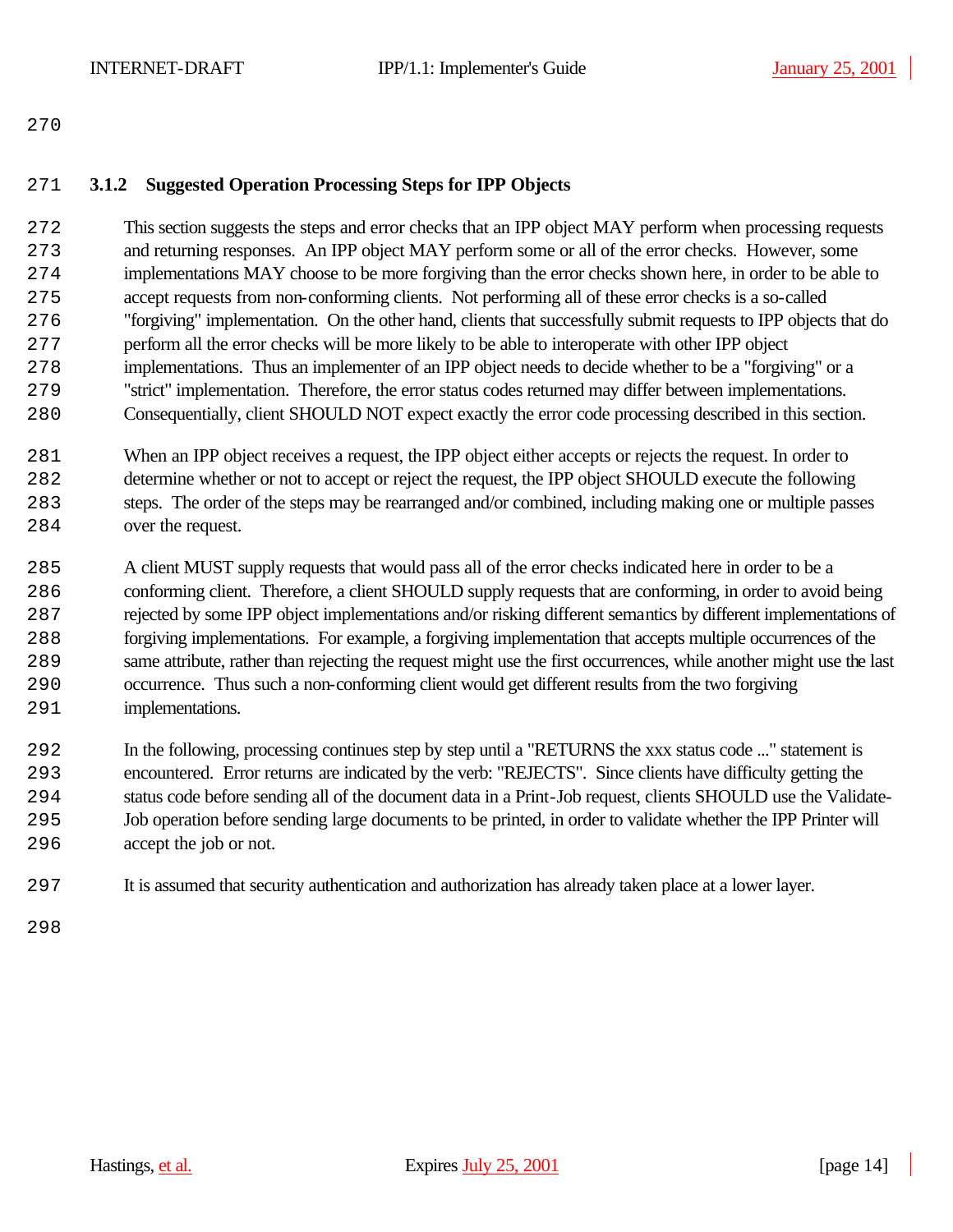## 298 **3.1.2.1 Suggested Operation Processing Steps for all Operations**

299 This section is intended to apply to all operations. The next section contains the additional steps for the Print-300 Job, Validate-Job, Print-URI, Create-Job, Send-Document, and Send-URI operations that create jobs, adds 301 documents, and validates jobs.

| 302 | IIG Sect #  | Flow                                          |     | IPP error status codes                                                          |
|-----|-------------|-----------------------------------------------|-----|---------------------------------------------------------------------------------|
| 303 |             |                                               |     |                                                                                 |
| 304 |             |                                               |     |                                                                                 |
| 305 |             | $\mathbf v$                                   | err |                                                                                 |
| 306 |             | 3.1.2.1.1 <validate version=""></validate>    |     | --> server-error-version-not-                                                   |
| 307 |             |                                               |     | supported                                                                       |
| 308 |             | $\alpha$                                      |     |                                                                                 |
| 309 |             | v                                             | err |                                                                                 |
| 310 |             |                                               |     | 3.1.2.1.2 <validate operation=""> --&gt; server-error-operation-not-</validate> |
| 311 |             |                                               |     | supported                                                                       |
| 312 |             | $\alpha$                                      |     |                                                                                 |
| 313 |             | $\mathbf v$                                   | err |                                                                                 |
| 314 |             |                                               |     | 3.1.2.1.4.1- <validate presence=""> --&gt; client-error-bad-request</validate>  |
| 315 | 3.1.2.1.4.2 | <of attributes=""></of>                       |     |                                                                                 |
| 316 |             | ok                                            |     |                                                                                 |
| 317 |             | v                                             | err |                                                                                 |
| 318 |             |                                               |     | 3.1.2.1.4.3 <validate presence=""> --&gt; client-error-bad-request</validate>   |
| 319 |             | <of attr="" operation=""></of>                |     |                                                                                 |
| 320 |             | ok                                            |     |                                                                                 |
| 321 |             | v                                             | err |                                                                                 |
| 322 |             |                                               |     | 3.1.2.1.5 <valied of="" values=""> --&gt; client-error-bad-request</valied>     |
| 323 |             | <operation attrs=""></operation>              |     | client-error-request-value-                                                     |
| 324 |             |                                               |     | too-long                                                                        |
| 325 |             | <(length, tag, range,>                        |     |                                                                                 |
| 326 |             | $<$ multi-value) >                            |     |                                                                                 |
| 327 |             | ok                                            |     |                                                                                 |
| 328 |             | v                                             | err |                                                                                 |
| 329 | 3.1.2.1.5   |                                               |     | <validate values=""> --&gt; client-error-bad-request</validate>                 |
| 330 |             | <with supported="" values=""></with>          |     | client-error-charset-not-                                                       |
| 331 |             |                                               |     | supported                                                                       |
| 332 |             | $\alpha$                                      |     | client-error-attributes-or-                                                     |
| 333 |             |                                               |     | values-                                                                         |
| 334 |             |                                               |     | not-supported                                                                   |
| 335 |             | $\mathbf v$                                   | err |                                                                                 |
| 336 |             | 3.1.2.1.6 <validate optionally=""></validate> |     | --> client-error-bad-request                                                    |
| 337 |             | <operation attr=""></operation>               |     | client-error-natural-language-                                                  |
| 338 |             |                                               |     | not-supported                                                                   |
| 339 |             |                                               |     | client-error-request-value-                                                     |
| 340 |             |                                               |     | too-long                                                                        |
| 341 |             |                                               |     | client-error-attributes-or-                                                     |
| 342 |             |                                               |     | values-not-supported                                                            |
|     |             |                                               |     |                                                                                 |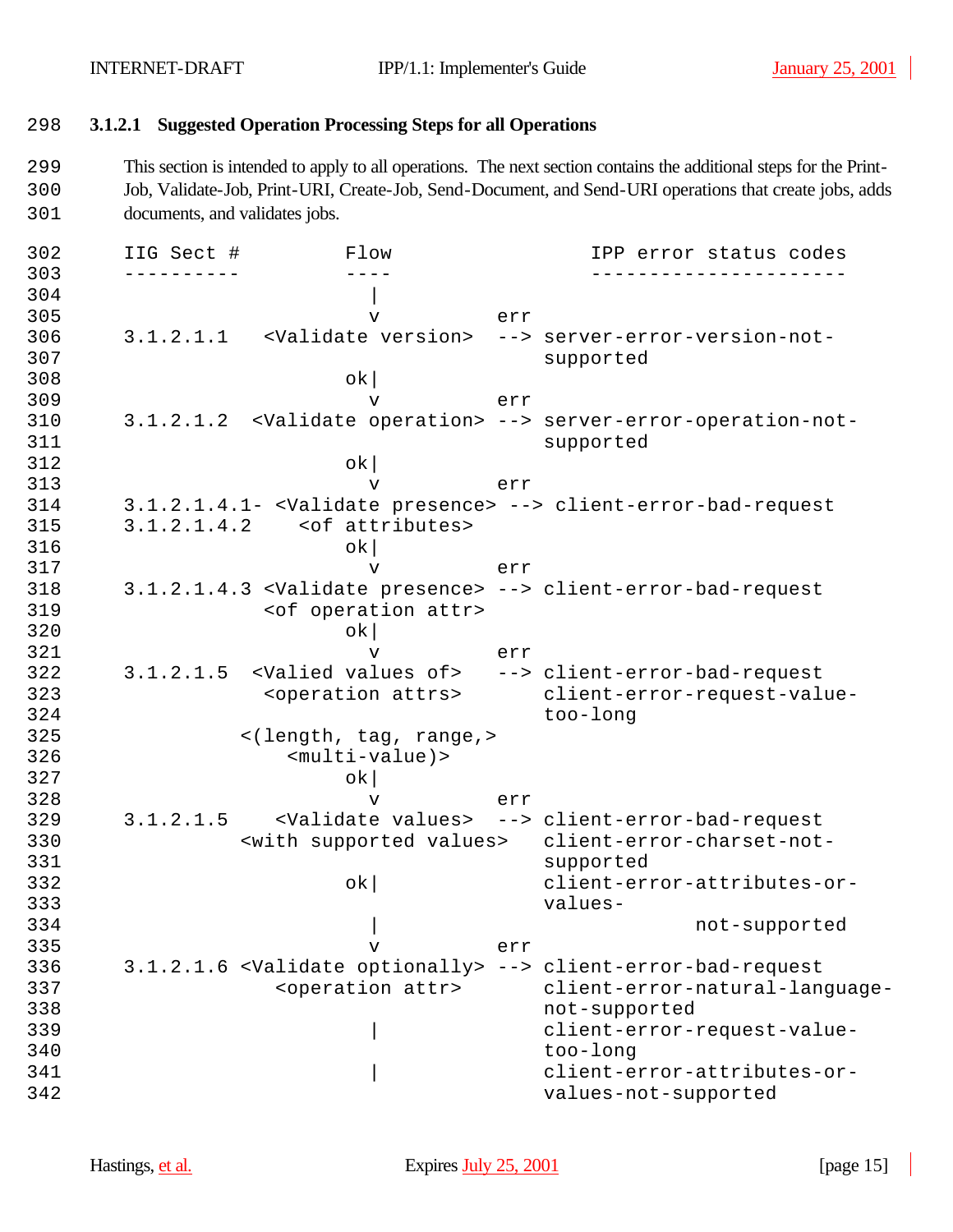## **3.1.2.1.1 Validate version number**

 Every request and every response contains the "version-number" attribute. The value of this attribute is the major and minor version number of the syntax and semantics that the client and IPP object is using, respectively. The "version-number" attribute remains in a fixed position across all future versions so that all clients and IPP object that support future versions can determine which version is being used. The IPP object checks to see if the major version number supplied in the request is supported. If not, the Printer object REJECTS the request and RETURNS the 'server-error-version-not-supported' status code in the response. The IPP object returns in the "version-number" response attribute the major and minor version for the error response. Thus the client can learn at least one major and minor version that the IPP object supports. The IPP object is encouraged to return the closest version number to the one supplied by the client.

 The checking of the minor version number is implementation dependent, however if the client supplied minor version is explicitly supported, the IPP object MUST respond using that identical minor version number. If the major version number matches, but the minor version number does not, the Printer SHOULD accept and attempt to process the request, or MAY reject the request and return the 'server-error-version-not-supported' status code. In all cases, the Printer MUST return the nearest version number that it supports. For example, suppose that an IPP/1.2 Printer supports versions '1.1' and '1.2'. The following responses are conforming:

## **Table 6 - Examples of validating IPP version**

| Client supplies | Printer Accept Request? | Printer returns |
|-----------------|-------------------------|-----------------|
| 1.0             | yes (SHOULD)            |                 |
| 1.0             | no (SHOULD NOT)         |                 |
|                 | yes (MUST)              |                 |
| 1.2             | yes (MUST)              | 1.2             |
| 1.3             | yes (SHOULD)            | 1.2             |
|                 | no (SHOULD NOT)         |                 |

 It is advantageous for Printers to support both IPP/1.1 and IPP/1.0, so that they can interoperate with either client implementations. Some implementations may allow an Administrator to explicitly disable support for one or the other by setting the "ipp-versions-supported" Printer description attribute.

 Likewise, it is advantageous for clients to support both versions to allow interoperability with new and legacy Printers.

## **3.1.2.1.2 Validate operation identifier**

 The Printer object checks to see if the "operation-id" attribute supplied by the client is supported as indicated in the Printer object's "operations-supported" attribute. If not, the Printer REJECTS the request and returns the 'server-error-operation-not-supported' status code in the response.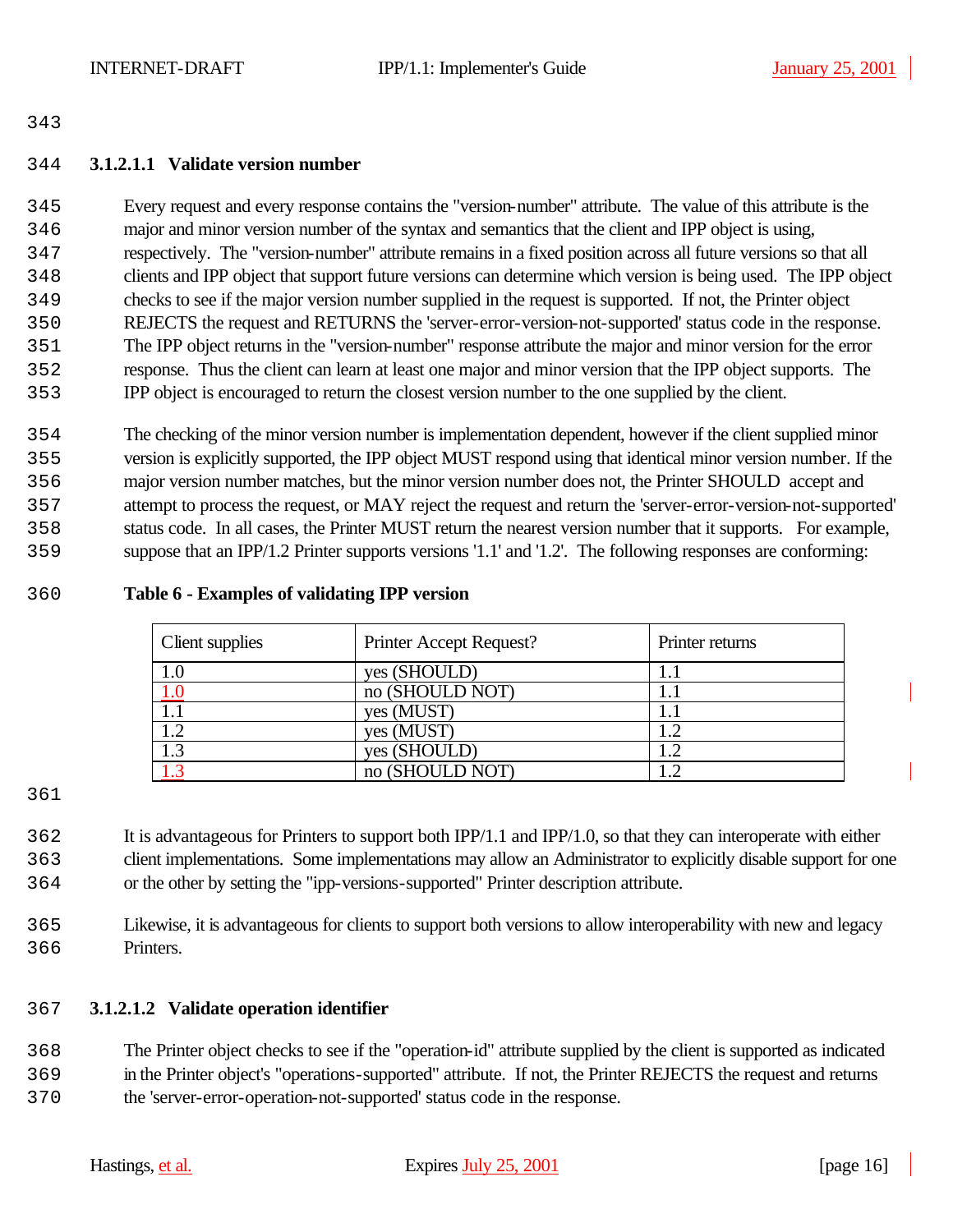- **3.1.2.1.3 Validate the request identifier**
- The Printer object SHOULD NOT check to see if the "request-id" attribute supplied by the client is in range: between 1 and 2\*\*31 - 1 (inclusive), but copies all 32 bits.
- Note: The "version-number", "operation-id", and the "request-id" parameters are in fixed octet positions in the IPP/1.1 encoding. The "version-number" parameter will be the same fixed octet position in all versions of the protocol. These fields are validated before proceeding with the rest of the validation.
- **3.1.2.1.4 Validate attribute group and attribute presence and order**
- The order of the following validation steps depends on implementation.

### **3.1.2.1.4.1 Validate the presence and order of attribute groups**

- Client requests and IPP object responses contain attribute groups that Section 3 requires to be present and in a specified order. An IPP object verifies that the attribute groups are present and in the correct order in requests supplied by clients (attribute groups without an \* in the following tables).
- If an IPP object receives a request with (1) required attribute groups missing, or (2) the attributes groups are out of order, or (3) the groups are repeated, the IPP object REJECTS the request and RETURNS the 'client- error-bad-request' status code. For example, it is an error for the Job Template Attributes group to occur before the Operation Attributes group, for the Operation Attributes group to be omitted, or for an attribute group to occur more than once, except in the Get-Jobs response.
- Since this kind of attribute group error is most likely to be an error detected by a client developer rather than by a customer, the IPP object NEED NOT return an indication of which attribute group was in error in either the Unsupported Attributes group or the Status Message. Also, the IPP object NEED NOT find all attribute group errors before returning this error.

## **3.1.2.1.4.2 Ignore unknown attribute groups in the expected position**

- Future attribute groups may be added to the specification at the end of requests just before the Document Content and at the end of response, except for the Get-Jobs response, where it maybe there or before the first job attributes returned. If an IPP object receives an unknown attribute group in these positions, it ignores the entire group, rather than returning an error, since that group may be a new group in a later minor version of the protocol that can be ignored. (If the new attribute group cannot be ignored without confusing the client, the major version number would have been increased in the protocol document and in the request). If the unknown group occurs in a different position, the IPP object REJECTS the request and RETURNS the 'client-error-bad-request' status code.
- Clients also ignore unknown attribute groups returned in a response.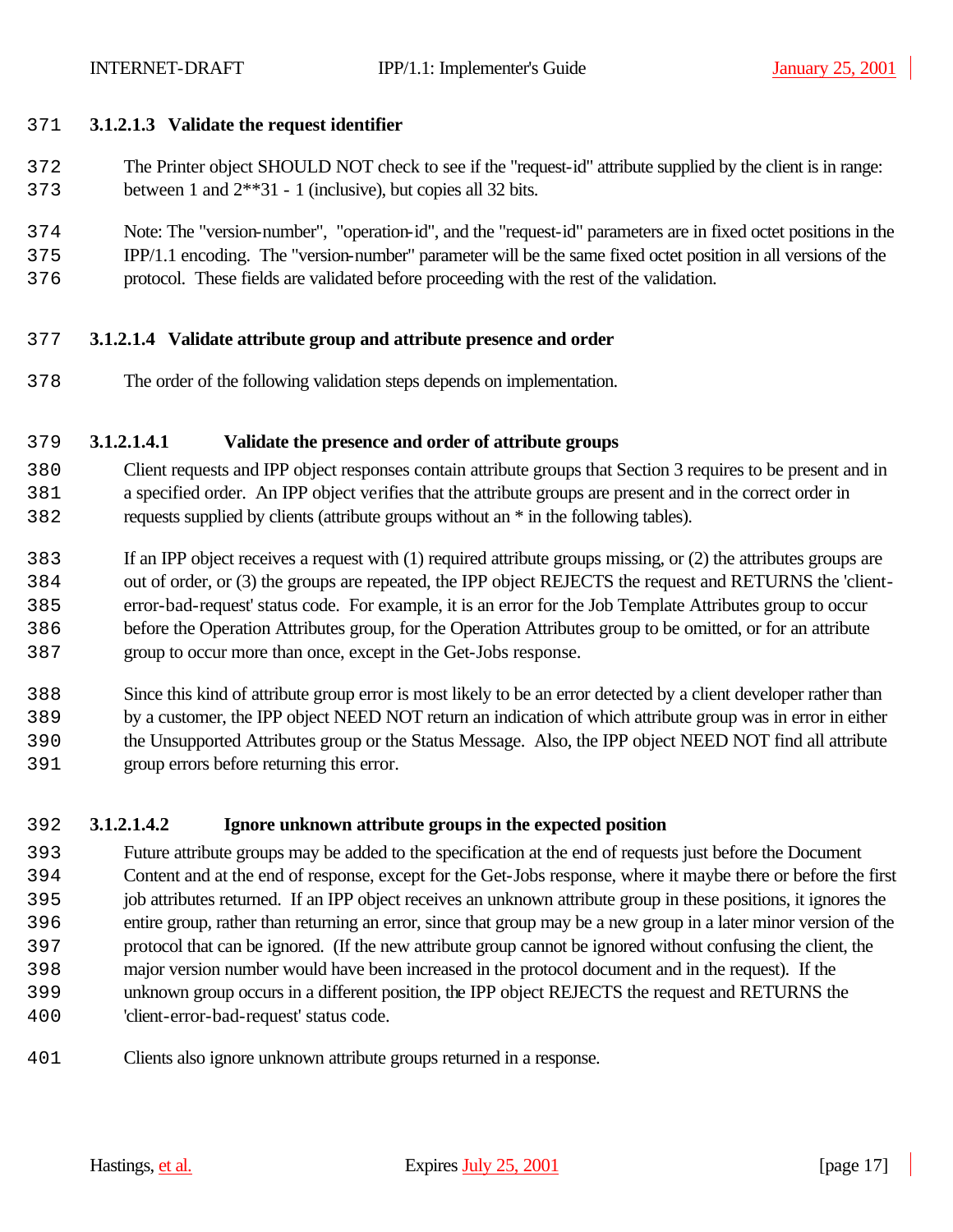Note: By validating that requests are in the proper form, IPP objects force clients to use the proper form

- which, in turn, increases the chances that customers will be able to use such clients from multiple vendors with
- IPP objects from other vendors.

# **3.1.2.1.4.3 Validate the presence of a single occurrence of required Operation attributes**

406 Client requests and IPP object responses contain Operation attributes that [IPP-MODRFC2911] Section 3 requires to be present. Attributes within a group may be in any order, except for the ordering of target, charset, and natural languages attributes. These attributes MUST be first, and MUST be supplied in the following order: charset, natural language, and then target. An IPP object verifies that the attributes that Section 4 requires to be supplied by the client have been supplied in the request (attributes without an \* in the following tables). An asterisk (\*) indicates groups and Operation attributes that the client may omit in a request or an IPP object may omit in a response.

- If an IPP object receives a request with required attributes missing or repeated from a group or in the wrong position, the behavior of the IPP object is IMPLEMENTATION DEPENDENT. Some of the possible implementations are:
- REJECTS the request and RETURNS the 'client-error-bad-request' status code
- accepts the request and uses the first occurrence of the attribute no matter where it is
- accepts the request and uses the last occurrence of the attribute no matter where it is
- accept the request and assume some default value for the missing attribute
- Therefore, client MUST send conforming requests, if they want to receive the same behavior from all IPP object implementations. For example, it is an error for the "attributes-charset" or "attributes-natural-language" attribute to be omitted in any operation request, or for an Operation attribute to be supplied in a Job Template group or a Job Template attribute to be supplied in an Operation Attribute group in a create request. It is also an error to supply the "attributes-charset" attribute twice.
- Since these kinds of attribute errors are most likely to be detected by a client developer rather than by a customer, the IPP object NEED NOT return an indication of which attribute was in error in either the Unsupported Attributes group or the Status Message. Also, the IPP object NEED NOT find all attribute errors before returning this error.
- The following tables list all the attributes for all the operations by attribute group in each request and each 430 response. The order of the groups is the order that the client supplies the groups as specified in [IPP-431 MODRFC2911] Section 3. The order of the attributes within a group is arbitrary, except as noted for some of the special operation attributes (charset, natural language, and target). The tables below use the following notation:
- R indicates a REQUIRED attribute or operation that an IPP object MUST support O indicates an OPTIONAL attribute or operation that an IPP object NEED NOT support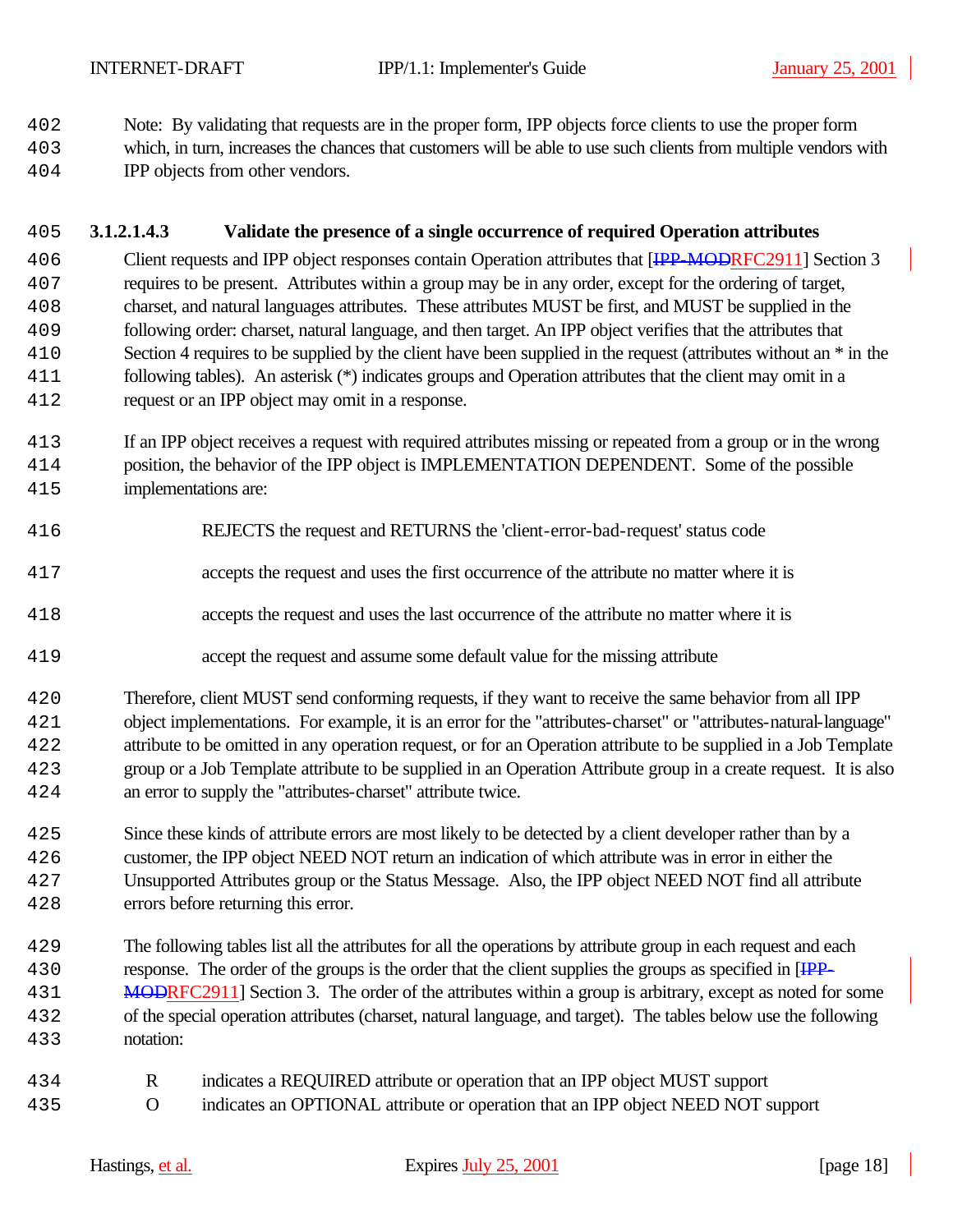| 436 | $\ast$<br>indicates that a client MAY omit the attribute in a request and that an IPP object MAY omit the   |
|-----|-------------------------------------------------------------------------------------------------------------|
| 437 | attribute in a response. The absence of an * means that a client MUST supply the                            |
| 438 | attribute in a request and an IPP object MUST supply the attribute in a response.                           |
| 439 | indicates that this is not a IPP/1.0 operation, but is only a part of IPP/1.1 and future versions of<br>$+$ |
| 440 | IPP.                                                                                                        |
| 441 |                                                                                                             |
| 442 | <b>Operation Requests</b>                                                                                   |
| 443 | The tables below show the attributes in their proper attribute groups for operation requests:               |
| 444 | Note: All operation requests contain "version-number", "operation-                                          |
| 445 | id", and "request-id" parameters.                                                                           |
| 446 |                                                                                                             |
| 447 | Print-Job Request (R):                                                                                      |
| 448 | Group 1: Operation Attributes (R)                                                                           |
| 449 | attributes-charset (R)                                                                                      |
| 450 | attributes-natural-language (R)                                                                             |
| 451 | printer-uri (R)                                                                                             |
| 452 | requesting-user-name $(R^*)$                                                                                |
| 453 | job-name $(R^*)$                                                                                            |
| 454 | ipp-attribute-fidelity (R*)                                                                                 |
| 455 | $document-name (R*)$                                                                                        |
| 456 | document-format $(R^*)$                                                                                     |
| 457 | document-natural-language (0*)                                                                              |
| 458 | compression (0*)                                                                                            |
| 459 | $job-k-octets (0*)$                                                                                         |
| 460 | job-impressions (0*)                                                                                        |
| 461 | job-media-sheets (0*)                                                                                       |
| 462 | Group 2: Job Template Attributes (R*)                                                                       |
| 463 | <job attributes="" template=""> (0*)</job>                                                                  |
| 464 | (see [HPP-MODRFC2911] Section 4.2)                                                                          |
| 465 | Group 3: Document Content (R)                                                                               |
| 466 | <document content=""></document>                                                                            |
| 467 |                                                                                                             |
| 468 | Validate-Job Request (R):                                                                                   |
| 469 | Group 1: Operation Attributes (R)                                                                           |
| 470 | attributes-charset (R)                                                                                      |
| 471 | attributes-natural-language (R)                                                                             |
| 472 | printer-uri (R)                                                                                             |
| 473 | requesting-user-name $(R*)$                                                                                 |
| 474 | $job$ -name $(R*)$                                                                                          |
| 475 | ipp-attribute-fidelity (R*)                                                                                 |
| 476 | $document-name (R*)$                                                                                        |
| 477 | document-format $(R^*)$                                                                                     |
| 478 |                                                                                                             |
|     | document-natural-language (0*)                                                                              |

 $\overline{\phantom{a}}$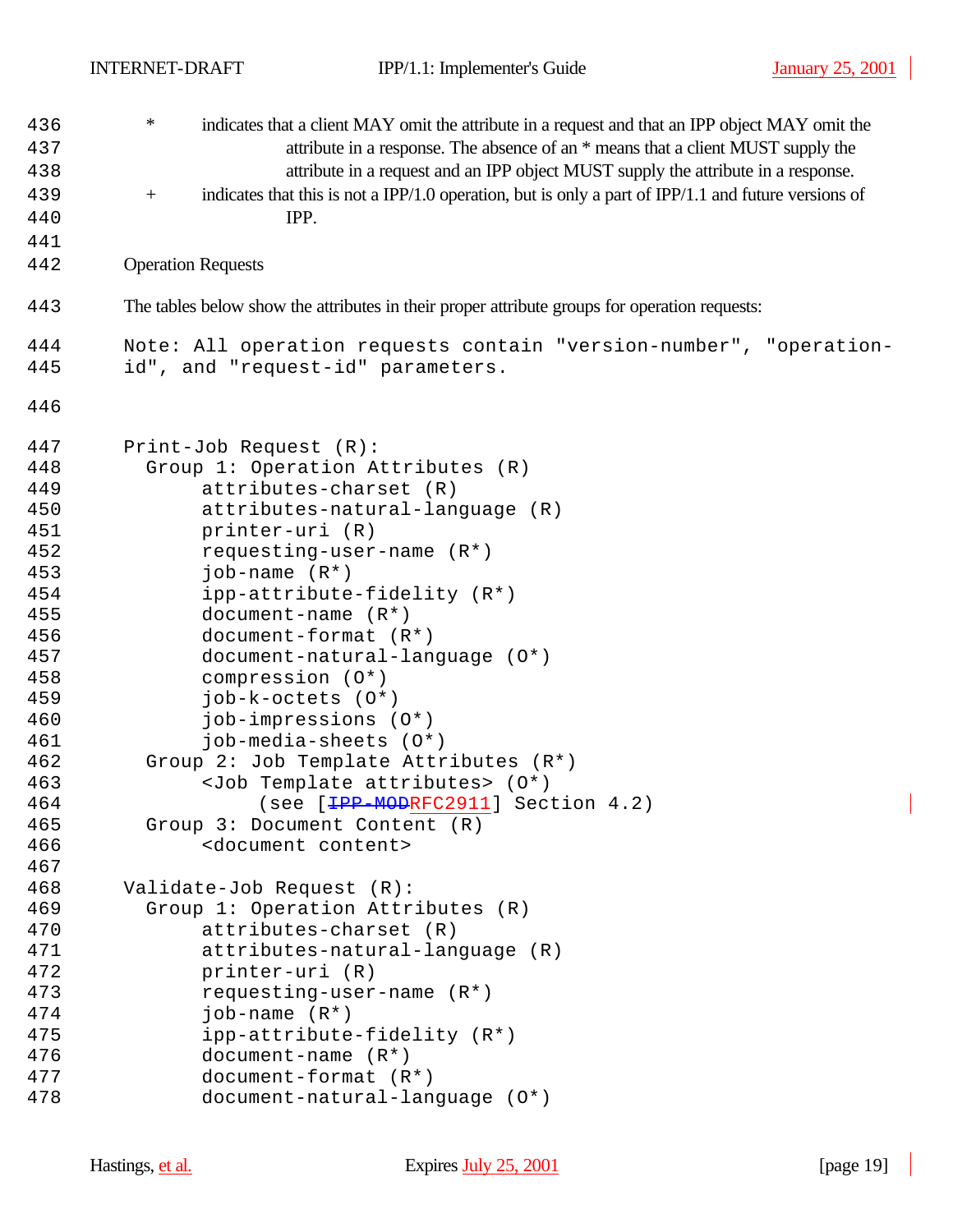```
479 compression (O*)
480 job-k-octets (O*)
481 job-impressions (O*)
482 job-media-sheets (O*)
       Group 2: Job Template Attributes (R^*)484 <Job Template attributes> (O*) 
485 (see [<del>IPP-MOD</del>RFC2911] Section 4.2)
486
487 Print-URI Request (O):
488 Group 1: Operation Attributes (R)
489 attributes-charset (R)
490 attributes-natural-language (R)
491 printer-uri (R)
492 document-uri (R)
493 requesting-user-name (R*)
494 job-name (R*)
495 ipp-attribute-fidelity (R*)
496 document-name (R*)
497 document-format (R*)
498 document-natural-language (O*)
499 compression (O*)
500 job-k-octets (O*)
501 job-impressions (O*)
502 job-media-sheets (O*)
503 Group 2: Job Template Attributes (R*)
504 <Job Template attributes> (O*) (see 
505 (see [<del>IPP-MOD</del>RFC2911] Section 4.2)
506
507 Create-Job Request (O):
508 Group 1: Operation Attributes (R)
509 attributes-charset (R)
510 attributes-natural-language (R)
511 printer-uri (R)
512 requesting-user-name (R*)
513 job-name (R*)
514 ipp-attribute-fidelity (R*)
515 job-k-octets (O*)
516 job-impressions (O*)
517 job-media-sheets (O*)
518 Group 2: Job Template Attributes (R*)
519 <Job Template attributes> (O*) (see 
520 (see [<del>IPP-MOD</del>RFC2911] Section 4.2)
521
522 Get-Printer-Attributes Request (R):
523 Group 1: Operation Attributes (R)
524 attributes-charset (R)
525 attributes-natural-language (R)
526 printer-uri (R)
```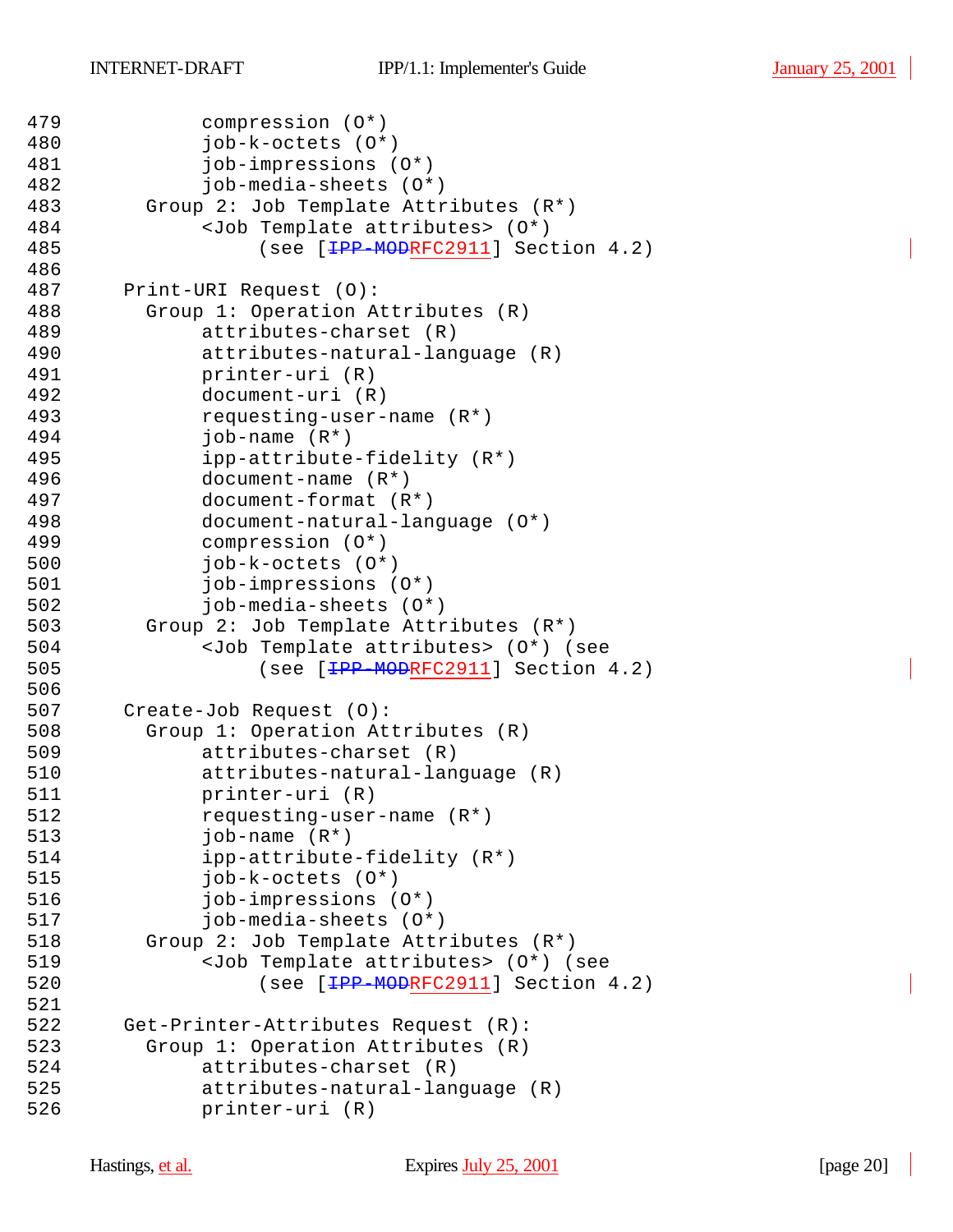```
527 requesting-user-name (R*)
528 requested-attributes (R*)
529 document-format (R*)
530
531 Get-Jobs Request (R):
532 Group 1: Operation Attributes (R)
533 attributes-charset (R)
534 attributes-natural-language (R)
535 printer-uri (R)
536 requesting-user-name (R*)
537 limit (R*)
538 requested-attributes (R*)
539 which-jobs (R*)
540 my-jobs (R*)
541
542 Send-Document Request (O):
543 Group 1: Operation Attributes (R)
544 attributes-charset (R)
545 attributes-natural-language (R)
546 (printer-uri & job-id) | job-uri (R)
547 last-document (R)
548 requesting-user-name (R*)
549 document-name (R*)
550 document-format (R*)
551 document-natural-language (O*)
552 compression (O*)
553 Group 2: Document Content (R*)
554 <document content>
555
556 Send-URI Request (O):
557 Group 1: Operation Attributes (R)
558 attributes-charset (R)
559 attributes-natural-language (R)
560 (printer-uri & job-id) | job-uri (R)
561 last-document (R)
562 document-uri (R)
563 requesting-user-name (R*)
564 document-name (R*)
565 document-format (R*)
566 document-natural-language (O*)
567 compression (O*)
568
569 Cancel-Job Request (R):
570 Release-Job Request (O+):
571 Group 1: Operation Attributes (R)
572 attributes-charset (R)
573 attributes-natural-language (R)
574 (printer-uri & job-id) | job-uri (R)
```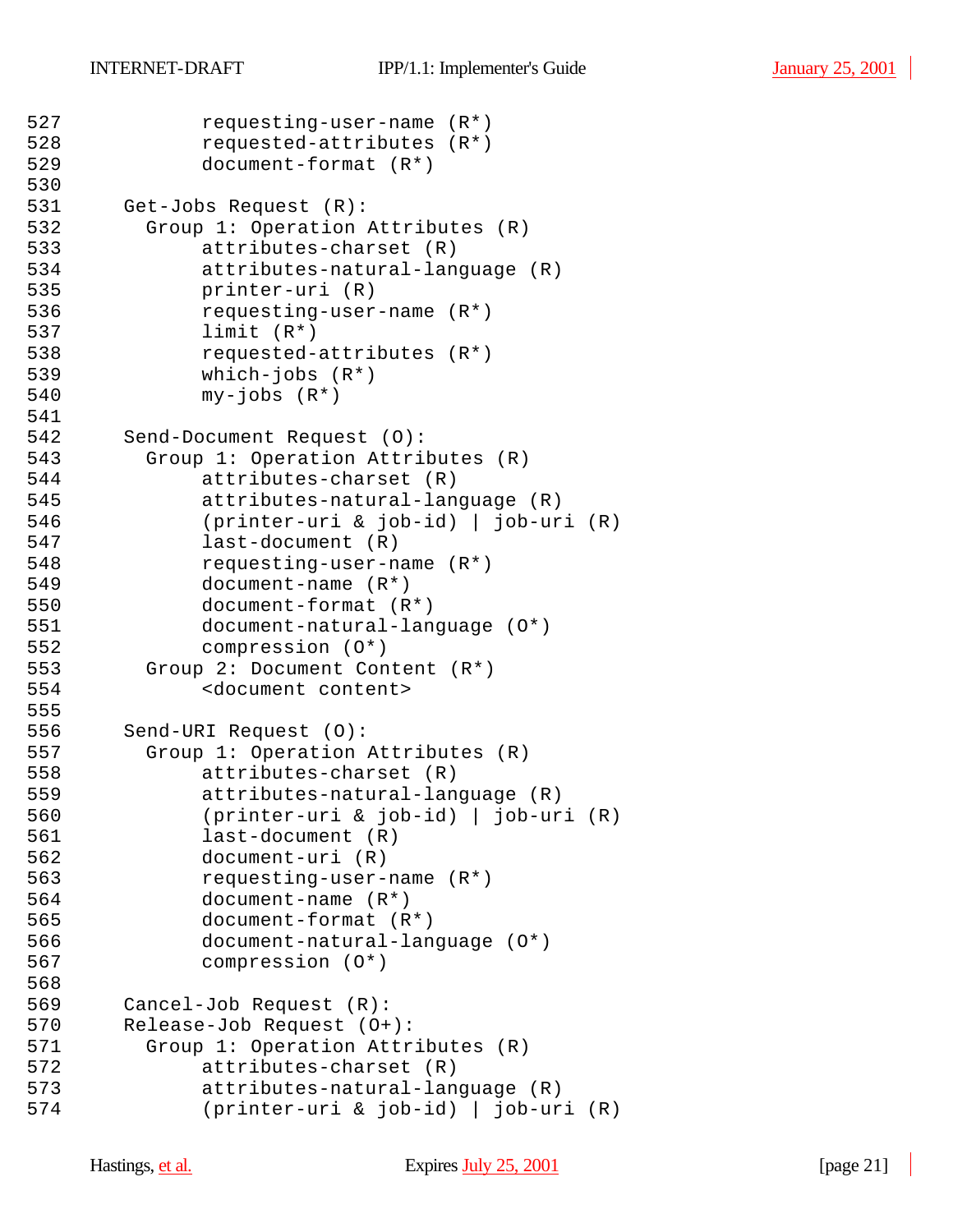```
575 requesting-user-name (R*)
576 message (O*)
577
578 Get-Job-Attributes Request (R):
579 Group 1: Operation Attributes (R)
580 attributes-charset (R)
581 attributes-natural-language (R)
582 (printer-uri & job-id) | job-uri (R)
583 requesting-user-name (R*)
584 requested-attributes (R*)
585
586 Pause-Printer Request (O+):
587 Resume-Printer Request (O+):
588 Purge-Printer Request (O+):
589 Group 1: Operation Attributes (R)
590 attributes-charset (R)
591 attributes-natural-language (R)
592 printer-uri (R)
593 requesting-user-name (R*)
594
595 Hold-Job Request (O+):
596 Restart-Job Request (O+):
597 Group 1: Operation Attributes (R)
598 attributes-charset (R)
599 attributes-natural-language (R)
600 (printer-uri & job-id) | job-uri (R)
601 requesting-user-name (R*)
602 job-hold-until (R*)
603 message (O*)
604
605 Operation Responses
606 The tables below show the response attributes in their proper attribute groups for responses.
607 Note: All operation responses contain "version-number", "status-
608 code", and "request-id" parameters.
609
610 Print-Job Response (R):
611 Create-Job Response (O):
612 Send-Document Response (O):
613 Group 1: Operation Attributes (R)
614 attributes-charset (R)
615 attributes-natural-language (R)
616 status-message (O*)
617 detailed-status-message (O*)
618 Group 2: Unsupported Attributes (R*) (see Note 3)
619 <unsupported attributes> (R*)
```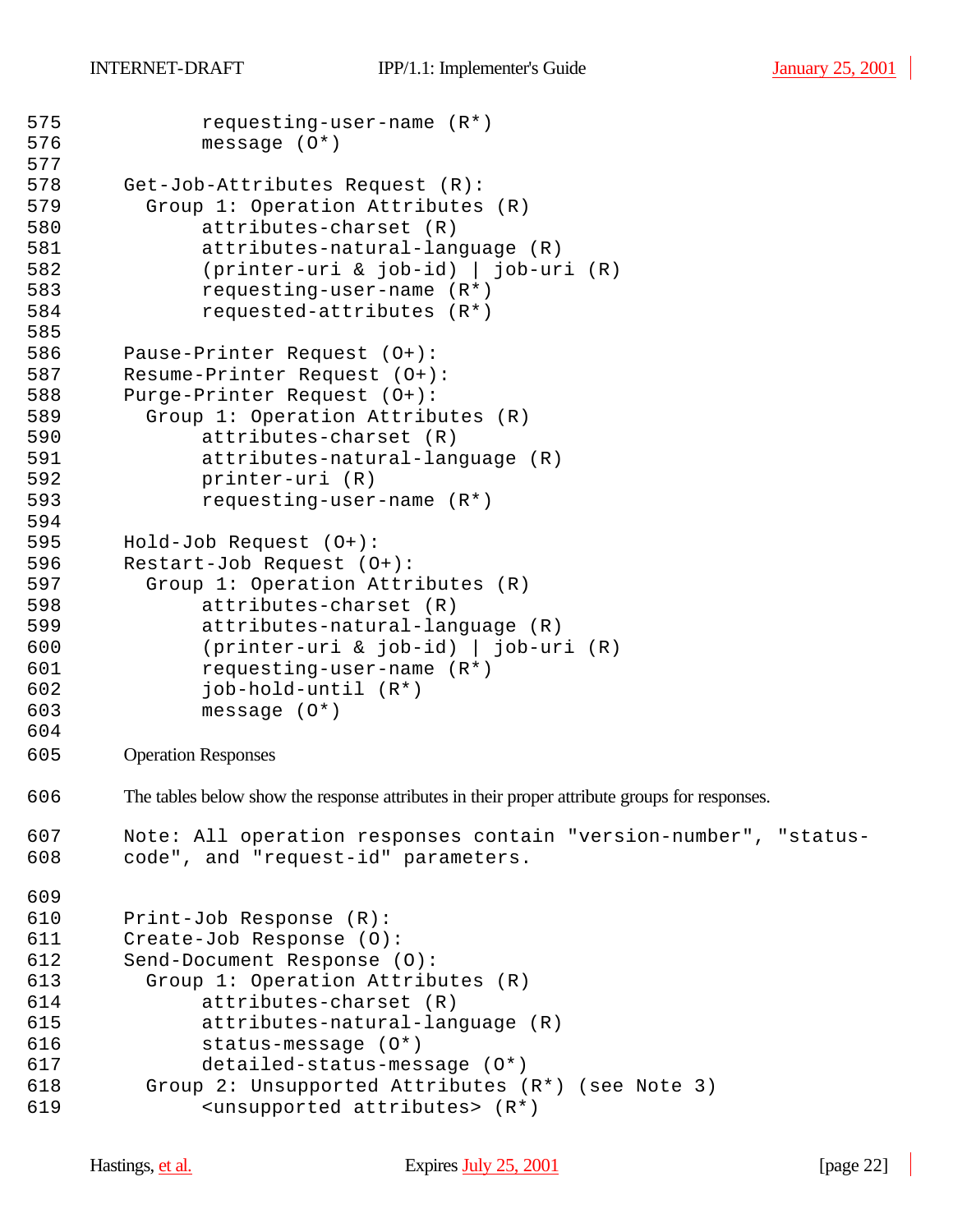```
620 Group 3: Job Object Attributes(R*) (see Note 2)
621 job-uri (R)
622 job-id (R)
623 job-state (R)
624 job-state-reasons (O* | R+)
625 job-state-message (O*)
626 number-of-intervening-jobs (O*)
627
628 Validate-Job Response (R):
629 Cancel-Job Response (R):
630 Hold-Job Response (O+):
631 Release-Job Response (O+):
632 Restart-Job Response (O+):
633 Group 1: Operation Attributes (R)
634 attributes-charset (R)
635 attributes-natural-language (R)
636 status-message (O*)
637 detailed-status-message (O*)
638 Group 2: Unsupported Attributes (R*) (see Note 3)
639 <unsupported attributes> (R*)
640
641 Print-URI Response (O):
642 Send-URI Response (O):
643 Group 1: Operation Attributes (R)
644 attributes-charset (R)
645 attributes-natural-language (R)
646 status-message (O*)
647 detailed-status-message (O*)
648 document-access-error (O*)
649 Group 2: Unsupported Attributes (R*) (see Note 3)
650 <unsupported attributes> (R*)
651 Group 3: Job Object Attributes(R*) (see Note 2)
652 job-uri (R)
653 job-id (R)
654 job-state (R)
655 job-state-reasons (O* | R+)656 job-state-message (O*)
657 number-of-intervening-jobs (O*)
658
659 Get-Printer-Attributes Response (R):
660 Group 1: Operation Attributes (R)
661 attributes-charset (R)
662 attributes-natural-language (R)
663 status-message (O*)
664 detailed-status-message (O*)
665 Group 2: Unsupported Attributes (R*) (see Note 4)
666 <unsupported attributes> (R*)
667 Group 3: Printer Object Attributes(R*) (see Note 2)
```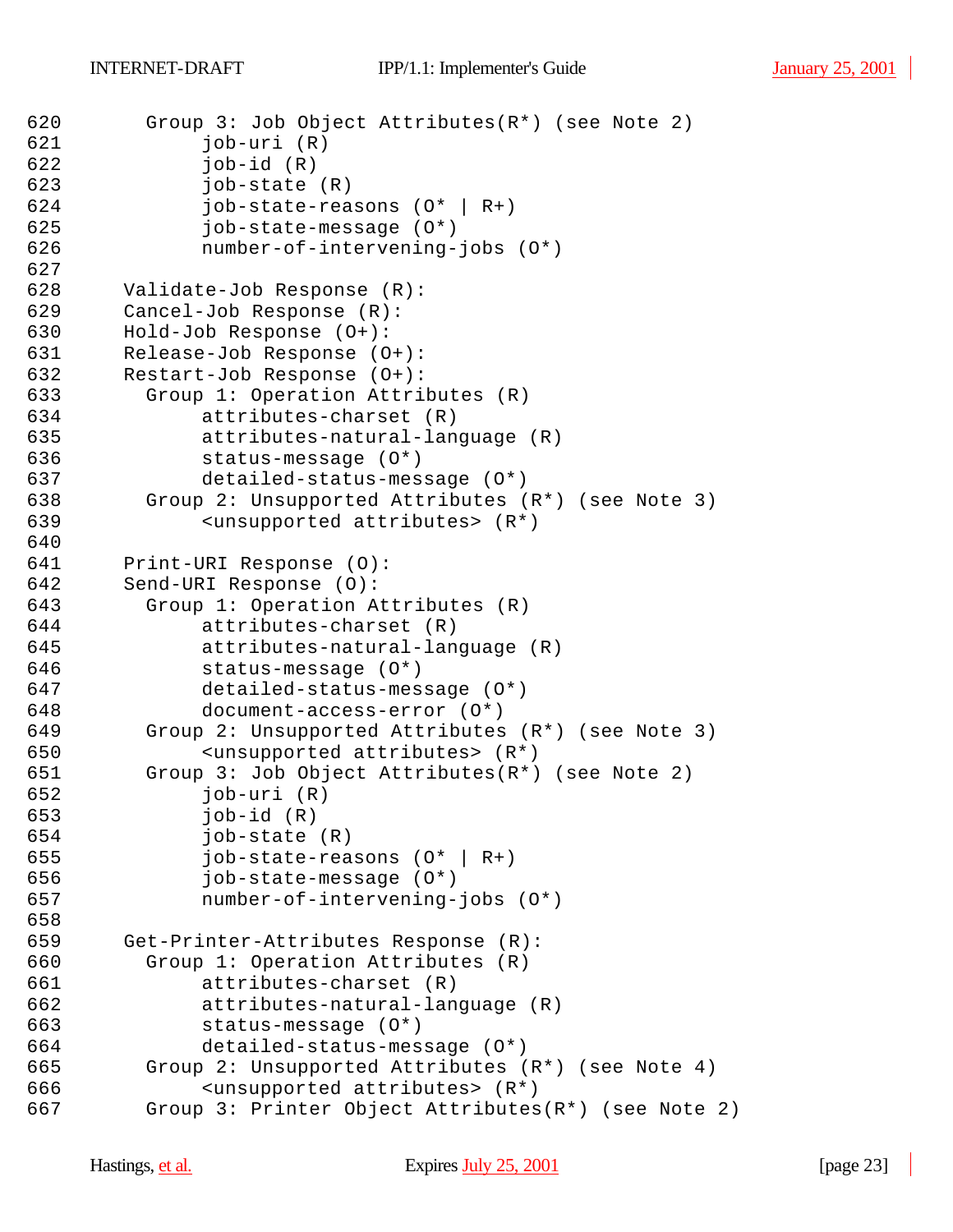| 668 | <requested attributes=""> (R*)</requested>                                                                   |
|-----|--------------------------------------------------------------------------------------------------------------|
| 669 |                                                                                                              |
| 670 | Get-Jobs Response (R):                                                                                       |
| 671 | Group 1: Operation Attributes (R)                                                                            |
| 672 | attributes-charset (R)                                                                                       |
| 673 | attributes-natural-language (R)                                                                              |
| 674 | status-message (0*)                                                                                          |
| 675 | detailed-status-message (0*)                                                                                 |
| 676 | Group 2: Unsupported Attributes (R*) (see Note 4)                                                            |
| 677 | <unsupported attributes=""> (R*)</unsupported>                                                               |
| 678 | Group 3: Job Object Attributes $(R^*)$ (see Note 2, 5)                                                       |
| 679 | <requested attributes=""> (R*)</requested>                                                                   |
| 680 |                                                                                                              |
| 681 | Get-Job-Attributes Response (R):                                                                             |
| 682 | Group 1: Operation Attributes (R)                                                                            |
| 683 | attributes-charset (R)                                                                                       |
| 684 | attributes-natural-language (R)                                                                              |
| 685 | status-message (0*)                                                                                          |
| 686 | detailed-status-message (0*)                                                                                 |
| 687 | Group 2: Unsupported Attributes (R*) (see Note 4)                                                            |
| 688 | <unsupported attributes=""> (R*)</unsupported>                                                               |
| 689 | Group 3: Job Object Attributes(R*) (see Note 2)                                                              |
| 690 | <requested attributes=""> (R*)</requested>                                                                   |
| 691 |                                                                                                              |
| 692 | Pause-Printer Response (0+):                                                                                 |
| 693 | Resume-Printer Response (0+):                                                                                |
| 694 | Purge-Printer Response (0+):                                                                                 |
| 695 | Group 1: Operation Attributes (R)                                                                            |
| 696 | attributes-charset (R)                                                                                       |
| 697 | attributes-natural-language (R)                                                                              |
| 698 | status-message (0*)                                                                                          |
| 699 | detailed-status-message (0*)                                                                                 |
| 700 | Group 2: Unsupported Attributes (R*) (see Note 4)                                                            |
| 701 | <unsupported attributes=""> (R*)</unsupported>                                                               |
| 702 |                                                                                                              |
| 703 | Note 2 - the Job Object Attributes and Printer Object Attributes are returned only if the IPP object returns |
| 704 | one of the success status codes.                                                                             |

 Note 3 - the Unsupported Attributes Group is present only if the client included some Operation and/or Job Template attributes or values that the Printer doesn't support whether a success or an error return.

 Note 4 - the Unsupported Attributes Group is present only if the client included some Operation attributes that the Printer doesn't support whether a success or an error return.

 Note 5: for the Get-Jobs operation the response contains a separate Job Object Attributes group 3 to N containing requested-attributes for each job object in the response.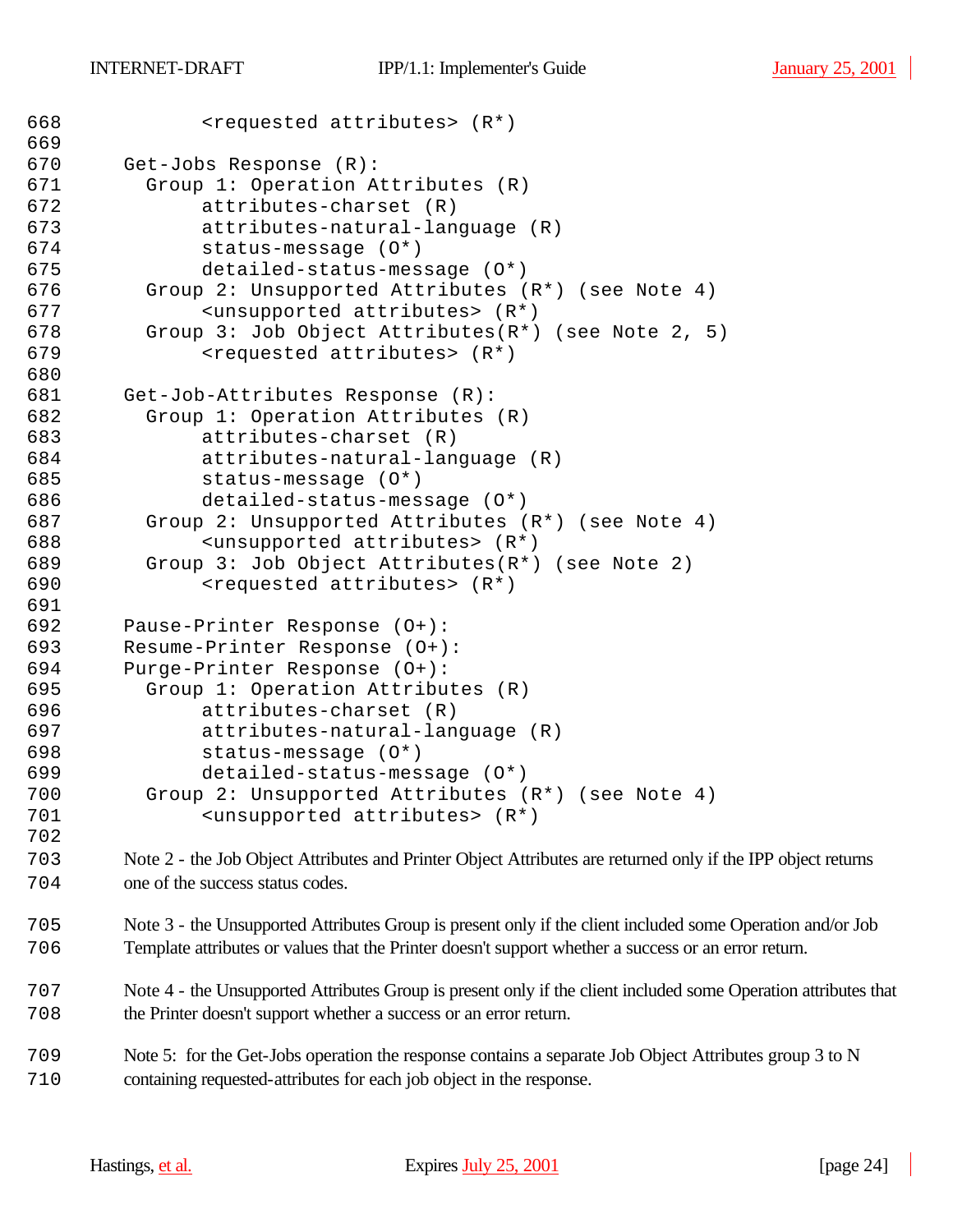**3.1.2.1.5 Validate the values of the REQUIRED Operation attributes**

 An IPP object validates the values supplied by the client of the REQUIRED Operation attribute that the IPP object MUST support. The next section specifies the validation of the values of the OPTIONAL Operation attributes that IPP objects MAY support.

- The IPP object performs the following syntactic validation checks of each Operation attribute value:
- a) that the length of each Operation attribute value is correct for the attribute syntax tag supplied 717 by the client according to [<del>IPP-MODRF</del>C2911] Section 4.1,
- 718 b) that the attribute syntax tag is correct for that Operation attribute according to [IPP-719 MODRFC2911] Section 3,
- 720 c) that the value is in the range specified for that Operation attribute according to [IPP-721 MODRFC2911] Section 3,
- d) that multiple values are supplied by the client only for operation attributes that are multi-valued, 723 i.e., that are 1set Of X according to [<del>IPP-MODRF</del>C2911] Section 3.
- 

 If any of these checks fail, the IPP object REJECTS the request and RETURNS the 'client-error-bad-request' or the 'client-error-request-value-too-long' status code. Since such an error is most likely to be an error detected by a client developer, rather than by an end-user, the IPP object NEED NOT return an indication of which attribute had the error in either the Unsupported Attributes Group or the Status Message. The description for each of these syntactic checks is explicitly expressed in the first IF statement in the following table.

- In addition, the IPP object checks each Operation attribute value against some Printer object attribute or some hard-coded value if there is no "xxx-supported" Printer object attribute defined. If its value is not among those supported or is not in the range supported, then the IPP object REJECTS the request and RETURNS the error status code indicated in the table by the second IF statement. If the value of the Printer object's "xxx-supported" attribute is 'no-value' (because the system administrator hasn't configured a value), the check always fails.
- -----------------------------------------------

 attributes-charset (charset) IF NOT a single non-empty 'charset' value, REJECT/RETURN 'client-error-bad-request'. IF the value length is greater than 63 octets, REJECT/RETURN 'client-error-request-value-too-long'. IF NOT in the Printer object's "charset-supported" attribute, REJECT/RETURN "client-error- charset-not-supported".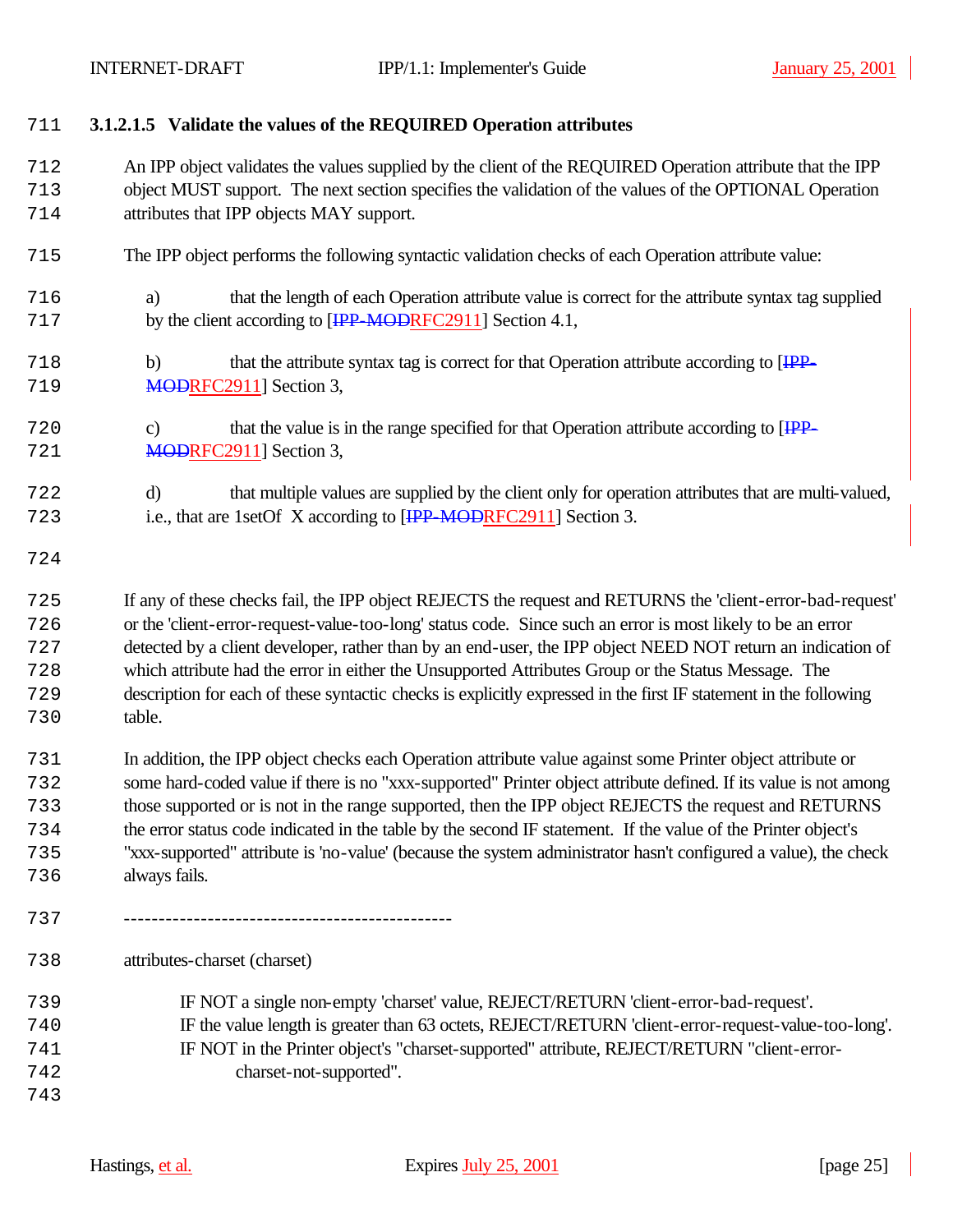| 744 | attributes-natural-language(naturalLanguage)                                                        |
|-----|-----------------------------------------------------------------------------------------------------|
| 745 | IF NOT a single non-empty 'naturalLanguage' value, REJECT/RETURN 'client-error-bad-request'.        |
| 746 | IF the value length is greater than 63 octets, REJECT/RETURN 'client-error-request-value-too-long'. |
| 747 | ACCEPT the request even if not a member of the set in the Printer object's "generated-natural-      |
| 748 | language-supported" attribute. If the supplied value is not a member of the Printer object's        |
| 749 | "generated-natural-language-supported" attribute, use the Printer object's "natural-language-       |
| 750 | configured" value.                                                                                  |
| 751 |                                                                                                     |
| 752 | requesting-user-name                                                                                |
| 753 | IF NOT a single 'name' value, REJECT/RETURN 'client-error-bad-request'.                             |
| 754 | IF the value length is greater than 255 octets, REJECT/RETURN 'client-error-request-value-too-      |
| 755 | long'.                                                                                              |
| 756 | IF the IPP object can obtain a better-authenticated name, use it instead.                           |
| 757 |                                                                                                     |
| 758 | job-name(name)                                                                                      |
| 759 | IF NOT a single 'name' value, REJECT/RETURN 'client-error-bad-request'.                             |
| 760 | IF the value length is greater than 255 octets, REJECT/RETURN 'client-error-request-value-too-      |
| 761 | long'.                                                                                              |
| 762 | IF NOT supplied by the client, the Printer object creates a name from the document-name or          |
| 763 | document-uri.                                                                                       |
| 764 |                                                                                                     |
| 765 | document-name (name)                                                                                |
| 766 | IF NOT a single 'name' value, REJECT/RETURN 'client-error-bad-request'.                             |
| 767 | IF the value length is greater than 255 octets, REJECT/RETURN 'client-error-request-value-too-      |
| 768 | long'.                                                                                              |
| 769 |                                                                                                     |
| 770 | ipp-attribute-fidelity (boolean)                                                                    |
| 771 | IF NEITHER a single 'true' NOR a single 'false' 'boolean' value, REJECT/RETURN 'client-error-       |
| 772 | bad-request'.                                                                                       |
| 773 | IF the value length is NOT equal to 1 octet, REJECT/RETURN 'client-error-request-value-too-long'    |
| 774 | IF NOT supplied by the client, the IPP object assumes the value 'false'.                            |
| 775 |                                                                                                     |
| 776 | document-format (mimeMediaType)                                                                     |
| 777 | IF NOT a single non-empty 'mimeMediaType' value, REJECT/RETURN 'client-error-bad-request'.          |
| 778 | IF the value length is greater than 255 octets, REJECT/RETURN 'client-error-request-value-too-      |
| 779 | long'.                                                                                              |
| 780 | IF NOT in the Printer object's "document-format-supported" attribute, REJECT/RETURN 'client-        |
| 781 | error-document-format-not-supported'                                                                |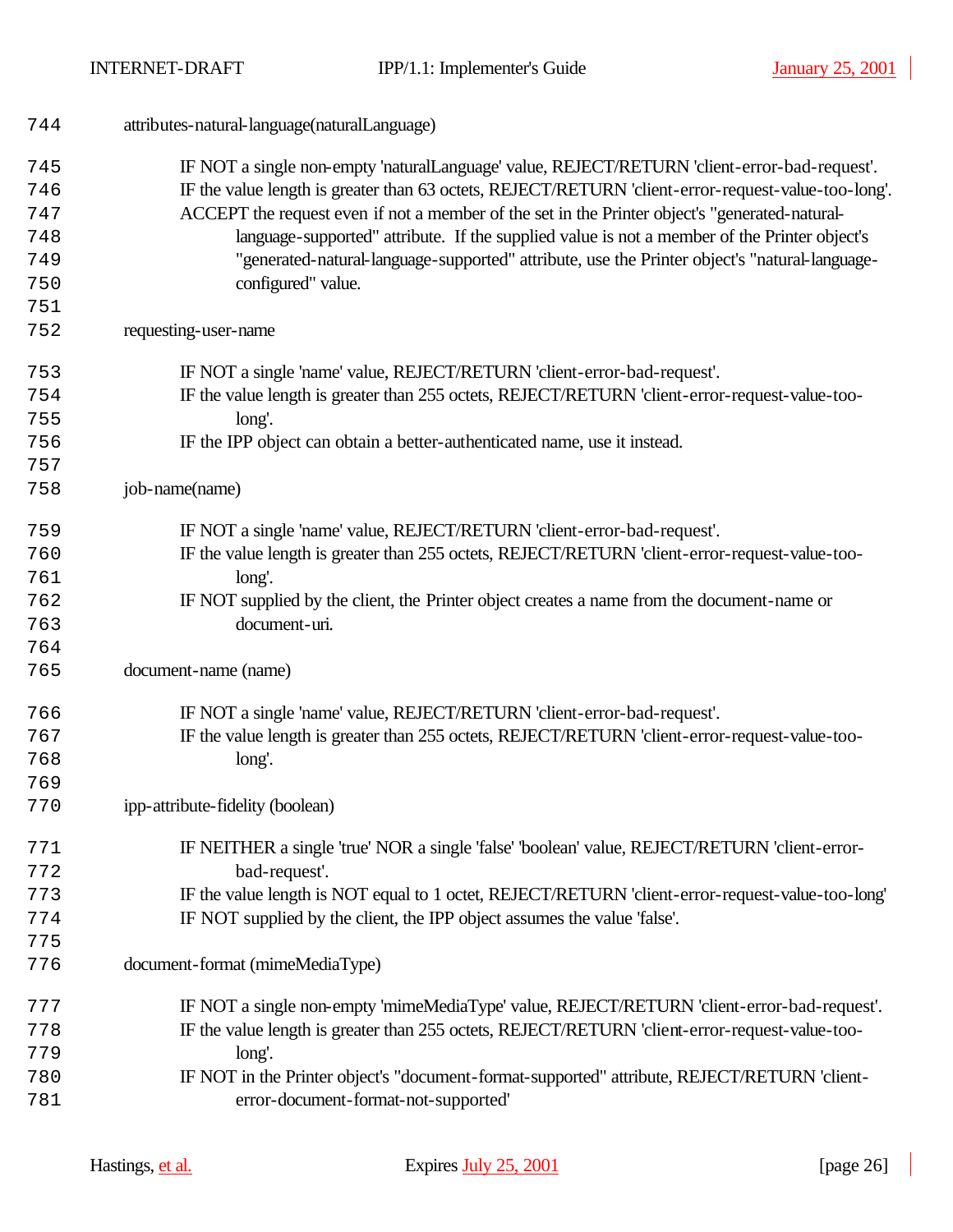| 782        | IF NOT supplied by the client, the IPP object assumes the value of the Printer object's "document- |
|------------|----------------------------------------------------------------------------------------------------|
| 783        | format-default" attribute.                                                                         |
| 784<br>785 | document-uri (uri)                                                                                 |
|            |                                                                                                    |
| 786        | IF NOT a single non-empty 'uri' value, REJECT/RETURN 'client-error-bad-request'.                   |
| 787        | IF the value length is greater than 1023 octets, REJECT/RETURN 'client-error-request-value-too-    |
| 788        | long'.                                                                                             |
| 789        | IF the URI syntax is not valid, REJECT/RETURN 'client-error-bad-request'.                          |
| 790        | If the client-supplied URI scheme is not supported, i.e. the value is not in the Printer object's  |
| 791        | referenced-uri-scheme-supported" attribute, the Printer object MUST reject the request and         |
| 792        | return the 'client-error-uri-scheme-not-supported' status code. The Printer object MAY             |
| 793        | check to see if the document exists and is accessible. If the document is not found or is not      |
| 794        | accessible, REJECT/RETURN 'client-error-not found'.                                                |
| 795        | last-document (boolean)                                                                            |
| 796        | IF NEITHER a single 'true' NOR a single 'false' 'boolean' value, REJECT/RETURN 'client-error-      |
| 797        | bad-request'.                                                                                      |
| 798        | IF the value length is NOT equal to 1 octet, REJECT/RETURN 'client-error-request-value-too-long'   |
| 799        |                                                                                                    |
| 800        | job-id (integer(1:MAX))                                                                            |
| 801        | IF NOT an single 'integer' value equal to 4 octets AND in the range 1 to MAX, REJECT/RETURN        |
| 802        | 'client-error-bad-request'.                                                                        |
| 803        | IF NOT a job-id of an existing Job object, REJECT/RETURN 'client-error-not-found' or 'client-      |
| 804        | error-gone' status code, if keep track of recently deleted jobs.                                   |
| 805        |                                                                                                    |
| 806        | requested-attributes (1setOf keyword)                                                              |
| 807        | IF NOT one or more 'keyword' values, REJECT/RETURN 'client-error-bad-request'.                     |
| 808        | IF the value length is greater than 255 octets, REJECT/RETURN 'client-error-request-value-too-     |
| 809        | long'.                                                                                             |
| 810        | Ignore unsupported values, which are the keyword names of unsupported attributes. Don't bother to  |
| 811        | copy such requested (unsupported) attributes to the Unsupported Attribute response group           |
| 812        | since the response will not return them.                                                           |
| 813        |                                                                                                    |
| 814        | which-jobs (type2 keyword)                                                                         |
| 815        | IF NOT a single 'keyword' value, REJECT/RETURN 'client-error-bad-request'.                         |
| 816        | IF the value length is greater than 255 octets, REJECT/RETURN 'client-error-request-value-too-     |
| 817        | long'.                                                                                             |
| 818        | IF NEITHER 'completed' NOR 'not-completed', copy the attribute and the unsupported value to the    |
| 819        | Unsupported Attributes response group and REJECT/RETURN 'client-error-attributes-or-               |
| 820        | values-not-supported'.                                                                             |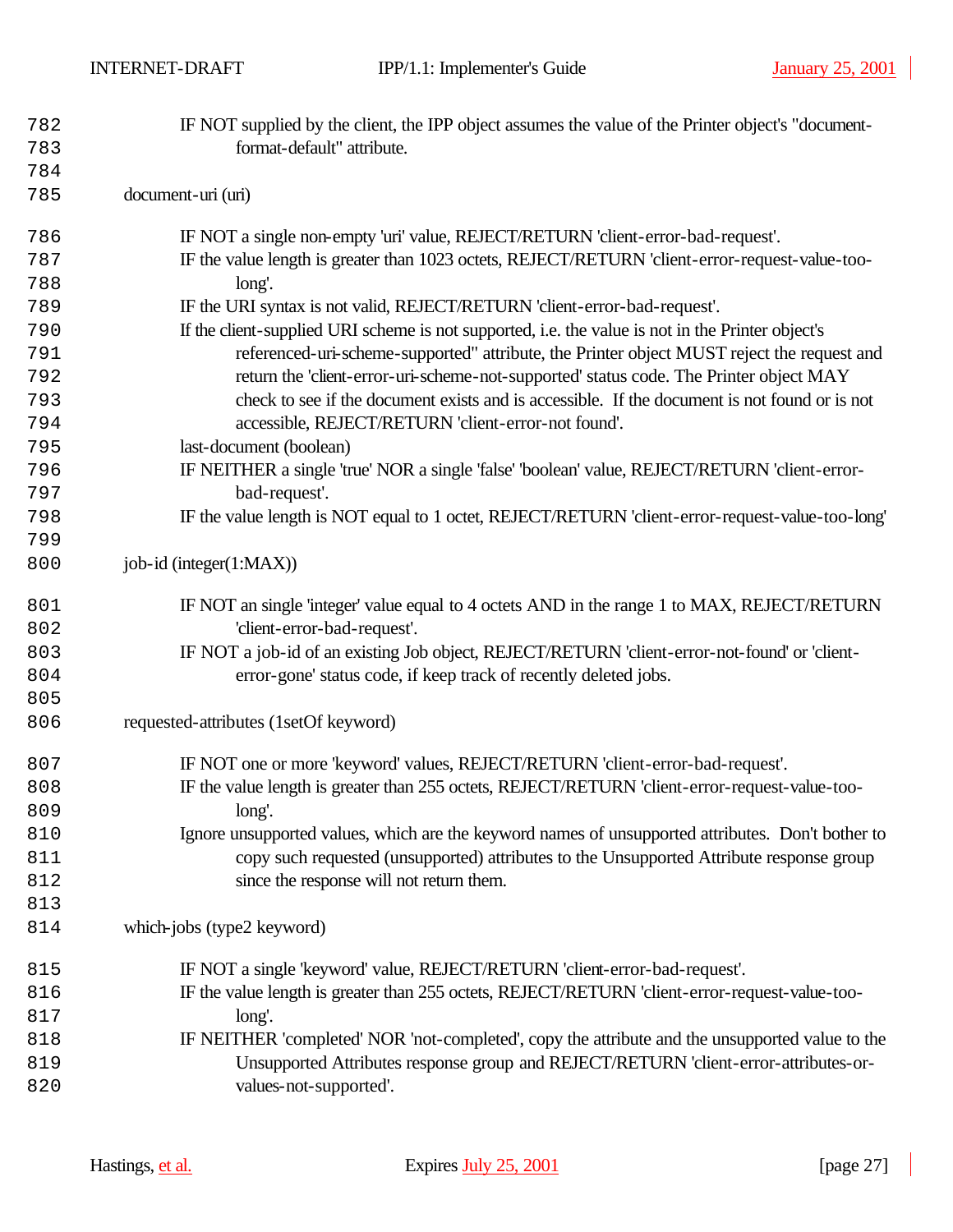| 821 | Note: a Printer still supports the 'completed' value even if it keeps no completed/canceled/aborted |
|-----|-----------------------------------------------------------------------------------------------------|
| 822 | jobs: by returning no jobs when so queried.                                                         |
| 823 | IF NOT supplied by the client, the IPP object assumes the 'not-completed' value.                    |
| 824 |                                                                                                     |
| 825 | my-jobs (boolean)                                                                                   |
| 826 | IF NEITHER a single 'true' NOR a single 'false' 'boolean' value, REJECT/RETURN 'client-error-       |
| 827 | bad-request'.                                                                                       |
| 828 | IF the value length is NOT equal to 1 octet, REJECT/RETURN 'client-error-request-value-too-long'    |
| 829 | IF NOT supplied by the client, the IPP object assumes the 'false' value.                            |
| 830 |                                                                                                     |
| 831 | limit (integer(1:MAX))                                                                              |
| 832 | IF NOT a single 'integer' value equal to 4 octets AND in the range 1 to MAX, REJECT/RETURN          |
| 833 | 'client-error-bad-request'.                                                                         |
| 834 | IF NOT supplied by the client, the IPP object returns all jobs, no matter how many.                 |
| 835 |                                                                                                     |
| 836 |                                                                                                     |
| 837 |                                                                                                     |

# **3.1.2.1.6 Validate the values of the OPTIONAL Operation attributes**

839 OPTIONAL Operation attributes are those that an IPP object MAY or MAY NOT support. An IPP object validates the values of the OPTIONAL attributes supplied by the client. The IPP object performs the same 841 syntactic validation checks for each OPTIONAL attribute value as in Section 3.1.2.1.5. As in Section 3.1.2.1.5, if any fail, the IPP object REJECTS the request and RETURNS the 'client-error-bad-request' or the 'client-error-request-value-too-long' status code.

 In addition, the IPP object checks each Operation attribute value against some Printer attribute or some hard- coded value if there is no "xxx-supported" Printer attribute defined. If its value is not among those supported 846 or is not in the range supported, then the IPP object REJECTS the request and RETURNS the error status code indicated in the table. If the value of the Printer object's "xxx-supported" attribute is 'no-value' (because the system administrator hasn't configured a value), the check always fails.

849 If the IPP object doesn't recognize/support an attribute, the IPP object treats the attribute as an unknown or unsupported attribute (see the last row in the table below).

-----------------------------------------------

document-natural-language (naturalLanguage)

 IF NOT a single non-empty 'naturalLanguage' value, REJECT/RETURN 'client-error-bad-request'. IF the value length is greater than 63 octets, REJECT/RETURN 'client-error-request-value-too-long'.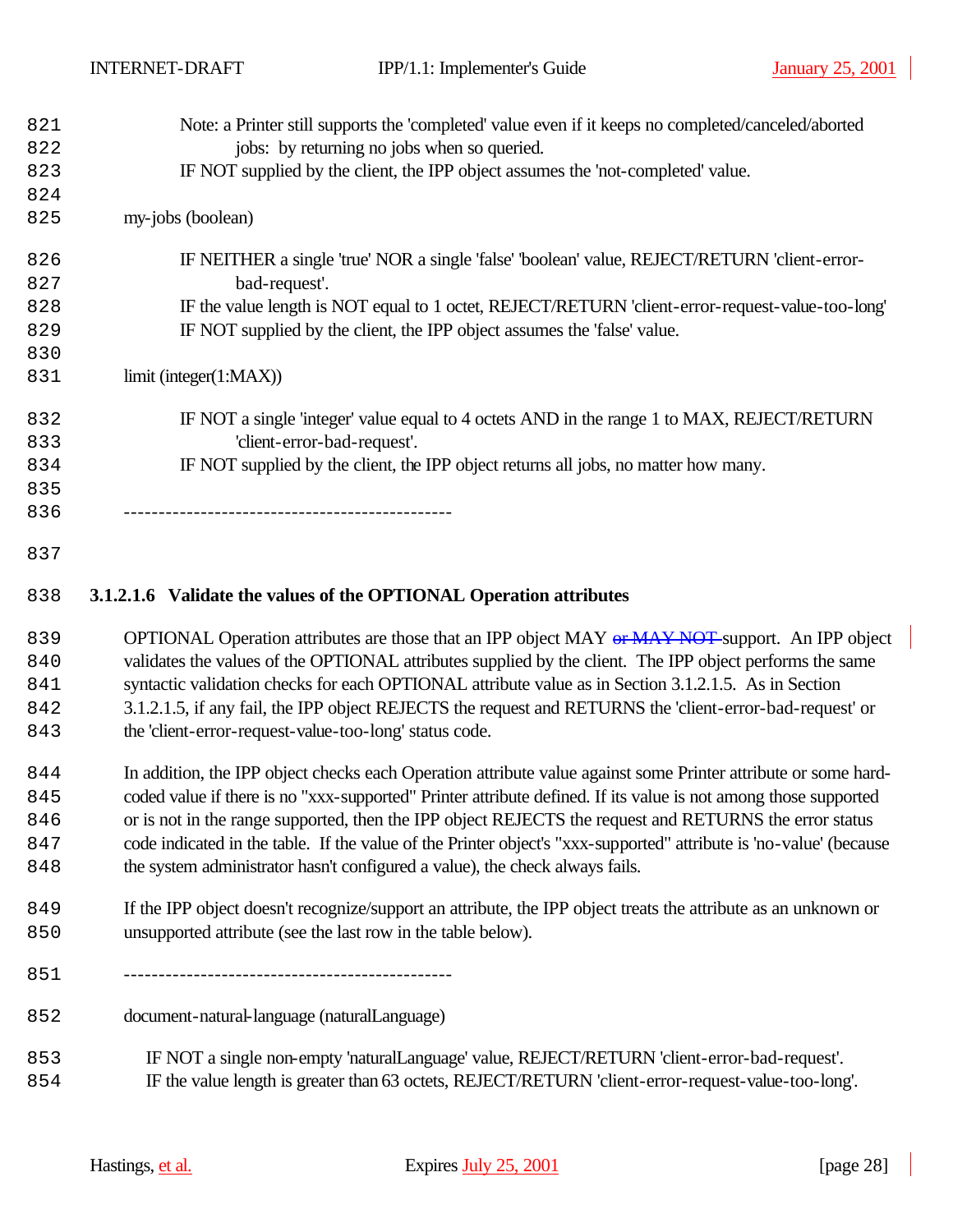- IF NOT a value that the Printer object supports in document formats, (no corresponding "xxx-supported" Printer attribute), REJECT/RETURN 'client-error-natural-language-not-supported'.
- compression (type3 keyword)
- IF NOT a single 'keyword' value, REJECT/RETURN 'client-error-bad-request'.
- IF the value length is greater than 255 octets, REJECT/RETURN 'client-error-request-value-too-long'.
- IF NOT in the Printer object's "compression-supported" attribute, copy the attribute and the unsupported value to the Unsupported Attributes response group and REJECT/RETURN 'client-error-attributes-or-values-not-supported'.
- Note to IPP/1.0 implementers: Support for the "compression" attribute was optional in IPP/1.0 and was 865 changed to REQUIRED in IPP/1.1. However, an IPP/1.0 object SHOULD at least check for the "compression" attribute being present and reject the create request, if they don't support "compression". Not checking is a bug, since the data will be unintelligible.
- job-k-octets (integer(0:MAX))

- **IF NOT** a single 'integer' value equal to 4 octets,
- REJECT/RETURN 'client-error-bad-request'.
- IF NOT in the range of the Printer object's "job-k-octets-supported" attribute, copy the attribute and the unsupported value to the Unsupported Attributes response group and REJECT/RETURN 'client-error-attributes-or-values-not-supported'.
- job-impressions (integer(0:MAX))
- **IF NOT** a single 'integer' value equal to 4 octets,
- REJECT/RETURN 'client-error-bad-request'.
- IF NOT in the range of the Printer object's "job-impressions-supported" attribute, copy the attribute and the unsupported value to the Unsupported Attributes response group and REJECT/RETURN 'client-error-attributes-or-values-not-supported'.
- job-media-sheets (integer(0:MAX))
- 884 IF NOT a single 'integer' value equal to 4 octets,
- REJECT/RETURN 'client-error-bad-request'.
- IF NOT in the range of the Printer object's "job-media-sheets-supported" attribute, copy the attribute and 887 the unsupported value to the Unsupported Attributes response group and REJECT/RETURN 'client-error-attributes-or-values-not-supported'.
- message (text(127))
- IF NOT a single 'text' value, REJECT/RETURN 'client-error-bad-request'.
- 892 IF the value length is greater than 127 octets,
- REJECT/RETURN 'client-error-request-value-too-long'.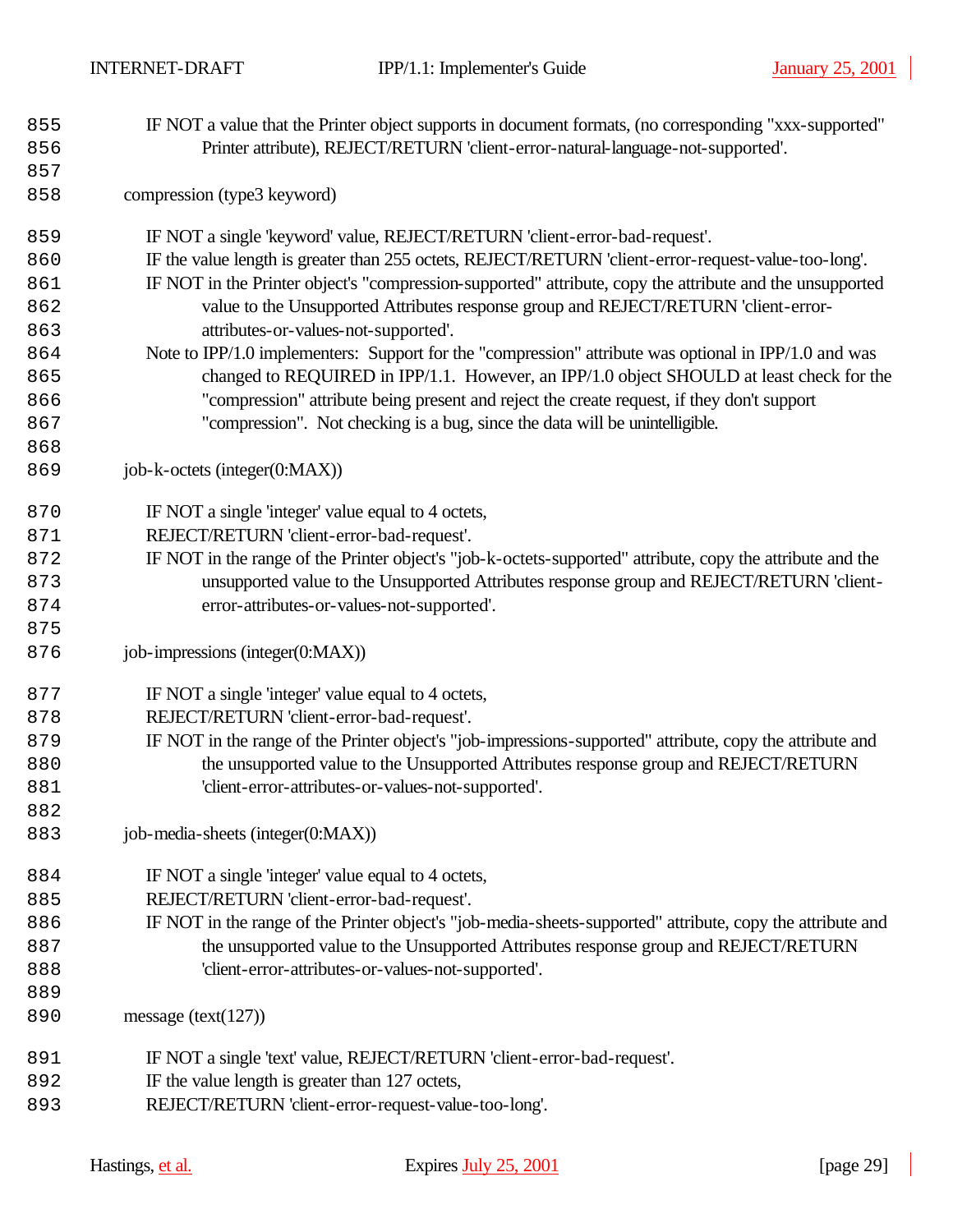| 894 |                                                                                                                        |
|-----|------------------------------------------------------------------------------------------------------------------------|
| 895 | unknown or unsupported attribute                                                                                       |
| 896 | IF the attribute syntax supplied by the client is supported but the length is not legal for that attribute syntax,     |
| 897 | REJECT/RETURN 'client-error-request-value-too-long'.                                                                   |
| 898 | ELSE copy the attribute and value to the Unsupported Attributes response group and change the attribute                |
| 899 | value to the "out-of-band" 'unsupported' value, but otherwise ignore the attribute.                                    |
| 900 |                                                                                                                        |
| 901 | Note: Future Operation attributes may be added to the protocol specification that may occur anywhere in the            |
| 902 | specified group. When the operation is otherwise successful, the IPP object returns the 'successful-ok-                |
| 903 | ignored-or-substituted-attributes' status code. Ignoring unsupported Operation attributes in all operations is         |
| 904 | analogous to the handling of unsupported Job Template attributes in the create and Validate-Job operations             |
| 905 | when the client supplies the "ipp-attribute-fidelity" Operation attribute with the 'false' value. This last rule is so |
| 906 | that we can add OPTIONAL Operation attributes to future versions of IPP so that older clients can inter-               |
| 907 | work with new IPP objects and newer clients can inter-work with older IPP objects. (If the new attribute               |
| 908 | cannot be ignored without performing unexpectedly, the major version number would have been increased in               |
| 909 | the protocol document and in the request). This rule for Operation attributes is independent of the value of the       |
| 910 | "ipp-attribute-fidelity" attribute. For example, if an IPP object doesn't support the OPTIONAL "job-k-                 |
| 911 | octets" attribute', the IPP object treats "job-k-octets" as an unknown attribute and only checks the length for        |
| 912 | the 'integer' attribute syntax supplied by the client. If it is not four octets, the IPP object REJECTS the request    |
| 913 | and RETURNS the 'client-error-bad-request' status code, else the IPP object copies the attribute to the                |
| 914 | Unsupported Attribute response group, setting the value to the "out-of-band" 'unsupported' value, but                  |
| 915 | otherwise ignores the attribute.                                                                                       |

 $\mathcal{L}$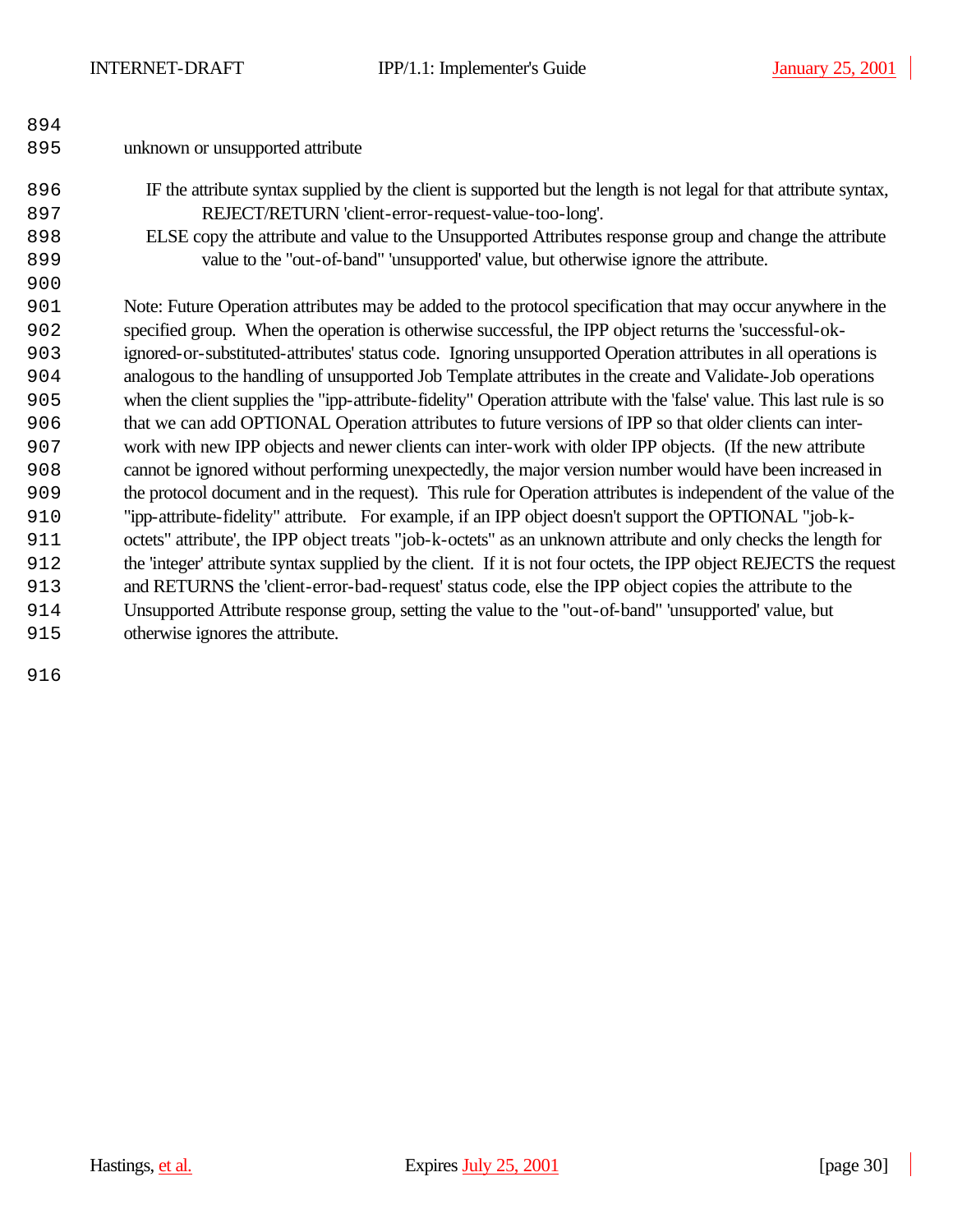## 916 **3.1.2.2 Suggested Additional Processing Steps for Operations that Create/Validate Jobs and Add**  917 **Documents**

918 This section in combination with the previous section recommends 919 the processing steps for the Print-Job, Validate-Job, Print-URI, 920 Create-Job, Send-Document, and Send-URI operations that IPP 921 objects SHOULD use. These are the operations that create jobs, 922 validate a Print-Job request, and add documents to a job. 923 924 IIG Sect # Flow IPP error status codes 925 ---------- ---- ----------------------  $926$ 927 v No 928 3.1.2.2.1 <ipp-attribute-fidelity> ------------------+ 929 <supplied?> 930 Yes| | 931 | ipp-attribute-fidelity = no 932 |<------------------------------+ 933 v No 934 3.1.2.2.2 <Printer is> --> server-error-not-accepting-935 jobs 936 <accepting jobs?> 937 Yes|<br>938 V 938 v err 939 3.1.2.3 <Validate values of> --> client-error-bad-request 940 <Job template attributes> client-error-request-value-941 too-942 long 943 <(length, tag, range,> 944 <multi-value)> 945 ok 946 v err 947 3.1.2.3 <Validate values with> --> client-error-bad-request 948 <supported values> client-error-attributes-or-949 | values-not-supported 950 v err 951 3.1.2.3.1 <Any conflicting> --> client-error-conflicting-952 attributes 953 <Job Template attr values> client-error-attributes-or-954 values-not-supported 955 v

## 956 **3.1.2.2.1 Default "ipp-attribute-fidelity" if not supplied**

957 The Printer object checks to see if the client supplied an "ipp-attribute-fidelity" Operation attribute. If the 958 attribute is not supplied by the client, the IPP object assumes that the value is 'false'.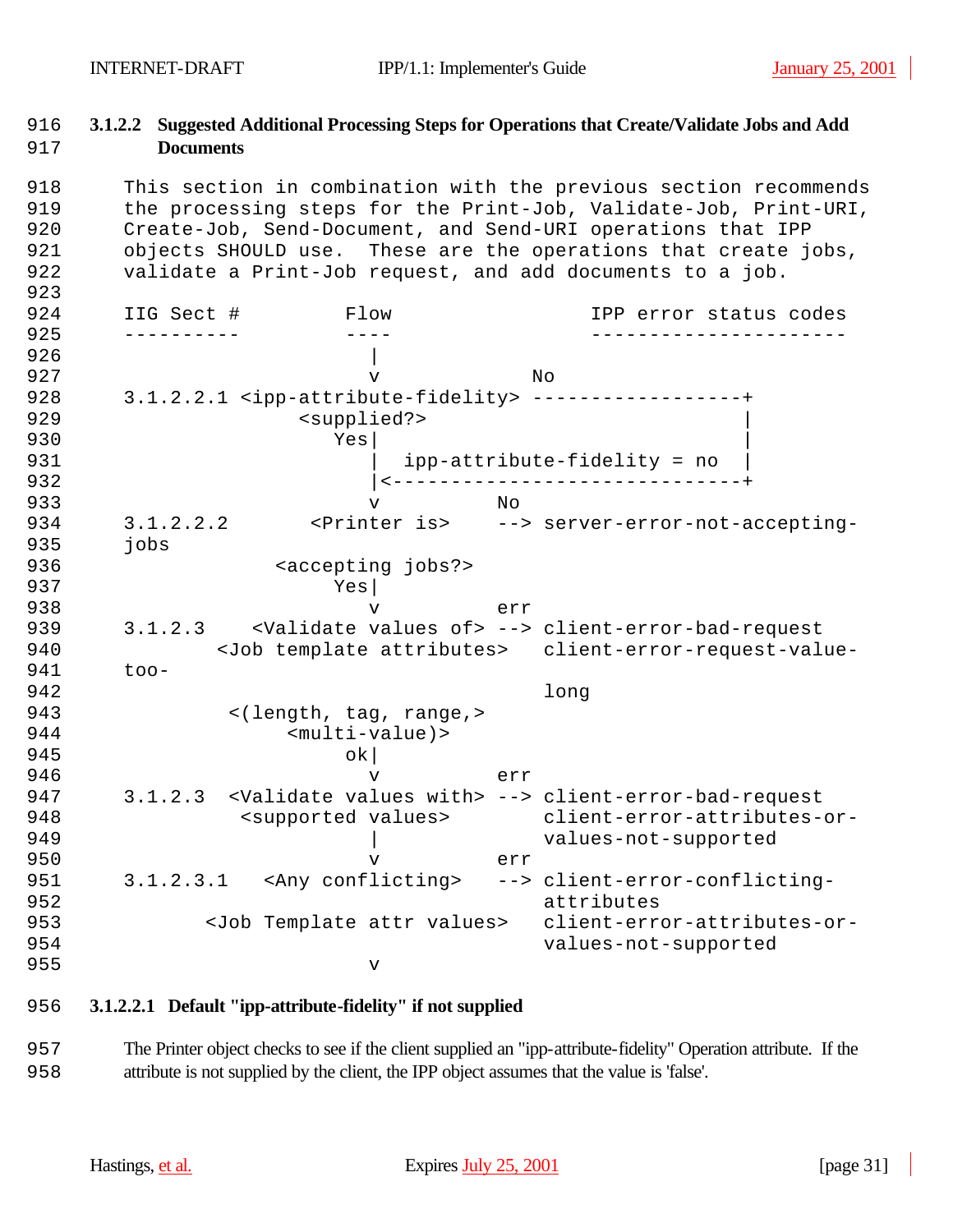## **3.1.2.2.2 Check that the Printer object is accepting jobs**

 If the value of the Printer objects "printer-is-accepting-jobs" is 'false', the Printer object REJECTS the request and RETURNS the 'server-error-not-accepting-jobs' status code.

## **3.1.2.2.3 Validate the values of the Job Template attributes**

- An IPP object validates the values of all Job Template attribute supplied by the client. The IPP object performs the analogous syntactic validation checks of each Job Template attribute value that it performs for Operation attributes (see Section 3.1.2.1.5.):
- a) that the length of each value is correct for the attribute syntax tag supplied by the client 967 according to [<del>IPP-MOD</del>RFC2911] Section 4.1.
- 968 b) that the attribute syntax tag is correct for that attribute according to [IPP-MODRFC2911] Sections 4.2 to 4.4.
- c) that multiple values are supplied only for multi-valued attributes, i.e., that are 1setOf X 971 according to [IPP-MODRFC2911] Sections 4.2 to 4.4.

 As in Section 3.1.2.1.5, if any of these syntactic checks fail, the IPP object REJECTS the request and RETURNS the 'client-error-bad-request' or 'client-error-request-value-too-long' status code as appropriate, independent of the value of the "ipp-attribute-fidelity". Since such an error is most likely to be an error detected by a client developer, rather than by an end-user, the IPP object NEED NOT return an indication of which attribute had the error in either the Unsupported Attributes Group or the Status Message. The description for each of these syntactic checks is explicitly expressed in the first IF statement in the following table.

- Each Job Template attribute MUST occur no more than once. If an IPP Printer receives a create request with multiple occurrences of a Job Template attribute, it MAY:
- 1. reject the operation and return the 'client-error-bad-request' error status code
- 2. accept the operation and use the first occurrence of the attribute
- 3. accept the operation and use the last occurrence of the attribute
- depending on implementation. Therefore, clients MUST NOT supply multiple occurrences of the same Job Template attribute in the Job Attributes group in the request.

## **3.1.2.3 Algorithm for job validation**

 The process of validating a Job-Template attribute "xxx" against a Printer attribute "xxx-supported" can use 988 the following validation algorithm (see section 3.2.1.2 in [ipp-modRFC2911]).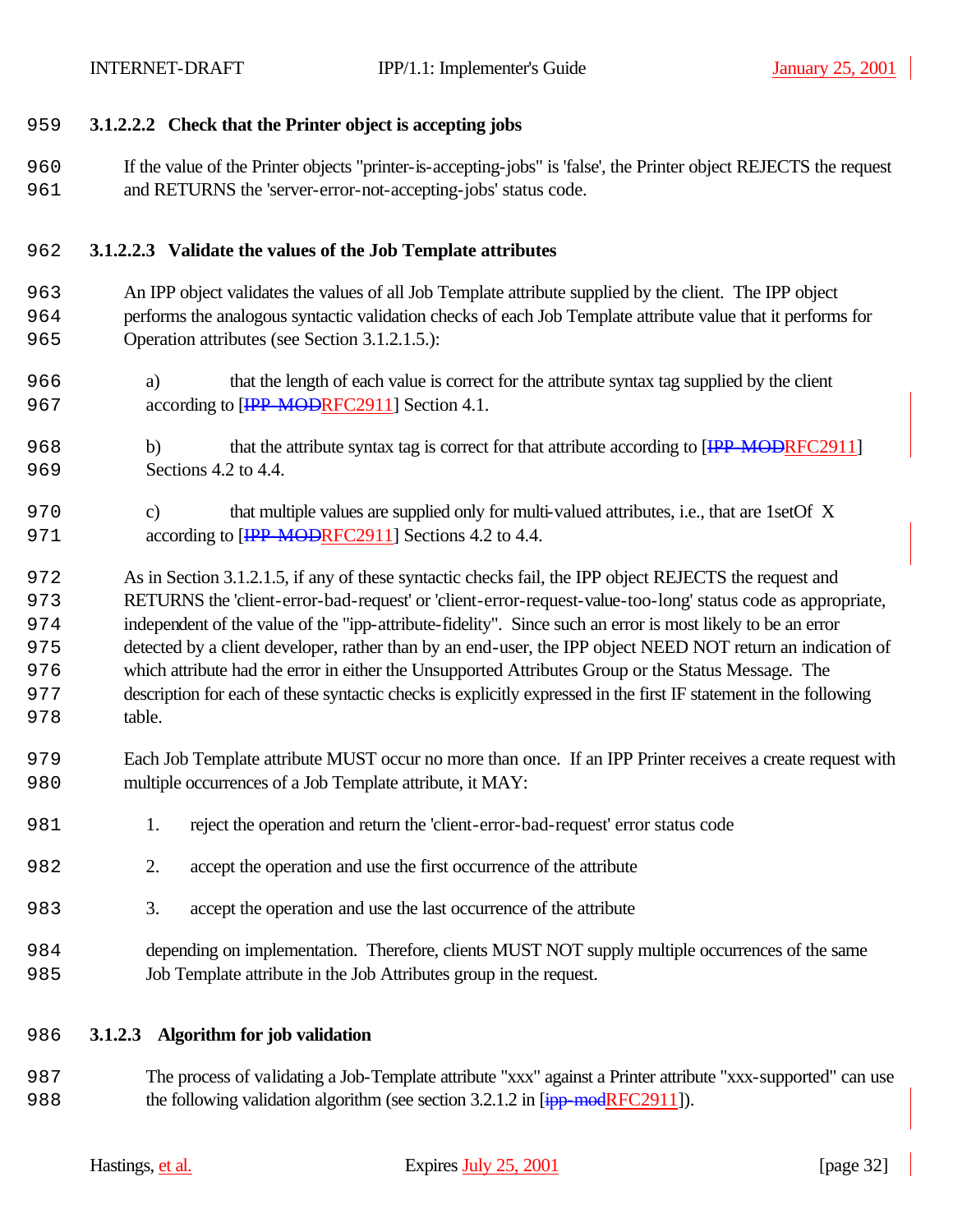- To validate the value U of Job-Template attribute "xxx" against the value V of Printer "xxx-supported", perform the following algorithm:
- 991 1. If U is multi-valued, validate each value X of U by performing the algorithm in Table 7 with each value X. Each validation is separate from the standpoint of returning unsupported values. Example: If U is "finishings" that the client supplies with 'staple', 'bind' values, then X takes on the successive values: 'staple', then 'bind'
- 2. If V is multi-valued, validate X against each Z of V by performing the algorithm in Table 7 with each value Z. If a value Z validates, the validation for the attribute value X succeeds. If it fails, the algorithm is applied to the next value Z of V. If there are no more values Z of V, validation fails. Example" If V is "sides-supported" with values: 'one-sided', 'two-sided-long', and 'two-sided-short', then Z takes on the successive values: 'one-sided', 'two-sided-long', and 'two-sided-short'. If the client supplies "sides" with 'two-sided-long', the first comparison fails ('one-sided' is not equal to 'two-sided-long'), the second comparison succeeds ('two-sided-long' is equal to 'two-sided-long"), and the third comparison ('two-sided-short' with 'two-sided-long') is not even performed.
- 3. If both U and V are single-valued, let X be U and Z be V and use the validation rules in Table 7.

## **Table 7 - Rules for validating single values X against Z**

| Attribute syntax of X | attribute syntax of Z | validated if:                               |
|-----------------------|-----------------------|---------------------------------------------|
| integer               | rangeOfInteger        | X is within the range of Z                  |
| uri                   | uriScheme             | the uri scheme in X is equal to $Z$         |
| any                   | boolean               | the value of Z is TRUE                      |
| any                   | any                   | X and Z are of the same type and are equal. |

 If the value of the Printer object's "xxx-supported" attribute is 'no-value' (because the system administrator hasn't configured a value), the check always fails. If the check fails, the IPP object copies the attribute to the Unsupported Attributes response group with its unsupported value. If the attribute contains more than one value, each value is checked and each unsupported value is separately copied, while supported values are not 010 copied. If an IPP object doesn't recognize/support a Job Template attribute, i.e., there is no corresponding Printer object "xxx-supported" attribute, the IPP object treats the attribute as an unknown or unsupported 012 attribute (see the last row in the table below).

013 If some Job Template attributes are supported for some document formats and not for others or the values are 014 different for different document formats, the IPP object SHOULD take that into account in this validation using the value of the "document-format" supplied by the client (or defaulted to the value of the Printer's "document-format-default" attribute, if not supplied by the client). For example, if "number-up" is supported for the 'text/plain' document format, but not for the 'application/postscript' document format, the check 018 SHOULD (though it NEED NOT) depend on the value of the "document-format" operation attribute. See 019 "document-format" in [IPP-MODRFC2911] section 3.2.1.1 and 3.2.5.1.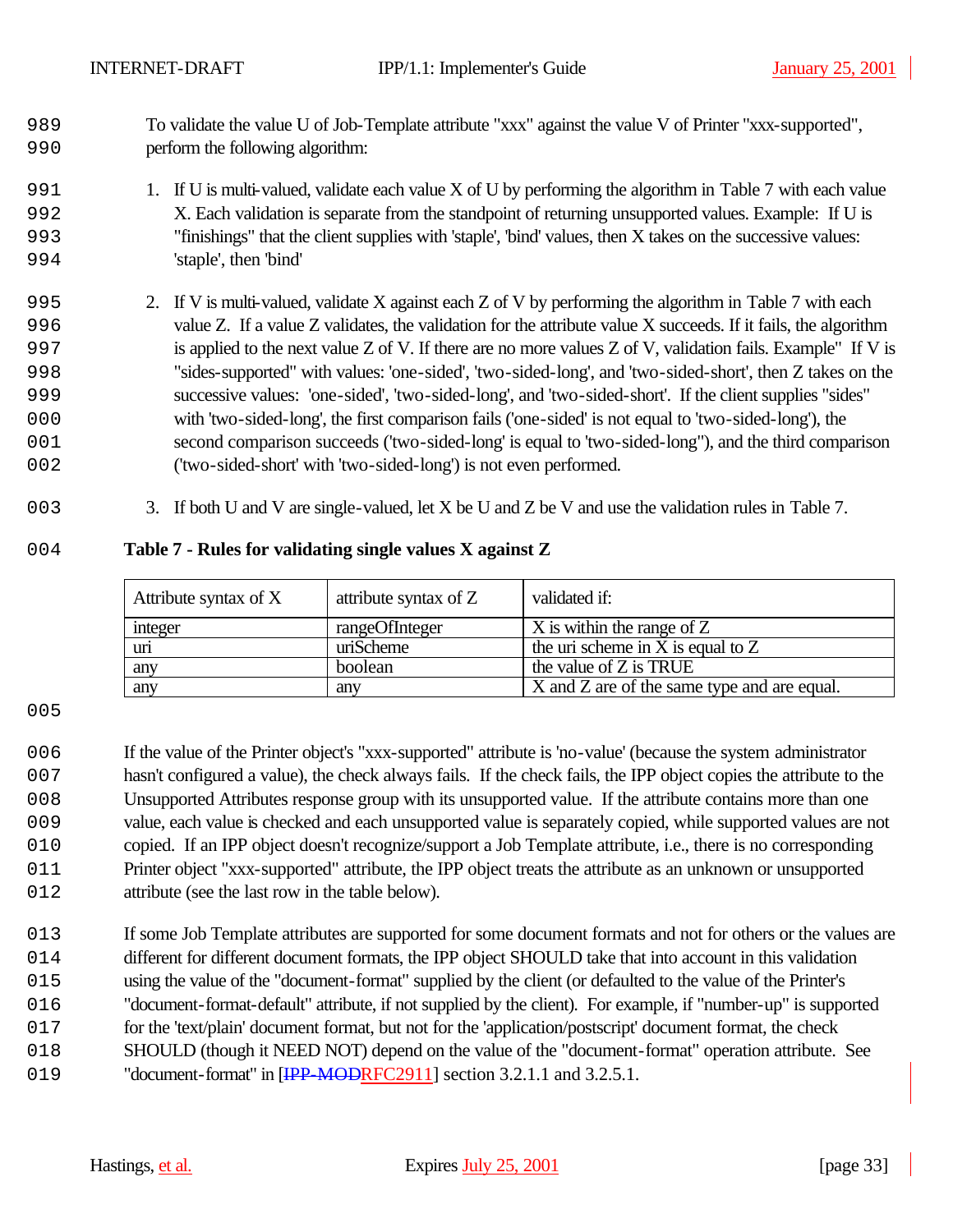| 020<br>021 | Note: whether the request is accepted or rejected is determined by the value of the "ipp-attribute-fidelity"<br>attribute in a subsequent step, so that all Job Template attribute supplied are examined and all unsupported |  |  |
|------------|------------------------------------------------------------------------------------------------------------------------------------------------------------------------------------------------------------------------------|--|--|
| 022        | attributes and/or values are copied to the Unsupported Attributes response group.                                                                                                                                            |  |  |
| 023        |                                                                                                                                                                                                                              |  |  |
| 024        | job-priority (integer $(1:100)$ )                                                                                                                                                                                            |  |  |
| 025        | IF NOT a single 'integer' value with a length equal to 4 octets, REJECT/RETURN 'client-error-bad-                                                                                                                            |  |  |
| 026        | request'.                                                                                                                                                                                                                    |  |  |
| 027        | IF NOT supplied by the client, use the value of the Printer object's "job-priority-default" attribute at job                                                                                                                 |  |  |
| 028        | submission time.                                                                                                                                                                                                             |  |  |
| 029<br>030 | IF NOT in the range 1 to 100, inclusive, copy the attribute and the unsupported value to the Unsupported<br>Attributes response group.                                                                                       |  |  |
| 031        | Map the value to the nearest supported value in the range 1:100 as specified by the number of discrete                                                                                                                       |  |  |
| 032        | values indicated by the value of the Printer's "job-priority-supported" attribute. See the formula in                                                                                                                        |  |  |
| 033        | <b>[IPP_MODRFC2911]</b> Section 4.2.1.                                                                                                                                                                                       |  |  |
| 034        |                                                                                                                                                                                                                              |  |  |
| 035        | job-hold-until (type3 keyword   name)                                                                                                                                                                                        |  |  |
| 036        | IF NOT a single 'keyword' or 'name' value, REJECT/RETURN 'client-error-bad-request'.                                                                                                                                         |  |  |
| 037        | IF the value length is greater than 255 octets, REJECT/RETURN 'client-error-request-value-too-long'.                                                                                                                         |  |  |
| 038        | IF NOT supplied by the client, use the value of the Printer object's "job-hold-until" attribute at job                                                                                                                       |  |  |
| 039        | submission time.                                                                                                                                                                                                             |  |  |
| 040        | IF NOT in the Printer object's "job-hold-until-supported" attribute, copy the attribute and the unsupported                                                                                                                  |  |  |
| 041        | value to the Unsupported Attributes response group.                                                                                                                                                                          |  |  |
| 042        |                                                                                                                                                                                                                              |  |  |
| 043        | job-sheets (type3 keyword   name)                                                                                                                                                                                            |  |  |
| 044        | IF NOT a single 'keyword' or 'name' value, REJECT/RETURN 'client-error-bad-request'.                                                                                                                                         |  |  |
| 045        | IF the value length is greater than 255 octets, REJECT/RETURN 'client-error-request-value-too-long'                                                                                                                          |  |  |
| 046        | IF NOT in the Printer object's "job-sheets-supported" attribute, copy the attribute and the unsupported                                                                                                                      |  |  |
| 047        | value to the Unsupported Attributes response group.                                                                                                                                                                          |  |  |
| 048        |                                                                                                                                                                                                                              |  |  |
| 049        | multiple-document-handling (type2 keyword)                                                                                                                                                                                   |  |  |
| 050        | IF NOT a single 'keyword' value, REJECT/RETURN 'client-error-bad-request'.                                                                                                                                                   |  |  |
| 051        | IF the value length is greater than 255 octets, REJECT/RETURN 'client-error-request-value-too-long'.                                                                                                                         |  |  |
| 052        | IF NOT in the Printer object's "multiple-document-handling-supported" attribute, copy the attribute and the                                                                                                                  |  |  |
| 053        | unsupported value to the Unsupported Attributes response group.                                                                                                                                                              |  |  |
| 054        |                                                                                                                                                                                                                              |  |  |
| 055        | copies (integer(1:MAX))                                                                                                                                                                                                      |  |  |
| 056        | IF NOT a single 'integer' value with a length equal to 4 octets,                                                                                                                                                             |  |  |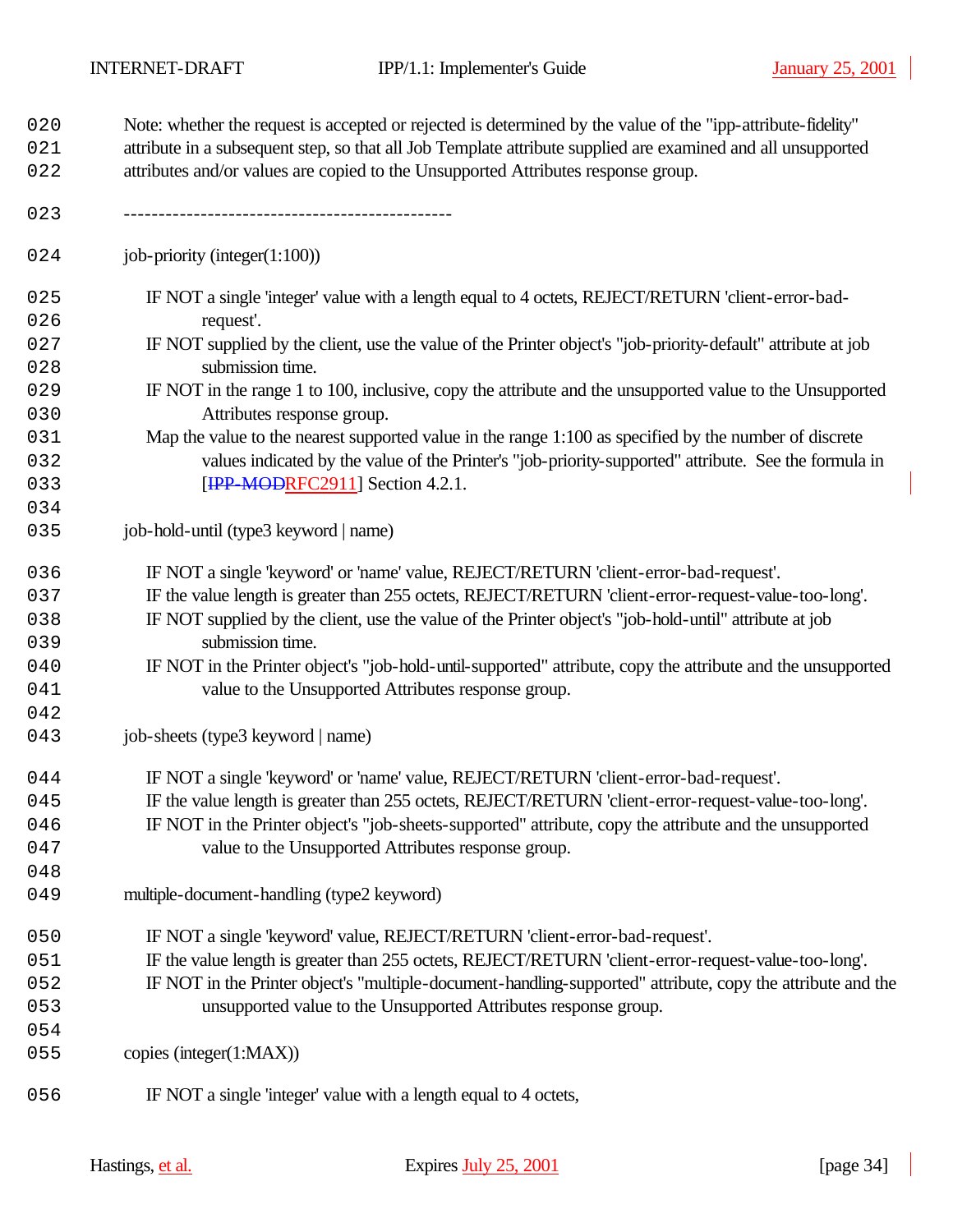| 057 | REJECT/RETURN 'client-error-bad-request'.                                                                    |  |  |
|-----|--------------------------------------------------------------------------------------------------------------|--|--|
| 058 | IF NOT in range of the Printer object's "copies-supported" attribute                                         |  |  |
| 059 | copy the attribute and the unsupported value to the Unsupported Attributes response group.                   |  |  |
| 060 |                                                                                                              |  |  |
| 061 | finishings (1setOf type2 enum)                                                                               |  |  |
| 062 | IF NOT an 'enum' value(s) each with a length equal to 4 octets, REJECT/RETURN 'client-error-bad-             |  |  |
| 063 | request'.                                                                                                    |  |  |
| 064 | IF NOT in the Printer object's "finishings-supported" attribute, copy the attribute and the unsupported      |  |  |
| 065 | value(s), but not any supported values, to the Unsupported Attributes response group.                        |  |  |
| 066 |                                                                                                              |  |  |
| 067 | page-ranges (1setOf rangeOfInteger(1:MAX))                                                                   |  |  |
| 068 | IF NOT a 'rangeOfInteger' value(s) each with a length equal to 8 octets, REJECT/RETURN 'client-error-        |  |  |
| 069 | bad-request'.                                                                                                |  |  |
| 070 | IF first value is greater than second value in any range, the ranges are not in ascending order, or ranges   |  |  |
| 071 | overlap, REJECT/RETURN 'client-error-bad-request'.                                                           |  |  |
| 072 | IF the value of the Printer object's "page-ranges-supported" attribute is 'false', copy the attribute to the |  |  |
| 073 | Unsupported Attributes response group and set the value to the "out-of-band" 'unsupported' value.            |  |  |
| 074 |                                                                                                              |  |  |
| 075 | sides (type2 keyword)                                                                                        |  |  |
| 076 | IF NOT a single 'keyword' value, REJECT/RETURN 'client-error-bad-request'.                                   |  |  |
| 077 | IF the value length is greater than 255 octets, REJECT/RETURN 'client-error-request-value-too-long'.         |  |  |
| 078 | IF NOT in the Printer object's "sides-supported" attribute, copy the attribute and the unsupported value to  |  |  |
| 079 | the Unsupported Attributes response group.                                                                   |  |  |
| 080 |                                                                                                              |  |  |
| 081 | $number-up (integer(1:MAX))$                                                                                 |  |  |
| 082 | IF NOT a single 'integer' value with a length equal to 4 octets,                                             |  |  |
| 083 | REJECT/RETURN 'client-error-bad-request'.                                                                    |  |  |
| 084 | IF NOT a value or in the range of one of the values of the Printer object's "number-up-supported"            |  |  |
| 085 | attribute, copy the attribute and value to the Unsupported Attribute response group.                         |  |  |
| 086 |                                                                                                              |  |  |
| 087 | orientation-requested (type2 enum)                                                                           |  |  |
| 088 | IF NOT a single 'enum' value with a length equal to 4 octets,                                                |  |  |
| 089 | REJECT/RETURN 'client-error-bad-request'.                                                                    |  |  |
| 090 | IF NOT in the Printer object's "orientation-requested-supported" attribute, copy the attribute and the       |  |  |
| 091 | unsupported value to the Unsupported Attributes response group.                                              |  |  |
| 092 |                                                                                                              |  |  |
| 093 | media (type3 keyword   name)                                                                                 |  |  |
| 094 | IF NOT a single 'keyword' or 'name' value, REJECT/RETURN 'client-error-bad-request'.                         |  |  |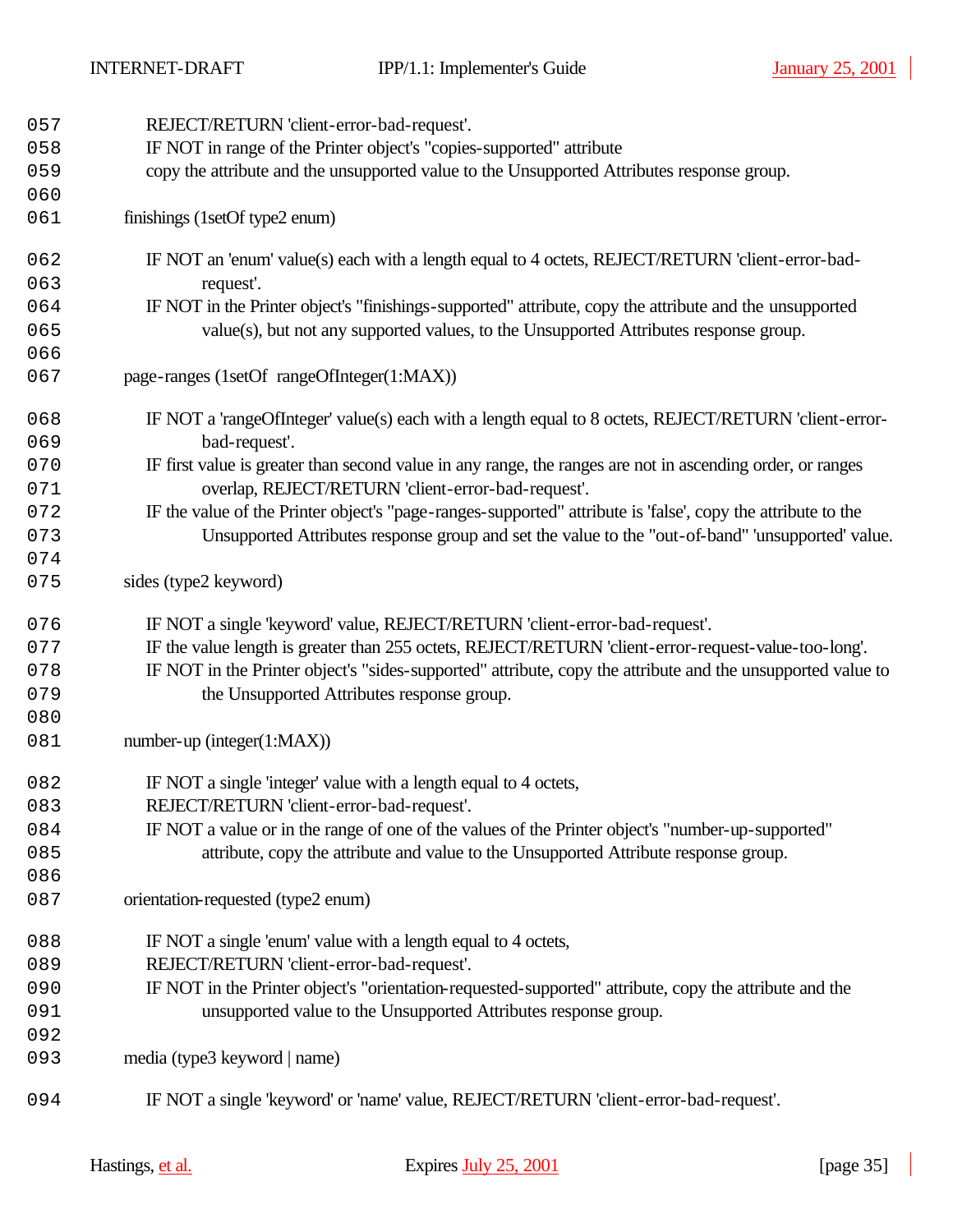| 095  | IF the value length is greater than 255 octets, REJECT/RETURN 'client-error-request-value-too-long'.               |  |
|------|--------------------------------------------------------------------------------------------------------------------|--|
| 096  | IF NOT in the Printer object's "media-supported" attribute, copy the attribute and the unsupported value to        |  |
| 097  | the Unsupported Attributes response group.                                                                         |  |
| 098  |                                                                                                                    |  |
| 099  | printer-resolution (resolution)                                                                                    |  |
| 100  | IF NOT a single 'resolution' value with a length equal to 9 octets,                                                |  |
| 101  | REJECT/RETURN 'client-error-bad-request'.                                                                          |  |
| 102  | IF NOT in the Printer object's "printer-resolution-supported" attribute, copy the attribute and the                |  |
| 103  | unsupported value to the Unsupported Attributes response group.                                                    |  |
| 104  |                                                                                                                    |  |
| 105  | print-quality (type2 enum)                                                                                         |  |
| 106  | IF NOT a single 'enum' value with a length equal to 4 octets,                                                      |  |
| 107  | REJECT/RETURN 'client-error-bad-request'.                                                                          |  |
| 108  | IF NOT in the Printer object's "print-quality-supported" attribute, copy the attribute and the unsupported         |  |
| 109  | value to the Unsupported Attributes response group.                                                                |  |
| 110  |                                                                                                                    |  |
| 111  | unknown or unsupported attribute (i.e., there is no corresponding Printer object "xxx-supported" attribute)        |  |
| 112  | IF the attribute syntax supplied by the client is supported but the length is not legal for that attribute syntax, |  |
| 113  | REJECT/RETURN 'client-error-bad-request' if the length of the attribute syntax is fixed or 'client-error-          |  |
| 114  | request-value-too-long' if the length of the attribute syntax is variable.                                         |  |
| 115  | ELSE copy the attribute and value to the Unsupported Attributes response group and change the attribute            |  |
| 116  | value to the "out-of-band" 'unsupported' value. Any remaining Job Template Attributes are either                   |  |
| 117  | unknown or unsupported Job Template attributes and are validated algorithmically according to                      |  |
| 118  | their attribute syntax for proper length (see below).                                                              |  |
| 119  |                                                                                                                    |  |
| 1.20 | If the attribute cyntax is supported AND the length check fails the IPP object REIECTS the request and             |  |

 If the attribute syntax is supported AND the length check fails, the IPP object REJECTS the request and 121 RETURNS the 'client-error-bad-request' if the length of the attribute syntax is fixed or the 'client-error- request-value-too-long' status code if the length of the attribute syntax is variable. Otherwise, the IPP object copies the unsupported Job Template attribute to the Unsupported Attributes response group and changes the attribute value to the "out-of-band" 'unsupported' value. The following table shows the length checks for all 125 attribute syntaxes. In the following table: " $\leq$  means less than or equal, "=" means equal to:

| 126 | Name                  | Octet length check for read-write attributes |
|-----|-----------------------|----------------------------------------------|
| 127 |                       |                                              |
| 128 | 'textWithLanguage     | <= 1023 AND 'naturalLanguage'<br>$\leq$ 63   |
| 129 | 'textWithoutLanguage' | $\leq$ 1023                                  |
| 130 | 'nameWithLanguage'    | <= 255 AND 'naturalLanguage'<br>$\leq$ 63    |
| 131 | 'nameWithoutLanguage' | $\leq$ 255                                   |
| 132 | 'keyword'             | $\leq$ 255                                   |
| 133 | enum'                 | $= 4$                                        |
| 134 | ี บากว่ !             | $\leq 1023$                                  |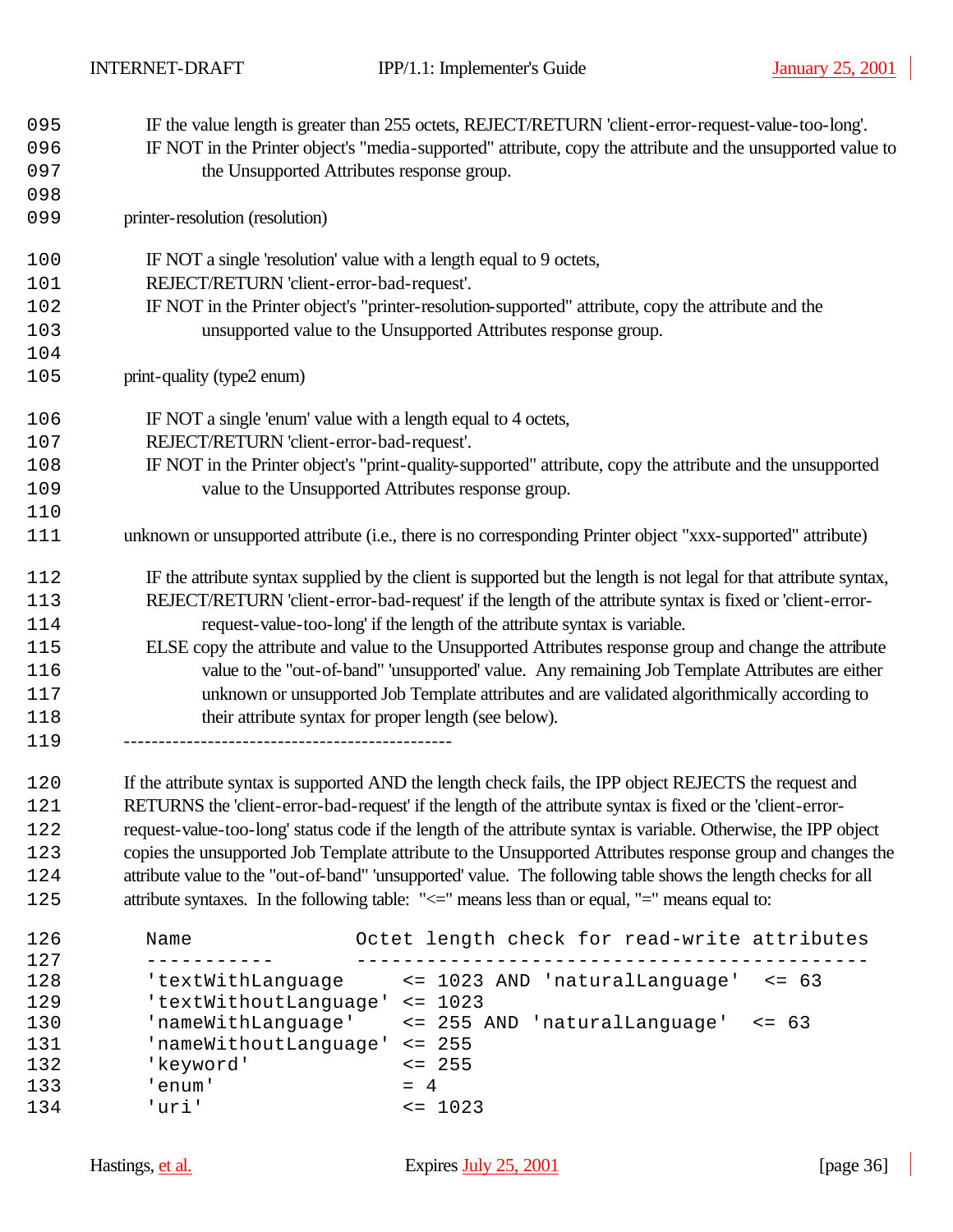| 135 | 'uriScheme'       | $= 63$      |
|-----|-------------------|-------------|
| 136 | 'charset'         | $\leq -63$  |
| 137 | 'naturalLanguage' | $\leq -63$  |
| 138 | 'mimeMediaType'   | $\leq$ 255  |
| 139 | 'octetString'     | $\leq$ 1023 |
| 140 | 'boolean'         | $= 1$       |
| 141 | 'integer'         | $= 4$       |
| 142 | 'rangeOfInteger'  | $= 8$       |
| 143 | 'dateTime'        | $= 11$      |
| 144 | 'resolution'      | $= 9$       |
| 145 | '1setOf X'        |             |

 Note: It's possible for a Printer to receive a zero length keyword in a request. Since this is a keyword, its value needs to be compared with the supported values. Assuming that the printer doesn't have any values in its corresponding "xxx-supported" attribute that are keywords of zero length, the comparison will fail. Then the request will be accepted or rejected depending on the value of "ipp-attributes-fidelity" being 'false' or 'true', respectively. No special handling is required for

## **3.1.2.3.1 Check for conflicting Job Template attributes values**

 Once all the Operation and Job Template attributes have been checked individually, the Printer object SHOULD check for any conflicting values among all the supported values supplied by the client. For example, a Printer object might be able to staple and to print on transparencies, however due to physical stapling constraints, the Printer object might not be able to staple transparencies. The IPP object copies the supported attributes and their conflicting attribute values to the Unsupported Attributes response group. The Printer object only copies over those attributes that the Printer object either ignores or substitutes in order to resolve the conflict, and it returns the original values which were supplied by the client. For example suppose the client supplies "finishings" equals 'staple' and "media" equals 'transparency', but the Printer object does not support stapling transparencies. If the Printer chooses to ignore the stapling request in order to resolve the conflict, the Printer objects returns "finishings" equal to 'staple' in the Unsupported Attributes response group. If any attributes are multi-valued, only the conflicting values of the attributes are copied.

Note: The decisions made to resolve the conflict (if there is a choice) is implementation dependent.

#### **3.1.2.3.2 Decide whether to REJECT the request**

 If there were any unsupported Job Template attributes or unsupported/conflicting Job Template attribute 167 values and the client supplied the "ipp-attribute-fidelity" attribute with the 'true' value, the Printer object 168 REJECTS the request and return the status code:

- 1. 'client-error-conflicting-attributes' status code, if there were any conflicts between attributes supplied 170 by the client.
- 2. 'client-error-attributes-or-values-not-supported' status code, otherwise.
-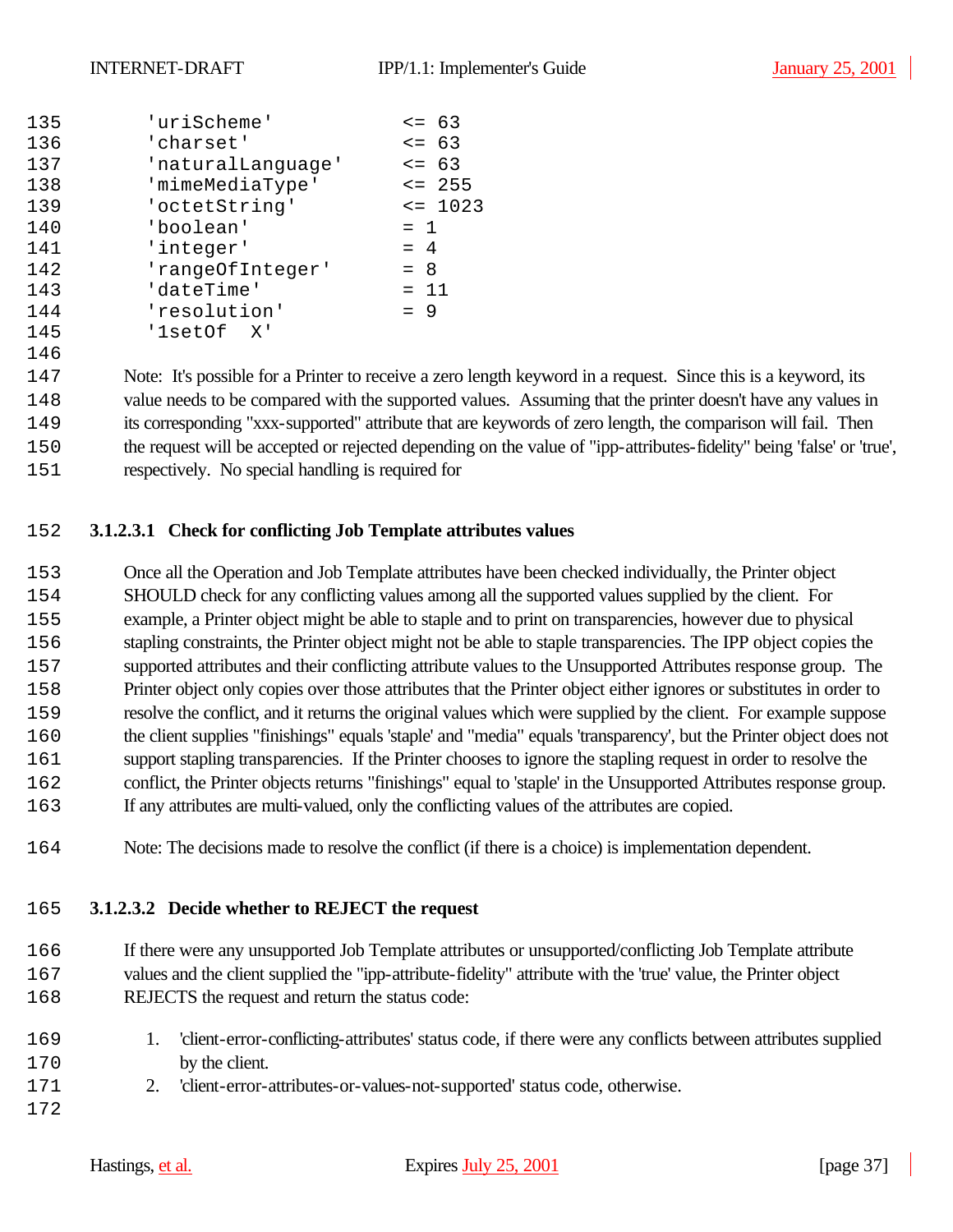Note: Unsupported Operation attributes or values that are returned do not affect the status returned in this

 step. If the unsupported Operation attribute was a serious error, the above already rejected the request in a previous step. If control gets to this step with unsupported Operation attributes being returned, they are not serious errors.

 In general, the final results of Job processing are unknown at Job submission time. The client has to rely on notifications or polling to find out what happens at Job processing time. However, there are cases in which some Printers can determine at Job submission time that Job processing is going to fail. As an optimization, 180 we'd like to have the Printer reject the Job in these cases.

- There are three types of "processing" errors that might be detectable at Job submission time:
- 1. 'client-error-document-format-not-supported' : For the Print-Job, Send-Document, Print-URI, and Send-183 URI operations, if all these conditions are true:
- 184 the Printer supports auto-sensing, - the request "document-format" operation attribute is 'application/octet-stream',
- 186 the Printer receives document data before responding,
- 187 the Printer auto-senses the document format before responding,
- 188 the sensed document format is not supported by the Printer
- 189 then the Printer should respond with 'client-error-document-format-not-supported' status.
- 2. 'client-error-compression-error': For the Print-Job, Send-Document, Print-URI, and Send-URI 191 operations, if all these conditions are true:
- the client supplies a supported value for the "compression" operation attribute in the request
- 193 the Printer receives document data before responding,
- the Printer attempts to decompress the document data before responding,
- the document data cannot be decompressed using the algorithm specified by the "compression" operation attribute
- then the Printer should respond with 'client-error-compression-error' status.
- 3. 'client-error-document-access-error': For the Print-URI, and Send-URI operations, if the Printer attempts and fails to pull the referenced document data before responding, it should respond with 'client-error-document-access-error' status.
- Some Printers are not able to detect these errors until Job processing time. In that case, the errors are recorded in the corresponding job-state and job-state reason attributes. (There is no standard way for a client to determine whether a Printer can detect these errors at Job submission time.) For example, if auto-sensing happens AFTER the job is accepted (as opposed to auto-sensing at submit time before returning the response), the implementation aborts the job, puts the job in the 'aborted' state and sets the 'unsupported-
- document-format' value in the job's "job-state-reasons".
- A client should always provide a valid "document-format" operation attribute whenever practical. In the absence of other information, a client itself may sniff the document data to determine document format.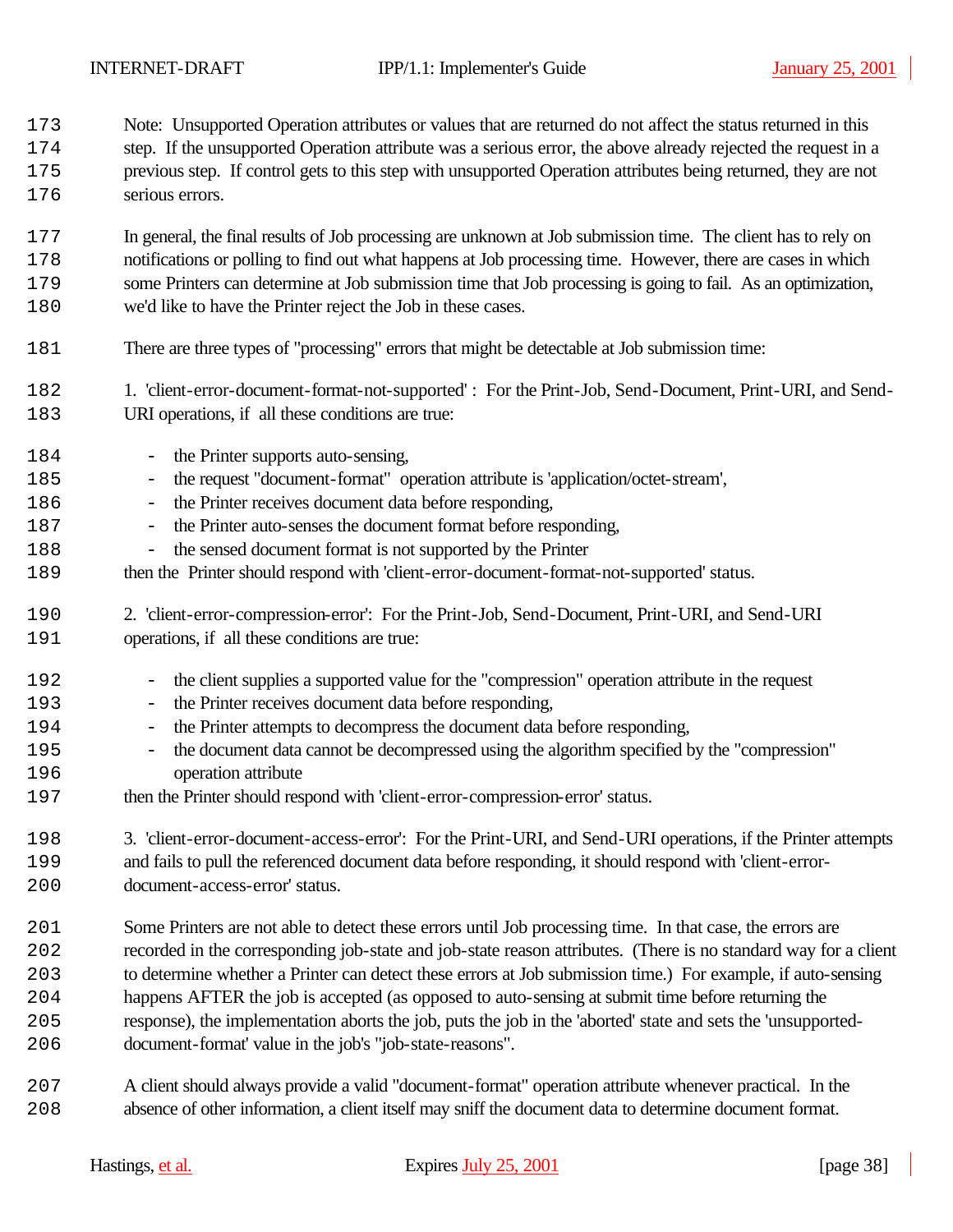Auto sensing at Job submission time may be more difficult for the Printer when combined with compression.

For auto-sensed Jobs, a client may be better off deferring compression to the transfer protocol layer, e.g.; by

211 using the HTTP Content-Encoding header.

## **3.1.2.3.3 For the Validate-Job operation, RETURN one of the success status codes**

| 213 | If the requested operation is the Validate-Job operation, the Printer object returns: |
|-----|---------------------------------------------------------------------------------------|
|     |                                                                                       |

- 1. the "successful-ok" status code, if there are no unsupported or conflicting Job Template attributes or 215 values.
- 2. the "successful-ok-conflicting-attributes, if there are any conflicting Job Template attribute or values.
- 3. the "successful-ok-ignored-or-substituted-attributes, if there are only unsupported Job Template
- 218 attributes or values.
- 

 Note: Unsupported Operation attributes or values that are returned do not affect the status returned in this step. If the unsupported Operation attribute was a serious error, the above already rejected the request in a previous step. If control gets to this step with unsupported Operation attributes being returned, they are not serious errors.

#### **3.1.2.3.4 Create the Job object with attributes to support**

- If "ipp-attribute-fidelity" is set to 'false' (or it was not supplied by the client), the Printer object:
- 1. creates a Job object, assigns a unique value to the job's "job-uri" and "job-id" attributes, and initializes 227 all of the job's other supported Job Description attributes.
- 2. removes all unsupported attributes from the Job object.
- 3. for each unsupported value, removes either the unsupported value or substitutes the unsupported attribute value with some supported value. If an attribute has no values after removing unsupported values from it, the attribute is removed from the Job object (so that the normal default behavior at job 232 processing time will take place for that attribute).
- 4. for each conflicting value, removes either the conflicting value or substitutes the conflicting attribute value with some other supported value. If an attribute has no values after removing conflicting values from it, the attribute is removed from the Job object (so that the normal default behavior at job processing time will take place for that attribute).
-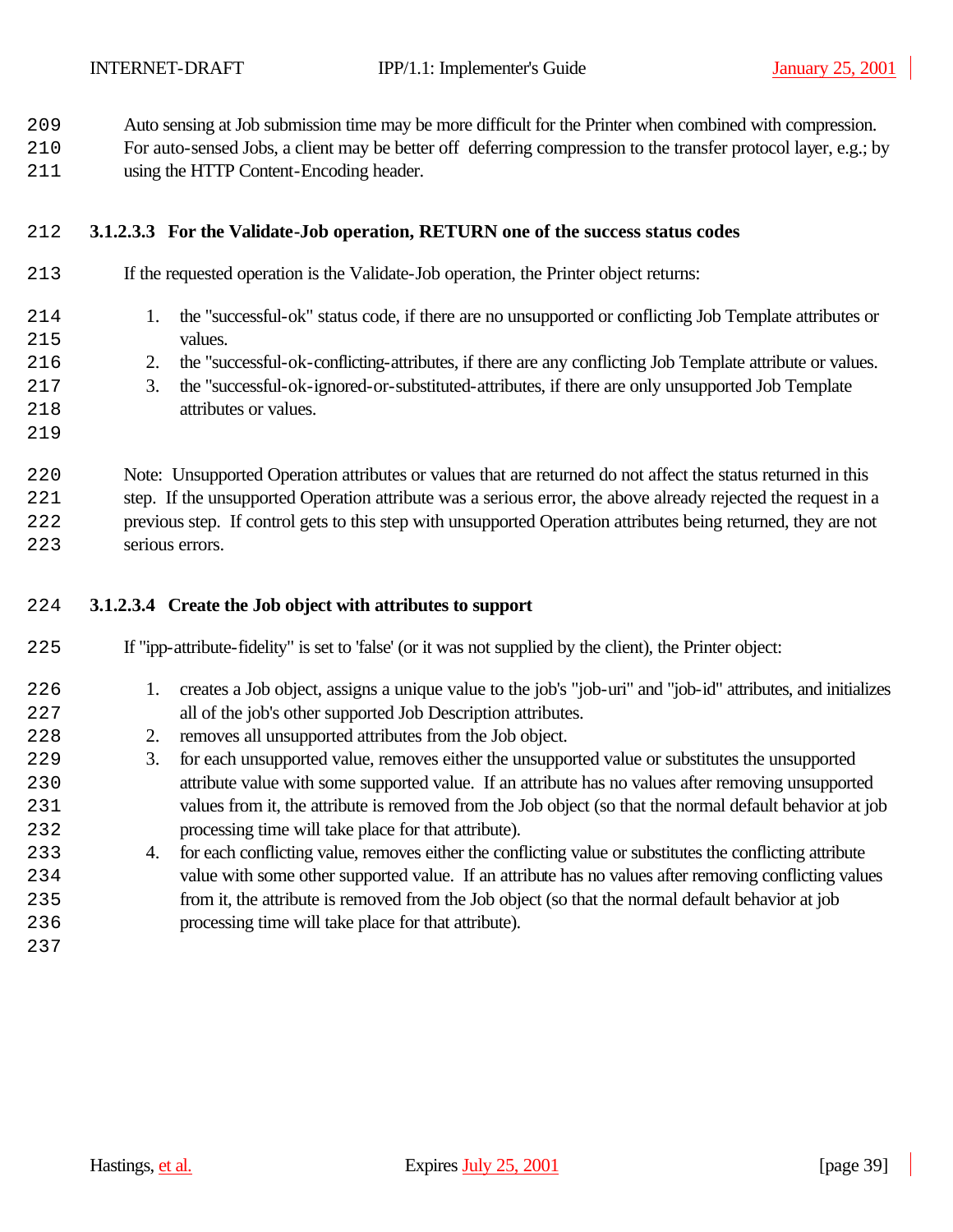If there were no attributes or values flagged as unsupported, or the value of 'ipp-attribute-fidelity" was 'false',

- the Printer object is able to accept the create request and create a new Job object. If the "ipp-attribute-
- fidelity" attribute is set to 'true', the Job Template attributes that populate the new Job object are necessarily all
- the Job Template attributes supplied in the create request. If the "ipp-attribute-fidelity" attribute is set to 'false',
- the Job Template attributes that populate the new Job object are all the client supplied Job Template attributes 243 that are supported or that have value substitution. Thus, some of the requested Job Template attributes may 244 will not appear in the Job object because the Printer object did not support those attributes. The attributes
- that populate the Job object are persistently stored with the Job object for that Job. A Get-Job-Attributes operation on that Job object will return only those attributes that are persistently stored with the Job object.
- Note: All Job Template attributes that are persistently stored with the Job object are intended to be "override values"; that is, they that take precedence over whatever other embedded instructions might be in the document data itself. However, it is not possible for all Printer objects to realize the semantics of "override". End users may query the Printer's "pdl-override-supported" attribute to determine if the Printer either attempts or does not attempt to override document data instructions with IPP attributes.
- There are some cases, where a Printer supports a Job Template attribute and has an associated default value set for that attribute. In the case where a client does not supply the corresponding attribute, the Printer does not use its default values to populate Job attributes when creating the new Job object; only Job Template attributes actually in the create request are used to populate the Job object. The Printer's default values are only used later at Job processing time if no other IPP attribute or instruction embedded in the document data is present.
- Note: If the default values associated with Job Template attributes that the client did not supply were to be used to populate the Job object, then these values would become "override values" rather than defaults. If the Printer supports the 'attempted' value of the "pdl-override-supported" attribute, then these override values could replace values specified within the document data. This is not the intent of the default value mechanism. A default value for an attribute is used only if the create request did not specify that attribute (or it was ignored when allowed by "ipp-attribute-fidelity" being 'false') and no value was provided within the content of the 264 document data.
- If the client does not supply a value for some Job Template attribute, and the Printer does not support that attribute, as far as IPP is concerned, the result of processing that Job (with respect to the missing attribute) is undefined.

## **3.1.2.3.5 Return one of the success status codes**

- Once the Job object has been created, the Printer object accepts the request and returns to the client:
- 1. the 'successful-ok' status code, if there are no unsupported or conflicting Job Template attributes or 271 values.
- 2. the 'successful-ok-conflicting-attributes' status code, if there are any conflicting Job Template attribute 273 or values.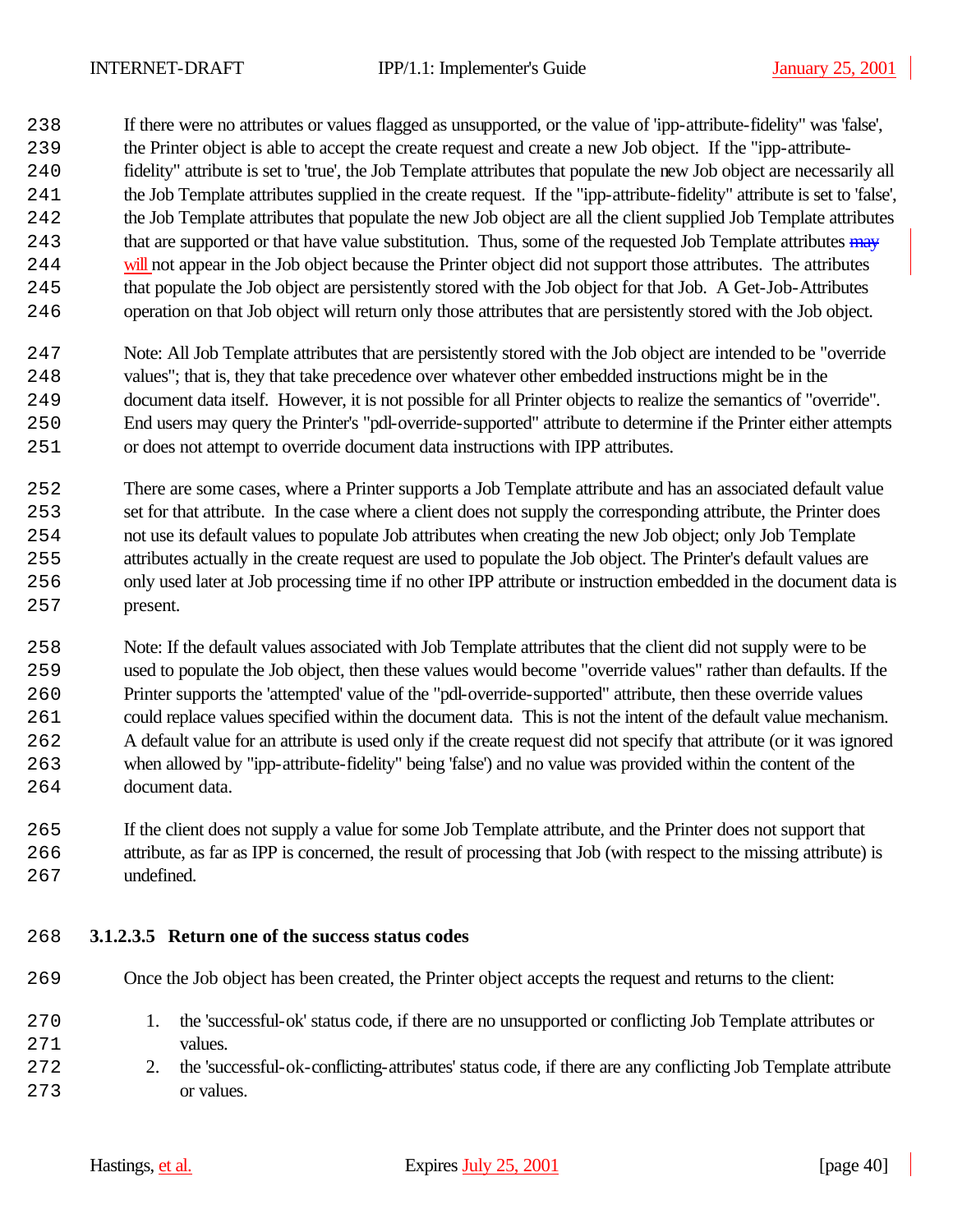3. the 'successful-ok-ignored-or-substituted-attributes' status code, if there are only unsupported Job 275 Template attributes or values.

## Note: Unsupported Operation attributes or values that are returned do not affect the status returned in this step. If the unsupported Operation attribute was a serious error, the above already rejected the request in a previous step. If control gets to this step with unsupported Operation attributes being returned, they are not serious errors.

 The Printer object also returns Job status attributes that indicate the initial state of the Job ('pending', 'pending-282 held', 'processing', etc.), etc. See Print-Job Response, [IPP-MODRFC2911] section 3.2.1.2.

## **3.1.2.3.6 Accept appended Document Content**

 The Printer object accepts the appended Document Content data and either starts it printing, or spools it for 285 later processing.

## **3.1.2.3.7 Scheduling and Starting to Process the Job**

 The Printer object uses its own configuration and implementation specific algorithms for scheduling the Job in the correct processing order. Once the Printer object begins processing the Job, the Printer changes the Job's state to 'processing'. If the Printer object supports PDL override (the "pdl-override-supported" attribute set to 'attempted'), the implementation does its best to see that IPP attributes take precedence over embedded instructions in the document data.

#### **3.1.2.3.8 Completing the Job**

 The Printer object continues to process the Job until it can move the Job into the 'completed' state. If an Cancel-Job operation is received, the implementation eventually moves the Job into the 'canceled' state. If the system encounters errors during processing that do not allow it to progress the Job into a completed state, the implementation halts all processing, cleans up any resources, and moves the Job into the 'aborted' state.

## **3.1.2.3.9 Destroying the Job after completion**

 Once the Job moves to the 'completed', 'aborted', or 'canceled' state, it is an implementation decision as to when to destroy the Job object and release all associated resources. Once the Job has been destroyed, the Printer would return either the "client-error-not-found" or "client-error-gone" status codes for operations directed at that Job.

 Note: the Printer object SHOULD NOT re-use a "job-uri" or "job-id" value for a sufficiently long time after a job has been destroyed, so that stale references kept by clients are less likely to access the wrong (newer) job.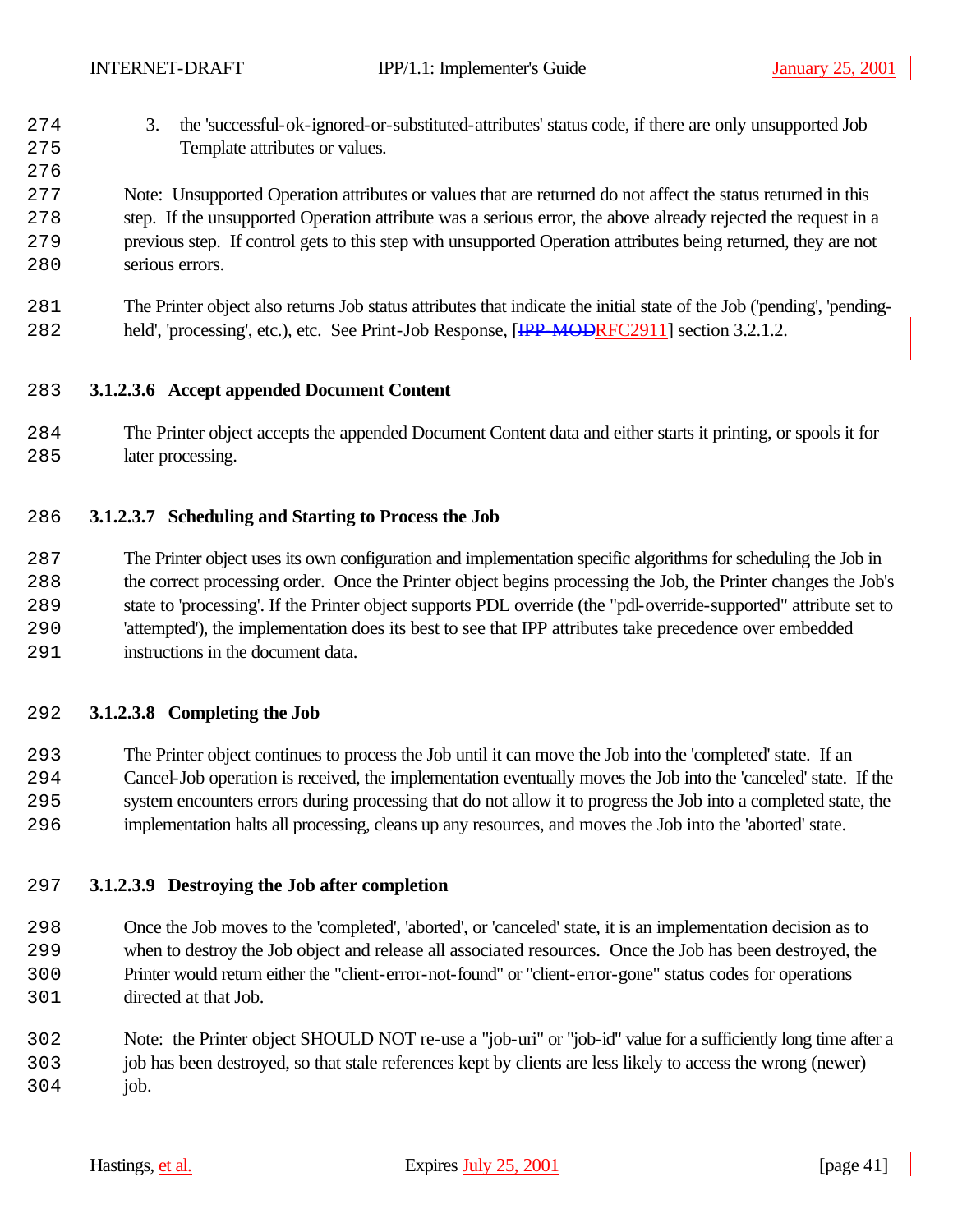## **3.1.2.3.10 Interaction with "ipp-attribute-fidelity"**

- Some Printer object implementations may support "ipp-attribute-fidelity" set to 'true' and "pdl-override- supported" set to 'attempted' and yet still not be able to realize exactly what the client specifies in the create request. This is due to legacy decisions and assumptions that have been made about the role of job instructions embedded within the document data and external job instructions that accompany the document data and how to handle conflicts between such instructions. The inability to be 100% precise about how a given implementation will behave is also compounded by the fact that the two special attributes, "ipp-attribute- fidelity" and "pdl-"override-supported", apply to the whole job rather than specific values for each attribute. For example, some implementations may be able to override almost all Job Template attributes except for
- "number-up". Character Sets, natural languages, and internationalization
- This section discusses character set support, natural language support and internationalization.

#### **3.1.2.3.11 Character set code conversion support**

- IPP clients and IPP objects are REQUIRED to support UTF-8. They MAY support additional charsets. It is RECOMMENDED that an IPP object also support US-ASCII, since many clients support US-ASCII, and indicate that UTF-8 and US-ASCII are supported by populating the Printer's "charset-supported" with 'utf-8' and 'us-ascii' values. An IPP object is required to code covert with as little loss as possible between the charsets that it supports, as indicated in the Printer's "charsets-supported" attribute.
- How should the server handle the situation where the "attributes-charset" of the response itself is "us-ascii", but one or more attributes in that response is in the "utf-8" format?
- Example: Consider a case where a client sends a Print-Job request with "utf-8" as the value of "attributes- charset" and with the "job-name" attribute supplied. Later another client submits a Get-Job-Attribute or Get- Jobs request. This second request contains the "attributes-charset" with value "us-ascii" and "requested-attributes" attribute with exactly one value "job-name".
- 1328 According to the IPP-ModRFC2911 document (section 3.1.4.2), the value of the "attributes-charset" for the response of the second request must be "us-ascii" since that is the charset specified in the request. The "job- name" value, however, is in "utf-8" format. Should the request be rejected even though both "utf-8" and "us- ascii" charsets are supported by the server? or should the "job-name" value be converted to "us-ascii" and return "successful-ok-conflicting-attributes" (0x0002) as the status code?
- Answer: An IPP object that supports both utf-8 (REQUIRED) and us-ascii, the second paragraph of section 3.1.4.2 applies so that the IPP object MUST accept the request, perform code set conversion between these two charsets with "the highest fidelity possible" and return 'successful-ok', rather than a warning 'successful- ok-conflicting-attributes, or an error. The printer will do the best it can to convert between each of the character sets that it supports--even if that means providing a string of question marks because none of the characters are representable in US ASCII. If it can't perform such conversion, it MUST NOT advertise us-ascii as a value of its "attributes-charset-supported" and MUST reject any request that requests 'us-ascii'.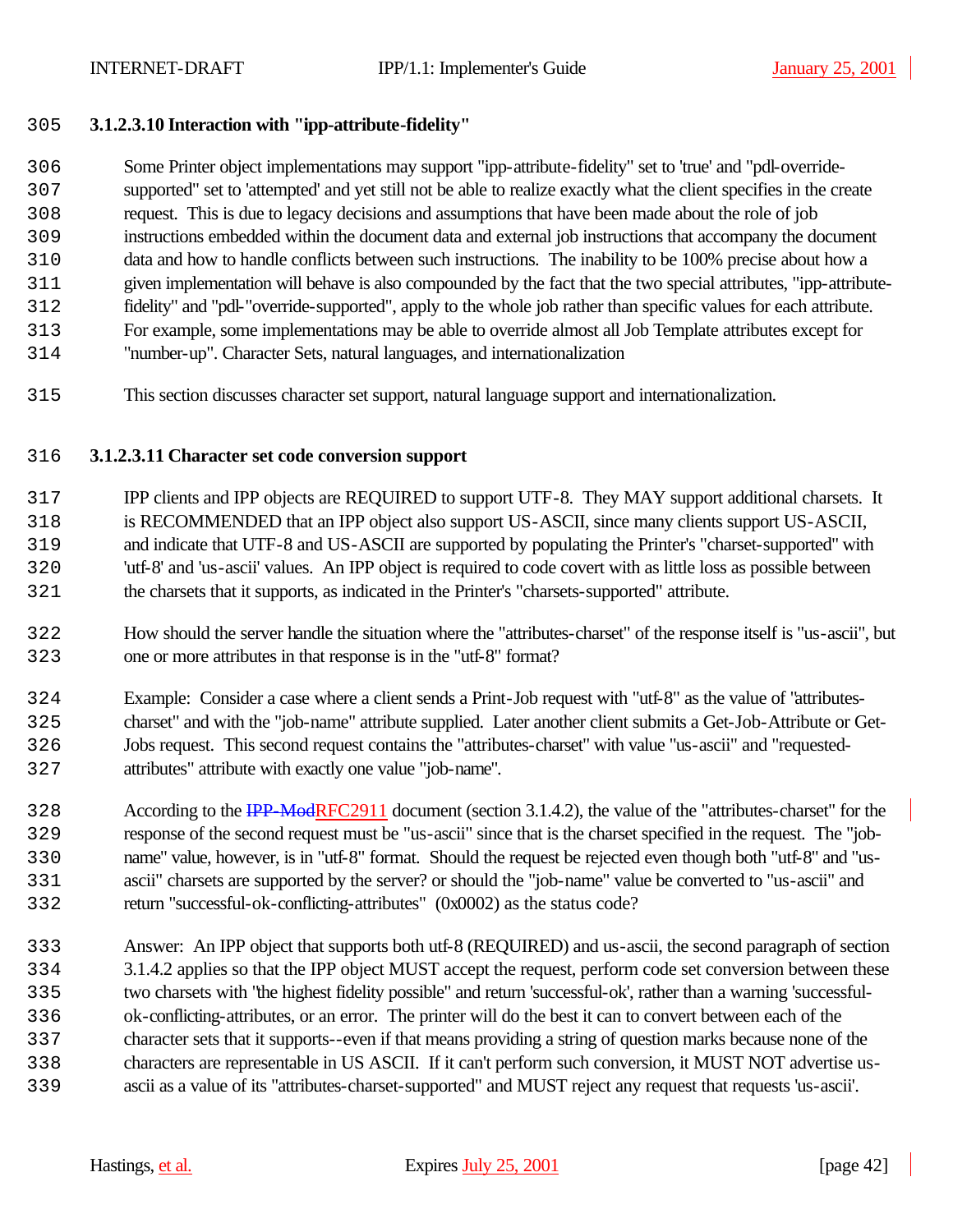One IPP object implementation strategy is to convert all request text and name values to a Unicode internal

- representation. This is 16-bit and virtually universal. Then convert to the specified operation attributes-charset on output.
- Also it would be smarter for a client to ask for 'utf-8', rather than 'us-ascii' and throw away characters that it doesn't understand, rather than depending on the code conversion of the IPP object.

#### **3.1.2.3.12 What charset to return when an unsupported charset is requested (Issue 1.19)?**

- Section 3.1.4.1 Request Operation attributes was clarified in November 1998 as follows:
- All clients and IPP objects MUST support the 'utf-8' charset [RFC2044] and MAY support additional
- charsets provided that they are registered with IANA [IANA-CS]. If the Printer object does not support the
- client supplied charset value, the Printer object MUST reject the request, set the "attributes-charset" to 'utf-8'
- in the response, and return the 'client-error-charset-not-supported' status code and any 'text' or 'name' attributes using the 'utf-8' charset.
- Since the client and IPP object MUST support UTF-8, returning any text or name attributes in UTF-8 when the client requests a charset that is not supported should allow the client to display the text or name.
- Since such an error is a client error, rather than a user error, the client should check the status code first so that it can avoid displaying any other returned 'text' and 'name' attributes that are not in the charset requested.
- Furthermore, [ipp-modRFC2911] section 14.1.4.14 client-error-charset-not-supported (0x040D) was clarified in November 1998 as follows:
- For any operation, if the IPP Printer does not support the charset supplied by the client in the "attributes- charset" operation attribute, the Printer MUST reject the operation and return this status and any 'text' or 'name' attributes using the 'utf-8' charset (see Section 3.1.4.1).

#### **3.1.2.3.13 Natural Language Override (NLO)**

- The 'text' and 'name' attributes each have two forms. One has an implicit natural language, and the other has an explicit natural language. The 'textWithoutLanguage' and 'textWithLanguage' are the two 'text' forms. The 'nameWithoutLanguage" and 'nameWithLanguage are the two 'name' forms. If a receiver (IPP object or IPP client) supports an attribute with attribute syntax 'text', it MUST support both forms in a request and a response. A sender (IPP client or IPP object) MAY send either form for any such attribute. When a sender sends a WithoutLanguage form, the implicit natural language is specified in the "attributes-natural-language" operation attribute, which all senders MUST include in every request and response.
- When a sender sends a WithLanguage form, it MAY be different from the implicit natural language supplied by the sender or it MAY be the same. The receiver MUST treat either form equivalently.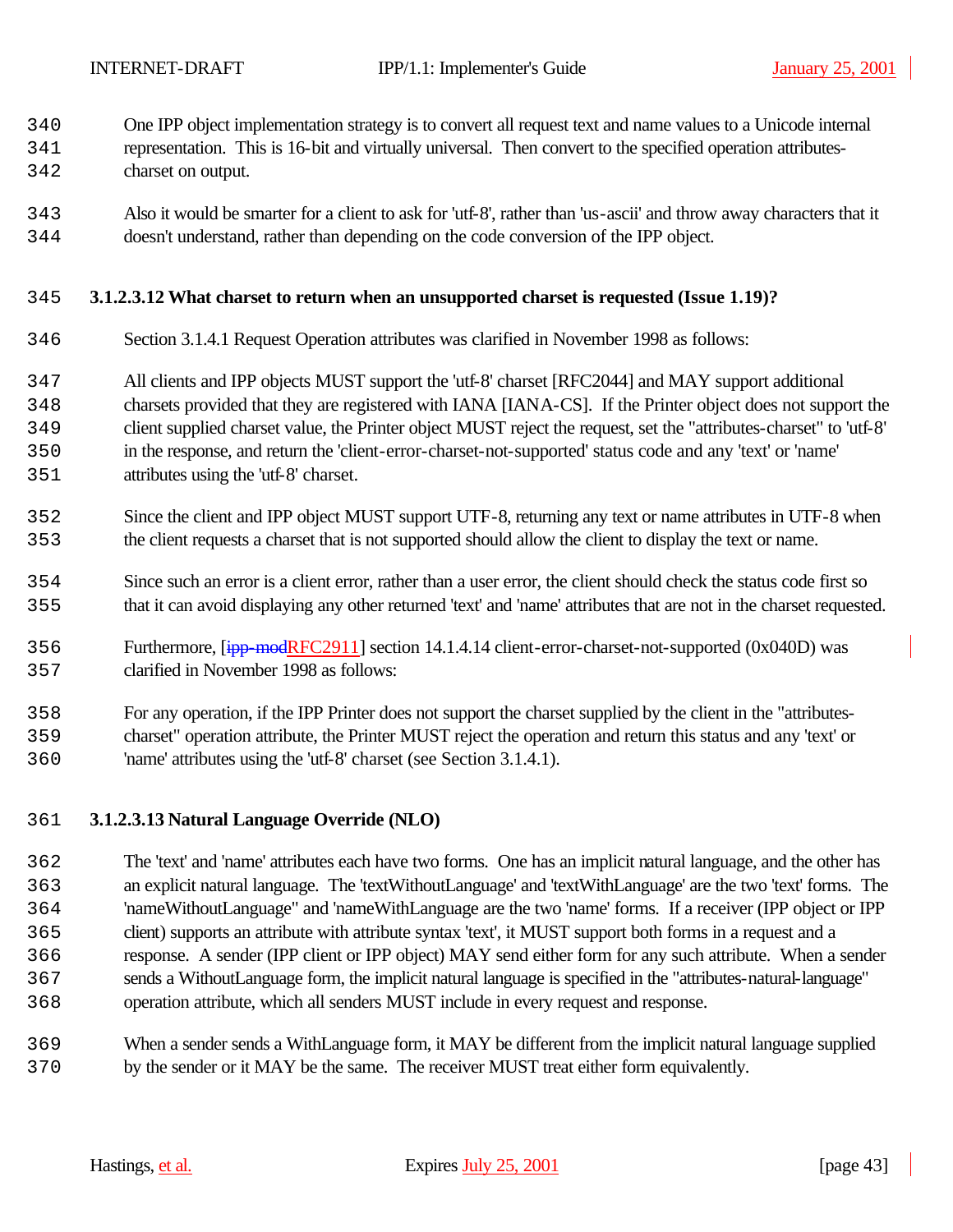There is an implementation decision for senders, whether to always send the WithLanguage forms or use the WithoutLanguage form when the attribute's natural language is the same as the request or response. The former approach makes the sender implementation simpler. The latter approach is more efficient on the wire and allows inter-working with non-conforming receivers that fail to support the WithLanguage forms. As each approach have advantages, the choice is completely up to the implementer of the sender.

 Furthermore, when a client receives a 'text' or 'name' job attribute that it had previously supplied, that client MUST NOT expect to see the attribute in the same form, i.e., in the same WithoutLanguage or WithLanguage form as the client supplied when it created the job. The IPP object is free to transform the attribute from the WithLanguage form to the WithoutLanguage form and vice versa, as long as the natural language is preserved. However, in order to meet this latter requirement, it is usually simpler for the IPP object implementation to store the natural language explicitly with the attribute value, i.e., to store using an internal representation that resembles the WithLanguage form.

- The IPP Printer MUST copy the natural language of a job, i.e., the value of the "attributes-natural-language" operation attribute supplied by the client in the create operation, to the Job object as a Job Description attribute, so that a client is able to query it. In returning a Get-Job-Attributes response, the IPP object MAY return one of three natural language values in the response's "attributes-natural-language" operation attribute: (1) that requested by the requester, (2) the natural language of the job, or (3) the configured natural language of the IPP Printer, if the requested language is not supported by the IPP Printer.
- This "attributes-natural-language" Job Description attribute is useful for an IPP object implementation that prints start sheets in the language of the user who submitted the job. This same Job Description attribute is useful to a multi-lingual operator who has to communicate with different job submitters in different natural languages. This same Job Description attribute is expected to be used in the future to generate notification messages in the natural language of the job submitter.
- 1394 Early drafts of  $\overline{IPP\text{-}MOPRFC2911}$  contained a job-level natural language override (NLO) for the Get-Jobs response. A job-level (NLO) is an (unrequested) Job Attribute which then specified the implicit natural language for any other WithoutLanguage job attributes returned in the response for that job. Interoperability testing of early implementations showed that no one was implementing the job-level NLO in Get-Job responses. So the job-level NLO was eliminated from the Get-Jobs response. This simplification makes all requests and responses consistent in that the implicit natural language for any WithoutLanguage 'text' or 'name' form is always supplied in the request's or response's "attributes-natural-language" operation attribute.

## **3.1.3 Status codes returned by operation**

102 This section corresponds to [<del>IPP-MODR</del>FC2911] section 3.1.6 "Operation Response Status Codes and Status Messages". This section lists all status codes once in the first operation (Print-Job). Then it lists the status codes that are different or specialized for subsequent operations under each operation.

#### **3.1.3.1 Printer Operations**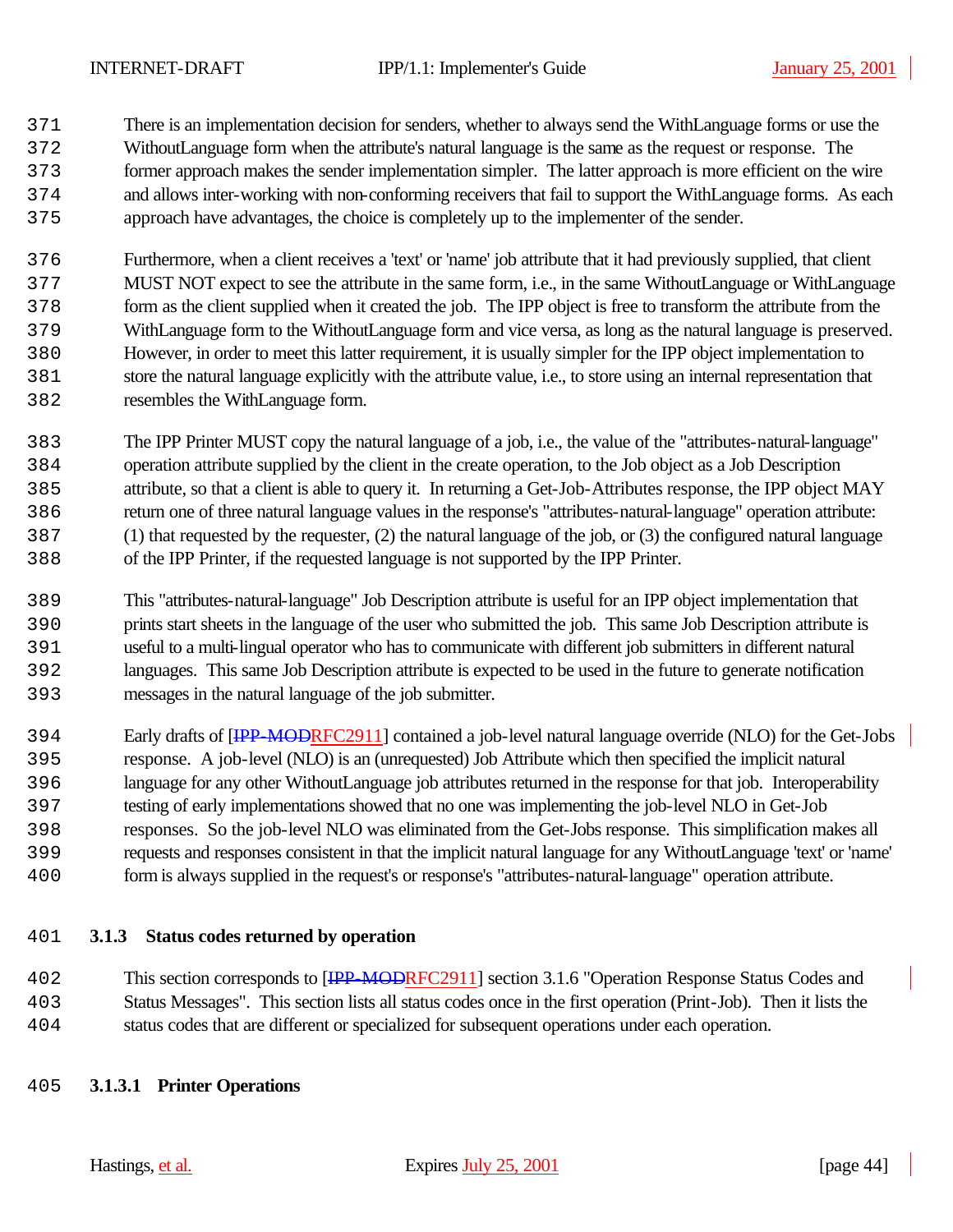#### **3.1.3.1.1 Print-Job**

 The Printer object MUST return one of the following "status-code" values for the indicated reason. Whether all of the document data has been accepted or not before returning the success or error response depends on 109 implementation. See Section 13 in [IPP-MODRFC2911] for a more complete description of each status code.

- For the following success status codes, the Job object has been created and the "job-id", and "job-uri" assigned and returned in the response:
- successful-ok: no request attributes were substituted or ignored.
- successful-ok-ignored-or-substituted-attributes: some supplied (1) attributes were ignored or (2) unsupported attribute syntaxes or values were substituted with supported values or were ignored. Unsupported attributes, attribute syntax's, or values MUST be returned in the Unsupported Attributes group of the response.
- successful-ok-conflicting-attributes: some supplied attribute values conflicted with the values of other supplied attributes and were either substituted or ignored. Attributes or values which conflict with other attributes and have been substituted or ignored MUST be returned in the Unsupported Attributes group of the response as supplied by the client.
- *ipp-modRFC2911]* section 3.1.6 Operation Status Codes and Messages states:

 If the Printer object supports the "status-message" operation attribute, it SHOULD use the REQUIRED 1425 'utf-8' charset to return a status message for the following error status codes (see section 13 in [IPP-426 MODRFC2911]): 'client-error-bad-request', 'client-error-charset-not-supported', 'server-error-internal- error', 'server-error-operation-not-supported', and 'server-error-version-not-supported'. In this case, it MUST set the value of the "attributes-charset" operation attribute to 'utf-8' in the error response.

- For the following error status codes, no job is created and no "job-id" or "job-uri" is returned:
- client-error-bad-request: The request syntax does not conform to the specification. client-error-forbidden: The request is being refused for authorization or authentication reasons. The implementation security policy is to not reveal whether the failure is one of authentication or authorization.
- client-error-not-authenticated: Either the request requires authentication information to be supplied or the authentication information is not sufficient for authorization.
- client-error-not-authorized: The requester is not authorized to perform the request on the target object.
- client-error-not-possible: The request cannot be carried out because of the state of the system. See also 'server-error-not-accepting-jobs' status code, which MUST take precedence if the Printer object's "printer-accepting-jobs" attribute is 'false'.
- client-error-timeout: not applicable.
- client-error-not-found: the target object does not exist.
- client-error-gone: the target object no longer exists and no forwarding address is known.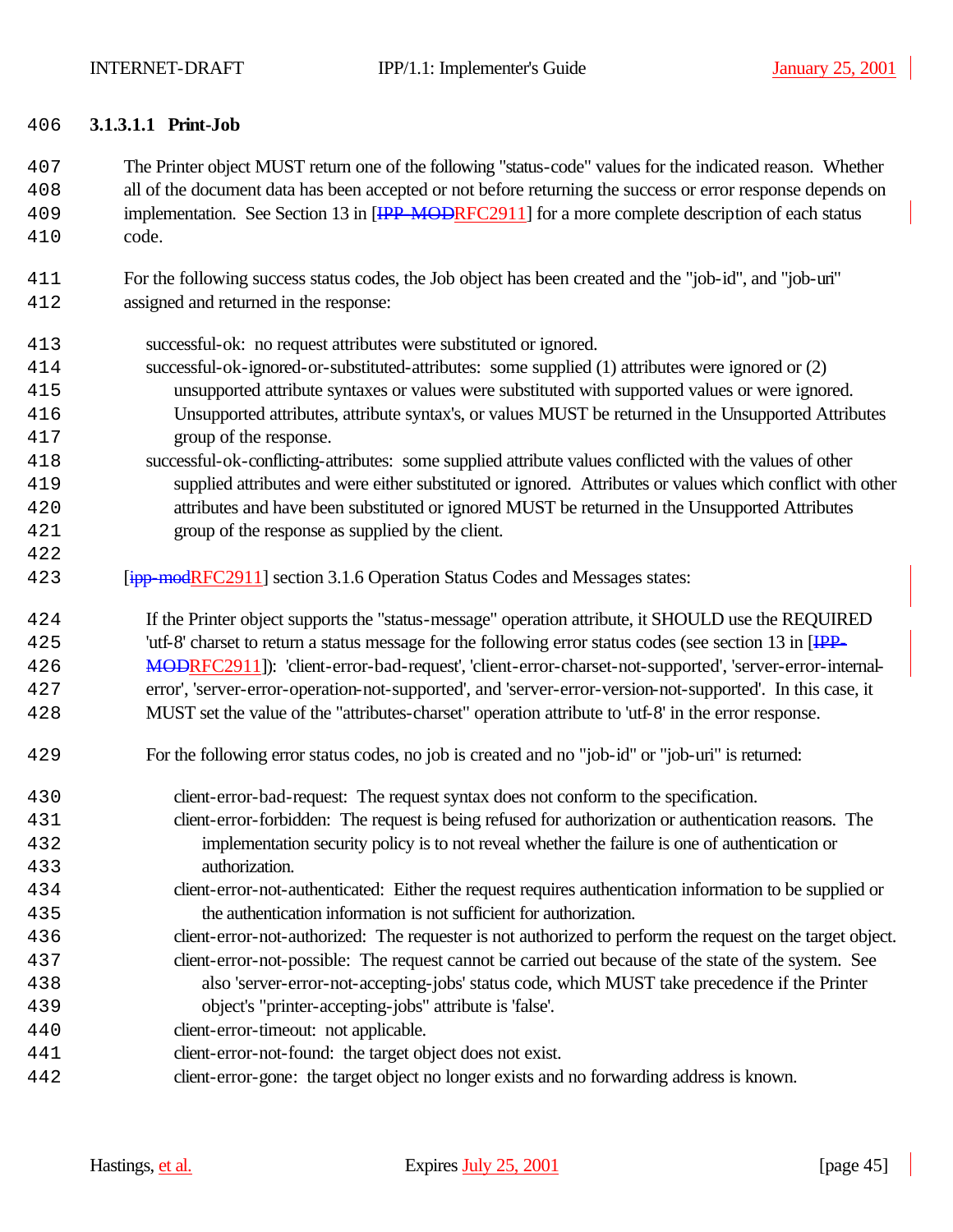| 443 | client-error-request-entity-too-large: the size of the request and/or print data exceeds the capacity of     |
|-----|--------------------------------------------------------------------------------------------------------------|
| 444 | the IPP Printer to process it.                                                                               |
| 445 | client-error-request-value-too-long: the size of request variable length attribute values, such as 'text'    |
| 446 | and 'name' attribute syntax's, exceed the maximum length specified in [IPP MODRFC2911] for                   |
| 447 | the attribute and MUST be returned in the Unsupported Attributes Group.                                      |
| 448 | client-error-document-format-not-supported: the document format supplied is not supported. The               |
| 449 | "document-format" attribute with the unsupported value MUST be returned in the Unsupported                   |
| 450 | Attributes Group. This error SHOULD take precedence over any other 'xxx-not-supported'                       |
| 451 | error, except 'client-error-charset-not-supported'.                                                          |
| 452 | client-error-attributes-or-values-not-supported: one or more supplied attributes, attribute syntax's, or     |
| 453 | values are not supported and the client supplied the "ipp-attributes-fidelity" operation attribute with      |
| 454 | a 'true' value. They MUST be returned in the Unsupported Attributes Group as explained below.                |
| 455 | client-error-uri-scheme-not-supported: not applicable.                                                       |
| 456 | client-error-charset-not-supported: the charset supplied in the "attributes-charset" operation attribute is  |
| 457 | not supported. The Printer's "configured-charset" MUST be returned in the response as the value              |
| 458 | of the "attributes-charset" operation attribute and used for any 'text' and 'name' attributes returned       |
| 459 | in the error response. This error SHOULD take precedence over any other error, unless the                    |
| 460 | request syntax is so bad that the client's supplied "attributes-charset" cannot be determined.               |
| 461 | client-error-conflicting-attributes: one or more supplied attribute values conflicted with each other and    |
| 462 | the client supplied the "ipp-attributes-fidelity" operation attribute with a 'true' value. They MUST         |
| 463 | be returned in the Unsupported Attributes Group as explained below.                                          |
| 464 | server-error-internal-error: an unexpected condition prevents the request from being fulfilled.              |
| 465 | server-error-operation-not-supported: not applicable (since Print-Job is REQUIRED).                          |
| 466 | server-error-service-unavailable: the service is temporarily overloaded.                                     |
| 467 | server-error-version-not-supported: the version in the request is not supported. The "closest" version       |
| 468 | number supported MUST be returned in the response.                                                           |
| 469 | server-error-device-error: a device error occurred while receiving or spooling the request or                |
| 470 | document data or the IPP Printer object can only accept one job at a time.                                   |
| 471 | server-error-temporary-error: a temporary error such as a buffer full write error, a memory overflow,        |
| 472 | or a disk full condition occurred while receiving the request and/or the document data.                      |
| 473 | server-error-not-accepting-jobs: the Printer object's "printer-is-not-accepting-jobs" attribute is 'false'.  |
| 474 | server-error-busy: the Printer is too busy processing jobs to accept another job at this time.               |
| 475 | server-error-job-canceled: the job has been canceled by an operator or the system while the client           |
| 476 | was transmitting the document data.                                                                          |
| 477 | 3.1.3.1.2 Print-URI                                                                                          |
| 478 | All of the Print-Job status codes described in Section 3.1.3.1.1 Print-Job Response are applicable to Print- |

 All of the Print-Job status codes described in Section 3.1.3.1.1 Print-Job Response are applicable to Print- URI with the following specializations and differences. See Section 14 for a more complete description of each status code.

 client-error-uri-scheme-not-supported: the URI scheme supplied in the "document-uri" operation attribute is not supported and is returned in the Unsupported Attributes group.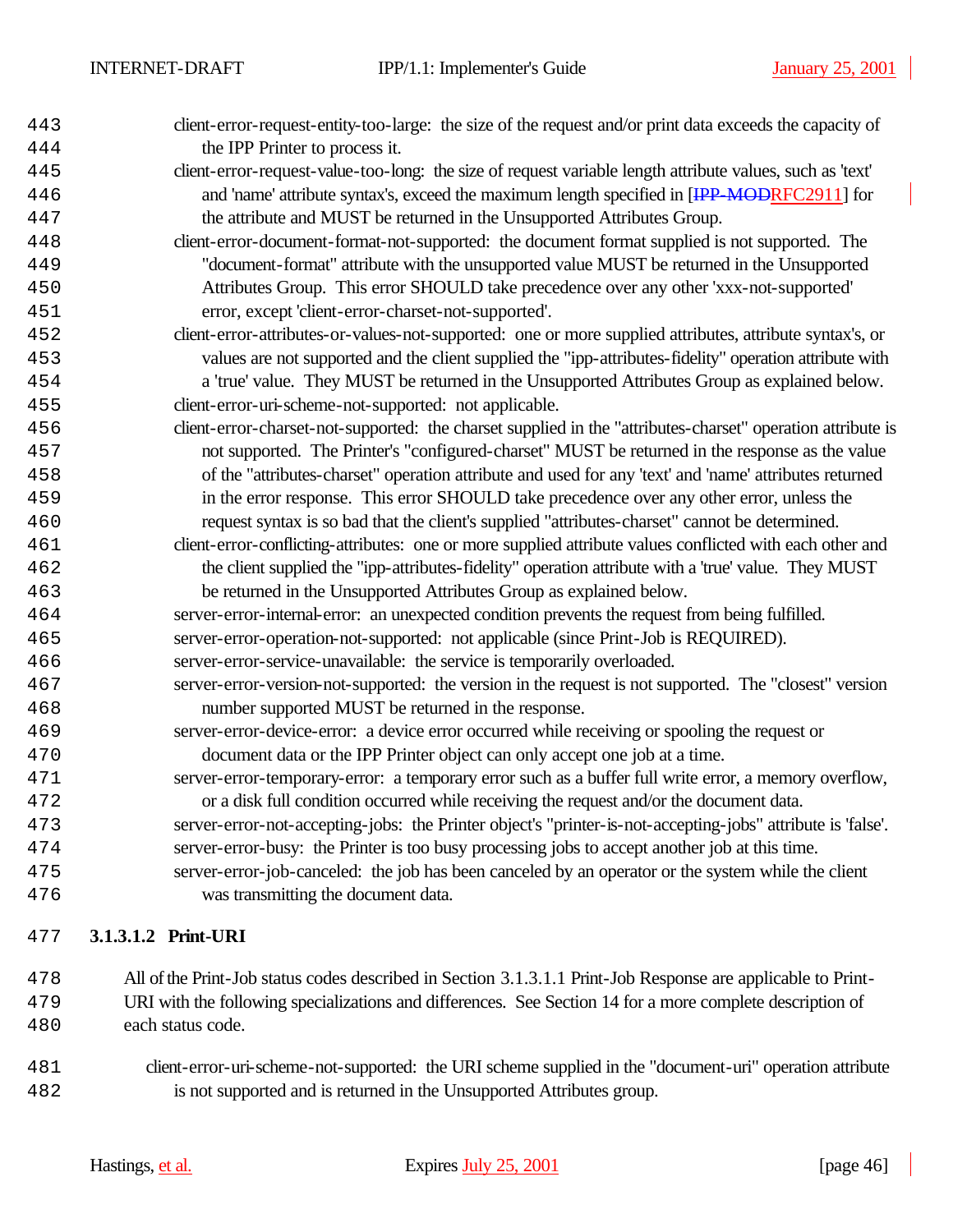| 483 | server-error-operation-not-supported: the Print-URI operation is not supported. |  |
|-----|---------------------------------------------------------------------------------|--|
|-----|---------------------------------------------------------------------------------|--|

#### **3.1.3.1.3 Validate-Job**

 All of the Print-Job status codes described in Section 3.1.3.1.1 Print-Job Response are applicable to 487 Validate-Job. See Section 13 in [IPP-MODRFC2911] for a more complete description of each status code.

#### **3.1.3.1.4 Create-Job**

- All of the Print-Job status codes described in Section 3.1.3.1.1 Print-Job Response are applicable to Create-190 Job with the following specializations and differences. See Section 13 in [IPP-MODRFC2911] for a more complete description of each status code.
- server-error-operation-not-supported: the Create-Job operation is not supported.
- client-error-multiple-document-jobs-not-supported: while the Create-Job and Send-Document operations are supported, this implementation doesn't support more than one document with data.

#### **3.1.3.1.5 Get-Printer-Attributes**

- All of the Print-Job status codes described in Section 3.1.3.1.1 Print-Job Response are applicable to the Get-197 Printer-Attributes operation with the following specialization's and differences. See Section 13 in [IPP-498 MODRFC2911] for a more complete description of each status code.
- For the following success status codes, the requested attributes are returned in Group 3 in the response:
- 500 successful-ok: no request-operation attributes or values were substituted or ignored (same as Print-Job) and no requested attributes were unsupported.
- successful-ok-ignored-or-substituted-attributes: same as Print-Job, except for this status code Tthe "requested-attributes" operation attribute MAY, but NEED NOT, be returned with the unsupported values.
- successful-ok-conflicting-attributes: same as Print-Job.
- For the error status codes, Group 3 is returned containing no attributes or is not returned at all:
- client-error-not-possible: Same as Print-Job, in addition the Printer object is not accepting any requests. client-error-request-entity-too-large: same as Print-job, except that no print data is involved.
- client-error-attributes-or-values-not-supported: not applicable, since unsupported operation attributes 1511 and/or values MUST be ignored and an appropriate success code returned (see above)'successful-ok-**ignored-or-substituted-attributes' returned.**
- client-error-conflicting-attributes: same as Print-Job, except that "ipp-attribute-fidelity" is not involved.
- server-error-operation-not-supported: not applicable (since Get-Printer-Attributes is REQUIRED).
- server-error-device-error: same as Print-Job, except that no document data is involved.
- server-error-temporary-error: same as Print-Job, except that no document data is involved.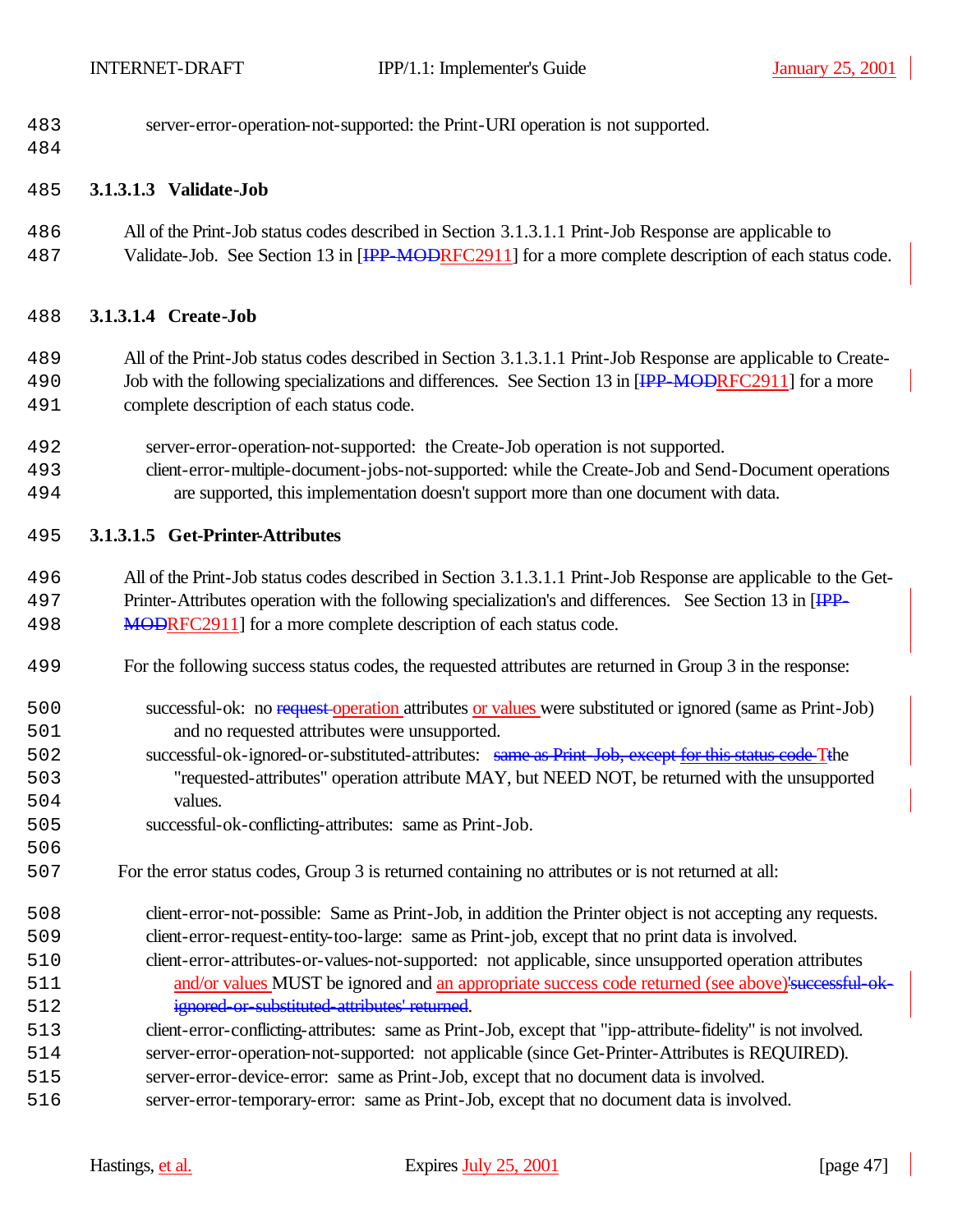- 517 server-error-not-accepting-jobs: not applicable...
- server-error-busy: same as Print-Job, except the IPP object is too busy to accept even query requests.
- 519 server-error-job-canceled: not applicable...

## **3.1.3.1.6 Get-Jobs**

- All of the Print-Job status codes described in Section 3.1.3.1.1 Print-Job Response are applicable to the Get-
- 522 Jobs operation with the following specialization's and differences. See Section 13 in [<del>IPP-MOD</del>RFC2911]
- for a more complete description of each status code.
- For the following success status codes, the requested attributes are returned in Group 3 in the response:
- 525 successful-ok: <del>no request attributes were substituted or ignored (same as Print-Job) and no requested</del> attributes were unsupported.same as Get-Printer-Attributes (see section 3.1.3.1.5).
- successful-ok-ignored-or-substituted-attributes: same as Print-Job, except the "requested-attributes" 528 operation attribute MAY, but NEED NOT, be returned with the unsupported values same as Get-Printer-Attributes (see section 3.1.3.1.5).
- 530 successful-ok-conflicting-attributes: same as Print-JobGet-Printer-Attributes (see section 3.1.3.1.5).

 For any error status codes, Group 3 is returned containing no attributes or is not returned at all. The following brief error status code descriptions contain unique information for use with Get-Jobs operation. See section 14 for the other error status codes that apply uniformly to all operations:

- client-error-not-possible: Same as Print-Job, in addition the Printer object is not accepting any requests.
- client-error-request-entity-too-large: same as Print-job, except that no print data is involved.
- client-error-document-format-not-supported: not applicable.
- client-error-attributes-or-values-not-supported: not applicable, since unsupported operation attributes 1540 and/or values MUST be ignored and an appropriate success code returned (see above)'successful-541 ok-ignored or substituted attributes' returned.
- client-error-conflicting-attributes: same as Print-Job, except that "ipp-attribute-fidelity" is not involved. server-error-operation-not-supported: not applicable (since Get-Jobs is REQUIRED).
- server-error-device-error: same as Print-Job, except that no document data is involved.
- server-error-temporary-error: same as Print-Job, except that no document data is involved.
- server-error-not-accepting-jobs: not applicable.
- server-error-job-canceled: not applicable.

## **3.1.3.1.7 Pause-Printer**

- All of the Print-Job status codes described in Section 3.1.3.1.1 Print-Job Response are applicable to Pause-
- 1550 Printer with the following specializations and differences. See Section 13 in [IPP-MODRFC2911] for a more complete description of each status code.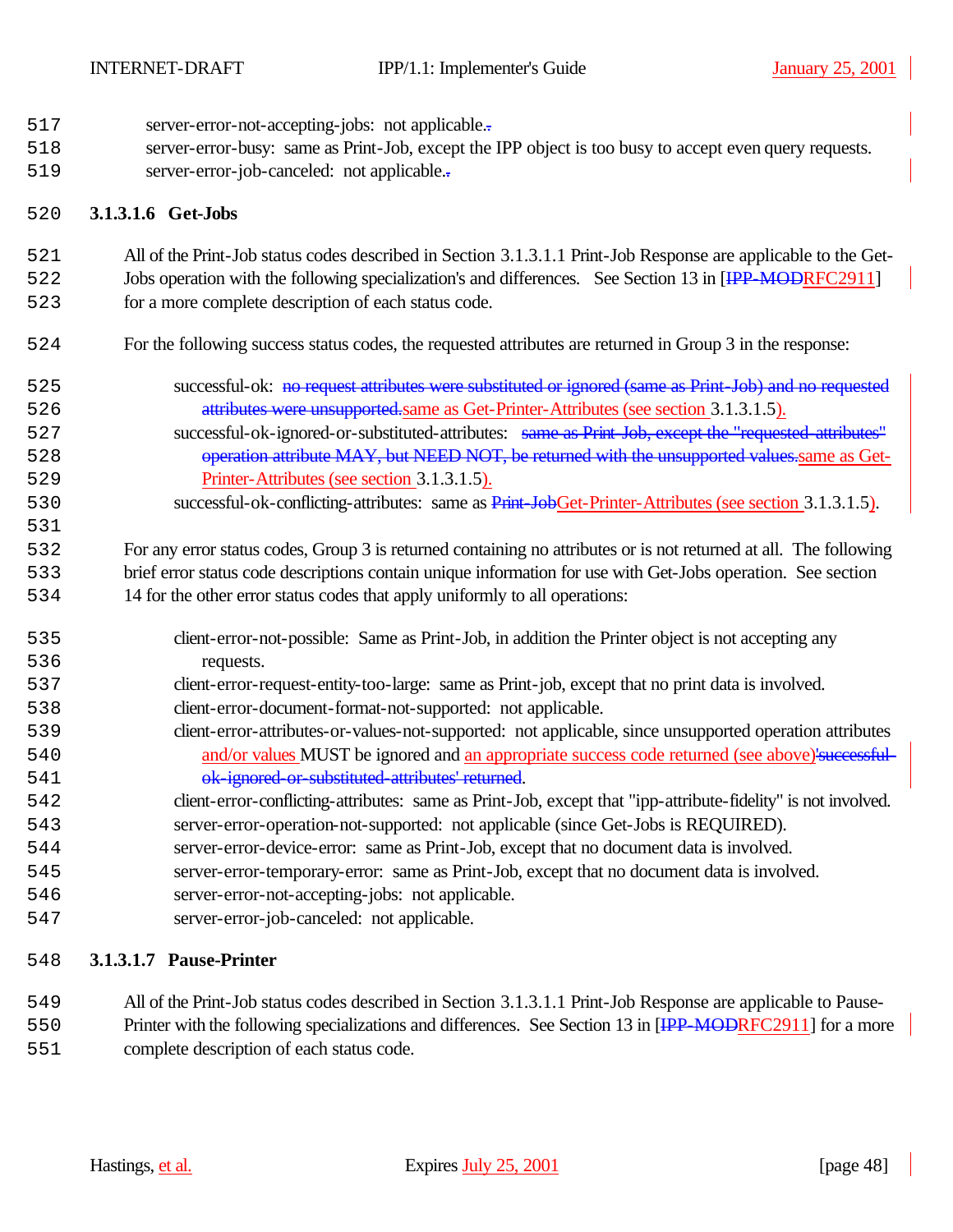- For the following success status codes, the Printer object is being stopped from scheduling jobs on all its devices.
- successful-ok: no request attributes were substituted or ignored (same as Print-Job). successful-ok-ignored-or-substituted-attributes: same as Print-Job.
- successful-ok-conflicting-attributes: same as Print-Job.
- For any of the error status codes, the Printer object has not been stopped from scheduling jobs on all its devices.
- client-error-not-possible: not applicable. client-error-not-found: the target Printer object does not exist. client-error-gone: the target Printer object no longer exists and no forwarding address is known. client-error-request-entity-too-large: same as Print-Job, except no document data is involved. client-error-document-format-not-supported: not applicable. client-error-conflicting-attributes: same as Print-Job, except that the Printer's "printer-is-accepting- jobs" attribute is not involved. server-error-operation-not-supported: the Pause-Printer operation is not supported. server-error-device-error: not applicable. server-error-temporary-error: same as Print-Job, except no document data is involved.
- server-error-not-accepting-jobs: not applicable.
- server-error-job-canceled: not applicable.

#### **3.1.3.1.8 Resume -Printer**

## All of the Print-Job status code descriptions in Section 3.1.3.1.1 Print-Job Response with the specialization's 1574 described for Pause-Printer are applicable to Resume-Printer. See Section 13 in [IPP-MODRFC2911] for a more complete description of each status code.

- For the following success status codes, the Printer object resumes scheduling jobs on all its devices.
- successful-ok: no request attributes were substituted or ignored (same as Print-Job). successful-ok-ignored-or-substituted-attributes: same as Print-Job.
- successful-ok-conflicting-attributes: same as Print-Job.
- For any of the error status codes, the Printer object does not resume scheduling jobs.
- server-error-operation-not-supported: the Resume-Printer operation is not supported.
- 

## **3.1.3.1.8.1 What about Printers unable to change state due to an error condition?**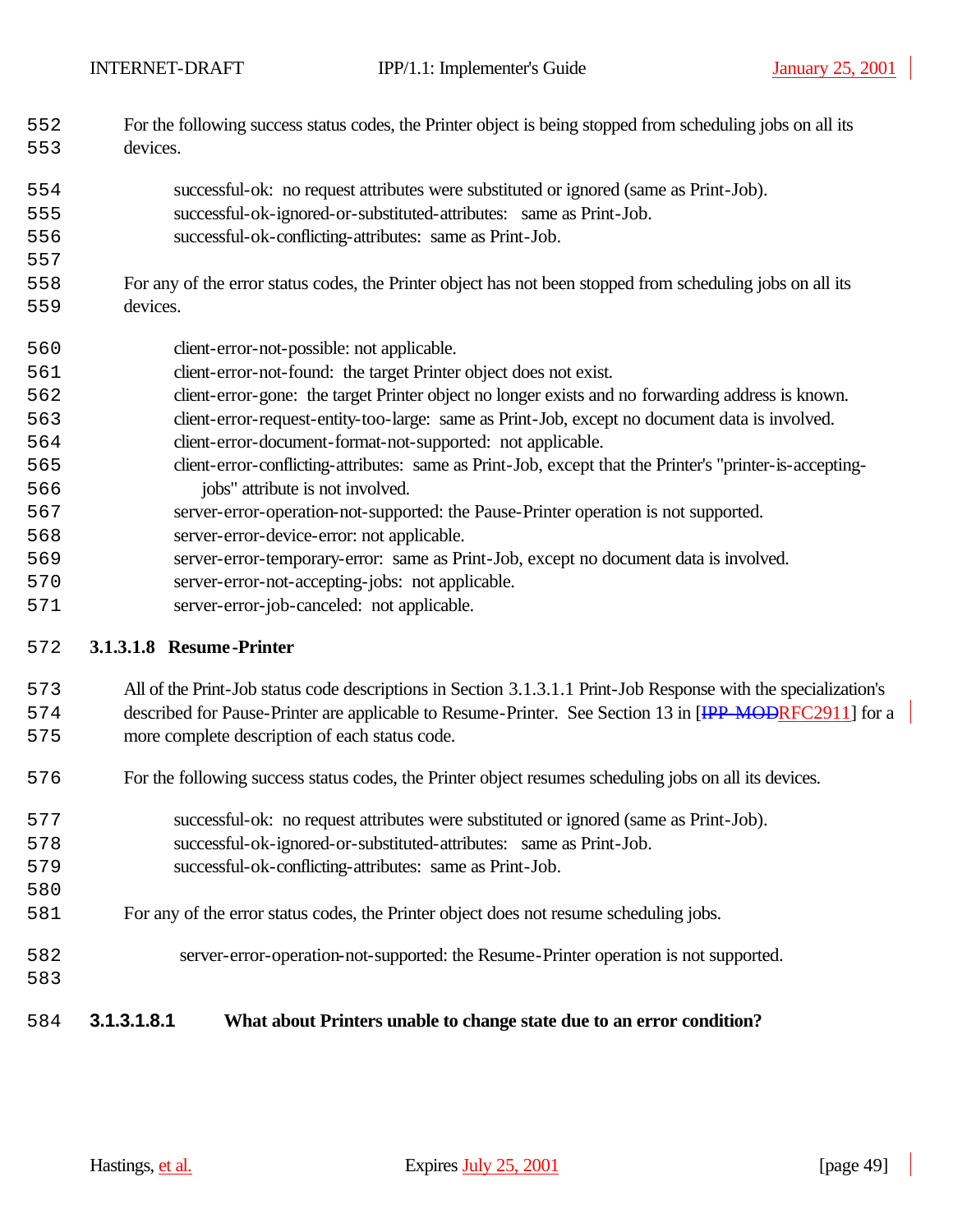| 585 | If, in case, the IPP printer is unable to change its state due to some problem with the actual printer device (say,         |
|-----|-----------------------------------------------------------------------------------------------------------------------------|
| 586 | it is shut down or there is a media-jam as indicated in $\overline{[ipp \mod{RFC2911}]}$ , what should be the result of the |
| 587 | "Resume-pPrinter" operation? Should it still change the 'printer-state-reasons' and return success or should it             |
| 588 | fail?                                                                                                                       |
|     |                                                                                                                             |

 The 'Resume-Printer' operation must clear the 'paused' or 'moving-to-paused' 'printer-state-message'. The operation must return a 'successful-ok' status code.

## **3.1.3.1.8.2 How is '"printer-state"' handled on Resume-Printer?**

#### 

- 593 If "the Resume-Printer" operation succeeds, what should be the value of  $\frac{1}{2}$ "printer-state" and who should 594 take care of the 'P' printer-state'' attribute value later on ?
- The "Resume-Printer" operation may change the "printer-state-reasons" value.
- The "printer-state" will change to one of three states:
- 1. 'idle' no additional jobs and no error conditions present
- 2. 'processing' job available and no error conditions present
- 3. current state (i.e. no change) an error condition is present (e.g. media jam)

## In the third case the "'printer-state-reason'" will be cleared by automata when it detects the error condition no longer exists. The "'printer-state'" will move to 'idle' or 'processing' when conditions permit. (i.e. no more error conditions)

#### **3.1.3.1.9 Purge-Printer**

 All of the Print-Job status code descriptions in Section 3.1.3.1.1 Print-Job Response with the specialization's 605 described for Pause-Printer are applicable to Purge-Printer. See Section 13 in [IPP-MODRFC2911] for a more complete description of each status code.

- For the following success status codes, the Printer object purges all it's jobs.
- successful-ok: no request attributes were substituted or ignored (same as Print-Job).
- successful-ok-ignored-or-substituted-attributes: same as Print-Job.
- successful-ok-conflicting-attributes: same as Print-Job.
- For any of the error status codes, the Printer object does not purge any jobs.
- server-error-operation-not-supported: the Purge-Printer operation is not supported.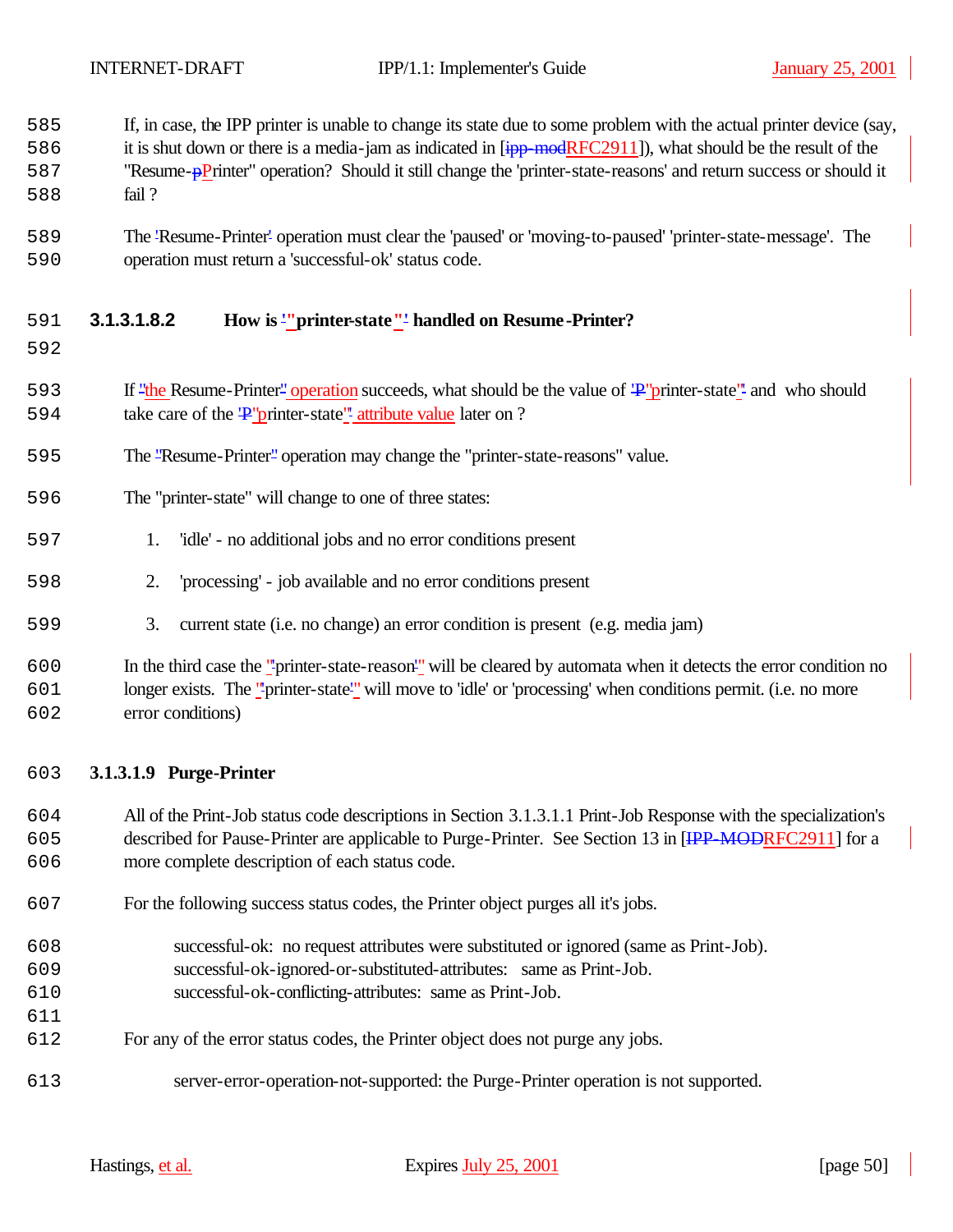#### **3.1.3.2 Job Operations**

#### **3.1.3.2.1 Send-Document**

 All of the Print-Job status codes described in Section 3.1.3.1.1 Print-Job Response are applicable to the Get-617 Printer-Attributes operation with the following specialization's and differences. See Section 13 in [IPP-618 MODRFC2911] for a more complete description of each status code.

- For the following success status codes, the document has been added to the specified Job object and the job's "number-of-documents" attribute has been incremented:
- successful-ok: no request attributes were substituted or ignored (same as Print-Job). successful-ok-ignored-or-substituted-attributes: same as Print-Job.
- successful-ok-conflicting-attributes: same as Print-Job.
- For the error status codes, no document has been added to the Job object and the job's "number-of-documents" attribute has not been incremented:
- client-error-not-possible: Same as Print-Job, except that the Printer's "printer-is-accepting-jobs" attribute is not involved, so that the client is able to finish submitting a job that was created with a Create-Job operation after this attribute has been set to 'true'. Another condition is that the state of the job precludes Send-Document, i.e., the job has already been closed out by the client. However, if the IPP Printer closed out the job due to timeout, the 'client-error-timeout' error status
- SHOULD be returned instead.
- client-error-timeout: This request was sent after the Printer closed the job, because it has not received a Send-Document or Send-URI operation within the Printer's "multiple-operation-time-out" period
- client-error-request-entity-too-large: same as Print-Job.
- client-error-conflicting-attributes: same as Print-Job, except that "ipp-attributes-fidelity" operation attribute is not involved..
- server-error-operation-not-supported: the Send-Document request is not supported.
- server-error-not-accepting-jobs: not applicable.
- server-error-job-canceled: the job has been canceled by an operator or the system while the client was transmitting the data.

## **3.1.3.2.2 Send-URI**

- All of the Print-Job status code descriptions in Section 3.1.3.1.1 Print-Job Response with the specialization's 645 described for Send-Document are applicable to Send-URI. See Section 13 in [IPP-MODRFC2911] for a more complete description of each status code.
- client-error-uri-scheme-not-supported: the URI scheme supplied in the "document-uri" operation attribute is not supported and the "document-uri" attribute MUST be returned in the Unsupported Attributes group.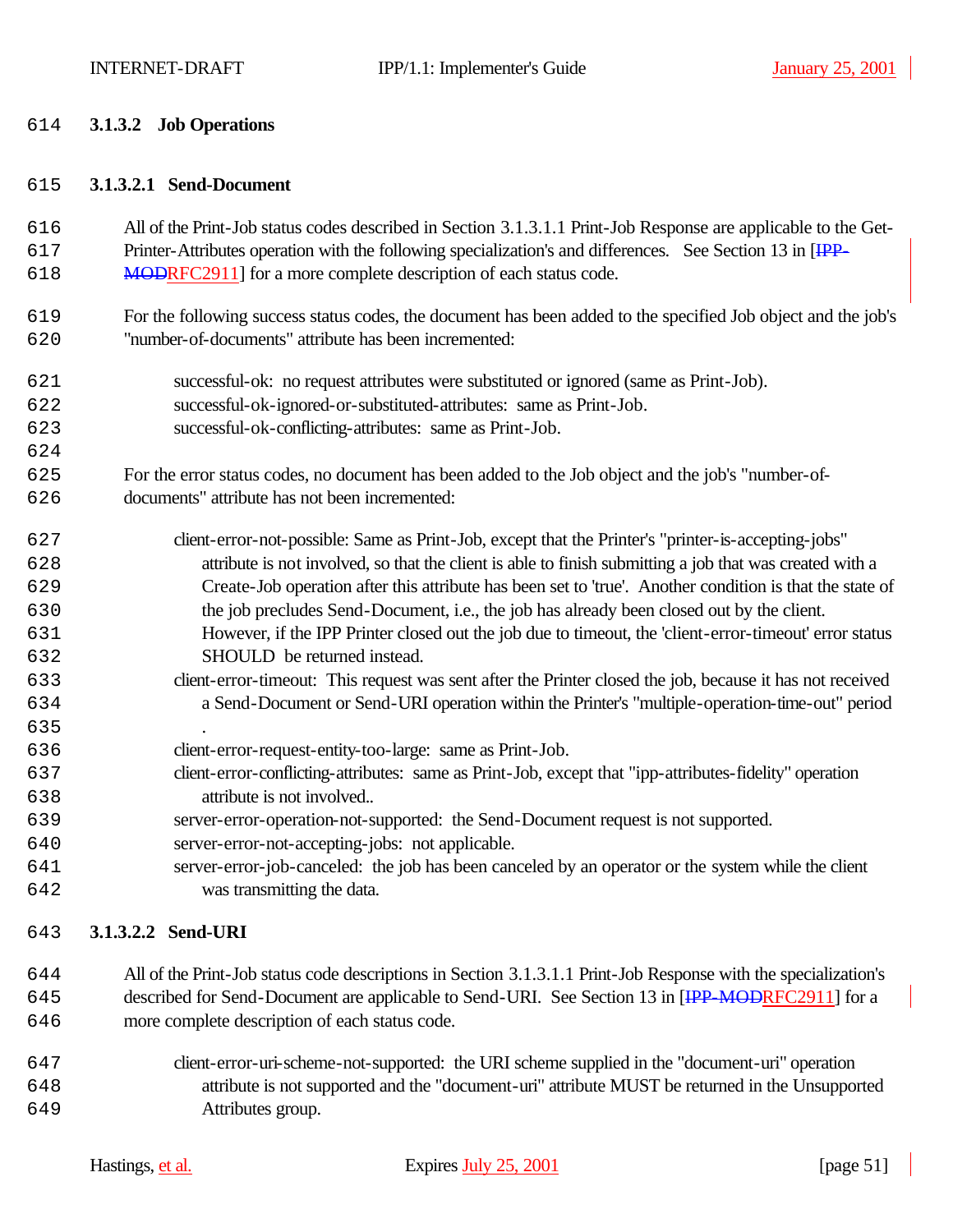| 650<br>651 | server-error-operation-not-supported: the Send-URI operation is not supported.                                                                                                                                         |
|------------|------------------------------------------------------------------------------------------------------------------------------------------------------------------------------------------------------------------------|
| 652        | 3.1.3.2.3 Cancel-Job                                                                                                                                                                                                   |
| 653<br>654 | All of the Print-Job status codes described in Section 3.1.3.1.1 Print-Job Response are applicable to Cancel-<br>Job with the following specializations and differences. See Section 13 in [IPP-MODRFC2911] for a more |
| 655        | complete description of each status code.                                                                                                                                                                              |
| 656        | For the following success status codes, the Job object is being canceled or has been canceled:                                                                                                                         |
| 657        | successful-ok: no request attributes were substituted or ignored (same as Print-Job).                                                                                                                                  |
| 658        | successful-ok-ignored-or-substituted-attributes: same as Print-Job.                                                                                                                                                    |
| 659        | successful-ok-conflicting-attributes: same as Print-Job.                                                                                                                                                               |
| 660        |                                                                                                                                                                                                                        |
| 661        | For any of the error status codes, the Job object has not been canceled or was previously canceled.                                                                                                                    |
| 662        | client-error-not-possible: The request cannot be carried out because of the state of the Job object                                                                                                                    |
| 663        | ('completed', 'canceled', or 'aborted') or the state of the system.                                                                                                                                                    |
| 664        | client-error-not-found: the target Printer and/or Job object does not exist.                                                                                                                                           |
| 665        | client-error-gone: the target Printer and/or Job object no longer exists and no forwarding address is                                                                                                                  |
| 666        | known.                                                                                                                                                                                                                 |
| 667        | client-error-request-entity-too-large: same as Print-Job, except no document data is involved.                                                                                                                         |
| 668        | client-error-document-format-not-supported: not applicable.                                                                                                                                                            |
| 669        | client-error-attributes-or-values-not-supported: not applicable, since unsupported operation attributes                                                                                                                |
| 670        | and values MUST be ignored.                                                                                                                                                                                            |
| 671        | client-error-conflicting-attributes: same as Print-Job, except that the Printer's "printer-is-accepting-                                                                                                               |
| 672        | jobs" attribute is not involved.                                                                                                                                                                                       |
| 673        | server-error-operation-not-supported: not applicable (Cancel-Job is REQUIRED).                                                                                                                                         |
| 674        | server-error-device-error: same as Print-Job, except no document data is involved.                                                                                                                                     |
| 675        | server-error-temporary-error: same as Print-Job, except no document data is involved.                                                                                                                                  |
| 676        | server-error-not-accepting-jobs: not applicable                                                                                                                                                                        |
| 677        | server-error-job-canceled: not applicable.                                                                                                                                                                             |
| 678        | 3.1.3.2.4 Get-Job-Attributes                                                                                                                                                                                           |
| 679        | All of the Print-Job status codes described in Section 3.1.3.1.1 Print-Job Response are applicable to Get-                                                                                                             |

- Job-Attributes with the following specializations and differences. See Section 13 in [IPP-MODRFC2911] for a more complete description of each status code.
- For the following success status codes, the requested attributes are returned in Group 3 in the response:
- successful-ok: no request attributes were substituted or ignored (same as Print-Job) and no requested attributes were unsupported.same as Get-Printer-Attributes (see section 3.1.3.1.5).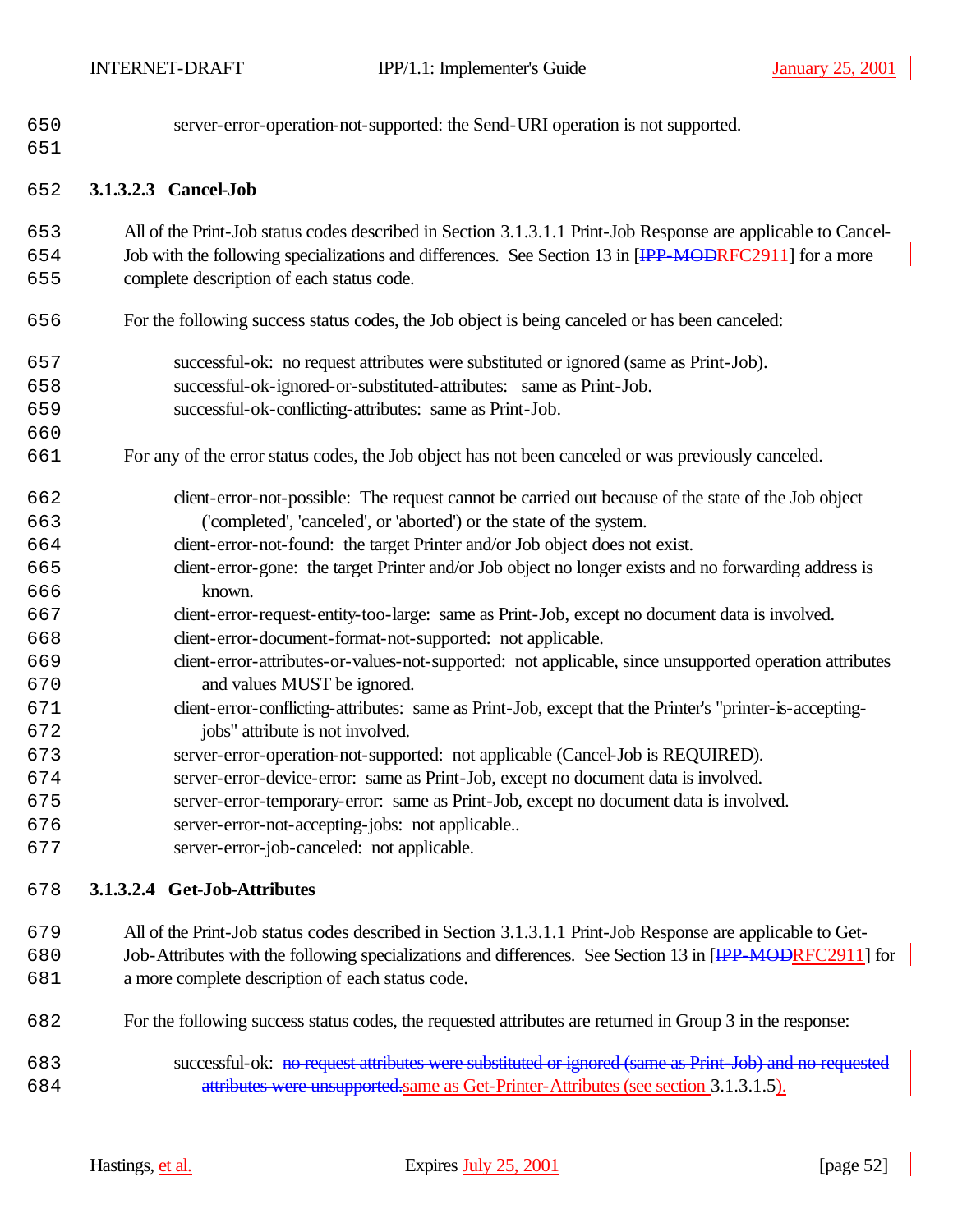| 685 | successful-ok-ignored-or-substituted-attributes: same as Get-Printer-Attributes (see section            |
|-----|---------------------------------------------------------------------------------------------------------|
| 686 | 3.1.3.1.5). Print Job, except the "requested-attributes" operation attribute MAY, but NEED NOT,         |
| 687 | be returned with the unsupported values.                                                                |
| 688 | successful-ok-conflicting-attributes: same as Print-JobGet-Printer-Attributes (see section 3.1.3.1.5).  |
| 689 |                                                                                                         |
| 690 | For the error status codes, Group 3 is returned containing no attributes or is not returned at all.     |
| 691 | client-error-not-possible: Same as Print-Job, in addition the Printer object is not accepting any       |
| 692 | requests.                                                                                               |
| 693 | client-error-document-format-not-supported: not applicable.                                             |
| 694 | client-error-attributes-or-values-not-supported: not applicable.                                        |
| 695 | client-error-uri-scheme-not-supported: not applicable.                                                  |
| 696 | client-error-attributes-or-values-not-supported: not applicable, since unsupported operation attributes |
| 697 | and/or values MUST be ignored and an appropriate success code returned (see above).                     |
| 698 | client-error-conflicting-attributes: not applicable                                                     |
| 699 | server-error-operation-not-supported: not applicable (since Get-Job-Attributes is REQUIRED).            |
| 700 | server-error-device-error: same as Print-Job, except no document data is involved.                      |
| 701 | server-error-temporary-error: sane as Print-Job, except no document data is involved                    |
| 702 | server-error-not-accepting-jobs: not applicable.                                                        |
| 703 | server-error-job-canceled: not applicable.                                                              |
|     | $24221$ $\rightarrow$ $1111$                                                                            |

#### **3.1.3.2.5 Hold-Job**

 All of the Print-Job status codes described in Section 3.1.3.1.1 Print-Job Response are applicable to Hold-706 Job with the following specializations and differences. See Section 13 in [IPP-MODRFC2911] for a more complete description of each status code.

- For the following success status codes, the Job object is being held or has been held:
- successful-ok: no request attributes were substituted or ignored (same as Print-Job).
- successful-ok-ignored-or-substituted-attributes: same as Print-Job.
- successful-ok-conflicting-attributes: same as Print-Job.
- For any of the error status codes, the Job object has not been held or was previously held.
- client-error-not-possible: The request cannot be carried out because of the state of the Job object ('completed', 'canceled', or 'aborted') or the state of the system.
- client-error-not-found: the target Printer and/or Job object does not exist.
- client-error-gone: the target Printer and/or Job object no longer exists and no forwarding address is known.
- client-error-request-entity-too-large: same as Print-Job, except no document data is involved.
- client-error-document-format-not-supported: not applicable.
- client-error-conflicting-attributes: same as Print-Job, except that the Printer's "printer-is-accepting-jobs" attribute is not involved.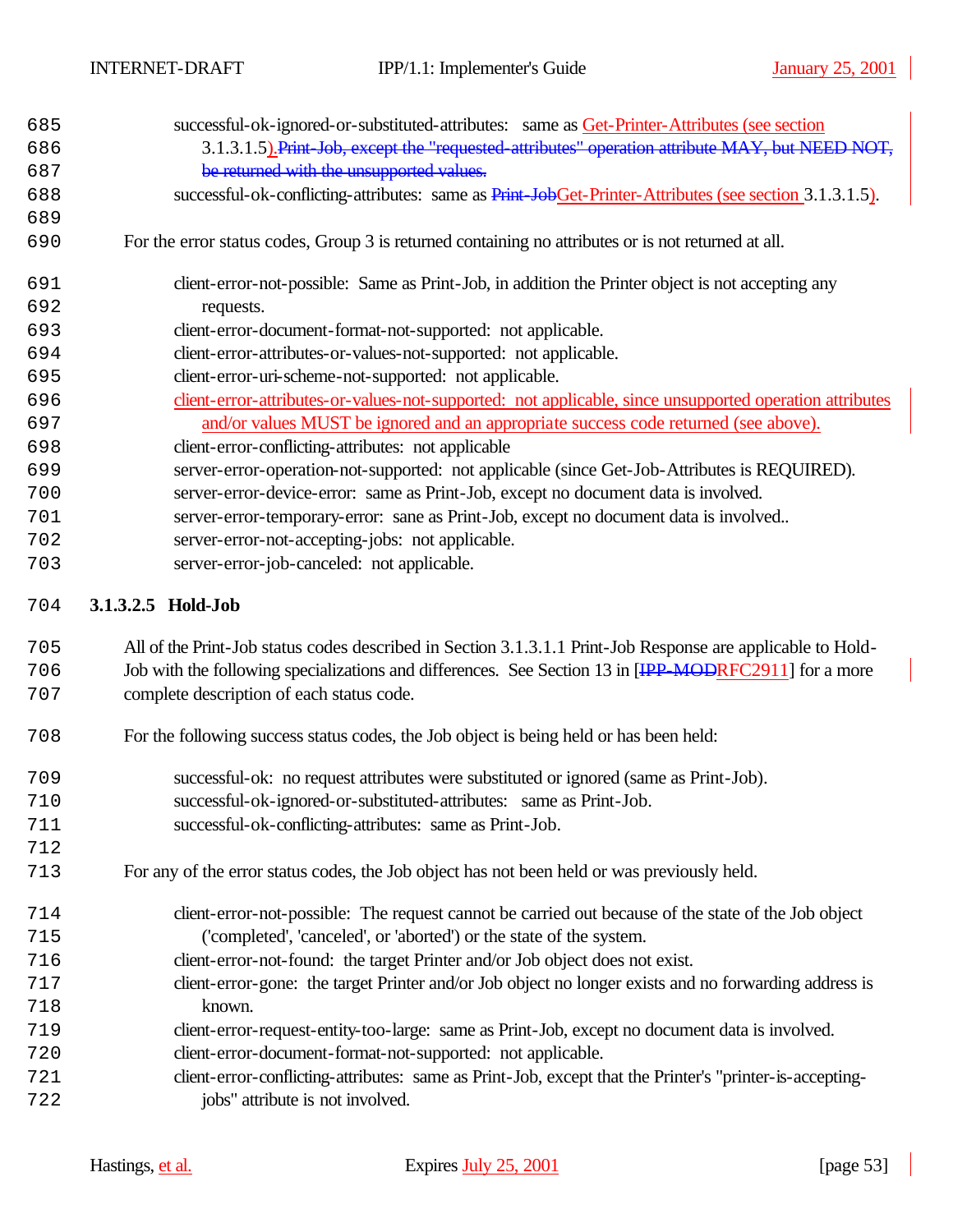- server-error-operation-not-supported: the Hold-Job operation is not supported.
- server-error-device-error: not applicable.
- server-error-temporary-error: same as Print-Job, except no document data is involved.
- server-error-not-accepting-jobs: not applicable.
- server-error-job-canceled: not applicable.

## **3.1.3.2.6 Release-Job**

All of the Print-Job status code descriptions in Section 3.1.3.1.1 Print-Job Response with the specialization's

 described for Hold-Job are applicable to Release-Job. See Section 13 in [IPP-MODRFC2911] for a more complete description of each status code.

server-error-operation-not-supported: the Release-Job operation is not supported.

## **3.1.3.2.7 Restart-Job**

 All of the Print-Job status code descriptions in Section 3.1.3.1.1 Print-Job Response with the specialization's described for Hold-Job are applicable to Restart-Job. See Section 13 in [IPP-MODRFC2911] for a more complete description of each status code.

- server-error-operation-not-supported: the Restart-Job operation is not supported.
- 

## **3.1.3.2.7.1 Can documents be added to a restarted job?**

 Assume I give a Create-Job request along with a set of 5 documents . All the documents get printed and the job state is moved to completed . I issue a Restart-Job request on the job. Now the issue is that, if I try to add new documents to the restarted job, will the IPP Server permit me to do so or return "client-error-not-possible " and again print those 5 jobs?

 A job can not move to the 'completed' state until all the documents have been processed. The 'last-document' flag indicates when the last document for a job is being sent from the client. This is the semantic equivalent of closing a job. No documents may be added once a job is closed. Section 3.3.7 of the IPP/1.1 model states "The job is moved to the 'pending' job state and restarts the beginning on the same IPP Printer object with the same attribute values." 'number-of-documents' is a job attribute.

## **3.1.4 Returning unsupported attributes in Get-Xxxx responses (Issue 1.18)**

 In the Get-Printer-Attributes, Get-Jobs, or Get-Job-Attributes responses, the client cannot depend on getting unsupported attributes returned in the Unsupported Attributes group that the client requested, but are not supported by the IPP object. However, such unsupported requested attributes will not be returned in the Job Attributes or Printer Attributes group (since they are unsupported). Furthermore, the IPP object is REQUIRED to return the 'successful-ok-ignored-or-substituted-attributes' status code, so that the client knows that not all that was requested has been returned.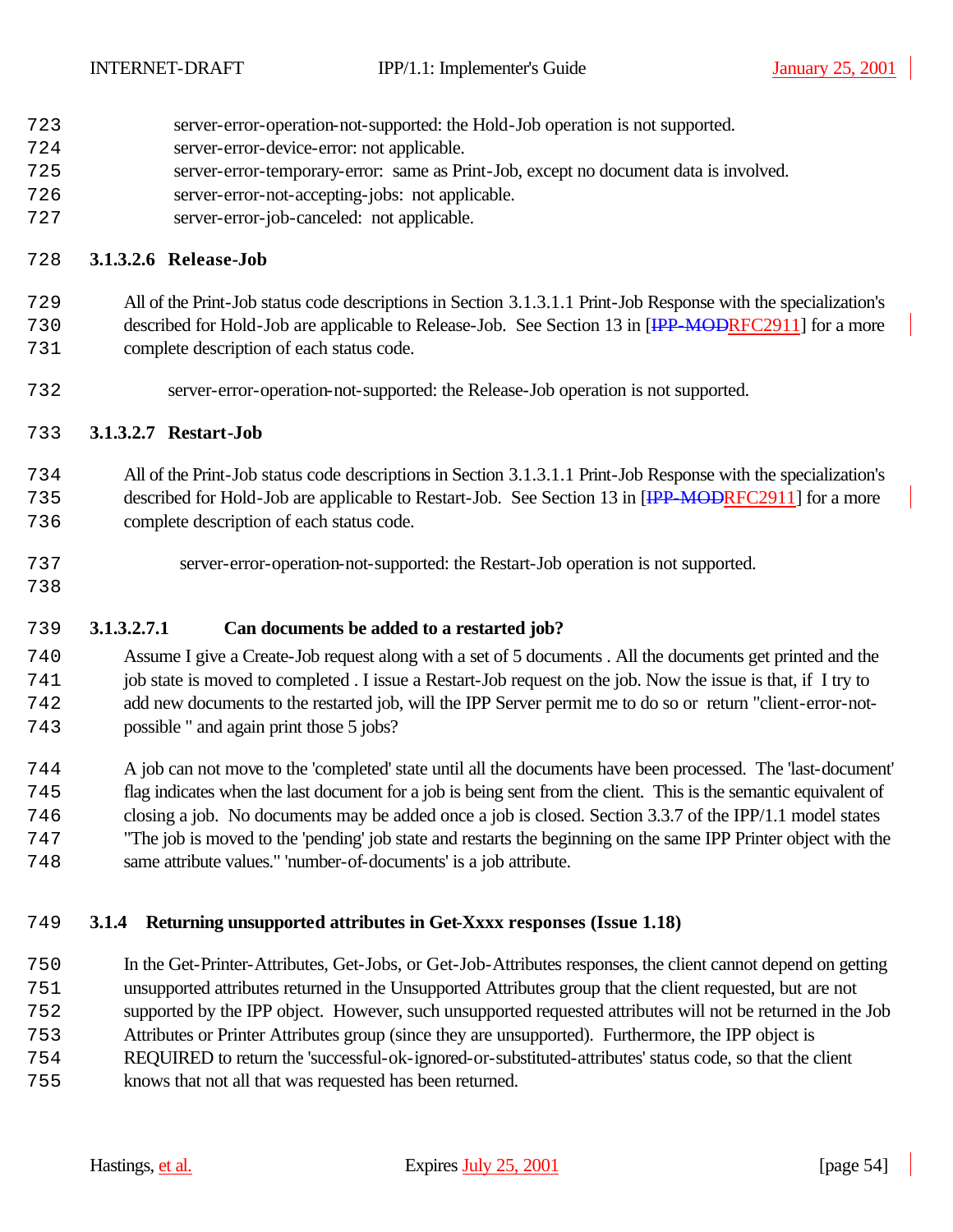## **3.1.5 Sending empty attribute groups**

 The [IPP-MODRFC2911] and [IPP-PRORFC2910] specifications RECOMMEND that a sender not send an empty attribute group in a request or a response. However, they REQUIRE a receiver to accept an empty attribute group as equivalent to the omission of that group. So a client SHOULD omit the Job Template Attributes group entirely in a create operation that is not supplying any Job Template attributes. Similarly, an IPP object SHOULD omit an empty Unsupported Attributes group if there are no unsupported attributes to be returned in a response.

- The [IPP-PRORFC2910] specification REQUIRES a receiver to be able to receive either an empty attribute group or an omitted attribute group and treat them equivalently. The term "receiver" means an IPP object for a request and a client for a response. The term "sender' means a client for a request and an IPP object for a response.
- There is an exception to the rule for Get-Jobs when there are no attributes to be returned. [IPP-PRORFC2910] contains the following paragraph:
- The syntax allows an xxx-attributes-tag to be present when the xxx-attribute-sequence that follows is empty.
- The syntax is defined this way to allow for the response of Get-Jobs where no attributes are returned for some job-objects. Although it is RECOMMENDED that the sender not send an xxx-attributes-tag if there are no attributes (except in the Get-Jobs response just mentioned), the receiver MUST be able to decode such syntax.
- **3.2 Printer Operations**

#### **3.2.1 Print-Job operation**

#### **3.2.1.1 Flow controlling the data portion of a Print-Job request (Issue 1.22)**

- A paused printer, or one that is stopped due to paper out or jam or spool space full or buffer space full, may flow control the data of a Print-Job operation (at the TCP/IP layer), so that the client is not able to send all the document data. Consequently, the Printer will not return a response until the condition is changed.
- The Printer should not return a Print-Job response with an error code in any of these conditions, since either the printer will be resumed and/or the condition will be freed either by human intervention or as jobs print.
- In writing test scripts to test IPP Printers, the script must also be written not to expect a response, if the printer has been paused, until the printer is resumed, in order to work with all possible implementations.

## **3.2.1.2 Returning job-state in Print-Job response (Issue 1.30)**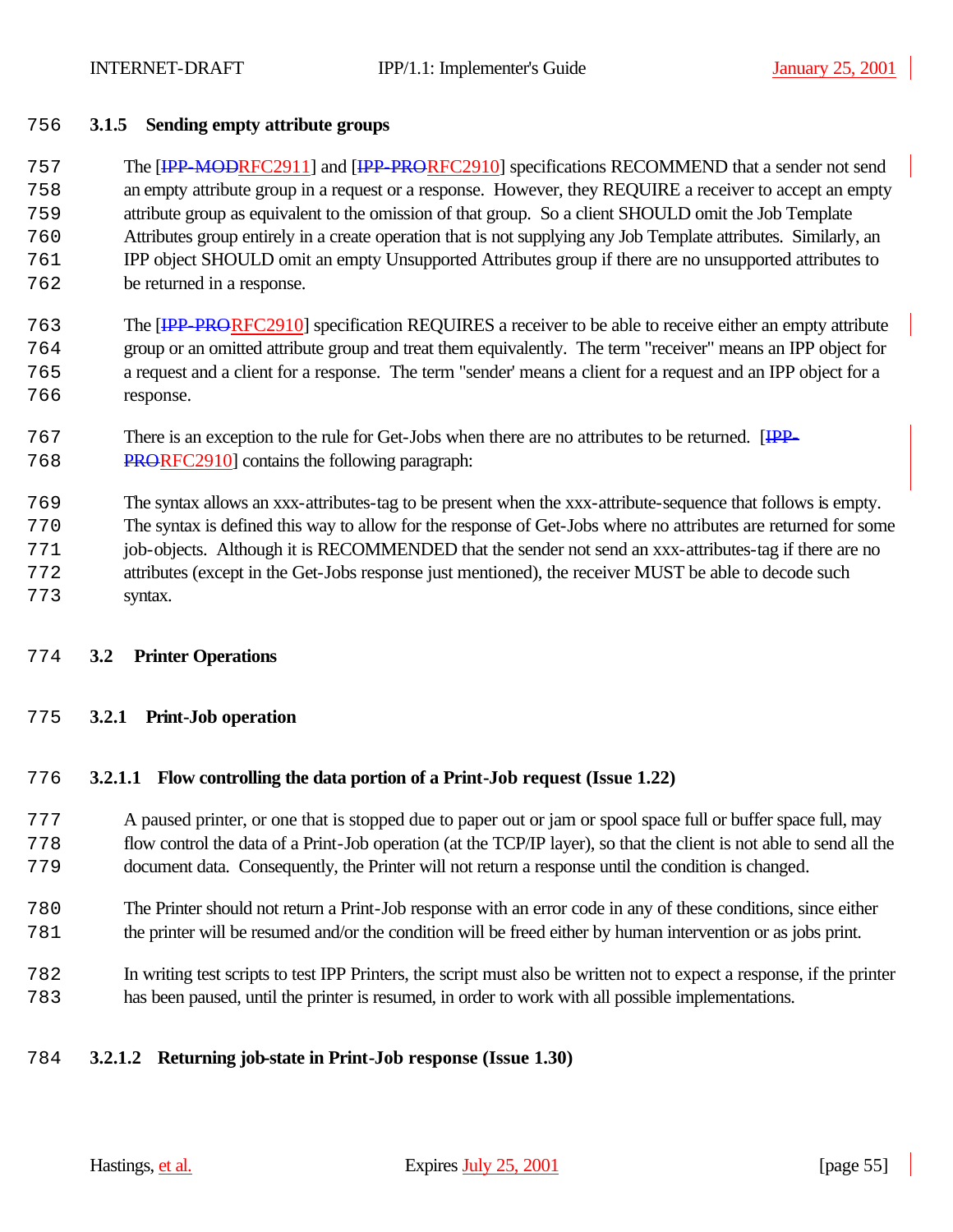An IPP client submits a small job via Print-Job. By the time the IPP printer/print server is putting together a response to the operation, the job has finished printing and been removed as an object from the print system. What should the job-state be in the response?

 The Model suggests that the Printer return a response before it even accepts the document content. The Job Object Attributes are returned only if the IPP object returns one of the success status codes. Then the job-state would always be "pending" or "pending-held".

- This issue comes up for the implementation of an IPP Printer object as a server that forwards jobs to devices that do not provide job status back to the server. If the server is reasonably certain that the job completed successfully, then it should return the job-state as 'completed'. Also the server can keep the job in its "job history" long after the job is no longer in the device. Then a user could query the server and see that the job was in the 'completed' state and completed as specified by the jobs "time-at-completed" time, which would be the same as the server submitted the job to the device.
- An alternative is for the server to respond to the client before or while sending the job to the device, instead of waiting until the server has finished sending the job to the device. In this case, the server can return the job's state as 'pending' with the 'job-outgoing' value in the job's "job-state-reasons" attribute.
- If the server doesn't know for sure whether the job completed successfully (or at all), it could return the (out-801 of-band) 'unknown' value.
- On the other hand, if the server is able to query the device and/or setup some sort of event notification that the
- device initiates when the job makes state transitions, then the server can return the current job state in the
- Print-Job response and in subsequent queries because the server knows what the job state is in the device (or 805 can query the device).
- All of these alternatives depend on implementation of the server and the device.

#### **3.2.2 Get-Printer-Attributes operation**

- If a Printer supports the "printer-make-and-model" attribute and returns the .INF file model name of the printer in that attribute, the Microsoft client will automatically install the correct driver (if available).
- Clients which poll periodically for printer status or queued-job-count should use the "requested-attributes" operation attribute to limit the scope of the query in order to save Printer and network resources.
- **3.2.3 Get-Jobs operation**

## **3.2.3.1 Get-Jobs, my-jobs='true', and 'requesting-user-name' (Issue 1.39)?**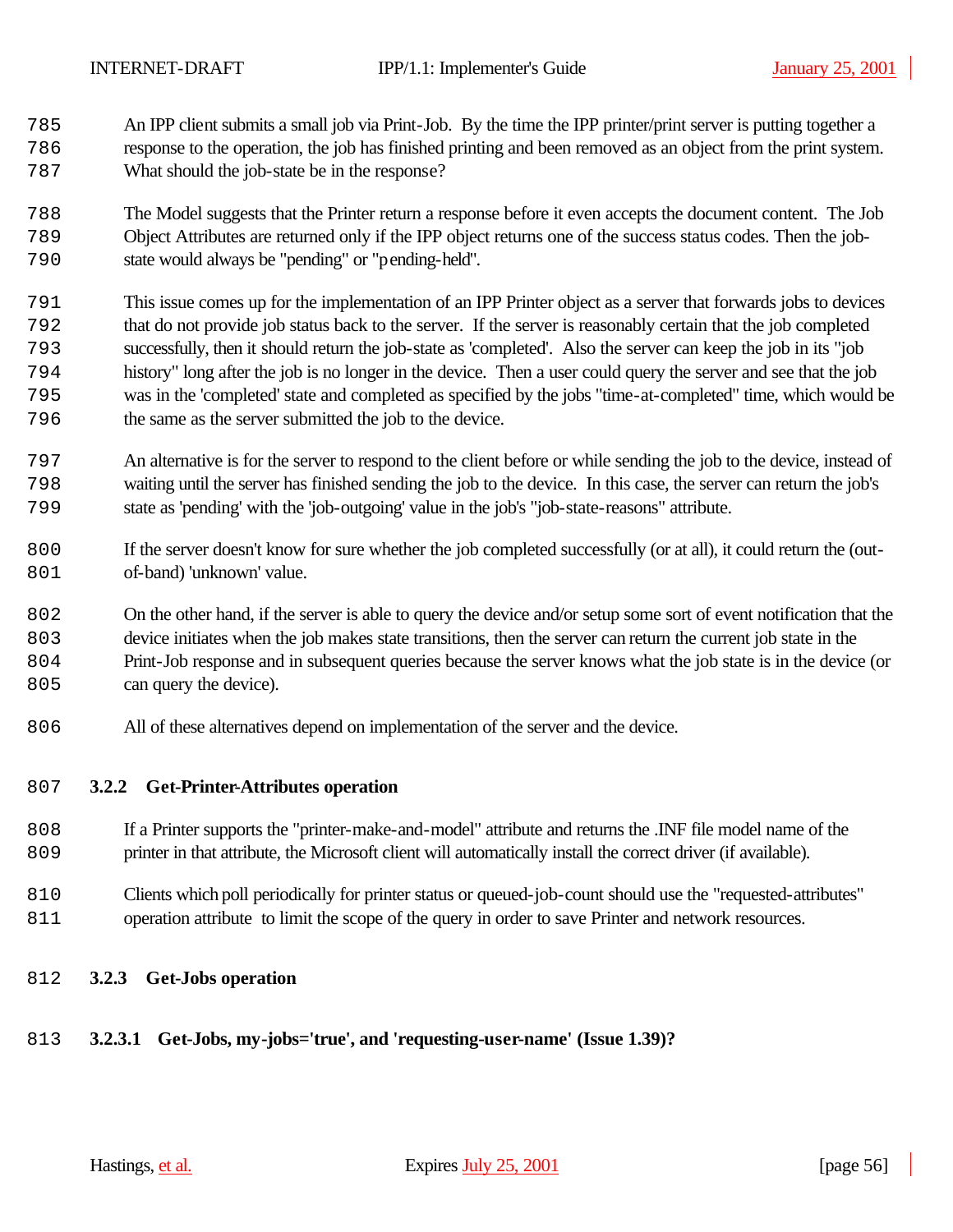- 814 In [IPP-MODRFC2911] section 3.2.6.1 'Get-Jobs Request', if the attribute 'my-jobs' is present and set to TRUE, MUST the 'requesting-user-name' attribute be there too, and if it's not present what should the IPP 816 printer do?
- **[IPP-MODRFC2911]** Section 8.3 describes the various cases of "requesting-user-name" being present or not for any operation. If the client does not supply a value for "requesting-user-name", the printer MUST assume that the client is supplying some anonymous name, such as "anonymous".

#### **3.2.3.2 Why is there a "limit" attribute in the Get-Jobs operation?**

 When using the Get-Jobs operation a client implementer might choose to limit the number of jobs that the client shows on the first screenful. For example, if its UI can only display 50 jobs, it can defend itself against a printer that would otherwise return 500 jobs, perhaps taking a long time on a slow dial-up line. The client can then go and ask for a larger number of jobs in the background, while showing the user the first 50 jobs. Since the job history is returned in reverse order, namely the most recently completed jobs are returned first, the user is most likely interested in the first jobs that are returned. Limiting the number of jobs may be especially useful for a client that is requesting 'completed' jobs from a printer that keeps a long job history. Clients that don't mind sometimes getting very large responses, can omit the "limit" attribute in their Get-Jobs requests.

#### **3.2.4 Create-Job operation**

 A Printer may respond to a Create-Job operation with "job-state" 'pending' or 'pending-held' and " job-state- reason" 'job-data-insufficient' to indicate that operation has been accepted by the Printer, but the Printer is expecting additional document data before it can move the job into the 'processing' state. Alternatively, it may respond with "job-state" 'processing' and "job-state-reason" 'job-incoming' to indicate that the Create-Job operation has been accepted by the Printer, but the Printer is expecting additional Send-Document and/or Send-URI operations and/or is accessing/accepting document data. The second alternative is for non-spooling Printers that don't implement the 'pending' state.

 Should the server wait for the "last-document" operation attribute set to 'true' before starting to "process" the 838 iob?

 It depends on implementation. Some servers spool the entire job, including all document data, before starting to process, so such an implementation would wait for the "last-document" before starting to process the job. If the time-out occurs without the "last-document", then the server takes one of the indicated actions in section 842 3.3.1 in the [IPP-MODRFC2911] document. Other servers will start to process document data as soon as they have some. These are the so-called "non-spooling" printers. Currently, there isn't a way for a client to determine whether the Printer will spool all the data or will start to process (and print) as soon as it has some 845 data.

#### **3.3 Job Operations**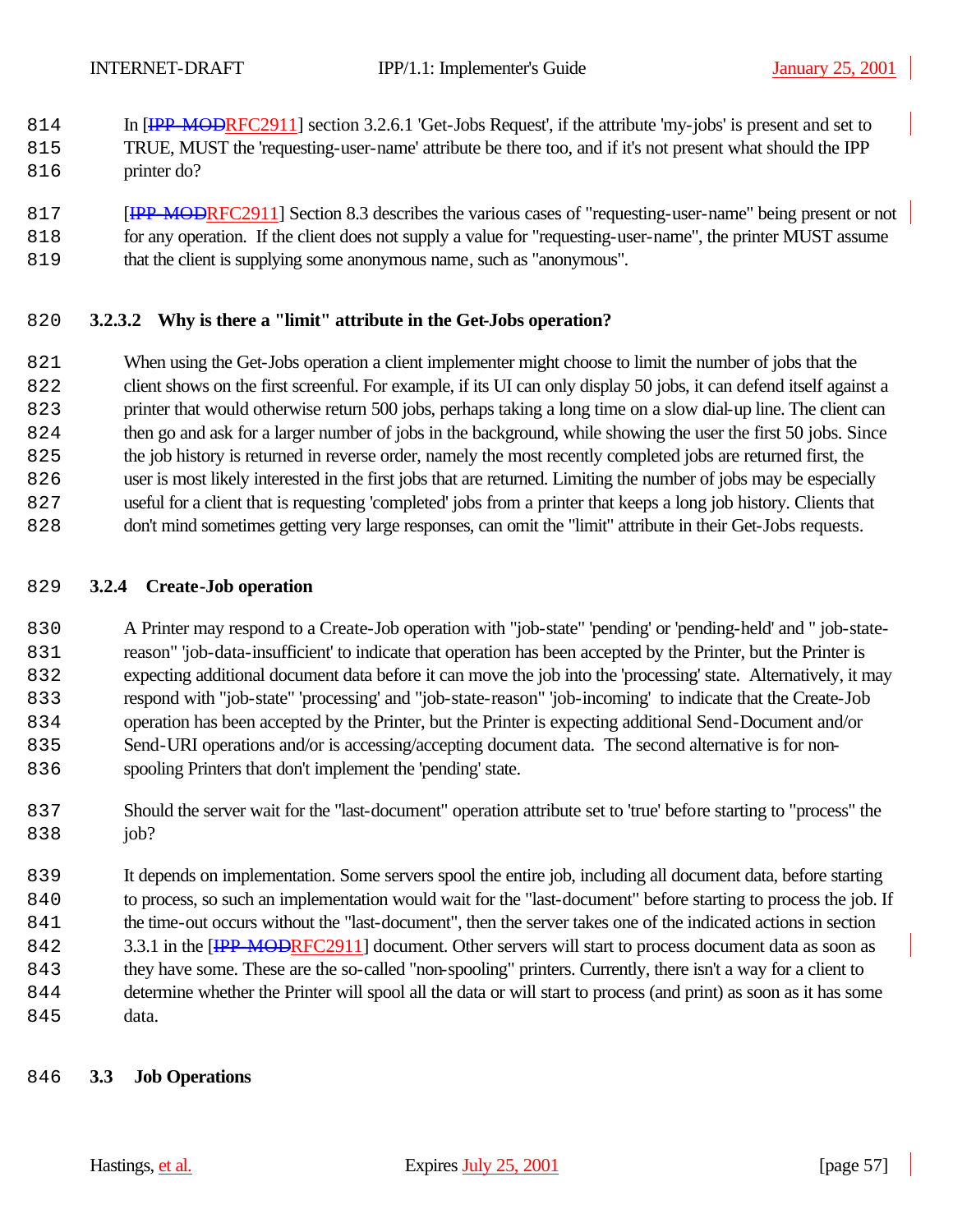#### **3.3.1 Validate-Job**

 The Validate-Job operation has been designed so that its implementation may be a part of the Print-Job operation. Therefore, requiring Validate-Job is not a burden on implementers. Also it is useful for client's to be able to count on its presence in all conformance implementations, so that the client can determine before sending a long document, whether the job will be accepted by the IPP Printer or not.

#### **3.3.2 Restart-Job**

 The Restart-Job operation allows the reprocessing of a completed job. Some jobs store the document data on the printer. Jobs created using the Print-Job operation are an example. It is required that the printer retains the job data after the job has moved to a 'completed state' in order for the Restart-Job operation to 856 succeed.

 Some jobs contain only a reference to the job data. A job created using the Print-URI is an example of such a job. When the Restart-Job operation is issued the job is reprocessed. The job data MUST be retrieved 859 again to print the job.

 It is possible that a job fails while attempting to access the print data. When such a job is the target of a 861 Restart-Job the Printer SHALL attempt to retrieve the job data again.

## **4 Object Attributes**

## **4.1 Attribute Syntax's**

#### **4.1.1 The 'none' value for empty sets (Issue 1.37)**

**IPP-MODRFC2911** states that the 'none' value should be used as the value of a 1setOf when the set is empty. In most cases, sets that are potentially empty contain keywords so the keyword 'none' is used, but for the 3 finishings attributes, the values are enums and thus the empty set is represented by the enum 3. Currently there are no other attributes with 1setOf values, which can be empty and can contain values that are not keywords. This exception requires special code and is a potential place for bugs. It would have been better if we had chosen an out-of-band value, either "no-value" or some new value, such as 'none'. Since we didn't, implementations have to deal with the different representations of 'none', depending on the attribute syntax.

#### **4.1.2 Multi-valued attributes (Issue 1.31)**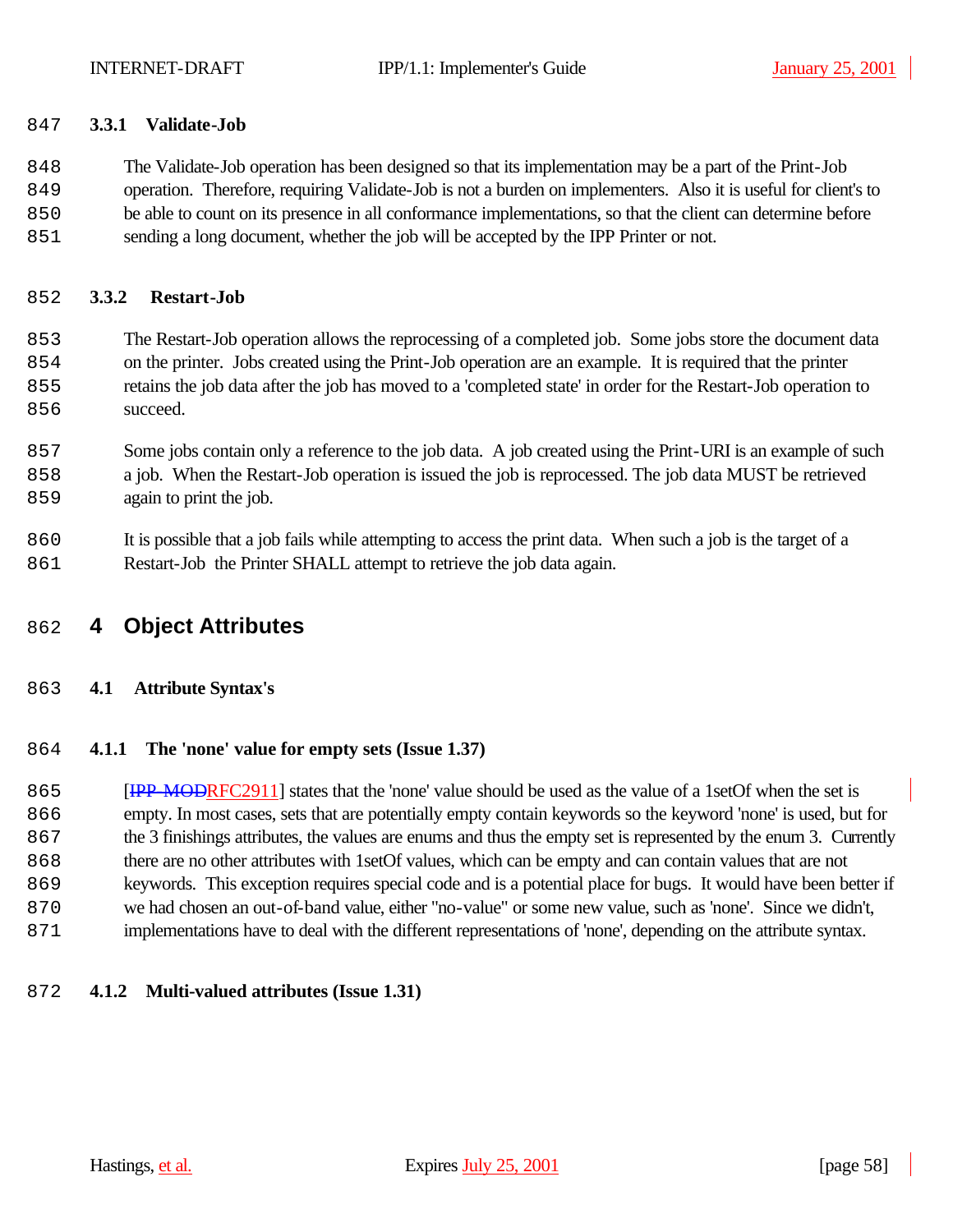What is the attribute syntax for a multi-valued attribute? Since some attributes support values in more than one data type, such as "media", "job-hold-until", and "job-sheets", IPP semantics associate the attribute syntax with each value, not with the attribute as a whole. The protocol associates the attribute syntax tag with each value. Don't be fooled, just because the attribute syntax tag comes before the attribute keyword. All attribute values after the first have a zero length attribute keyword as the indication of a subsequent value of the same 878 attribute.

## **4.1.3 Case Sensitivity in URIs (issue 1.6)**

 IPP client and server implementations must be aware of the diverse uppercase/lowercase nature of URIs. RFC 2396 defines URL schemes and Host names as case insensitive but reminds us that the rest of the URL may well demonstrate case sensitivity. When creating URL's for fields where the choice is completely arbitrary, it is probably best to select lower case. However, this cannot be guaranteed and implementations MUST NOT rely on any fields being case-sensitive or case-insensitive in the URL beyond the URL scheme 885 and host name fields.

 The reason that the IPP specification does not make any restrictions on URIs, is so that implementations of IPP may use off-the-shelf components that conform to the standards that define URIs, such as RFC 2396 and the HTTP/1.1 specifications [RFC2616]. See these specifications for rules of matching, comparison, and 889 case-sensitivity.

 It is also recommended that System Administrators and implementations avoid creating URLs for different printers that differ only in their case. For example, don't have Printer1 and printer1 as two different IPP 892 Printers.

- Example of equivalent URI's
- http://abc.com:80/~smith/home.html
- http://ABC.com/%7Esmith/home.html
- http:/ABC.com:/%7esmith/home.html
- Example of equivalent URI's using the IPP scheme
- ipp://abc.com:631/~smith/home.html
- ipp://ABC.com/%7Esmith/home.html
- http:/ABC.com:631/%7esmith/home.html
- The HTTP/1.1 specification [RFC2616] contains more details on comparing URLs.

## **4.1.4 Maximum length for xxxWithLanguage and xxxWithoutLanguage**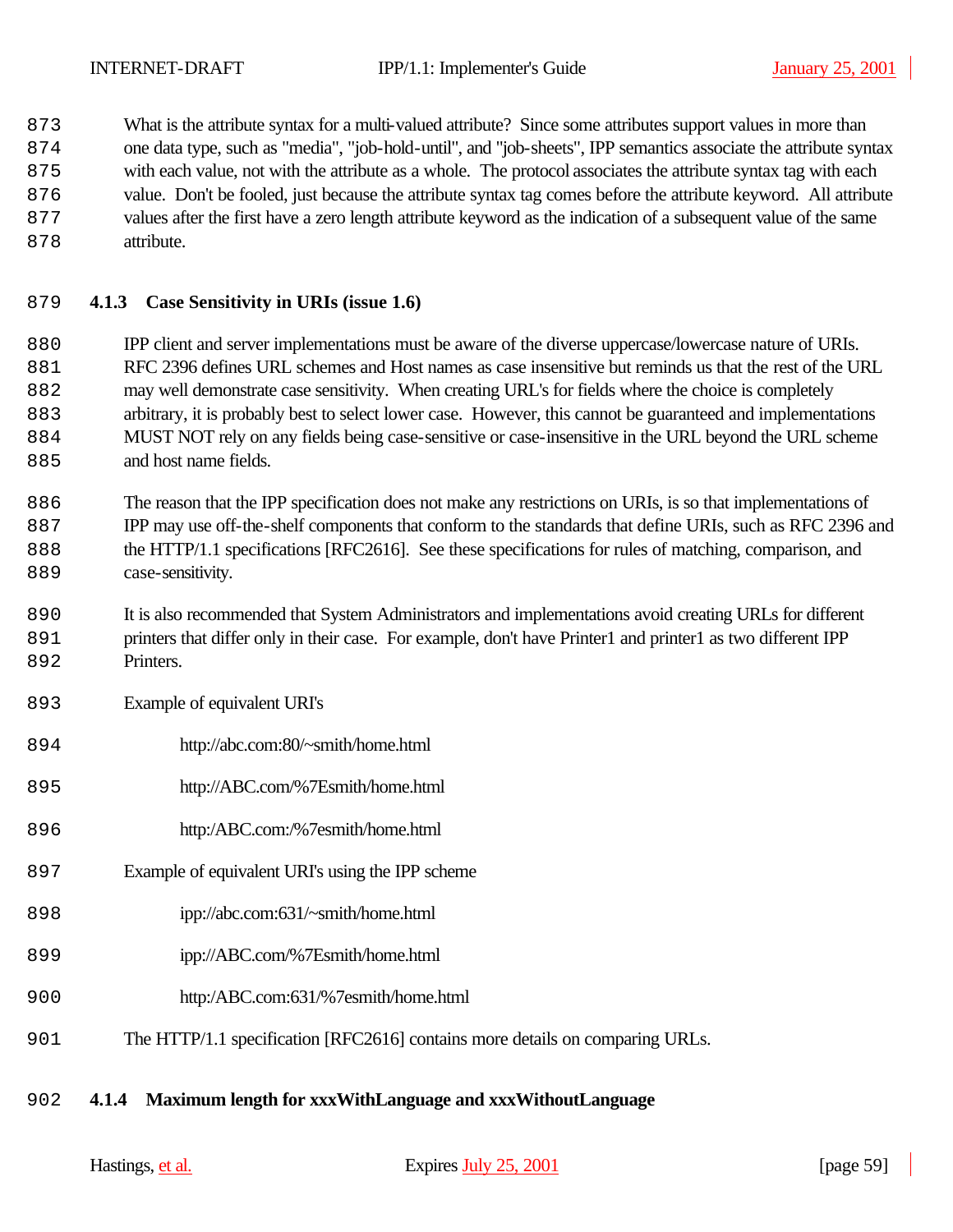- The 'textWithLanguage' and 'nameWithLanguage' are compound syntaxes that have two components. The
- first component is the 'language' component that can contain up to 63 octets. The second component is the
- 'text' or 'name' component. The maximum length of these are 1023 octets and 255 octets respectively. The
- definition of attributes with either syntax may further restrict the length. (e.g. printer-name (name(127)))
- The length of the 'language' component has no effect on the allowable length of 'text' in 'textWithLanguage' or the length of 'name' in 'nameWithLanguage'

## **4.2 Job Template Attributes**

## **4.2.1 multiple-document-handling(type2 keyword)**

## **4.2.1.1 Support of multiple document jobs**

 IPP/1.0 is silent on which of the four effects an implementation would perform if it supports Create-Job, but does not support "multiple-document-handling" or multiple documents per job. IPP/1.1 was changed so that a Printer could support Create-Job without having to support multiple document jobs. The "multiple-document- jobs-supported" (boolean) Printer description attribute was added to IPP/1.1 along with the 'server-error- multiple-document-jobs-not-supported' status code for a Printer to indicate whether or not it supports multiple document jobs, when it supports the Create-Job operation. Also IPP/1.1 was clarified that the Printer MUST support the "multiple-document-handling" (type2 keyword) Job Template attribute with at least one value if the Printer supports multiple documents per job.

#### **4.3 Job Description Attributes**

#### **4.3.1 Getting the date and time of day**

922 The "date-time-at-creation", "date-time-at-processing", and "date-time-at-completed" attributes may be are 923 returned in integer time ticks or absoluteas date Time syntax. These attributes are OPTIONAL for a Printer to support. However, Tthere are various ways for a Printer to get the date and time of day. Some suggestions:

- 926 1. A Printer can get time from an NTP timeserver if there's one reachable on the network. See RFC 1305. Also DHCP option 32 in RFC 2132 returns the IP address of the NTP server.
- 2. Get the date and time at startup from a human operator
- 3. Have an operator set the date and time using a web administrative interface
- 4. Get the date and time from incoming HTTP requests, though the problems of spoofing need to be considered. Perhaps comparing several HTTP requests could reduce the chances of spoofing.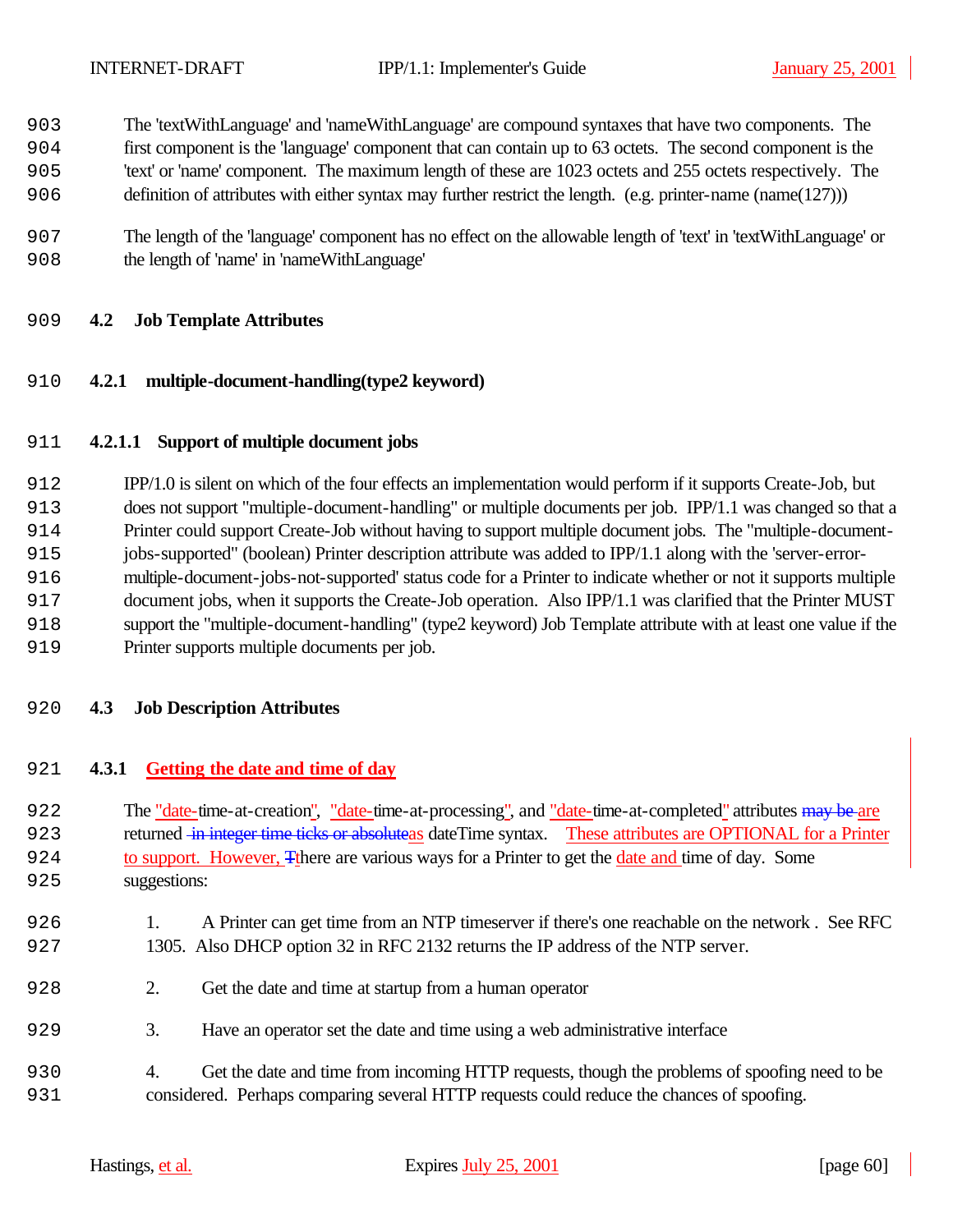- 5. Internal date time clock battery driven.
- 933 6. Query "http://tycho.usno.navy.mil/cgi-bin/timer.pl"

### **4.4 Printer Description Attributes**

**4.4.1 queued-job-count (integer(0:MAX))**

#### **4.4.1.1 Why is "queued-job-count" RECOMMENDED (Issue 1.14)?**

- The reason that "queued-job-count" is RECOMMENDED, is that some clients look at that attribute alone when summarizing the status of a list of printers, instead of doing a Get-Jobs to determine the number of jobs in the queue. Implementations that fail to support the "queued-job-count" will cause that client to display 0 jobs when there are actually queued jobs.
- We would have made it a REQUIRED Printer attribute, but some implementations had already been completed before the issue was raised, so making it a SHOULD was a compromise.

#### **4.4.1.2 Is "queued-job-count" a good measure of how busy a printer is (Issue 1.15)?**

 The "queued-job-count" is not a good measure of how busy the printer is when there are held jobs. A future registration could be to add a "held-job-count" (or an "active-job-count") Printer Description attribute if experience shows that such an attribute (combination) is needed to quickly indicate how busy a printer really 947 is.

#### **4.4.2 printer-current-time (dateTime)**

- A Printer implementation MAY support this attribute by obtaining the date and time by any number of implementation-dependent means at startup or subsequently. Examples include:
- 951 1. an internal date time clock.
- 2. from the operator at startup using the console,
- 953 3. from an operator using an administrative web page,
- 954 4. from HTTP headers supplied in client requests,
- 5. use HTTP to query "http://tycho.usno.navy.mil/cgi-bin/timer.pl"
- 6. from the network, using NTP [RFC1305] or DHCP option 32 [RFC2132] that returns the IP address of the NTP server.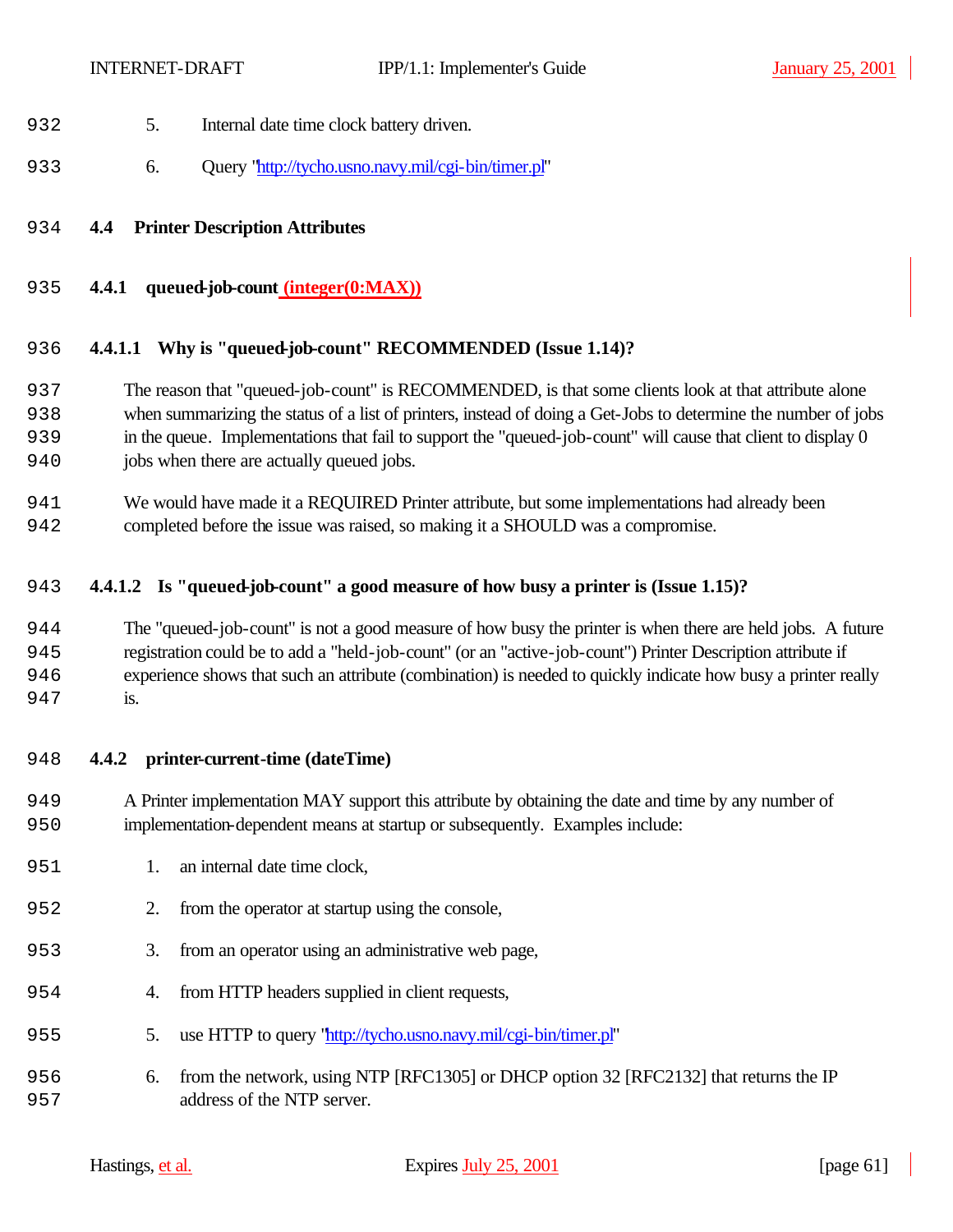- If an implementation supports this attribute by obtaining the current time from the network (at startup or later),
- but the time is not available, then the implementation MUST return the value of this attribute using the out-of-band 'no-value' meaning not configured. See the beginning of section 4.1.
- Since the new "date-and-time-at-xxx" Job Description attributes refer to the "printer-current-time", they will be covered also.

## **4.4.3 Printer-uri**

- Must the operational attribute for printer-uri match one of the values in "printer-uri-supported"?
- A forgiving printer implementation would not reject the operation. But the implementation has its rights to
- reject a printer or job operation if the operational attribute printer-uri is not a value of the printer-uri-
- 967 supported. The printer may might not be improperly configured. The request obviously reached the printer.
- The printer could treat the printer-uri as the logical equivalent of a value in the printer-uri-supported. It would
- be implementation dependent for which value, and associated security policy, would apply. This does also
- apply to a job object specified with a printer-uri and job-id, or with a job-uri. See section 4.1.3 for how to
- 971 compare URI's.

## **4.5 Empty Jobs**

- The IPP object model does not prohibit a job that contains no documents. Such a job may be created in a number of ways including a 'create-job' followed by an 'add-document' that contains no data and has the 'last-document' flag set.
- An empty job is processed just as any other job. The operation that "closes" an empty job is not rejected because the job is empty. If no other conditions exist, other than the job is empty, the response to the operation will indicate success. After the job is scheduled and processed, the job state SHALL be 'completed'.
- There will be some variation in the value(s) of the "'job-state-reasons'" attribute. It is required that if no conditions, other than the job being empty, exist the "'job-state-reasons'" SHALL include the 'completed- successfully'. If other conditions existed, the 'completed-with-warnings' or 'completed-with-errors' values may 983 be used."

# **5 Directory Considerations**

## **5.1 General Directory Schema Considerations**

986 The [ipp-modRFC2911] document lists RECOMMENDED and OPTIONAL Printer object attributes for 987 directory schemas. See [ipp-modRFC2911] APPENDIX E: Generic Directory Schema.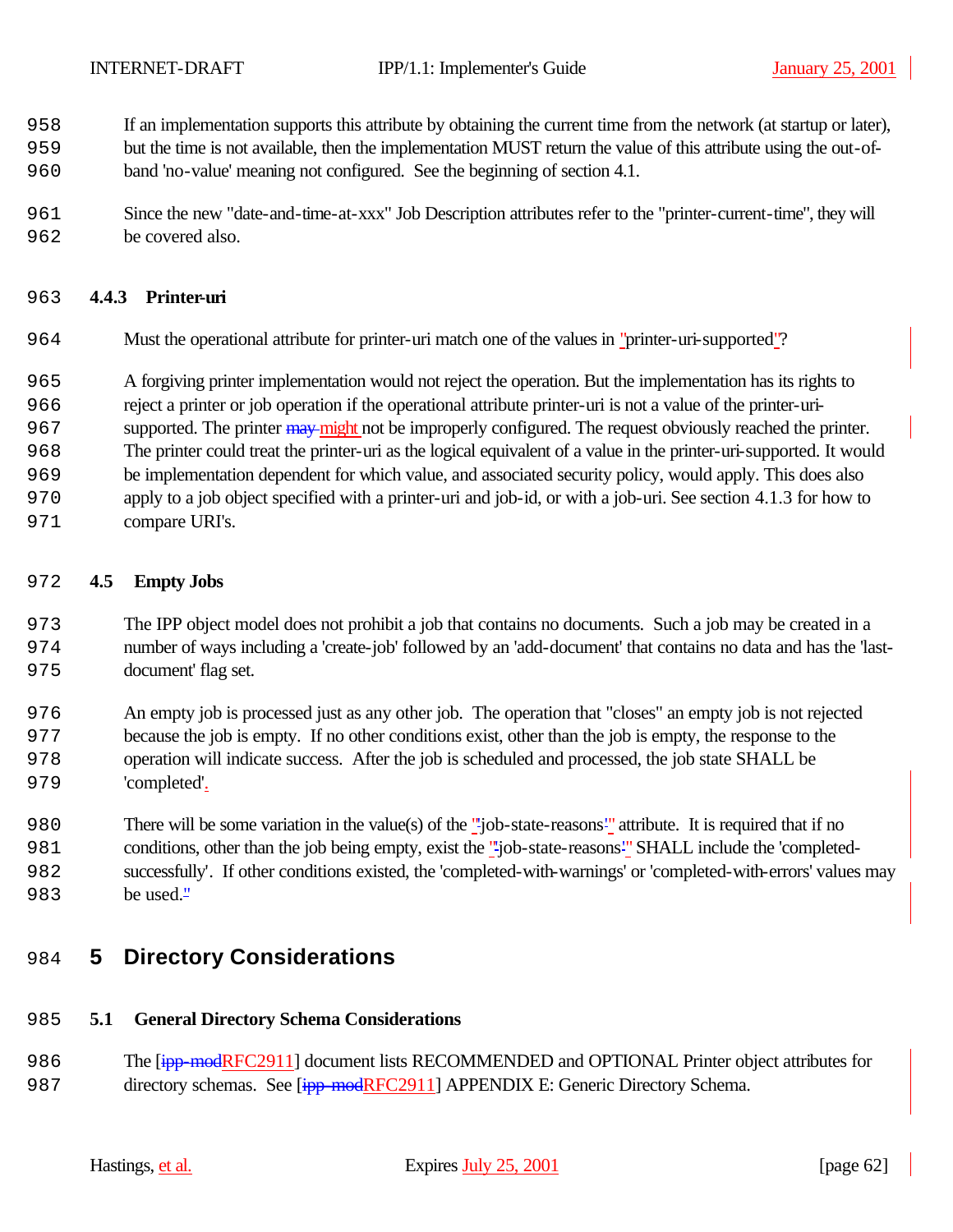The SLP printer template is defined in the "Definition of the Printer Abstract Service Type v2.0" document [svrloc-printer]. The LDAP printer template is defined in the "Internet Printing Protocol (IPP): LDAP Schema for Printer Services" document [ldap-printer]. Both documents systematically add "printer-" to any attribute that doesn't already start with "printer-" in order to keep the printer directory attributes distinct from other directory attributes. Also, instead of using "printer-uri-supported", "uri-authentication-supported", and "uri- security-supported", they use a "printer-xri-supported" attribute with special syntax to contain all of the same information in a single attribute.

## **5.2 IPP Printer with a DNS name**

- If the IPP printer has a DNS name should there be at least two values for the printer-uri-supported attribute. One URL with the fully qualified DNS name the other with the IP address in the URL?
- The printer may contain one or the other or both. It's up to the administrator to configure this attribute.

# **6 Security Considerations**

000 This section corresponds to the IPP-MODRFC2911 Section 8 "Security Considerations.

#### **6.1 Querying jobs with IPP that were submitted using other job submission protocols (Issue 1.32)**

- 002 The following clarification was added to [IPP-MODRFC2911] section 8.5:
- 8.5 Queries on jobs submitted using non-IPP protocols
- If the device that an IPP Printer is representing is able to accept jobs using other job submission protocols in addition to IPP, it is RECOMMEND that such an implementation at least allow such "foreign" jobs to be queried using Get-Jobs returning "job-id" and "job-uri" as 'unknown'. Such an implementation NEED NOT support all of the same IPP job attributes as for IPP jobs. The IPP object returns the 'unknown' out- of-band value for any requested attribute of a foreign job that is supported for IPP jobs, but not for foreign 009 jobs.
- 010 It is further RECOMMENDED, that the IPP Printer generate "job-id" and "job-uri" values for such "foreign jobs", if possible, so that they may be targets of other IPP operations, such as Get-Job-Attributes and Cancel-Job. Such an implementation also needs to deal with the problem of authentication of such foreign jobs. One approach would be to treat all such foreign jobs as belonging to users other than the 014 user of the IPP client. Another approach would be for the foreign job to belong to 'anonymous'. Only if the IPP client has been authenticated as an operator or administrator of the IPP Printer object, could the foreign jobs be queried by an IPP request. Alternatively, if the security policy were to allow users to query other users' jobs, then the foreign jobs would also be visible to an end-user IPP client using Get-Jobs and 018 Get-Job-Attributes.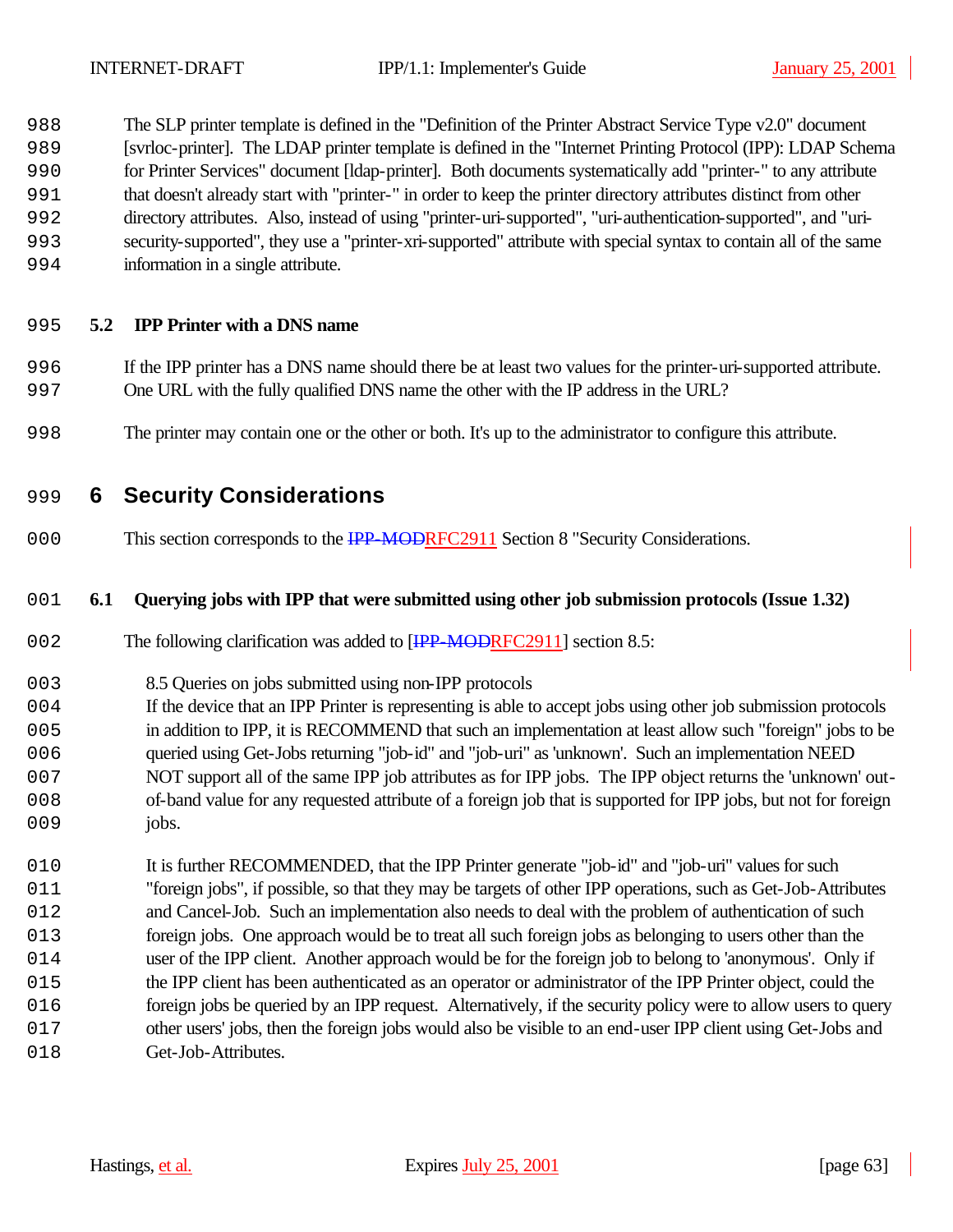2019 Thus IPP MAY be implemented as a "universal" protocol that provides access to jobs submitted with any 020 job submission protocol. As IPP becomes widely implemented, providing a more universal access makes 021 sense.

# 2022 **7 Encoding and Transport**

- 023 This section discusses various aspects of IPP/1.1 Encoding and Transport [IPP-PRORFC2910].
- 024 A server is not required to send a response until after it has received the client's entire request. Hence, a client 2025 must not expect a response until after it has sent the entire request. However, we recommend that the server 026 return a response as soon as possible if an error is detected while the client is still sending the data, rather than 2027 waiting until all of the data is received. Therefore, we also recommend that a client listen for an error response 028 that an IPP server MAY send before it receives all the data. In this case a client, if chunking the data, can 029 send a premature zero-length chunk to end the request before sending all the data (and so the client can keep 030 the connection open for other requests, rather than closing it). If the request is blocked for some reason, a 031 client MAY determine the reason by opening another connection to query the server using Get-Printer-032 Attributes.
- 2033 IPP, by design, uses TCP's built-in flow control mechanisms [RFC 793] to throttle clients when Printers are 034 busy. Therefore, it is perfectly normal for an IPP client transmitting a Job to be blocked for a really long time. 2035 Accordingly, socket timeouts must be avoided. Some socket implementations have a timeout option, which 036 specifies how long a write operation on a socket can be blocked before it times out and the blocking ends. A 037 client should set this option for infinite timeout when transmitting Job submissions.
- 038 Some IPP client applications might be able to perform other useful work while a Job transmission is blocked. 2039 For example, the client may have other jobs that it could transmit to other Printers simultaneously. A client 040 may have a GUI, which must remain responsive to the user while the Job transmission is blocked. These 041 clients should be designed to spawn a thread to handle the Job transmission at its own pace, leaving the main 042 application free to do other work. Alternatively, single-threaded applications could use non-blocking I/O.
- 2043 Some Printer conditions, such as jam or lack of paper, could cause a client to be blocked indefinitely. Clients 044 may open additional connections to the Printer to Get-Printer-Attributes, determine the state of the device, 045 alert a user if the printer is stopped, and let a user decide whether to abort the job transmission or not.
- 046 In the following sections, there are tables of all HTTP headers, which describe their use in an IPP client or 047 server. The following is an explanation of each column in these tables.
- 048 the "header" column contains the name of a header 049 - the "request/client" column indicates whether a client sends the header. 050 - the "request' server" column indicates whether a server supports the header when received. 2051 - the "response/ server" column indicates whether a server sends the header.
- 2052 the "response /client" column indicates whether a client supports the header when received.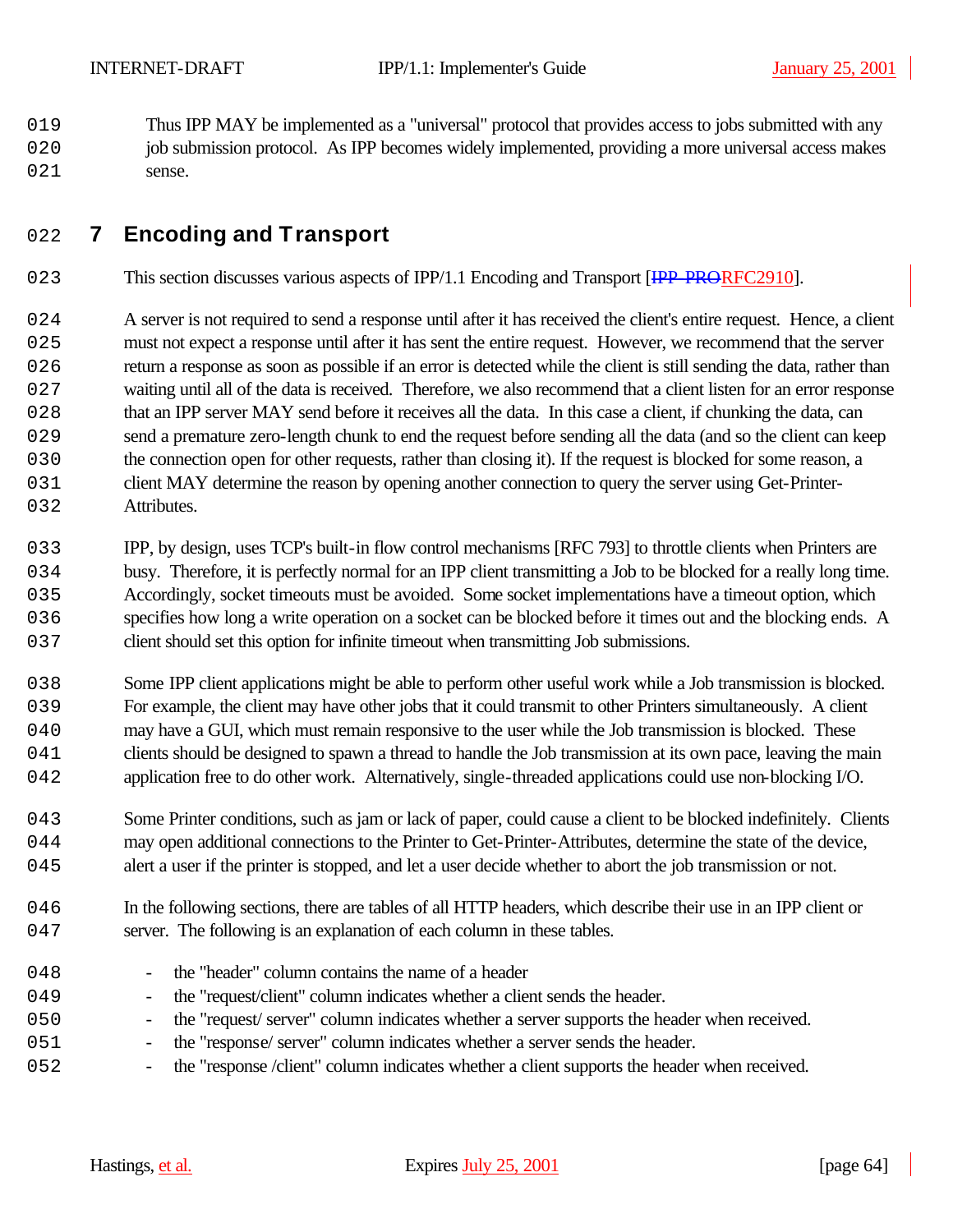055

- 2053 the "values and conditions" column specifies the allowed header values and the conditions for the 054 header to be present in a request/response.
- 2056 The table for "request headers" does not have columns for responses, and the table for "response headers" 057 does not have columns for requests.
- 2058 The following is an explanation of the values in the "request/client" and "response/ server" columns.
- 059 **must:** the client or server MUST send the header,
- 2060 **must-if:** the client or server MUST send the header when the condition described in the "values and 2061 conditions" column is met,
- 2062 **may:** the client or server MAY send the header
- 2063 **not:** the client or server SHOULD NOT send the header. It is not relevant to an IPP implementation.
- 2064
	- 2065 The following is an explanation of the values in the "response/client" and "request/ server" columns.
	- 066 **must:** the client or server MUST support the header, 067 - **may:** the client or server MAY support the header 2068 - **not:** the client or server SHOULD NOT support the header. It is not relevant to an IPP 069 implementation.
	- 2070 **7.1 General Headers**
	- 071 The following is a table for the general headers.

| General-Header        | Request |        | Response |        | <b>Values and Conditions</b>                                                                                                                                                                                         |
|-----------------------|---------|--------|----------|--------|----------------------------------------------------------------------------------------------------------------------------------------------------------------------------------------------------------------------|
|                       | Client  | Server | Server   | Client |                                                                                                                                                                                                                      |
| Cache-Control         | must    | not    | must     | not    | "no-cache" only                                                                                                                                                                                                      |
| Connection            | must-if | must   | must-if  | must   | "close" only. Both client and server<br>SHOULD keep a connection for the<br>duration of a sequence of operations.<br>The client and server MUST include<br>this header for the last operation in<br>such a sequence. |
| Date                  | may     | may    | must     | may    | per RFC 1123 [RFC1123] from RFC<br>2616 [RFC2616]                                                                                                                                                                    |
| Pragma                | must    | not    | must     | not    | "no-cache" only                                                                                                                                                                                                      |
| Transfer-<br>Encoding | must-if | must   | must-if  | must   | "chunked" only. Header MUST be<br>present if Content-Length is absent.                                                                                                                                               |
| Upgrade               | not     | not    | not      | not    |                                                                                                                                                                                                                      |
| Via                   | not     | not    | not      | not    |                                                                                                                                                                                                                      |

#### 2072 **7.2 Request Headers**

073 The following is a table for the request headers.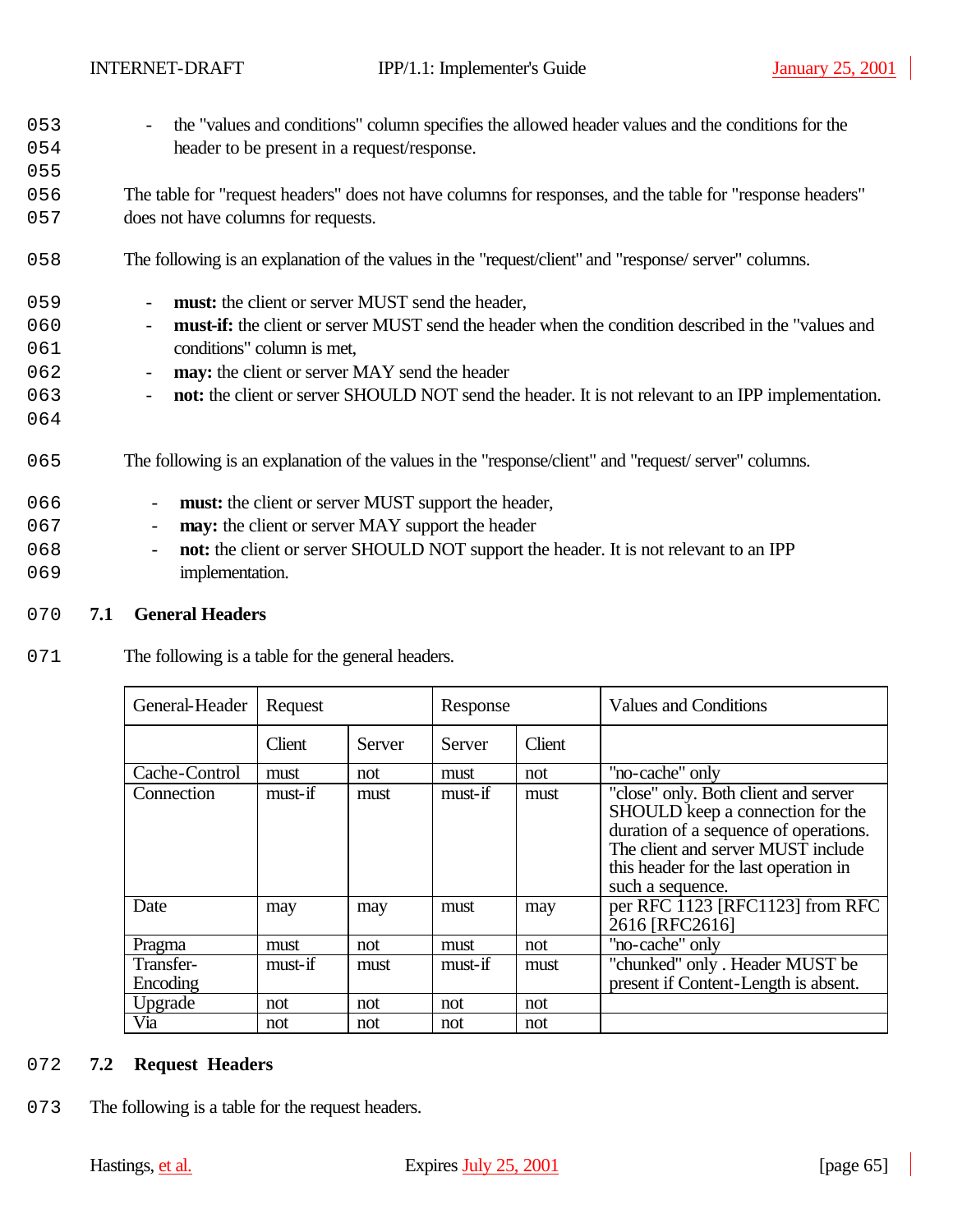| <b>Request-Header</b> | <b>Client</b> | <b>Server</b> | <b>Request Values and Conditions</b>                                                                                                                  |
|-----------------------|---------------|---------------|-------------------------------------------------------------------------------------------------------------------------------------------------------|
| Accept                | may           | must          | "application/ipp" only. This value is the default if the<br>client omits it                                                                           |
| Accept-Charset        | not           | not           | Charset information is within the application/ipp entity                                                                                              |
| Accept-Encoding       | may           | must          | empty and per RFC 2616 [RFC2616] and IANA<br>registry for content-codings                                                                             |
| Accept-Language       | not           | not           | language information is within the application/ipp entity                                                                                             |
| Authorization         | must-if       | must          | per RFC 2616. A client MUST send this header when<br>it receives a 401 "Unauthorized" response and does not<br>receive a "Proxy-Authenticate" header. |
| From                  | not           | not           | per RFC 2616. Because RFC recommends sending<br>this header only with the user's approval, it is not very<br>useful                                   |
| Host                  | must          | must          | per RFC 2616                                                                                                                                          |
| If-Match              | not           | not           |                                                                                                                                                       |
| If-Modified-Since     | not           | not           |                                                                                                                                                       |
| If-None-Match         | not           | not           |                                                                                                                                                       |
| If-Range              | not           | not           |                                                                                                                                                       |
| If-Unmodified-Since   | not           | not           |                                                                                                                                                       |
| Max-Forwards          | not           | not           |                                                                                                                                                       |
| Proxy-Authorization   | $must$ -if    | not           | per RFC 2616. A client MUST send this header when<br>it receives a 401 "Unauthorized" response and a<br>"Proxy-Authenticate" header.                  |
| Range                 | not           | not           |                                                                                                                                                       |
| Referrer              | not           | not           |                                                                                                                                                       |
| User-Agent            | not           | not           |                                                                                                                                                       |

## 2074 **7.3 Response Headers**

## 075 The following is a table for the request headers.

| Response-Header         | Server  | Client | Response Values and Conditions                      |
|-------------------------|---------|--------|-----------------------------------------------------|
| <b>Accept-Ranges</b>    | not     | not    |                                                     |
| Age                     | not     | not    |                                                     |
| Location                | must-if | may    | per RFC 2616. When URI needs redirection.           |
| Proxy-Authenticate      | not     | must   | per RFC 2616                                        |
| Public                  | may     | may    | per RFC 2616                                        |
| Retry-After             | may     | may    | per RFC 2616                                        |
| Server                  | not     | not    |                                                     |
| Vary                    | not     | not    |                                                     |
| Warning                 | may     | may    | per RFC 2616                                        |
| <b>WWW-Authenticate</b> | must-if | must   | per RFC 2616. When a server needs to authenticate a |
|                         |         |        | client.                                             |

## 2076 **7.4 Entity Headers**

077 The following is a table for the entity headers.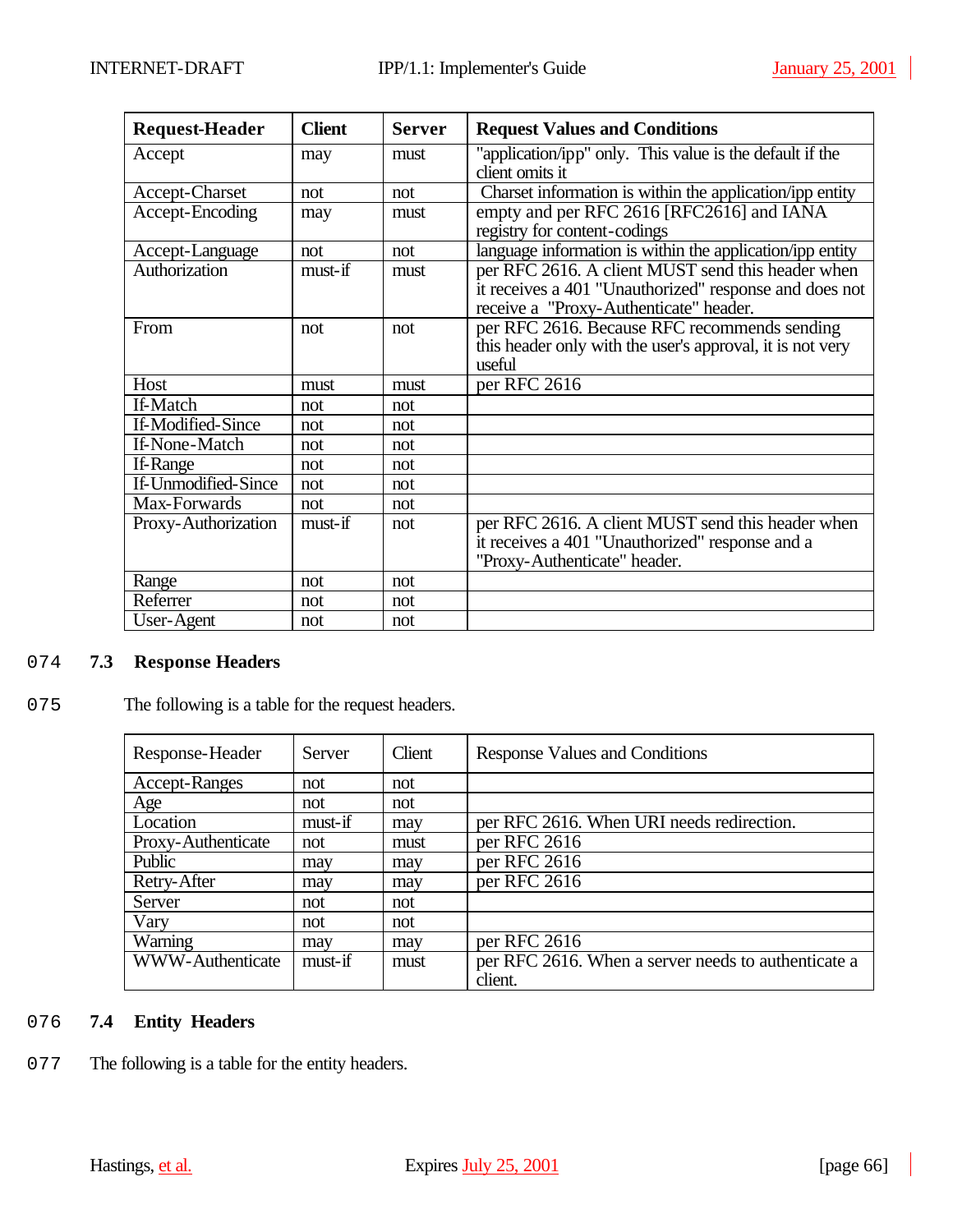| <b>Entity-Header</b> | <b>Request</b> |               | <b>Response</b> |               | <b>Values and Conditions</b>                                                                                  |
|----------------------|----------------|---------------|-----------------|---------------|---------------------------------------------------------------------------------------------------------------|
|                      | <b>Client</b>  | <b>Server</b> | <b>Server</b>   | <b>Client</b> |                                                                                                               |
| Allow                | not            | not           | not             | not           |                                                                                                               |
| Content-Base         | not            | not           | not             | not           |                                                                                                               |
| Content-Encoding     | may            | must          | must            | must          | per RFC 2616 and IANA<br>registry for content codings.                                                        |
| Content-Language     | not            | not           | not             | not           | Application/ipp handles<br>language                                                                           |
| Content-Length       | must-if        | must          | must-if         | must          | the length of the message-<br>body per RFC 2616. Header<br>MUST be present if Transfer-<br>Encoding is absent |
| Content-Location     | not            | not           | not             | not           |                                                                                                               |
| Content-MD5          | may            | may           | may             | may           | per RFC 2616                                                                                                  |
| <b>Content-Range</b> | not            | not           | not             | not           |                                                                                                               |
| Content-Type         | must           | must          | must            | must          | "application/ipp" only                                                                                        |
| ETag                 | not            | not           | not             | not           |                                                                                                               |
| <b>Expires</b>       | not            | not           | not             | not           |                                                                                                               |
| Last-Modified        | not            | not           | not             | not           |                                                                                                               |

## 2078 **7.5 Optional support for HTTP/1.0**

079 IPP implementations consist of an HTTP layer and an IPP layer. In the following discussion, the term "client" 080 refers to the HTTP client layer and the term "server" refers to the HTTP server layer. The Encoding and 081 Transport document [IPP-PRORFC2910] requires that HTTP 1.1 MUST be supported by all clients and all 082 servers. However, a client and/or a server implementation may choose to also support HTTP 1.0.

- 2083 -This option means that a server may choose to communicate with a (non-conforming) client that only 084 supports HTTP 1.0. In such cases the server should not use any HTTP 1.1 specific parameters or features 085 and should respond using HTTP version number 1.0.
- 2086 -This option also means that a client may choose to communicate with a (non-conforming) server that only 087 supports HTTP 1.0. In such cases, if the server responds with an HTTP 'unsupported version number' to an 088 HTTP 1.1 request, the client should retry using HTTP version number 1.0.

## 2089 **7.6 HTTP/1.1 Chunking**

## 2090 **7.6.1 Disabling IPP Server Response Chunking**

091 Clients MUST anticipate that the HTTP/1.1 server may chunk responses and MUST accept them in 2092 responses. However, a (non-conforming) HTTP client that is unable to accept chunked responses may

2093 attempt to request an HTTP 1.1 server not to use chunking in its response to an operation by using the

- 094 following HTTP header:
- 095 TE: identity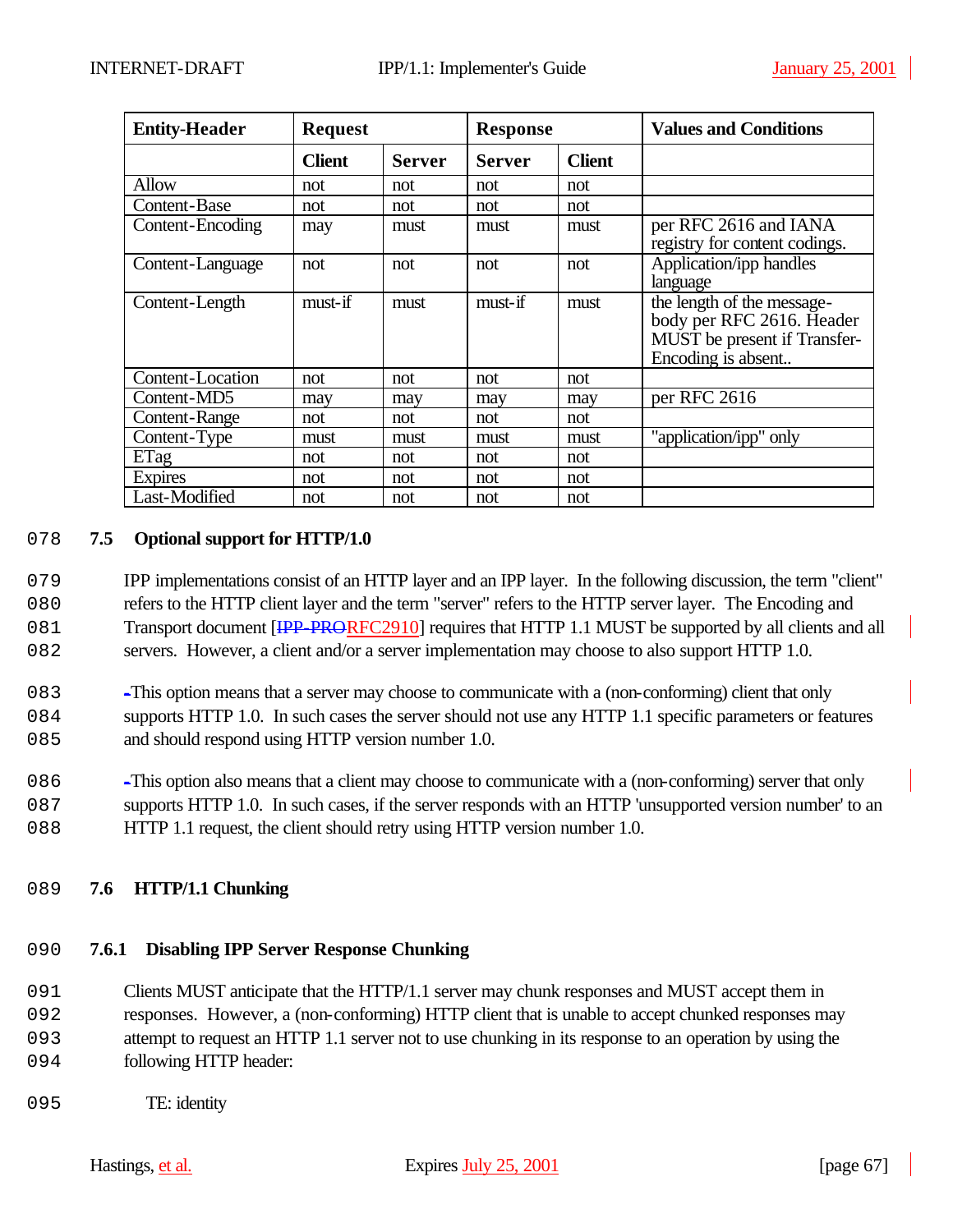This mechanism should not be used by a server to disable a client from chunking a request, since chunking of document data is an important feature for clients to send long documents.

### **7.6.2 Warning About the Support of Chunked Requests**

- This section describes some problems with the use of chunked requests and HTTP/1.1 servers.
- The HTTP/1.1 standard [RFC2616] requires that conforming servers support chunked requests for any
- method. However, in spite of this requirement, some HTTP/1.1 implementations support chunked responses
- in the GET method, but do not support chunked POST method requests. Some HTTP/1.1 implementations
- that support CGI scripts [CGI] and/or servlets [Servlet] require that the client supply a Content-Length.
- These implementations might reject a chunked POST method and return a 411 status code (Length Required),
- might attempt to buffer the request and run out of room returning a 413 status code (Request Entity Too
- Large), or might successfully accept the chunked request.
- 2107 Because of this lack of conformance of HTTP servers to the HTTP/1.1 standard, the IPP standard [IPP-PRORFC2910] REQUIRES that a conforming IPP Printer object implementation support chunked requests
- and that conforming clients accept chunked responses. Therefore, IPP object implementers are warned to
- seek HTTP server implementations that support chunked POST requests in order to conform to the IPP
- standard and/or use implementation techniques that support chunked POST requests.

## **8 References**

 [CGI] CGI/1.1 (http://www.ietf.org/internet-drafts/draft-coar-cgi-v11-00.txt). **IPP-MOD** 116 R. deBry, T. Hastings, R. Herriot, S. Isaacson, P. Powell, "Internet Printing Protocol/1.0: Model and Semantics", draft-ietf-ipp-model-v11-06.txt, March 1, 2000. **HPP-PRO]**  Herriot, R., Butler, S., Moore, P., Tuner, R., "Internet Printing Protocol/1.0: Encoding and Transport", draft-ietf-ipp-protocol-v11-05.txt, March 1, 2000. [ldap-printer] Fleming, P., Jones, K., Lewis, H., McDonald, I., "Internet Printing Protocol (IPP): LDAP Schema for Printer Services", <draft-ietf-ipp-ldap-printer-schema-01.txt>, work in progress, April 27, 2000. [RFC793] J. Postel, "Transmission Control Protocol", RFC 793. [RFC1123] Braden, S., "Requirements for Internet Hosts - Application and Support", RFC 1123, October, 1989.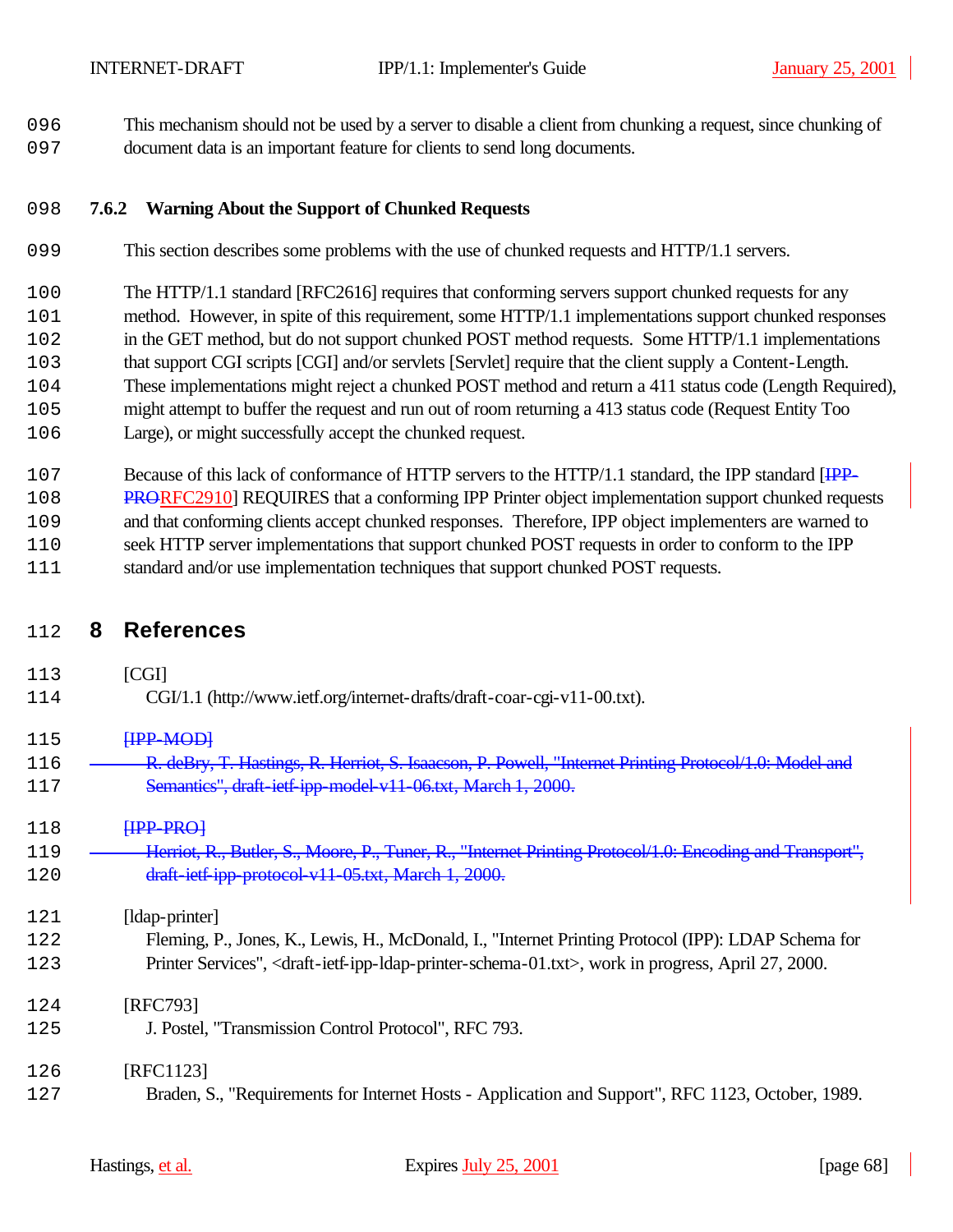| 128<br>129 | [RFC2026]<br>S. Bradner, "The Internet Standards Process -- Revision 3", RFC 2026, October 1996.           |
|------------|------------------------------------------------------------------------------------------------------------|
|            |                                                                                                            |
| 130<br>131 | [RFC2119]<br>S. Bradner, "Key words for use in RFCs to Indicate Requirement Levels", RFC 2119, March 1997. |
| 132        | [RFC2396]                                                                                                  |
| 133        | Berners-Lee, T., Fielding, R., Masinter, L., "Uniform Resource Identifiers (URI): Generic Syntax", RFC     |
| 134        | 2396, August 1998.                                                                                         |
| 135        | $[RFC2565]$                                                                                                |
| 136        | R. deBry, T. Hastings, R. Herriot, S. Isaacson, P. Powell, "Internet Printing Protocol/1.0: Model and      |
| 137        | Semantics", RFC 2566, April 1999.                                                                          |
| 138        | [RFC2566]                                                                                                  |
| 139        | Herriot, R., Butler, S., Moore, P., Turner, R., "Internet Printing Protocol/1.0: Encoding and Transport",  |
| 140        | RFC 2565, April 1999.                                                                                      |
| 141        | [RFC2567]                                                                                                  |
| 142        | Wright, D., "Design Goals for an Internet Printing Protocol", draft-ietf-ipp-req-03.txt, November, 1998.   |
| 143        | [RFC2568]                                                                                                  |
| 144        | Zilles, S., "Rationale for the Structure and Model and Protocol for the Internet Printing Protocol", RFC   |
| 145        | 2568, April 1999.                                                                                          |
| 146        | [RFC2569]                                                                                                  |
| 147        | Herriot, R., Hastings, T., Jacobs, N., Martin, J., "Mapping between LPD and IPP Protocols", RFC 2569,      |
| 148        | April 1999.                                                                                                |
| 149        | $[RFC2616]$                                                                                                |
| 150        | R. Fielding, J. Gettys, J. Mogul, H. Frystyk, L. Masinter, P. Leach, T. Berners-Lee, "Hypertext Transfer   |
| 151        | Protocol - HTTP/1.1", RFC 2616, June 1999.                                                                 |
| 152        | [RFC2910]                                                                                                  |
| 153        | Herriot, R., Butler, S., Moore, P., Turner, R., "Internet Printing Protocol/1.0: Encoding and Transport",  |
| 154        | RFC 2910, September, 2000.                                                                                 |
| 155        | [RFC2911]                                                                                                  |
| 156        | R. deBry, T. Hastings, R. Herriot, S. Isaacson, P. Powell, "Internet Printing Protocol/1.0: Model and      |
| 157        | Semantics", RFC 2911, September, 2000.                                                                     |
| 158        | [Servlet]                                                                                                  |
| 159        | Servlet Specification Version 2.1 (http://java.sun.com/products/servlet/2.1/index.html).                   |
| 160        | [svrloc-printer]                                                                                           |
|            |                                                                                                            |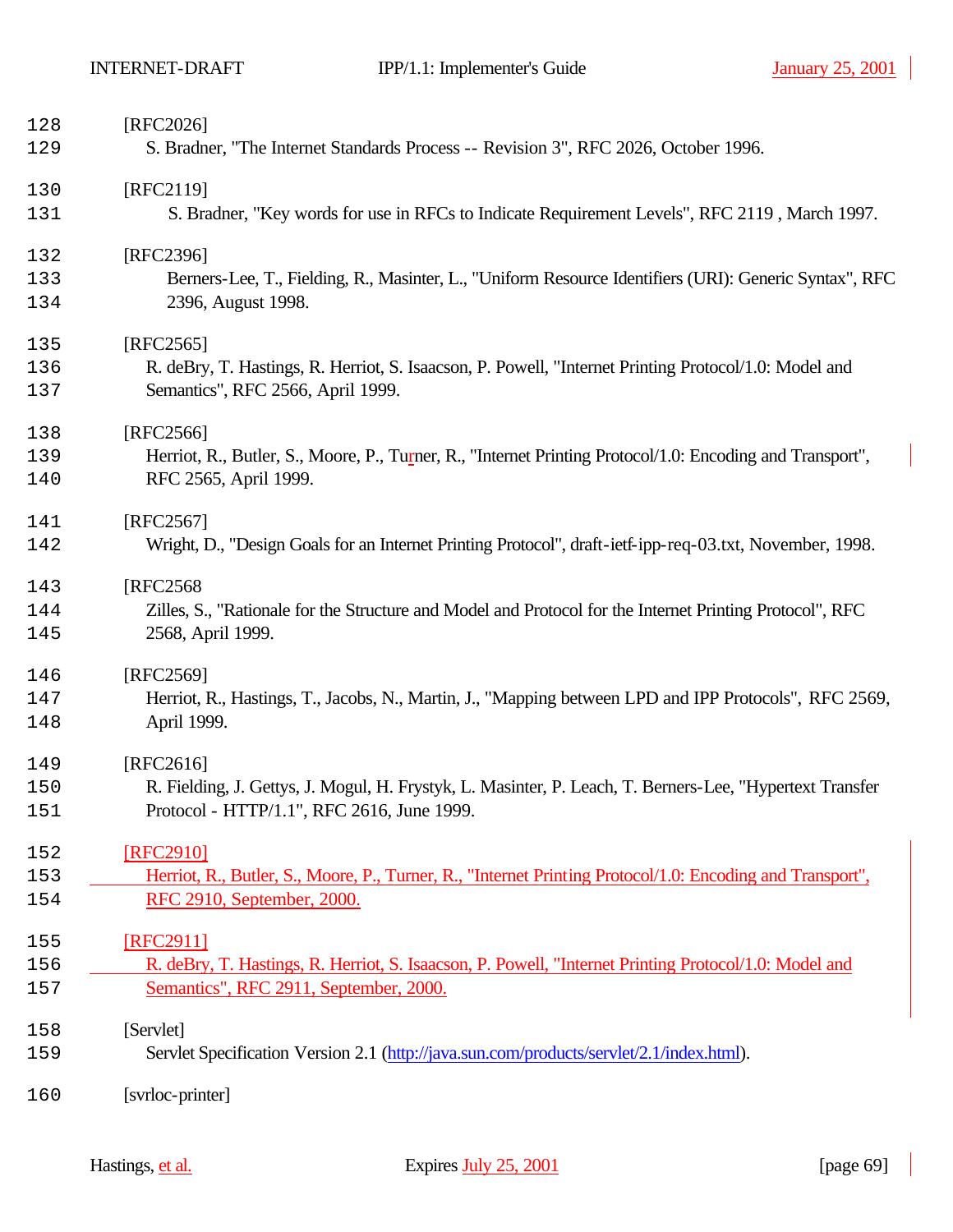- St. Pierre, P., Isaacson, S., McDonald, I., "Definition of the Printer Abstract Service Type v2.0", <draft-162 ietf-svrloc-printer-scheme-06.txt>, work in progress, March 8, 2000.
- [SSL]
- Netscape, The SSL Protocol, Version 3, (Text version 3.02), November 1996.

## **9 Authors' Address**

- Thomas N. Hastings
- Xerox Corporation
- 701 Aviation Blvd.
- El Segundo, CA 90245
- hastings@cp10.es.xerox.com
- Carl-Uno Manros
- Xerox Corporation
- 701 Aviation Blvd.
- El Segundo, CA 90245
- manros@cp10.es.xerox.com
- Carl Kugler
- Mail Stop 003G
- IBM Printing Systems Co
- 6300 Diagonal Hwy
- Boulder CO 80301
- Kugler@us.ibm.com
- Henrik Holst
- i-data Printing Systems
- Vadstrupvej 35-43
- 2880 Bagsvaerd, Denmark
- hh@I-data.com
- 
- Peter Zehler
- Xerox Corporation
- 800 Philips Road
- Webster, NY 14580
- 
- Phone: 716 265-8755peter.zehler@usa.xerox.com

# **10 Full Copyright StatementNotices**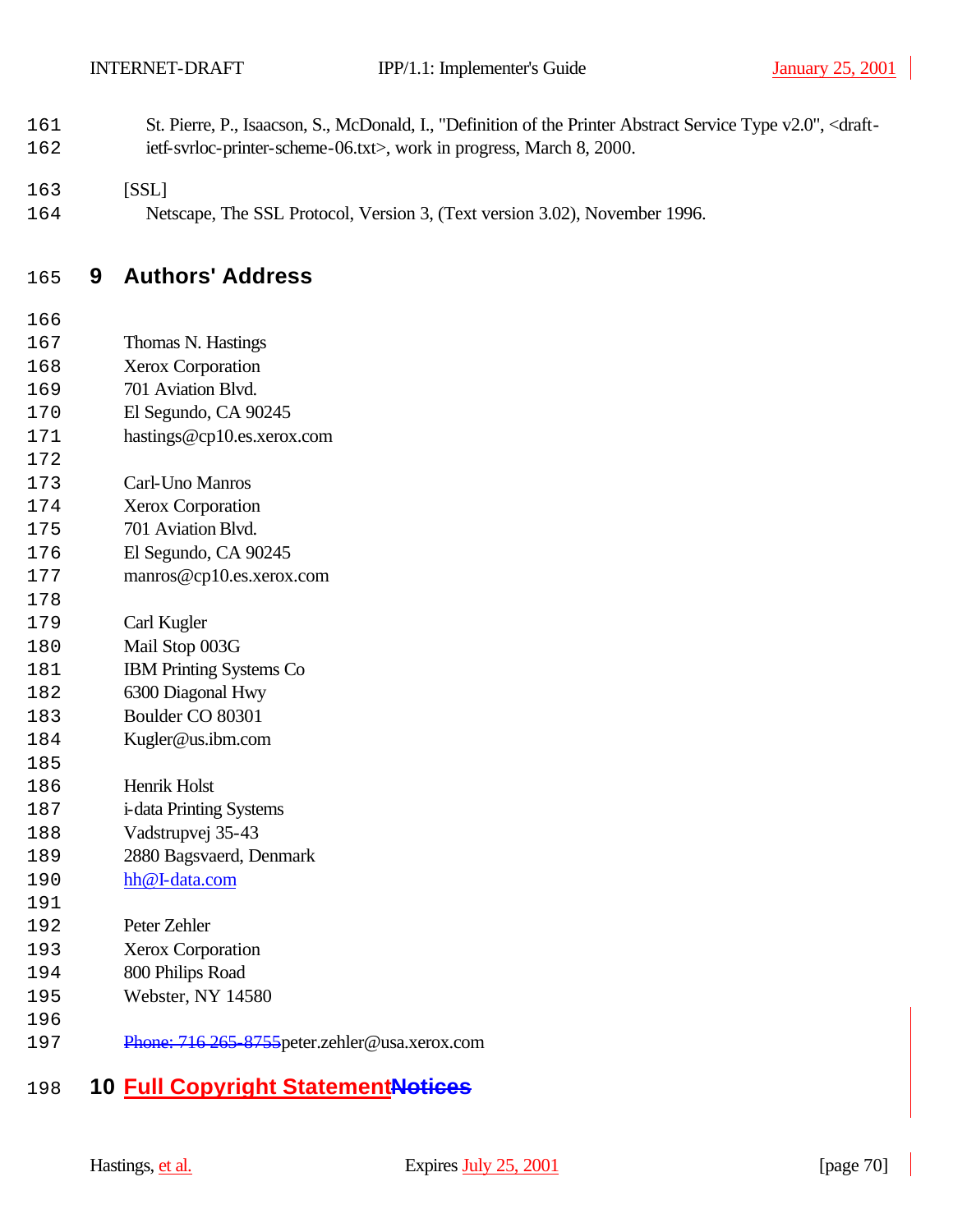- 199 The IETF takes no position regarding the validity or scope of any intellectual property or other rights that
- 200 might be claimed to pertain to the implementation or use of the technology described in this document or the
- 201 extent to which any license under such rights might or might not be available; neither does it represent that it
- 202 has made any effort to identify any such rights. Information on the IETF's procedures with respect to rights in
- 203 standards-track and standards-related documentation can be found in BCP-11[BCP-11]. Copies of claims
- 204 of rights made available for publication and any assurances of licenses to be made available, or the result of an
- 205 attempt made to obtain a general license or permission for the use of such proprietary rights by implementers
- 206 or users of this specification can be obtained from the IETF Secretariat.
- 207 The IETF invites any interested party to bring to its attention any copyrights, patents or patent applications, or 208 other proprietary rights, which may cover technology that may be required to practice this standard. Please 209 address the information to the IETF Executive Director.
- 2210 Copyright (C) The Internet Society (1999). All Rights Reserved
- 2211 This document and translations of it may be copied and furnished to others, and derivative works that 2212 comment on or otherwise explain it or assist in its implementation may be prepared, copied, published and 2213 distributed, in whole or in part, without restriction of any kind, provided that the above copyright notice and 2214 this paragraph are included on all such copies and derivative works. However, this document itself may not 2215 be modified in any way, such as by removing the copyright notice or references to the Internet Society or 2216 other Internet organizations, except as needed for the purpose of developing Internet standards in which case 2217 the procedures for copyrights defined in the Internet Standards process must be followed, or as required to 2218 translate it into languages other than English.
- 2219 The limited permissions granted above are perpetual and will not be revoked by the Internet Society or its 2220 successors or assigns.
- 2221 This document and the information contained herein is provided on an "AS IS" basis and THE INTERNET 2222 SOCIETY AND THE INTERNET ENGINEERING TASK FORCE DISCLAIMS ALL WARRANTIES, 2223 EXPRESS OR IMPLIED, INCLUDING BUT NOT LIMITED TO ANY WARRANTY THAT THE USE 2224 OF THE INFORMATION HEREIN WILL NOT INFRINGE ANY RIGHTS OR ANY IMPLIED 2225 WARRANTIES OF MERCHANTABILITY OR FITNESS FOR A PARTICULAR PURPOSE.
- 2226 **Acknowledgement**
- 227 Funding for the RFC Editor function is currently provided by the Internet Society. Change History (to be 228 removed at time of RFC publishing)
- 2229 The change history is in *reverse* chronological order:
- 2230 **11.1Changes from 000509 to 000530**
- 231 The following changes were made to the 5/09/00 version to make the 5/30/00 version: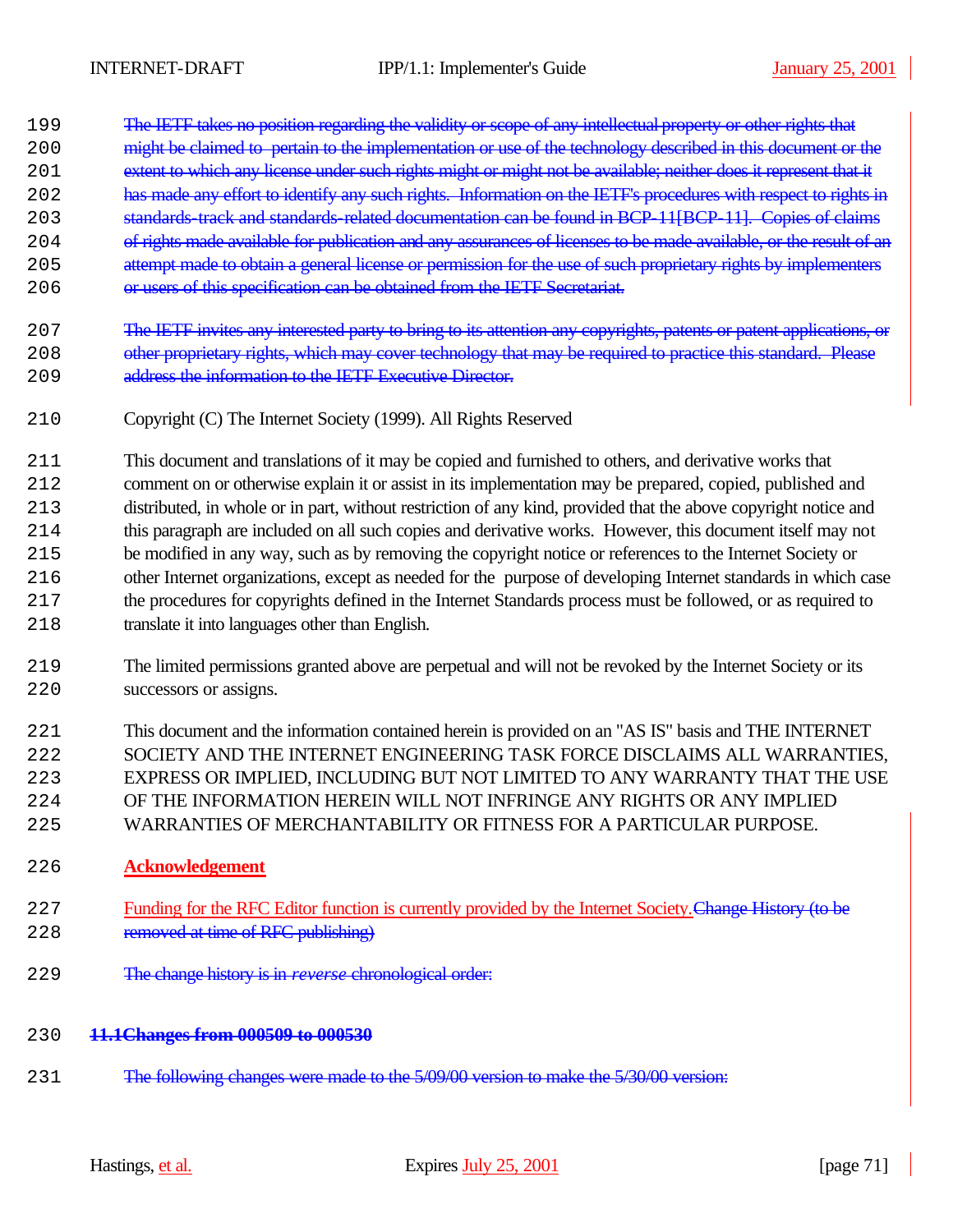| 232 | 1 Added section 5.1 on General Directory Considerations which includes references to SLP and LDPA Printer |
|-----|-----------------------------------------------------------------------------------------------------------|
|     | <u>TARRICU DOUROH JA UN OURORI D'IRORO Y CORRIGIONE WIROL IRORICE ROMANO (VIDE). GRE DDI A FINIUL</u>     |

233 schemas and their introduction of the "printer-xri-supported" attribute which combines "printer-uri-supported", 234 "uri-security-supported", and "uri-authentication-supported" attributes.

#### 2235 **11.2Changes from 990927 to 000509**

- 236 The following changes were made to the 9/27/99 version to make the 5/09/00 version:
- 237 1.Table 5 Corrected some attributes returned by Send-Document and Send-URI to be the same as Print-Job as  $238$  in [ipp-mod].
- 239 2. Corrected several uses of 'client-error-bad-syntax' to be 'client-error-bad-request' as in the [ipp-mod].
- 240 3.Added section 3.1.3.1.8.1 to clarify what Resume-Printer does if the Printer is unable to resume the output 241 device and section 3.1.3.1.8.2 about the "printer-state" for such a condition.
- 242 4.Added section 3.3.2 to indicate that on a Restart-Job that a Printer MUST re-fetch the document data when the 243 **job was created with Print-URI or Send-URI.**
- 2244 5.Section 4.1.4 clarified that the length field for 'textWithLanguage' and 'nameWithLanguage' does *not* include the 245 language field, so that the same maximum length of the data applies to the WithLanguage as the 246 WithoutLanguage types, not counting the language field.
- 247 6.Added section 4.5 about empty jobs, i.e., with no documents. They are processed as any other job, possibly 248 **producing start and/or end sheets.**

#### 2249 **11.3Changes from 990914 to 990927**

- 250 1.Add comments about this document is also IPP/1.0 relevant.
- 251 2. Section 4.1.3: Add more examples of URI's with the port 631 and the ipp scheme.
- 252 3. Section 4.4.3: Move the DNS stuff to the 'how to compare URI's.
- 253 4. Section 4.4.3.2: Swap lines, first tell about the forgiven printer and then what the printer is allowed to do.
- 254 5. Fixed some errors in the Summary Attribute tables 1-5 and broke them into five portrait tables, so that it can be 255 made into plain text for INTERNET-DRAFTS.
- 2256 **11.4Changes from 990726 to 990914:**
- 257 1.Added IPP/1.1 operations and attributes to table 1.
- 258 2. Validate version: Added text and table from issue 32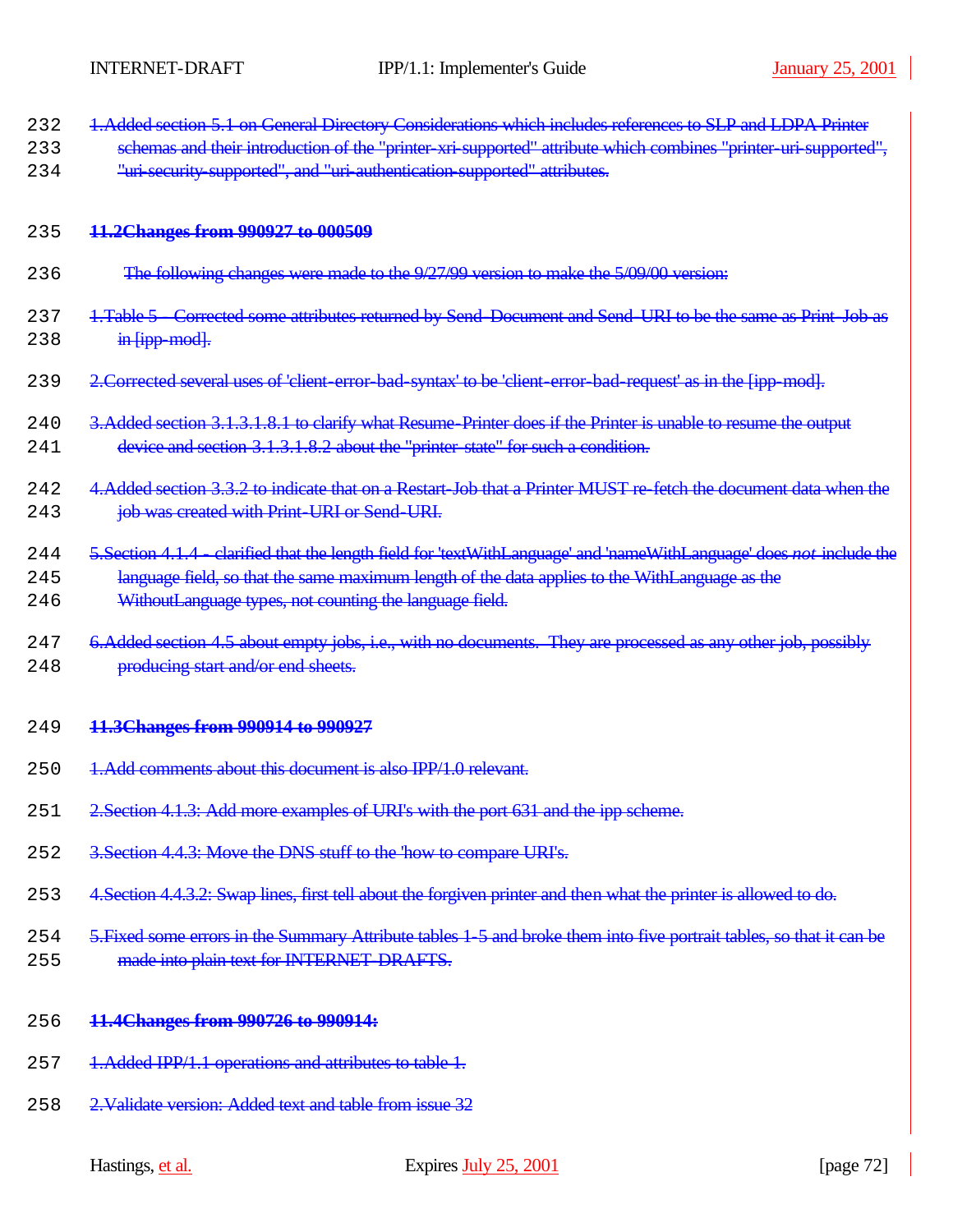| 259 | 3. Printer uri supported: Added section 4.4.4                                                                        |
|-----|----------------------------------------------------------------------------------------------------------------------|
| 260 | 4. Added IPP/1.1 operations to section 3.1.2.1.4.3                                                                   |
| 261 | 5. Added answer to question "Should the server wait for the "last document" operation attribute set to 'true' before |
| 262 | starting to "process" the job?" in section 3.2.4                                                                     |
|     |                                                                                                                      |
| 263 | 6. Changed 'server-error-uri-scheme-not-supported' to 'client-error-uri-scheme-not-supported' in section 3.1.2.1.5   |
| 264 | when talking about the 'document-uri' attribute.                                                                     |
| 265 | 7.Added 'Suggested Operation Processing Steps' and 'Suggested Additional Processing Steps for Operations that        |
| 266 | Create/Validate Jobs and Add Document' flow chart overview.                                                          |
|     |                                                                                                                      |
| 267 | 11.5Changes to produce the February 12, 1999 version from the January 8, 1999 version:                               |
| 268 | 1. Section 2.2.1.5: added check for document not found or accessible in Print URI and Send URI                       |
| 269 | 2. Section 3.6.2: Clarified that the IPP standard requires that servers MUST accept chunked requests and that        |
| 270 | clients MUST accept chunked responses, in spite of the lack of conformance of HTTP servers to the                    |
| 271 | HTTP/1.1 requirement to support chunking.                                                                            |
|     |                                                                                                                      |
|     |                                                                                                                      |
| 272 | 11.6Changes to produce the January 8, 1999 version from the December 6, 1998 version:                                |
|     |                                                                                                                      |
| 273 | 1. Added section 3.6.2: Warning About the Use of Chunked Requests with CGI Script Implementations                    |
|     |                                                                                                                      |
| 274 | 2. Section 2.2.1.2: changed "printer operations supported" to "operations supported".                                |
| 275 | 3. Section 2.2.1.6: changed "job media supported" to "job media sheets supported"                                    |
|     |                                                                                                                      |
| 276 | 4. Section 2.2.3: separated the validation checks for variable length attributes into two separate tests: one for    |
| 277 | correct attribute syntax and one for correct length.                                                                 |
| 278 | 5. Section 2.2.3: changed "multiple document handling supported" to "printer resolution supported"                   |
|     |                                                                                                                      |
| 279 | 6. Section 2.6.1: recommended that an IPP object also support US ASCII charset.                                      |
| 280 | 7. Section 3: Clarified that a server is not required to send a response until after it has received the client's    |
| 281 | entire request, but recommend that the server return a response as soon as possible if an error is detected          |
| 282 | while the client is still sending the data, rather than waiting until all of the data is received. Also              |
| 283 | recommended that a client listen for an error response that an IPP server MAY send before it receives all            |
| 284 | the data.                                                                                                            |

2285 **11.7Changes to produce the December 6, 1998 version from the November 16, 1998 version:**